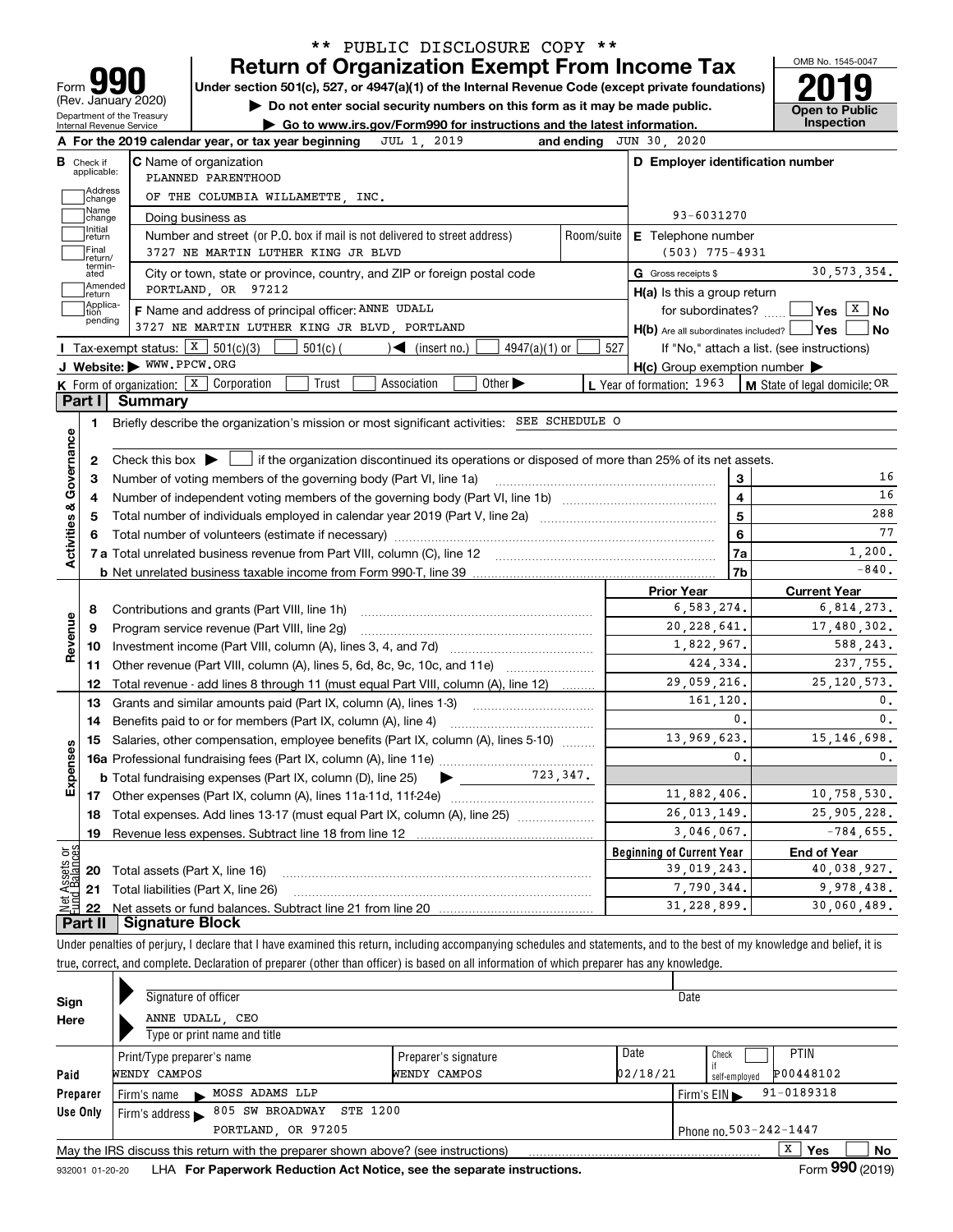|              | PLANNED PARENTHOOD                                                                                                                                       |                |                              |
|--------------|----------------------------------------------------------------------------------------------------------------------------------------------------------|----------------|------------------------------|
|              | OF THE COLUMBIA WILLAMETTE, INC.<br>Form 990 (2019)                                                                                                      | 93-6031270     | Page 2                       |
|              | <b>Part III   Statement of Program Service Accomplishments</b>                                                                                           |                |                              |
|              |                                                                                                                                                          |                | X                            |
| 1            | Briefly describe the organization's mission:                                                                                                             |                |                              |
|              | THE MISSION OF PLANNED PARENTHOOD OF THE COLUMBIA WILLAMETTE (PPCW) IS                                                                                   |                |                              |
|              | TO PROVIDE, PROMOTE AND PROTECT ACCESS TO QUALITY REPRODUCTIVE AND                                                                                       |                |                              |
|              | SEXUAL HEALTH CARE IN OREGON AND SOUTHWEST WASHINGTON.                                                                                                   |                |                              |
|              |                                                                                                                                                          |                |                              |
| $\mathbf{2}$ | Did the organization undertake any significant program services during the year which were not listed on the                                             |                |                              |
|              |                                                                                                                                                          |                | $\sqrt{Y}$ es $\boxed{X}$ No |
|              | If "Yes," describe these new services on Schedule O.                                                                                                     |                |                              |
| 3            |                                                                                                                                                          |                |                              |
|              | If "Yes," describe these changes on Schedule O.                                                                                                          |                |                              |
| 4            | Describe the organization's program service accomplishments for each of its three largest program services, as measured by expenses.                     |                |                              |
|              | Section 501(c)(3) and 501(c)(4) organizations are required to report the amount of grants and allocations to others, the total expenses, and             |                |                              |
| 4a           | revenue, if any, for each program service reported.<br>$\left(\text{Code:}\right)$ $\left(\text{Expenses $}\right)$ $19,289,763.$ including grants of \$ |                |                              |
|              | PATIENT SERVICES - ANNUALLY, MORE THAN 41,000 PEOPLE VISIT ONE OF                                                                                        |                |                              |
|              | PPCW'S SEVEN HEALTH CENTERS IN OREGON AND SOUTHWEST WASHINGTON FOR                                                                                       |                |                              |
|              | COMPASSIONATE REPRODUCTIVE HEALTH CARE. PATIENTS RECEIVE AFFORABLE                                                                                       |                |                              |
|              | CONTRACEPTIVES, EMERGENCY CONTRACEPTION, ANNUAL GYNECOLOGICAL                                                                                            |                |                              |
|              | CHECK-UPS, BREAST EXAMS, CERVICAL CANCER DETECTION AND TREATMENT, STD                                                                                    |                |                              |
|              | TESTING AND TREATMENT, VASECTOMIES, PREGNANCY TESTING AND OPTIONS                                                                                        |                |                              |
|              | COUNSELING, AND PREVENTATIVE HEALTH COUNSELING. LESS THAN NINE PERCENT                                                                                   |                |                              |
|              | OF PPCWS SERVICES ARE FOR EARLY-ABORTION CARE.                                                                                                           |                |                              |
|              |                                                                                                                                                          |                |                              |
|              |                                                                                                                                                          |                |                              |
|              |                                                                                                                                                          |                |                              |
|              |                                                                                                                                                          |                |                              |
| 4b           | $\left(\text{Code:}\begin{array}{c} \text{Code:} \end{array}\right)$ (Expenses \$ $\frac{1}{1,135,235}$ , including grants of \$                         | $($ Revenue \$ | 5,050.                       |
|              | EDUCATION AND COMMUNITY ENGAGEMENT - THROUGH PARTNERSHIPS WITH OTHER                                                                                     |                |                              |
|              | PLANNED PARENTHOOD AFFILIATES AND LOCAL INSTITUTIONS, PPCW PROVIDES AN                                                                                   |                |                              |
|              | ARRAY OF PROGRAMS IN COMMUNITIES WHERE THE NEED IS GREATEST. WE                                                                                          |                |                              |
|              | IMPLEMENT PROGRAMS THAT ASSIST YOUNG PEOPLE, THEIR FAMILIES, SCHOOLS                                                                                     |                |                              |
|              | AND COMMUNITY-BASED ORGANIZATIONS WITH INFORMATION, TOOLS, AND                                                                                           |                |                              |
|              | TECHNICAL SUPPORT NEEDED TO PREVENT UNINTENDED PREGNANCIES SEXUALLY                                                                                      |                |                              |
|              | TRANSMITTED INFECTIONS AND TO BE IN CONTROL OF THEIR SEXUAL AND                                                                                          |                |                              |
|              | REPRODUCTIVE HEALTH. THE PROGRAMS PROVIDE YOUNG PEOPLE WITH THE                                                                                          |                |                              |
|              | NECESSARY SUPPORT AND OPPORTUNITIES TO PREPARE FOR SUCCESSFUL ADULTHOOD                                                                                  |                |                              |
|              | AND AVOID PROBLEM BEHAVIOR. PPCW ALSO FACILITATES PEER EDUCATION                                                                                         |                |                              |
|              | PROGRAMS IN WHICH HIGHLY TRAINED AND MOTIVATED HIGH SCHOOL STUDENTS                                                                                      |                |                              |
|              | MENTOR AND TEACH THEIR PEERS IN FORMAL AND INFORMAL SETTINGS TO HELP                                                                                     |                |                              |
| 4c           |                                                                                                                                                          | ) (Revenue \$  | 0.                           |
|              | PUBLIC AFFAIRS - THE PUBLIC AFFAIRS PROGRAM PROVIDES INFORMATION,                                                                                        |                |                              |
|              | SUPPORT, AND TRAINING THAT HELPS PPCW SUPPORTERS INFLUENCE PUBLIC                                                                                        |                |                              |
|              | POLICY AND THE LEGISLATIVE PROCESS. PPCW WORKS WITH LOCAL, STATE AND                                                                                     |                |                              |
|              | NATIONAL OFFICALS AND THROUGH PUBLIC INFORMATION AND GRASSROOTS                                                                                          |                |                              |
|              | ORGANIZING TO MAKE SURE THAT REPRODUCTIVE HEALTH CARE IS RECOGNIZED AS                                                                                   |                |                              |
|              | A BASIC AND FUNDAMENTAL HEALTH-CARE SERVICE, TO IMPROVE ACCESS TO                                                                                        |                |                              |
|              | FAMILY PLANNING SERVICES, TO IMPROVE THE AVAILABILITY AND ACCURACY OF                                                                                    |                |                              |
|              | SEXUALITY EDUCATION IN PUBLIC SCHOOLS, TO KEEP ABORTION SAFE AND LEGAL,                                                                                  |                |                              |
|              | AND TO REDUCE TEEN PREGNANCY RATES IN OREGON AND SOUTHWEST WASHINGTON.                                                                                   |                |                              |
|              |                                                                                                                                                          |                |                              |
|              |                                                                                                                                                          |                |                              |
|              |                                                                                                                                                          |                |                              |
|              | <b>4d</b> Other program services (Describe on Schedule O.)                                                                                               |                |                              |
|              | (Expenses \$<br>) (Revenue \$<br>including grants of \$                                                                                                  |                |                              |
|              | 20,697,512.<br>4e Total program service expenses >                                                                                                       |                |                              |
|              |                                                                                                                                                          |                | Form 990 (2019)              |
|              | SEE SCHEDULE O FOR CONTINUATION(S)<br>932002 01-20-20                                                                                                    |                |                              |
|              | 2                                                                                                                                                        |                |                              |

 <sup>11360218 146892 632784 2019.05050</sup> PLANNED PARENTHOOD OF THE 632784\_1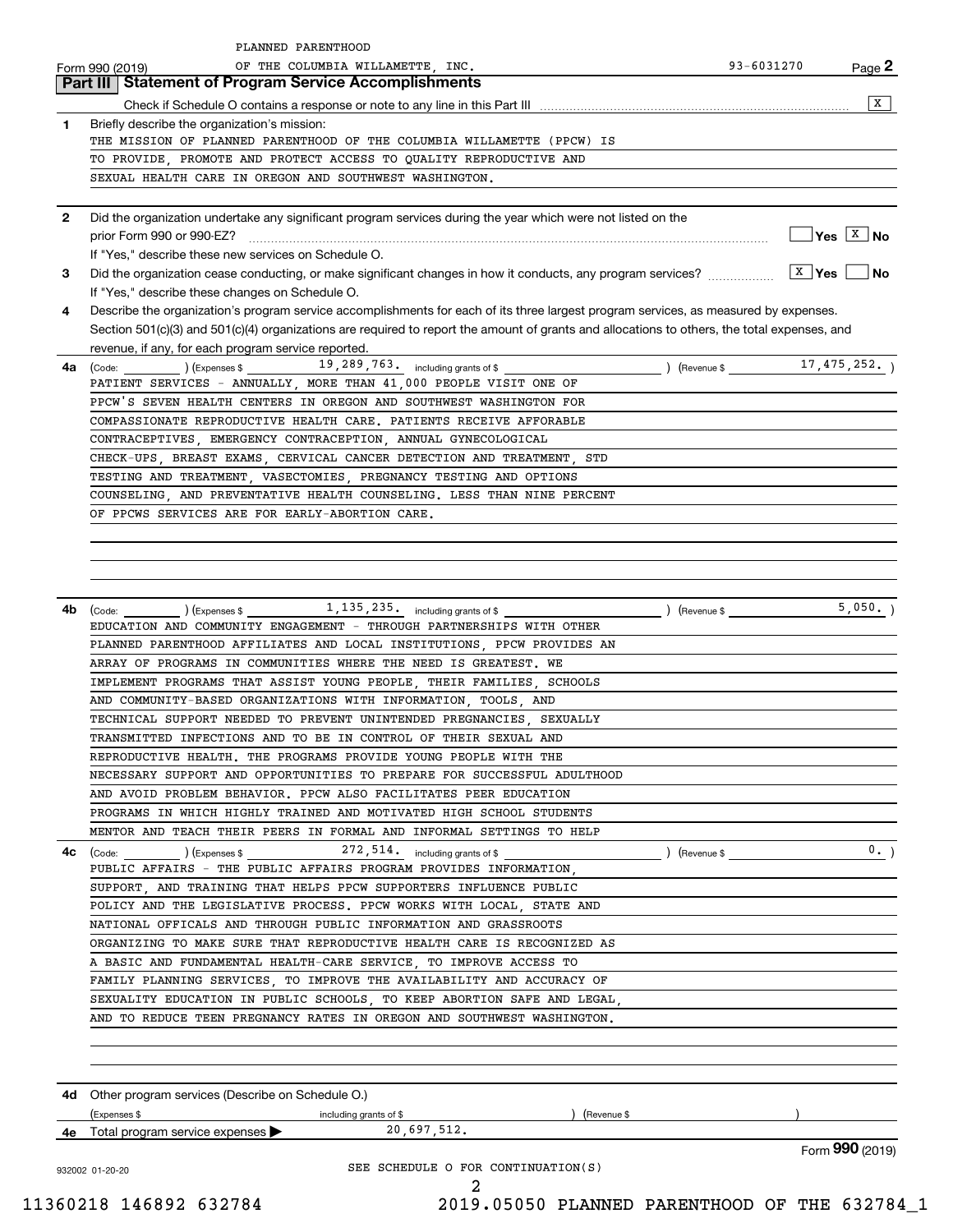| $-$<br>ים דחפ<br>$\sim$<br>Form<br>.<br>ືບປປ<br>-- | INC.<br>.T.AMRTTF<br>___<br>____<br>ΟF<br>╖┰┰<br>COLUMBIA<br>T4T-<br>w<br>латт | _റ_-<br>$\overline{ }$<br>$\frac{1}{2} \left( \frac{1}{2} \right) \left( \frac{1}{2} \right) \left( \frac{1}{2} \right) \left( \frac{1}{2} \right) \left( \frac{1}{2} \right) \left( \frac{1}{2} \right) \left( \frac{1}{2} \right) \left( \frac{1}{2} \right) \left( \frac{1}{2} \right) \left( \frac{1}{2} \right) \left( \frac{1}{2} \right) \left( \frac{1}{2} \right) \left( \frac{1}{2} \right) \left( \frac{1}{2} \right) \left( \frac{1}{2} \right) \left( \frac{1}{2} \right) \left( \frac$<br>∘nu<br>⊶ ∼י<br>. U<br>. .<br>aue· |  |
|----------------------------------------------------|--------------------------------------------------------------------------------|-------------------------------------------------------------------------------------------------------------------------------------------------------------------------------------------------------------------------------------------------------------------------------------------------------------------------------------------------------------------------------------------------------------------------------------------------------------------------------------------------------------------------------------------|--|
|                                                    |                                                                                |                                                                                                                                                                                                                                                                                                                                                                                                                                                                                                                                           |  |

|     | 93-6031270<br>OF THE COLUMBIA WILLAMETTE, INC.<br>Form 990 (2019)                                                                |                 |     | Page $3$        |
|-----|----------------------------------------------------------------------------------------------------------------------------------|-----------------|-----|-----------------|
|     | Part IV<br><b>Checklist of Required Schedules</b>                                                                                |                 |     |                 |
|     |                                                                                                                                  |                 | Yes | No              |
| 1   | Is the organization described in section $501(c)(3)$ or $4947(a)(1)$ (other than a private foundation)?                          |                 |     |                 |
|     |                                                                                                                                  | 1               | х   |                 |
| 2   |                                                                                                                                  | $\mathbf{2}$    | X   |                 |
| 3   | Did the organization engage in direct or indirect political campaign activities on behalf of or in opposition to candidates for  |                 |     |                 |
|     |                                                                                                                                  | 3               |     | х               |
| 4   | Section 501(c)(3) organizations. Did the organization engage in lobbying activities, or have a section 501(h) election in effect |                 |     |                 |
|     |                                                                                                                                  | 4               | х   |                 |
| 5   | Is the organization a section 501(c)(4), 501(c)(5), or 501(c)(6) organization that receives membership dues, assessments, or     |                 |     |                 |
|     |                                                                                                                                  | 5               |     | х               |
| 6   | Did the organization maintain any donor advised funds or any similar funds or accounts for which donors have the right to        |                 |     |                 |
|     | provide advice on the distribution or investment of amounts in such funds or accounts? If "Yes," complete Schedule D, Part I     | 6               |     | х               |
| 7   | Did the organization receive or hold a conservation easement, including easements to preserve open space,                        |                 |     |                 |
|     |                                                                                                                                  | $\overline{7}$  |     | х               |
|     |                                                                                                                                  |                 |     |                 |
| 8   | Did the organization maintain collections of works of art, historical treasures, or other similar assets? If "Yes," complete     |                 |     | х               |
|     |                                                                                                                                  | 8               |     |                 |
| 9   | Did the organization report an amount in Part X, line 21, for escrow or custodial account liability, serve as a custodian for    |                 |     |                 |
|     | amounts not listed in Part X; or provide credit counseling, debt management, credit repair, or debt negotiation services?        |                 |     |                 |
|     |                                                                                                                                  | 9               |     | х               |
| 10  | Did the organization, directly or through a related organization, hold assets in donor-restricted endowments                     |                 |     |                 |
|     |                                                                                                                                  | 10              | х   |                 |
| 11  | If the organization's answer to any of the following questions is "Yes," then complete Schedule D, Parts VI, VII, VIII, IX, or X |                 |     |                 |
|     | as applicable.                                                                                                                   |                 |     |                 |
|     | Did the organization report an amount for land, buildings, and equipment in Part X, line 10? If "Yes," complete Schedule D,      |                 |     |                 |
|     |                                                                                                                                  | 11a             | х   |                 |
| b   | Did the organization report an amount for investments - other securities in Part X, line 12, that is 5% or more of its total     |                 |     |                 |
|     |                                                                                                                                  | 11b             |     | x               |
| c   | Did the organization report an amount for investments - program related in Part X, line 13, that is 5% or more of its total      |                 |     |                 |
|     |                                                                                                                                  | 11c             |     | х               |
|     | d Did the organization report an amount for other assets in Part X, line 15, that is 5% or more of its total assets reported in  |                 |     |                 |
|     |                                                                                                                                  | 11d             |     | х               |
|     | Did the organization report an amount for other liabilities in Part X, line 25? If "Yes," complete Schedule D, Part X            | <b>11e</b>      | Х   |                 |
| f   | Did the organization's separate or consolidated financial statements for the tax year include a footnote that addresses          |                 |     |                 |
|     | the organization's liability for uncertain tax positions under FIN 48 (ASC 740)? If "Yes," complete Schedule D, Part X           | 11f             | х   |                 |
|     | 12a Did the organization obtain separate, independent audited financial statements for the tax year? If "Yes," complete          |                 |     |                 |
|     |                                                                                                                                  | 12a             | x   |                 |
| b   | Was the organization included in consolidated, independent audited financial statements for the tax year?                        |                 |     |                 |
|     | If "Yes," and if the organization answered "No" to line 12a, then completing Schedule D, Parts XI and XII is optional manum      | 12b             |     | x               |
| 13  |                                                                                                                                  | 13              |     | х               |
| 14a | Did the organization maintain an office, employees, or agents outside of the United States?                                      | 14a             |     | х               |
| b   | Did the organization have aggregate revenues or expenses of more than \$10,000 from grantmaking, fundraising, business,          |                 |     |                 |
|     | investment, and program service activities outside the United States, or aggregate foreign investments valued at \$100,000       |                 |     |                 |
|     |                                                                                                                                  |                 |     | х               |
|     | Did the organization report on Part IX, column (A), line 3, more than \$5,000 of grants or other assistance to or for any        | 14b             |     |                 |
| 15  |                                                                                                                                  |                 |     | x               |
|     |                                                                                                                                  | 15              |     |                 |
| 16  | Did the organization report on Part IX, column (A), line 3, more than \$5,000 of aggregate grants or other assistance to         |                 |     |                 |
|     |                                                                                                                                  | 16              |     | х               |
| 17  | Did the organization report a total of more than \$15,000 of expenses for professional fundraising services on Part IX,          |                 |     |                 |
|     |                                                                                                                                  | 17              |     | х               |
| 18  | Did the organization report more than \$15,000 total of fundraising event gross income and contributions on Part VIII, lines     |                 |     |                 |
|     |                                                                                                                                  | 18              | x   |                 |
| 19  | Did the organization report more than \$15,000 of gross income from gaming activities on Part VIII, line 9a? If "Yes."           |                 |     |                 |
|     |                                                                                                                                  | 19              |     | x               |
| 20a |                                                                                                                                  | 20a             |     | X               |
| b   | If "Yes" to line 20a, did the organization attach a copy of its audited financial statements to this return?                     | 20 <sub>b</sub> |     |                 |
| 21  | Did the organization report more than \$5,000 of grants or other assistance to any domestic organization or                      |                 |     |                 |
|     |                                                                                                                                  | 21              |     | х               |
|     | 932003 01-20-20                                                                                                                  |                 |     | Form 990 (2019) |

3

932003 01-20-20

11360218 146892 632784 2019.05050 PLANNED PARENTHOOD OF THE 632784\_1

 $93 - 6031270$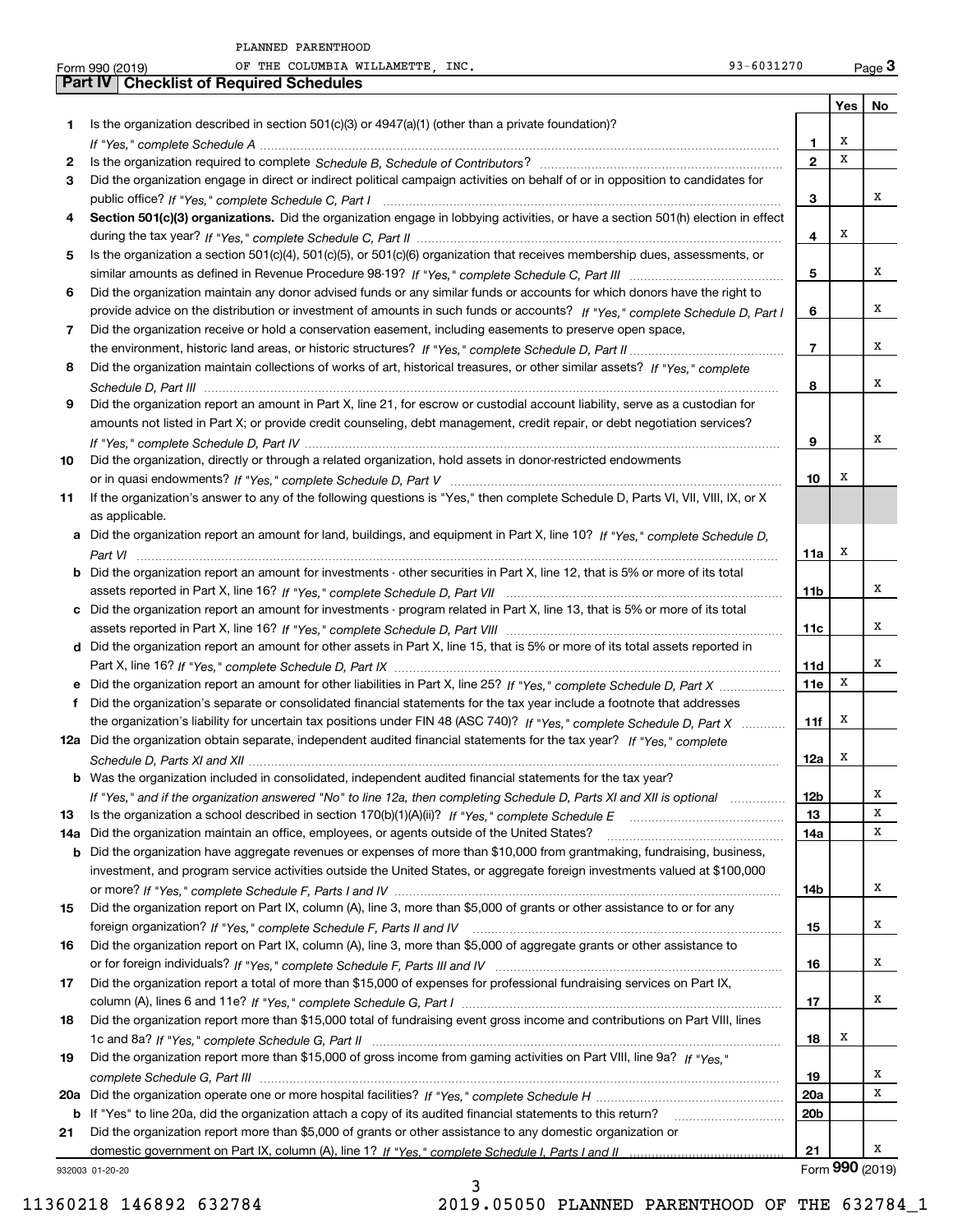|               | 93-6031270<br>OF THE COLUMBIA WILLAMETTE, INC.<br>Form 990 (2019)                                                            |                 |     | Page 4          |
|---------------|------------------------------------------------------------------------------------------------------------------------------|-----------------|-----|-----------------|
|               | <b>Checklist of Required Schedules</b> (continued)<br><b>Part IV</b>                                                         |                 |     |                 |
|               |                                                                                                                              |                 | Yes | No              |
| 22            | Did the organization report more than \$5,000 of grants or other assistance to or for domestic individuals on                |                 |     |                 |
|               |                                                                                                                              | 22              |     | х               |
| 23            | Did the organization answer "Yes" to Part VII, Section A, line 3, 4, or 5 about compensation of the organization's current   |                 |     |                 |
|               | and former officers, directors, trustees, key employees, and highest compensated employees? If "Yes," complete               |                 |     |                 |
|               |                                                                                                                              | 23              | х   |                 |
|               | 24a Did the organization have a tax-exempt bond issue with an outstanding principal amount of more than \$100,000 as of the  |                 |     |                 |
|               | last day of the year, that was issued after December 31, 2002? If "Yes," answer lines 24b through 24d and complete           |                 |     |                 |
|               |                                                                                                                              | 24a             |     | х               |
|               | <b>b</b> Did the organization invest any proceeds of tax-exempt bonds beyond a temporary period exception?                   | 24b             |     |                 |
|               | c Did the organization maintain an escrow account other than a refunding escrow at any time during the year to defease       |                 |     |                 |
|               |                                                                                                                              | 24c<br>24d      |     |                 |
|               | 25a Section 501(c)(3), 501(c)(4), and 501(c)(29) organizations. Did the organization engage in an excess benefit             |                 |     |                 |
|               |                                                                                                                              | 25a             |     | х               |
|               | b Is the organization aware that it engaged in an excess benefit transaction with a disqualified person in a prior year, and |                 |     |                 |
|               | that the transaction has not been reported on any of the organization's prior Forms 990 or 990-EZ? If "Yes," complete        |                 |     |                 |
|               | Schedule L, Part I                                                                                                           | 25 <sub>b</sub> |     | х               |
| 26            | Did the organization report any amount on Part X, line 5 or 22, for receivables from or payables to any current              |                 |     |                 |
|               | or former officer, director, trustee, key employee, creator or founder, substantial contributor, or 35%                      |                 |     |                 |
|               |                                                                                                                              | 26              |     | х               |
| 27            | Did the organization provide a grant or other assistance to any current or former officer, director, trustee, key employee,  |                 |     |                 |
|               | creator or founder, substantial contributor or employee thereof, a grant selection committee member, or to a 35% controlled  |                 |     |                 |
|               | entity (including an employee thereof) or family member of any of these persons? If "Yes," complete Schedule L, Part III     | 27              |     | х               |
| 28            | Was the organization a party to a business transaction with one of the following parties (see Schedule L, Part IV            |                 |     |                 |
|               | instructions, for applicable filing thresholds, conditions, and exceptions):                                                 |                 |     |                 |
|               | a A current or former officer, director, trustee, key employee, creator or founder, or substantial contributor? If           |                 |     |                 |
|               |                                                                                                                              | 28a             |     | х               |
|               |                                                                                                                              | 28b             |     | X               |
|               | c A 35% controlled entity of one or more individuals and/or organizations described in lines 28a or 28b? If                  |                 |     |                 |
|               |                                                                                                                              | 28c             |     | х               |
| 29            |                                                                                                                              | 29              | X   |                 |
| 30            | Did the organization receive contributions of art, historical treasures, or other similar assets, or qualified conservation  |                 |     |                 |
|               |                                                                                                                              | 30              |     | х               |
| 31            | Did the organization liquidate, terminate, or dissolve and cease operations? If "Yes," complete Schedule N, Part I           | 31              |     | х               |
| 32            | Did the organization sell, exchange, dispose of, or transfer more than 25% of its net assets? If "Yes," complete             |                 |     |                 |
|               |                                                                                                                              | 32              |     | Χ               |
| 33            | Did the organization own 100% of an entity disregarded as separate from the organization under Regulations                   |                 |     |                 |
|               |                                                                                                                              | 33              | х   |                 |
| 34            | Was the organization related to any tax-exempt or taxable entity? If "Yes," complete Schedule R, Part II, III, or IV, and    |                 |     | x               |
|               | 35a Did the organization have a controlled entity within the meaning of section 512(b)(13)?                                  | 34              |     | х               |
|               |                                                                                                                              | 35a             |     |                 |
|               | b If "Yes" to line 35a, did the organization receive any payment from or engage in any transaction with a controlled entity  | 35b             |     |                 |
| 36            | Section 501(c)(3) organizations. Did the organization make any transfers to an exempt non-charitable related organization?   |                 |     |                 |
|               |                                                                                                                              | 36              |     | х               |
| 37            | Did the organization conduct more than 5% of its activities through an entity that is not a related organization             |                 |     |                 |
|               |                                                                                                                              | 37              |     | x               |
| 38            | Did the organization complete Schedule O and provide explanations in Schedule O for Part VI, lines 11b and 19?               |                 |     |                 |
|               | Note: All Form 990 filers are required to complete Schedule O                                                                | 38              | X   |                 |
| <b>Part V</b> | <b>Statements Regarding Other IRS Filings and Tax Compliance</b>                                                             |                 |     |                 |
|               | Check if Schedule O contains a response or note to any line in this Part V                                                   |                 |     |                 |
|               |                                                                                                                              |                 | Yes | No              |
|               | 1a                                                                                                                           | 45              |     |                 |
|               | <b>b</b> Enter the number of Forms W-2G included in line 1a. Enter -0- if not applicable<br>1b                               | $\mathbf{0}$    |     |                 |
|               | c Did the organization comply with backup withholding rules for reportable payments to vendors and reportable gaming         |                 |     |                 |
|               | (gambling) winnings to prize winners?                                                                                        | 1c              | x   |                 |
|               | 932004 01-20-20                                                                                                              |                 |     | Form 990 (2019) |
|               | 4                                                                                                                            |                 |     |                 |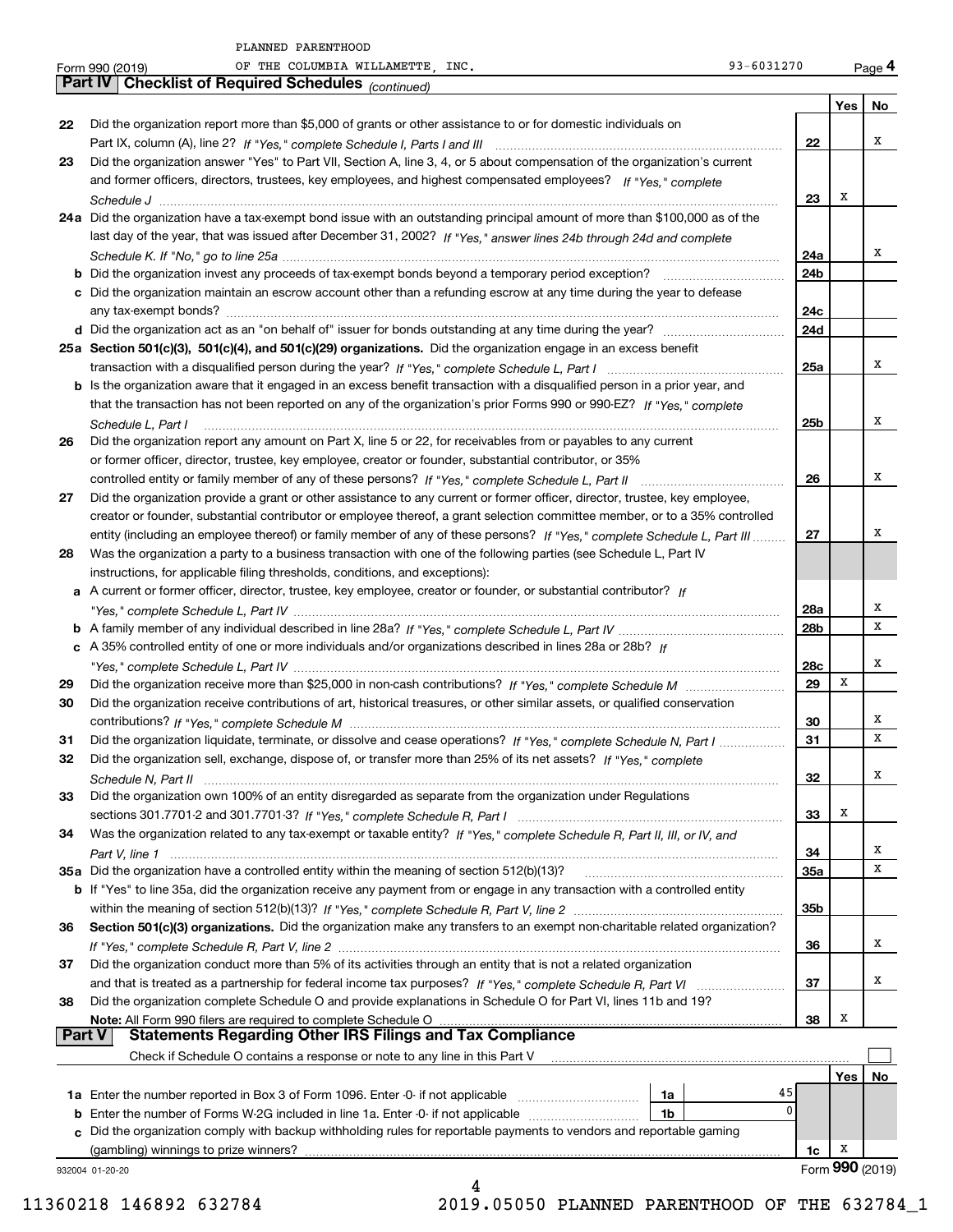|               | PLANNED PARENTHOOD                                                                                                                              |                |     |                     |
|---------------|-------------------------------------------------------------------------------------------------------------------------------------------------|----------------|-----|---------------------|
|               | OF THE COLUMBIA WILLAMETTE, INC.<br>93-6031270<br>Form 990 (2019)                                                                               |                |     | $Page$ <sup>5</sup> |
| <b>Part V</b> | Statements Regarding Other IRS Filings and Tax Compliance (continued)                                                                           |                |     |                     |
|               |                                                                                                                                                 |                | Yes | $No$                |
|               | 2a Enter the number of employees reported on Form W-3, Transmittal of Wage and Tax Statements,                                                  |                |     |                     |
|               | 288<br>filed for the calendar year ending with or within the year covered by this return<br>2a                                                  |                |     |                     |
|               |                                                                                                                                                 | 2 <sub>b</sub> | х   |                     |
|               |                                                                                                                                                 |                |     |                     |
| За            | Did the organization have unrelated business gross income of \$1,000 or more during the year?                                                   | 3a             | х   |                     |
|               |                                                                                                                                                 | 3 <sub>b</sub> | х   |                     |
|               | 4a At any time during the calendar year, did the organization have an interest in, or a signature or other authority over, a                    |                |     |                     |
|               |                                                                                                                                                 | 4a             |     | x                   |
|               | <b>b</b> If "Yes," enter the name of the foreign country $\triangleright$                                                                       |                |     |                     |
|               | See instructions for filing requirements for FinCEN Form 114, Report of Foreign Bank and Financial Accounts (FBAR).                             |                |     |                     |
| 5a            |                                                                                                                                                 | 5a             |     | х                   |
| b             |                                                                                                                                                 | 5b             |     | х                   |
|               |                                                                                                                                                 | 5 <sub>c</sub> |     |                     |
| ба            | Does the organization have annual gross receipts that are normally greater than \$100,000, and did the organization solicit                     |                |     |                     |
|               | any contributions that were not tax deductible as charitable contributions?                                                                     | 6a             |     | x                   |
|               | b If "Yes," did the organization include with every solicitation an express statement that such contributions or gifts                          |                |     |                     |
|               | were not tax deductible?                                                                                                                        | 6b             |     |                     |
| 7             | Organizations that may receive deductible contributions under section 170(c).                                                                   |                |     |                     |
|               | Did the organization receive a payment in excess of \$75 made partly as a contribution and partly for goods and services provided to the payor? | 7a             | х   |                     |
|               | If "Yes," did the organization notify the donor of the value of the goods or services provided?                                                 | 7b             | X   |                     |
| с             | Did the organization sell, exchange, or otherwise dispose of tangible personal property for which it was required                               |                |     |                     |
|               |                                                                                                                                                 | 7c             |     | x                   |
| d             | 7d                                                                                                                                              |                |     |                     |
|               |                                                                                                                                                 | 7e             |     | Х                   |
|               | Did the organization, during the year, pay premiums, directly or indirectly, on a personal benefit contract?                                    | 7f             |     | х                   |
|               | If the organization received a contribution of qualified intellectual property, did the organization file Form 8899 as required?                | 7g             |     |                     |
|               | If the organization received a contribution of cars, boats, airplanes, or other vehicles, did the organization file a Form 1098-C?              | 7h             | х   |                     |
| 8             | Sponsoring organizations maintaining donor advised funds. Did a donor advised fund maintained by the                                            |                |     |                     |
|               | sponsoring organization have excess business holdings at any time during the year?                                                              | 8              |     |                     |
| 9             | Sponsoring organizations maintaining donor advised funds.                                                                                       |                |     |                     |
| а             | Did the sponsoring organization make any taxable distributions under section 4966?                                                              | 9а             |     |                     |
|               | Did the sponsoring organization make a distribution to a donor, donor advisor, or related person?                                               | 9b             |     |                     |
| 10            | Section 501(c)(7) organizations. Enter:                                                                                                         |                |     |                     |
| а             | 10a<br>Initiation fees and capital contributions included on Part VIII, line 12 [100] [100] [100] [100] [100] [100] [                           |                |     |                     |
| b             | Gross receipts, included on Form 990, Part VIII, line 12, for public use of club facilities<br>10b                                              |                |     |                     |
| 11            | Section 501(c)(12) organizations. Enter:                                                                                                        |                |     |                     |
| а             | 11a                                                                                                                                             |                |     |                     |
| b             | Gross income from other sources (Do not net amounts due or paid to other sources against                                                        |                |     |                     |
|               | amounts due or received from them.)<br>11b                                                                                                      |                |     |                     |
|               | 12a Section 4947(a)(1) non-exempt charitable trusts. Is the organization filing Form 990 in lieu of Form 1041?                                  | 12a            |     |                     |
| b             | If "Yes," enter the amount of tax-exempt interest received or accrued during the year<br>12b                                                    |                |     |                     |
| 13            | Section 501(c)(29) qualified nonprofit health insurance issuers.                                                                                |                |     |                     |
|               | a Is the organization licensed to issue qualified health plans in more than one state?                                                          | 13а            |     |                     |
|               | Note: See the instructions for additional information the organization must report on Schedule O.                                               |                |     |                     |
|               | <b>b</b> Enter the amount of reserves the organization is required to maintain by the states in which the                                       |                |     |                     |
|               | 13b                                                                                                                                             |                |     |                     |
| с             | 13с                                                                                                                                             |                |     |                     |
| 14a           | Did the organization receive any payments for indoor tanning services during the tax year?                                                      | 14a            |     | х                   |
|               |                                                                                                                                                 | 14b            |     |                     |
| 15            | Is the organization subject to the section 4960 tax on payment(s) of more than \$1,000,000 in remuneration or                                   |                |     |                     |
|               | excess parachute payment(s) during the year?                                                                                                    | 15             |     | х                   |
|               | If "Yes," see instructions and file Form 4720, Schedule N.                                                                                      |                |     |                     |
| 16            | Is the organization an educational institution subject to the section 4968 excise tax on net investment income?                                 | 16             |     | х                   |
|               | If "Yes," complete Form 4720, Schedule O.                                                                                                       |                |     |                     |

Form (2019) **990**

932005 01-20-20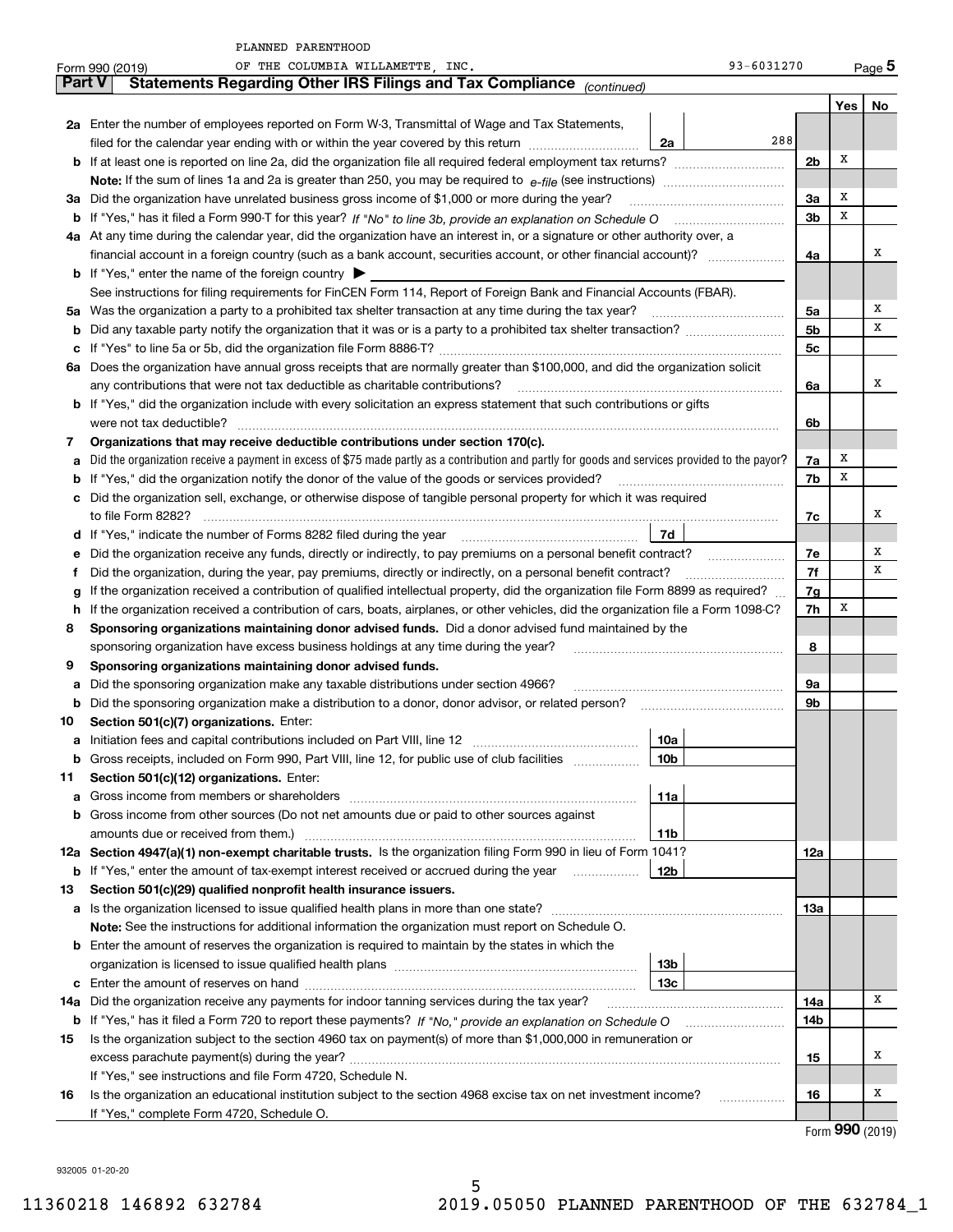|    | to line 8a, 8b, or 10b below, describe the circumstances, processes, or changes on Schedule O. See instructions.                                                                                                               |                 |                 |                |
|----|--------------------------------------------------------------------------------------------------------------------------------------------------------------------------------------------------------------------------------|-----------------|-----------------|----------------|
|    | Check if Schedule O contains a response or note to any line in this Part VI [11] [12] Check if Schedule O contains a response or note to any line in this Part VI                                                              |                 |                 | $\overline{X}$ |
|    | <b>Section A. Governing Body and Management</b>                                                                                                                                                                                |                 |                 |                |
|    |                                                                                                                                                                                                                                |                 | Yes   No        |                |
|    | 16<br>1a<br><b>1a</b> Enter the number of voting members of the governing body at the end of the tax year <i>manumum</i>                                                                                                       |                 |                 |                |
|    | If there are material differences in voting rights among members of the governing body, or if the governing                                                                                                                    |                 |                 |                |
|    | body delegated broad authority to an executive committee or similar committee, explain on Schedule O.                                                                                                                          |                 |                 |                |
|    | 16<br><b>b</b> Enter the number of voting members included on line 1a, above, who are independent<br>1b                                                                                                                        |                 |                 |                |
| 2  | Did any officer, director, trustee, or key employee have a family relationship or a business relationship with any other                                                                                                       |                 |                 |                |
|    | officer, director, trustee, or key employee?                                                                                                                                                                                   | $\mathbf{2}$    |                 | х              |
| 3  | Did the organization delegate control over management duties customarily performed by or under the direct supervision                                                                                                          |                 |                 |                |
|    |                                                                                                                                                                                                                                | 3               |                 | х              |
| 4  | Did the organization make any significant changes to its governing documents since the prior Form 990 was filed?                                                                                                               | 4               |                 | X              |
| 5  |                                                                                                                                                                                                                                | 5               |                 | х              |
| 6  | Did the organization have members or stockholders?                                                                                                                                                                             | 6               |                 | х              |
|    | 7a Did the organization have members, stockholders, or other persons who had the power to elect or appoint one or                                                                                                              |                 |                 |                |
|    |                                                                                                                                                                                                                                | 7a              |                 | x              |
|    | <b>b</b> Are any governance decisions of the organization reserved to (or subject to approval by) members, stockholders, or                                                                                                    |                 |                 |                |
|    | persons other than the governing body?                                                                                                                                                                                         | 7b              |                 | x              |
| 8  | Did the organization contemporaneously document the meetings held or written actions undertaken during the year by the following:                                                                                              |                 |                 |                |
| а  |                                                                                                                                                                                                                                | 8a              | x               |                |
|    |                                                                                                                                                                                                                                | 8b              | x               |                |
| 9  | Is there any officer, director, trustee, or key employee listed in Part VII, Section A, who cannot be reached at the                                                                                                           |                 |                 |                |
|    |                                                                                                                                                                                                                                | 9               |                 | x              |
|    | Section B. Policies (This Section B requests information about policies not required by the Internal Revenue Code.)                                                                                                            |                 |                 |                |
|    |                                                                                                                                                                                                                                |                 | Yes             | No             |
|    |                                                                                                                                                                                                                                | 10a             |                 | x              |
|    | b If "Yes," did the organization have written policies and procedures governing the activities of such chapters, affiliates,                                                                                                   |                 |                 |                |
|    | and branches to ensure their operations are consistent with the organization's exempt purposes?                                                                                                                                | 10 <sub>b</sub> |                 |                |
|    | 11a Has the organization provided a complete copy of this Form 990 to all members of its governing body before filing the form?                                                                                                | 11a             | x               |                |
|    | <b>b</b> Describe in Schedule O the process, if any, used by the organization to review this Form 990.                                                                                                                         |                 |                 |                |
|    |                                                                                                                                                                                                                                | 12a             | х               |                |
|    |                                                                                                                                                                                                                                | 12 <sub>b</sub> | x               |                |
|    | c Did the organization regularly and consistently monitor and enforce compliance with the policy? If "Yes." describe                                                                                                           |                 |                 |                |
|    | in Schedule O how this was done manufactured and continuum and contact the O how this was done manufactured an                                                                                                                 | 12c             | x               |                |
| 13 | Did the organization have a written whistleblower policy?                                                                                                                                                                      | 13              | X               |                |
| 14 | Did the organization have a written document retention and destruction policy? [11] manufaction policy? [11] manufaction policy? [11] manufaction policy? [11] manufaction policy? [11] manufaction policy? [11] manufaction p | 14              | x               |                |
| 15 | Did the process for determining compensation of the following persons include a review and approval by independent                                                                                                             |                 |                 |                |
|    | persons, comparability data, and contemporaneous substantiation of the deliberation and decision?                                                                                                                              |                 |                 |                |
|    | a The organization's CEO, Executive Director, or top management official [11] [12] The organization's CEO, Executive Director, or top management official [12] [12] [12] [12] The organization's CEO, Executive Director, or t | 15a             | х               |                |
|    | b Other officers or key employees of the organization manufactured content to the organization manufactured by Other officers or key employees of the organization manufactured content of the organization manufactured by Ot | 15b             | X               |                |
|    | If "Yes" to line 15a or 15b, describe the process in Schedule O (see instructions).                                                                                                                                            |                 |                 |                |
|    | 16a Did the organization invest in, contribute assets to, or participate in a joint venture or similar arrangement with a                                                                                                      |                 |                 |                |
|    | taxable entity during the year?                                                                                                                                                                                                | 16a             | x               |                |
|    | b If "Yes," did the organization follow a written policy or procedure requiring the organization to evaluate its participation                                                                                                 |                 |                 |                |
|    |                                                                                                                                                                                                                                |                 |                 |                |
|    | in joint venture arrangements under applicable federal tax law, and take steps to safeguard the organization's                                                                                                                 |                 |                 | х              |
|    |                                                                                                                                                                                                                                | 16b             |                 |                |
|    | <b>Section C. Disclosure</b>                                                                                                                                                                                                   |                 |                 |                |
| 17 | List the states with which a copy of this Form 990 is required to be filed $\triangleright$ OR                                                                                                                                 |                 |                 |                |
| 18 | Section 6104 requires an organization to make its Forms 1023 (1024 or 1024-A, if applicable), 990, and 990-T (Section 501(c)(3)s only) available                                                                               |                 |                 |                |
|    | for public inspection. Indicate how you made these available. Check all that apply.                                                                                                                                            |                 |                 |                |
|    | $X$ Own website<br>$X$ Upon request<br>Another's website<br>Other (explain on Schedule O)                                                                                                                                      |                 |                 |                |
| 19 | Describe on Schedule O whether (and if so, how) the organization made its governing documents, conflict of interest policy, and financial                                                                                      |                 |                 |                |
|    | statements available to the public during the tax year.                                                                                                                                                                        |                 |                 |                |
| 20 | State the name, address, and telephone number of the person who possesses the organization's books and records                                                                                                                 |                 |                 |                |
|    | CHRISTINE STAUB - (503) 775-4931                                                                                                                                                                                               |                 |                 |                |
|    | 3727 NE M L KING JR BLVD, PORTLAND, OR 97212-1112<br>932006 01-20-20                                                                                                                                                           |                 | Form 990 (2019) |                |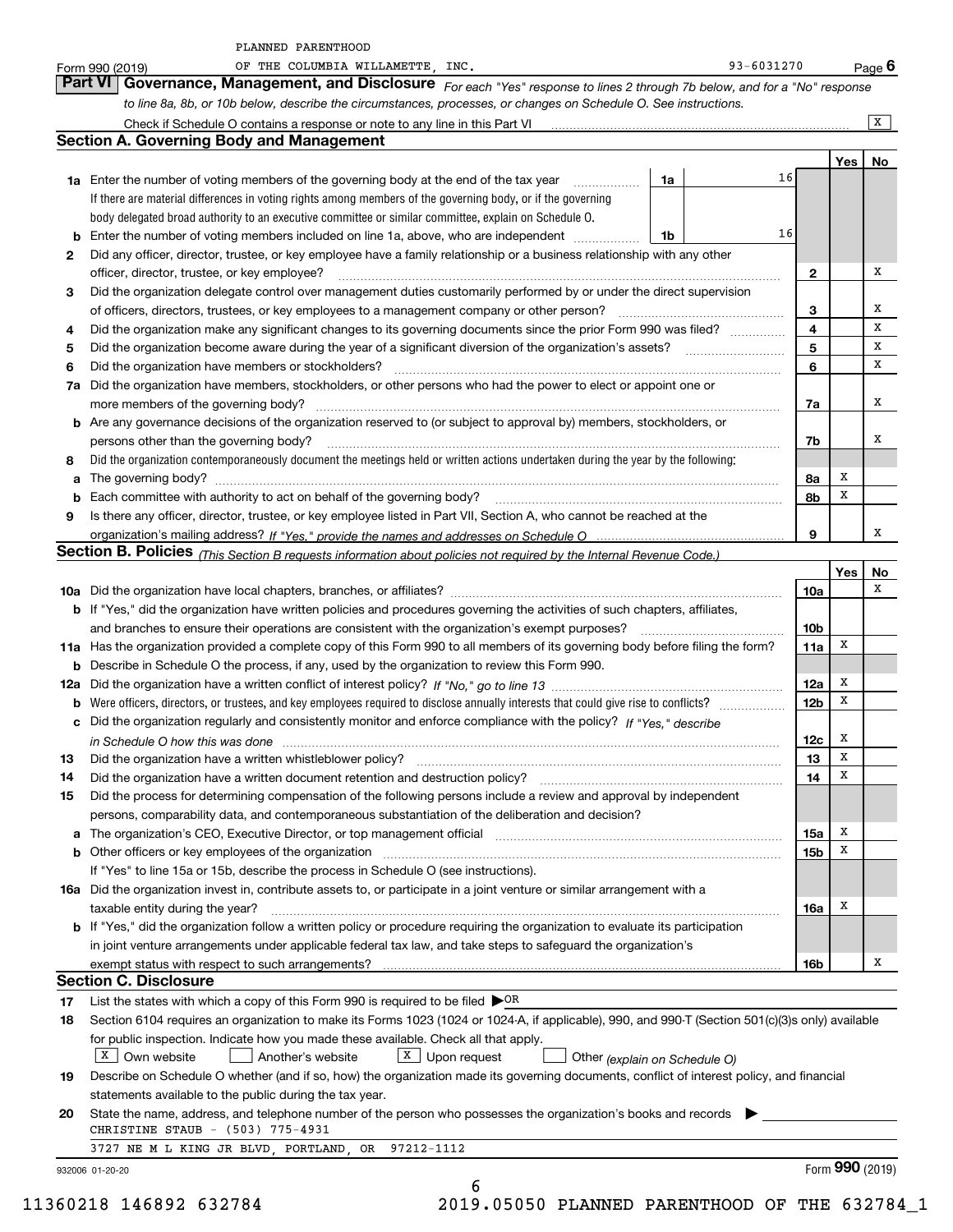| Form 990 (2019)                                                                            | OF THE COLUMBIA WILLAMETTE INC.                                                                                                                            | 93-6031270<br>Page |  |  |  |  |  |  |  |  |  |
|--------------------------------------------------------------------------------------------|------------------------------------------------------------------------------------------------------------------------------------------------------------|--------------------|--|--|--|--|--|--|--|--|--|
| Part VII Compensation of Officers, Directors, Trustees, Key Employees, Highest Compensated |                                                                                                                                                            |                    |  |  |  |  |  |  |  |  |  |
| <b>Employees, and Independent Contractors</b>                                              |                                                                                                                                                            |                    |  |  |  |  |  |  |  |  |  |
|                                                                                            | Check if Schedule O contains a response or note to any line in this Part VII                                                                               |                    |  |  |  |  |  |  |  |  |  |
|                                                                                            | Section A. Officers, Directors, Trustees, Key Employees, and Highest Compensated Employees                                                                 |                    |  |  |  |  |  |  |  |  |  |
|                                                                                            | 1a Complete this table for all persons required to be listed. Report compensation for the calendar year ending with or within the organization's tax year. |                    |  |  |  |  |  |  |  |  |  |

**•** List all of the organization's current officers, directors, trustees (whether individuals or organizations), regardless of amount of compensation. Enter -0- in columns (D), (E), and (F) if no compensation was paid.

PLANNED PARENTHOOD

 $\bullet$  List all of the organization's  $\,$ current key employees, if any. See instructions for definition of "key employee."

**•** List the organization's five current highest compensated employees (other than an officer, director, trustee, or key employee) who received reportable compensation (Box 5 of Form W-2 and/or Box 7 of Form 1099-MISC) of more than \$100,000 from the organization and any related organizations.

**•** List all of the organization's former officers, key employees, and highest compensated employees who received more than \$100,000 of reportable compensation from the organization and any related organizations.

**former directors or trustees**  ¥ List all of the organization's that received, in the capacity as a former director or trustee of the organization, more than \$10,000 of reportable compensation from the organization and any related organizations.

See instructions for the order in which to list the persons above.

Check this box if neither the organization nor any related organization compensated any current officer, director, or trustee.  $\mathcal{L}^{\text{max}}$ 

| (A)                            | (B)               |                               |                 |         | (C)          |                                                                  |        | (D)             | (E)                           | (F)                   |
|--------------------------------|-------------------|-------------------------------|-----------------|---------|--------------|------------------------------------------------------------------|--------|-----------------|-------------------------------|-----------------------|
| Name and title                 | Average           |                               |                 |         | Position     | (do not check more than one                                      |        | Reportable      | Reportable                    | Estimated             |
|                                | hours per         |                               |                 |         |              | box, unless person is both an<br>officer and a director/trustee) |        | compensation    | compensation                  | amount of             |
|                                | week<br>(list any |                               |                 |         |              |                                                                  |        | from<br>the     | from related<br>organizations | other<br>compensation |
|                                | hours for         |                               |                 |         |              |                                                                  |        | organization    | (W-2/1099-MISC)               | from the              |
|                                | related           |                               | trustee         |         |              |                                                                  |        | (W-2/1099-MISC) |                               | organization          |
|                                | organizations     |                               |                 |         |              |                                                                  |        |                 |                               | and related           |
|                                | below             | ndividual trustee or director | Institutional t |         | Key employee | Highest compensated<br>  employee                                |        |                 |                               | organizations         |
|                                | line)             |                               |                 | Officer |              |                                                                  | Former |                 |                               |                       |
| ANNE UDALL<br>(1)              | 40.00             |                               |                 |         |              |                                                                  |        |                 |                               |                       |
| PRESIDENT & CEO                |                   |                               |                 | X       |              |                                                                  |        | 223,606.        | 0.                            | 17,633.               |
| (2)<br>KENJI NOZAKI            | 40.00             |                               |                 |         |              |                                                                  |        |                 |                               |                       |
| CHIEF OF AFFILIATE OPERATIONS  |                   |                               |                 | X       |              |                                                                  |        | 164,540.        | $\mathbf{0}$ .                | 11,160.               |
| ERIKA BALLINGER<br>(3)         | 40.00             |                               |                 |         |              |                                                                  |        |                 |                               |                       |
| VP OF FINANCE THROUGH JAN 2020 |                   |                               |                 | X       |              |                                                                  |        | 125,346.        | $\mathbf{0}$ .                | 12,799.               |
| KIMBERLY THOMPSON<br>(4)       | 40.00             |                               |                 |         |              |                                                                  |        |                 |                               |                       |
| CDO THROUGH JUL 2019           |                   |                               |                 | X       |              |                                                                  |        | 70,139.         | 0.                            | 7,669.                |
| CHRISTINE STAUB<br>(5)         | 40.00             |                               |                 |         |              |                                                                  |        |                 |                               |                       |
| VP OF FINANCE                  |                   |                               |                 | x       |              |                                                                  |        | 0.              | $\mathbf{0}$ .                | $\mathbf{0}$ .        |
| RENEE HASHBARGER<br>(6)        | 40.00             |                               |                 |         |              |                                                                  |        |                 |                               |                       |
| DIRECTOR OF CLINICAL SERVICES  |                   |                               |                 |         |              | x                                                                |        | 149,448.        | 0.                            | 13,353.               |
| MARIE GIBSON<br>(7)            | 37.50             |                               |                 |         |              |                                                                  |        |                 |                               |                       |
| LEAD CLINICIAN                 |                   |                               |                 |         |              | x                                                                |        | 143,509         | $\mathbf{0}$ .                | 13,292.               |
| MELISA KERN<br>(8)             | 40.00             |                               |                 |         |              |                                                                  |        |                 |                               |                       |
| VP OF HR THROUGH OCT 2019      |                   |                               |                 |         |              | X                                                                |        | 146,697.        | $\mathbf{0}$ .                | 9,673.                |
| (9)<br>ELIZABETH BANKS         | 40.00             |                               |                 |         |              |                                                                  |        |                 |                               |                       |
| LEAD CLINICIAN                 |                   |                               |                 |         |              | X                                                                |        | 133,165,        | $\mathbf{0}$ .                | 13,591.               |
| (10) MINDIE ALPERT             | 37.50             |                               |                 |         |              |                                                                  |        |                 |                               |                       |
| LEAD CLINICIAN                 |                   |                               |                 |         |              | X                                                                |        | 122,641         | $\mathbf{0}$ .                | 8,709.                |
| (11) KEVIN DIAZ                | 5,00              |                               |                 |         |              |                                                                  |        |                 |                               |                       |
| <b>CHAIR</b>                   |                   | x                             |                 | X       |              |                                                                  |        | $\mathbf{0}$ .  | $\mathbf{0}$ .                | 0.                    |
| (12) ASHLEY THIRSTRUP          | 5,00              |                               |                 |         |              |                                                                  |        |                 |                               |                       |
| VICE CHAIR                     |                   | x                             |                 | X       |              |                                                                  |        | $\mathbf{0}$ .  | $\mathbf{0}$ .                | $\mathbf{0}$ .        |
| (13) FLETCHER CHAMBERLIN       | 5,00              |                               |                 |         |              |                                                                  |        |                 |                               |                       |
| <b>TREASURER</b>               |                   | x                             |                 | X       |              |                                                                  |        | $\mathbf{0}$ .  | 0.                            | $\mathbf{0}$ .        |
| (14) SHARON ROBBINS            | 5,00              |                               |                 |         |              |                                                                  |        |                 |                               |                       |
| <b>SECRETARY</b>               |                   | x                             |                 | X       |              |                                                                  |        | $\mathbf{0}$ .  | $\mathbf{0}$ .                | 0.                    |
| (15) CLAUDIA ANDREWS           | 1.50              |                               |                 |         |              |                                                                  |        |                 |                               |                       |
| <b>BOARD MEMBER</b>            |                   | x                             |                 |         |              |                                                                  |        | $\mathbf{0}$ .  | $\mathbf{0}$ .                | $\mathbf 0$ .         |
| (16) MONIQUE CLAIBORNE         | 1.50              |                               |                 |         |              |                                                                  |        |                 |                               |                       |
| <b>BOARD MEMBER</b>            |                   | x                             |                 |         |              |                                                                  |        | $\mathbf{0}$ .  | 0.                            | 0.                    |
| (17) CHRISTINE DUPRES          | 1.50              |                               |                 |         |              |                                                                  |        |                 |                               |                       |
| <b>BOARD MEMBER</b>            |                   | X                             |                 |         |              |                                                                  |        | $\mathbf{0}$ .  | $\mathbf{0}$ .                | $\mathbf 0$ .         |
|                                |                   |                               |                 |         |              |                                                                  |        |                 |                               |                       |

932007 01-20-20

Form (2019) **990**

11360218 146892 632784 2019.05050 PLANNED PARENTHOOD OF THE 632784\_1

7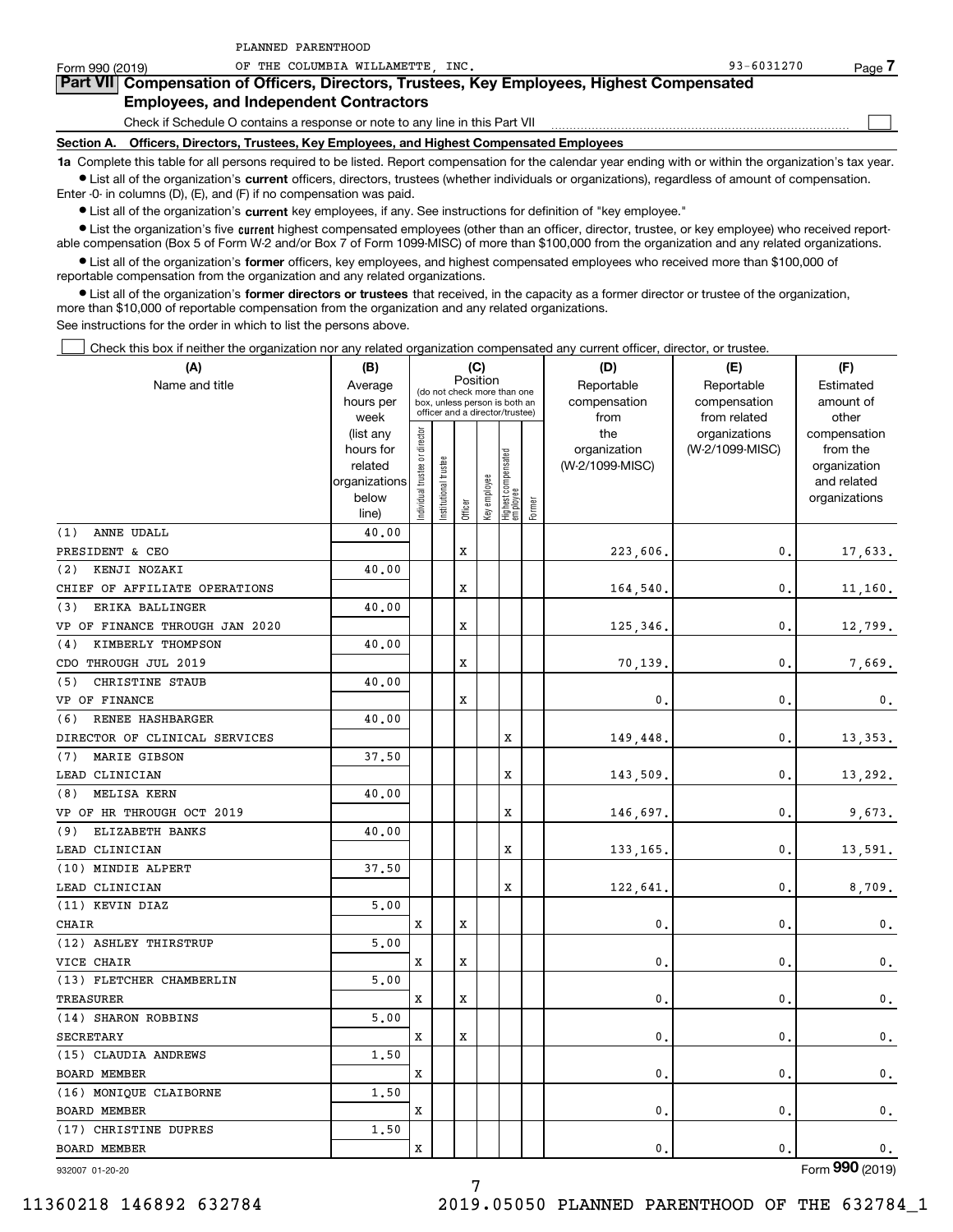| PLANNED PARENTHOOD                                                                                                                                                                                                                                           |                                                                      |                                |                       |          |              |                                                                                                 |        |                                                |                                                  |                |              |                                                                                   |                 |
|--------------------------------------------------------------------------------------------------------------------------------------------------------------------------------------------------------------------------------------------------------------|----------------------------------------------------------------------|--------------------------------|-----------------------|----------|--------------|-------------------------------------------------------------------------------------------------|--------|------------------------------------------------|--------------------------------------------------|----------------|--------------|-----------------------------------------------------------------------------------|-----------------|
| OF THE COLUMBIA WILLAMETTE, INC.<br>Form 990 (2019)                                                                                                                                                                                                          |                                                                      |                                |                       |          |              |                                                                                                 |        |                                                | 93-6031270                                       |                |              |                                                                                   | Page 8          |
| Part VII <br>Section A. Officers, Directors, Trustees, Key Employees, and Highest Compensated Employees (continued)                                                                                                                                          |                                                                      |                                |                       |          |              |                                                                                                 |        |                                                |                                                  |                |              |                                                                                   |                 |
| (A)<br>Name and title                                                                                                                                                                                                                                        | (B)<br>Average<br>hours per<br>week                                  |                                |                       | Position | (C)          | (do not check more than one<br>box, unless person is both an<br>officer and a director/trustee) |        | (D)<br>Reportable<br>compensation              | (E)<br>Reportable<br>compensation                |                |              | (F)<br>Estimated<br>amount of                                                     |                 |
|                                                                                                                                                                                                                                                              | (list any<br>hours for<br>related<br>organizations<br>below<br>line) | Individual trustee or director | Institutional trustee | Officer  | Key employee | Highest compensated<br>employee                                                                 | Former | from<br>the<br>organization<br>(W-2/1099-MISC) | from related<br>organizations<br>(W-2/1099-MISC) |                |              | other<br>compensation<br>from the<br>organization<br>and related<br>organizations |                 |
| (18) DENA HASSOUNEH                                                                                                                                                                                                                                          | 1.50                                                                 |                                |                       |          |              |                                                                                                 |        |                                                |                                                  |                |              |                                                                                   |                 |
| <b>BOARD MEMBER</b>                                                                                                                                                                                                                                          |                                                                      | X                              |                       |          |              |                                                                                                 |        | 0                                              |                                                  | $\mathbf{0}$   |              |                                                                                   | 0.              |
| (19) RABBI RACHEL JOSEPH                                                                                                                                                                                                                                     | 1.50                                                                 |                                |                       |          |              |                                                                                                 |        | 0                                              |                                                  | 0              |              |                                                                                   |                 |
| <b>BOARD MEMBER</b>                                                                                                                                                                                                                                          |                                                                      | х                              |                       |          |              |                                                                                                 |        |                                                |                                                  |                |              |                                                                                   | $\mathbf{0}$ .  |
| (20) ZEENIA JUNKEER                                                                                                                                                                                                                                          | 1.50                                                                 |                                |                       |          |              |                                                                                                 |        | 0                                              |                                                  | 0              |              |                                                                                   |                 |
| <b>BOARD MEMBER</b>                                                                                                                                                                                                                                          |                                                                      | х                              |                       |          |              |                                                                                                 |        |                                                |                                                  |                |              |                                                                                   | $\mathbf{0}$ .  |
| (21) MICHAEL KAPLAN                                                                                                                                                                                                                                          | 1.50                                                                 |                                |                       |          |              |                                                                                                 |        | $\mathbf{0}$ .                                 |                                                  | 0              |              |                                                                                   |                 |
| BOARD MEMBER THROUGH OCT 2019                                                                                                                                                                                                                                |                                                                      | х                              |                       |          |              |                                                                                                 |        |                                                |                                                  |                |              |                                                                                   | $\mathbf{0}$ .  |
| (22) DANI LEDEZMA                                                                                                                                                                                                                                            | 1.50                                                                 |                                |                       |          |              |                                                                                                 |        |                                                |                                                  |                |              |                                                                                   |                 |
| <b>BOARD MEMBER</b>                                                                                                                                                                                                                                          |                                                                      | X                              |                       |          |              |                                                                                                 |        | $\mathbf{0}$ .                                 |                                                  | 0              |              |                                                                                   | $\mathbf{0}$ .  |
| (23) EDDY MORALES                                                                                                                                                                                                                                            | 1.50                                                                 | X                              |                       |          |              |                                                                                                 |        | $\mathbf{0}$ .                                 |                                                  | 0              |              |                                                                                   |                 |
| <b>BOARD MEMBER</b><br>(24) SCOTT NELSON                                                                                                                                                                                                                     | 1.50                                                                 |                                |                       |          |              |                                                                                                 |        |                                                |                                                  |                |              |                                                                                   | $\mathbf{0}$ .  |
| <b>BOARD MEMBER</b>                                                                                                                                                                                                                                          |                                                                      | х                              |                       |          |              |                                                                                                 |        | $\mathbf{0}$ .                                 |                                                  | 0              |              |                                                                                   | $\mathbf{0}$ .  |
| (25) BEKAH SABZALIAN                                                                                                                                                                                                                                         | 1.50                                                                 |                                |                       |          |              |                                                                                                 |        |                                                |                                                  |                |              |                                                                                   |                 |
| <b>BOARD MEMBER</b>                                                                                                                                                                                                                                          |                                                                      | х                              |                       |          |              |                                                                                                 |        | 0.                                             |                                                  | 0              |              |                                                                                   | 0.              |
| (26) DIVYA SHARMA                                                                                                                                                                                                                                            | 1.50                                                                 |                                |                       |          |              |                                                                                                 |        |                                                |                                                  |                |              |                                                                                   |                 |
| <b>BOARD MEMBER</b>                                                                                                                                                                                                                                          |                                                                      | X                              |                       |          |              |                                                                                                 |        | 0                                              |                                                  | $\mathbf 0$    |              |                                                                                   | 0.              |
|                                                                                                                                                                                                                                                              |                                                                      |                                |                       |          |              |                                                                                                 |        | 1,279,091                                      |                                                  | $\mathbf{0}$ . |              |                                                                                   | 107,879.        |
| 1b Subtotal<br>$\mathbf{0}$                                                                                                                                                                                                                                  |                                                                      |                                |                       |          |              | $\mathbf{0}$                                                                                    |        |                                                | $\mathbf{0}$ .                                   |                |              |                                                                                   |                 |
| d $Total (add lines 1b and 1c)$ .                                                                                                                                                                                                                            |                                                                      |                                |                       |          |              |                                                                                                 |        | 1,279,091.                                     |                                                  | $\mathbf{0}$ . |              |                                                                                   | 107,879.        |
| Total number of individuals (including but not limited to those listed above) who received more than \$100,000 of reportable<br>$\mathbf{2}$                                                                                                                 |                                                                      |                                |                       |          |              |                                                                                                 |        |                                                |                                                  |                |              |                                                                                   |                 |
| compensation from the organization                                                                                                                                                                                                                           |                                                                      |                                |                       |          |              |                                                                                                 |        |                                                |                                                  |                |              | Yes                                                                               | 20<br>No        |
| з                                                                                                                                                                                                                                                            |                                                                      |                                |                       |          |              |                                                                                                 |        |                                                |                                                  |                |              |                                                                                   |                 |
| Did the organization list any former officer, director, trustee, key employee, or highest compensated employee on<br>line 1a? If "Yes," complete Schedule J for such individual manufactured contained and the Yes," complete Schedule J for such individual |                                                                      |                                |                       |          |              |                                                                                                 |        |                                                |                                                  |                | 3            |                                                                                   | X               |
| For any individual listed on line 1a, is the sum of reportable compensation and other compensation from the organization<br>4                                                                                                                                |                                                                      |                                |                       |          |              |                                                                                                 |        |                                                |                                                  |                |              |                                                                                   |                 |
|                                                                                                                                                                                                                                                              |                                                                      |                                |                       |          |              |                                                                                                 |        |                                                |                                                  |                | 4            | х                                                                                 |                 |
| Did any person listed on line 1a receive or accrue compensation from any unrelated organization or individual for services<br>5                                                                                                                              |                                                                      |                                |                       |          |              |                                                                                                 |        |                                                |                                                  |                |              |                                                                                   |                 |
|                                                                                                                                                                                                                                                              |                                                                      |                                |                       |          |              |                                                                                                 |        |                                                |                                                  |                | 5            |                                                                                   | Х               |
| <b>Section B. Independent Contractors</b><br>Complete this table for your five highest compensated independent contractors that received more than \$100,000 of compensation from<br>1                                                                       |                                                                      |                                |                       |          |              |                                                                                                 |        |                                                |                                                  |                |              |                                                                                   |                 |
| the organization. Report compensation for the calendar year ending with or within the organization's tax year.                                                                                                                                               |                                                                      |                                |                       |          |              |                                                                                                 |        |                                                |                                                  |                |              |                                                                                   |                 |
| (A)<br>Name and business address                                                                                                                                                                                                                             |                                                                      |                                |                       |          |              |                                                                                                 |        | (B)<br>Description of services                 |                                                  |                | Compensation | (C)                                                                               |                 |
| <b>B&amp;G BUILDERS</b>                                                                                                                                                                                                                                      |                                                                      |                                |                       |          |              |                                                                                                 |        |                                                |                                                  |                |              |                                                                                   |                 |
| 4213 NE ALBERTA STREET, PORTLAND, OR 97218                                                                                                                                                                                                                   |                                                                      |                                |                       |          |              |                                                                                                 |        | CONSTRUCTION                                   |                                                  |                |              |                                                                                   | 1,480,859.      |
| BRIDGE HEALTHCARE PARTNERS, 1001 S MONACO                                                                                                                                                                                                                    |                                                                      |                                |                       |          |              |                                                                                                 |        |                                                |                                                  |                |              |                                                                                   |                 |
| PARKWAY SUITE 201, DENVER, CO 80224                                                                                                                                                                                                                          |                                                                      |                                |                       |          |              |                                                                                                 |        | MEDICAL BILLING                                |                                                  |                |              |                                                                                   | 1,428,201.      |
| LEOPOLD KETEL                                                                                                                                                                                                                                                |                                                                      |                                |                       |          |              |                                                                                                 |        |                                                |                                                  |                |              |                                                                                   |                 |
| 118 SW 1ST AVENUE, PORTLAND, OR 97204                                                                                                                                                                                                                        |                                                                      |                                |                       |          |              |                                                                                                 |        | ADVERTISING                                    |                                                  |                |              |                                                                                   | 317,463.        |
| OREGON HEALTH SCIENCES UNIVERSITY, 3181 SW                                                                                                                                                                                                                   |                                                                      |                                |                       |          |              |                                                                                                 |        |                                                |                                                  |                |              |                                                                                   |                 |
| SAM JACKSON PARK ROAD, PORTLAND, OR 97239                                                                                                                                                                                                                    |                                                                      |                                |                       |          |              |                                                                                                 |        | MEDICAL DIRECTOR                               |                                                  |                |              |                                                                                   | 204,015.        |
| MILLENNIUM BUILDING SERVICES                                                                                                                                                                                                                                 |                                                                      |                                |                       |          |              |                                                                                                 |        |                                                |                                                  |                |              |                                                                                   |                 |
| 5909 N CUTTER CIRCLE, PORTLAND, OR 97217                                                                                                                                                                                                                     |                                                                      |                                |                       |          |              |                                                                                                 |        | JANITORIAL                                     |                                                  |                |              |                                                                                   | 194,744.        |
| Total number of independent contractors (including but not limited to those listed above) who received more than<br>$\mathbf{2}$                                                                                                                             |                                                                      |                                |                       |          |              |                                                                                                 |        |                                                |                                                  |                |              |                                                                                   |                 |
| \$100,000 of compensation from the organization                                                                                                                                                                                                              |                                                                      |                                |                       |          | 10           |                                                                                                 |        |                                                |                                                  |                |              |                                                                                   |                 |
| SEE PART VII, SECTION A CONTINUATION SHEETS                                                                                                                                                                                                                  |                                                                      |                                |                       |          |              |                                                                                                 |        |                                                |                                                  |                |              |                                                                                   | Form 990 (2019) |

932008 01-20-20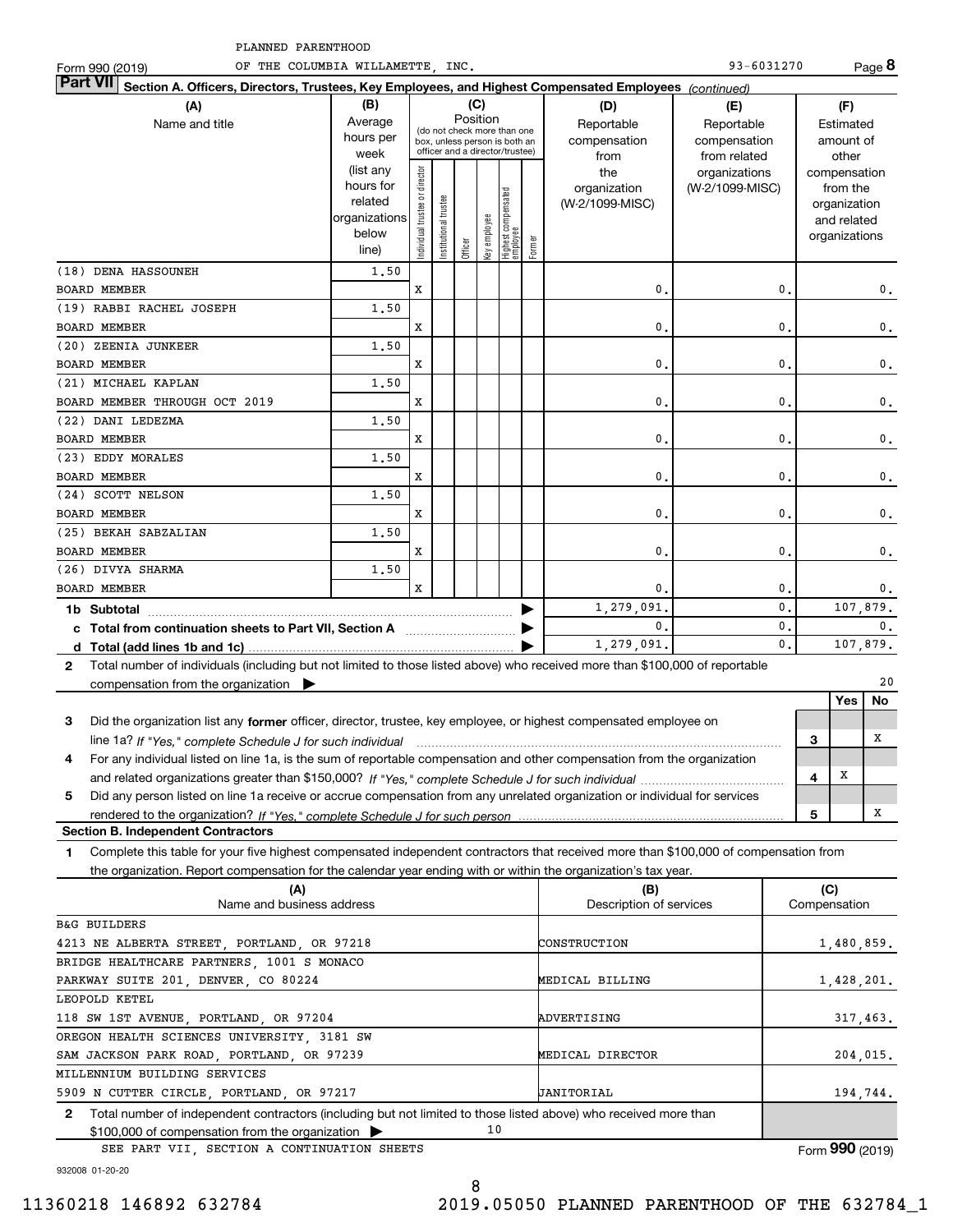| PLANNED PARENTHOOD<br>93-6031270<br>OF THE COLUMBIA WILLAMETTE, INC.                                             |                                                                                                         |                                |                                                 |         |                          |                              |        |                                                                              |                                                                                |                                                                                                             |  |
|------------------------------------------------------------------------------------------------------------------|---------------------------------------------------------------------------------------------------------|--------------------------------|-------------------------------------------------|---------|--------------------------|------------------------------|--------|------------------------------------------------------------------------------|--------------------------------------------------------------------------------|-------------------------------------------------------------------------------------------------------------|--|
| Form 990<br><b>Part VII</b>                                                                                      |                                                                                                         |                                |                                                 |         |                          |                              |        |                                                                              |                                                                                |                                                                                                             |  |
| Section A.<br>Officers, Directors, Trustees, Key Employees, and Highest Compensated Employees (continued)<br>(A) | (B)                                                                                                     |                                |                                                 |         | (C)                      |                              |        | (D)                                                                          | (E)                                                                            | (F)                                                                                                         |  |
| Name and title                                                                                                   | Average<br>hours<br>per<br>week<br>(list any<br>hours for<br>related<br>organizations<br>below<br>line) | Individual trustee or director | (check all that apply)<br>Institutional trustee | Officer | Position<br>Key employee | Highest compensated employee | Former | Reportable<br>compensation<br>from<br>the<br>organization<br>(W-2/1099-MISC) | Reportable<br>compensation<br>from related<br>organizations<br>(W-2/1099-MISC) | Estimated<br>amount of<br>other<br>compensation<br>from the<br>organization<br>and related<br>organizations |  |
| (27) CHRISTINE TANNER                                                                                            | 1.50                                                                                                    |                                |                                                 |         |                          |                              |        |                                                                              |                                                                                |                                                                                                             |  |
| BOARD MEMBER                                                                                                     |                                                                                                         | $\mathbf x$                    |                                                 |         |                          |                              |        | $\mathfrak o$ .                                                              | $\mathbf 0$ .                                                                  | $\mathbf 0$ .                                                                                               |  |
|                                                                                                                  |                                                                                                         |                                |                                                 |         |                          |                              |        |                                                                              |                                                                                |                                                                                                             |  |
|                                                                                                                  |                                                                                                         |                                |                                                 |         |                          |                              |        |                                                                              |                                                                                |                                                                                                             |  |
|                                                                                                                  |                                                                                                         |                                |                                                 |         |                          |                              |        |                                                                              |                                                                                |                                                                                                             |  |
|                                                                                                                  |                                                                                                         |                                |                                                 |         |                          |                              |        |                                                                              |                                                                                |                                                                                                             |  |
|                                                                                                                  |                                                                                                         |                                |                                                 |         |                          |                              |        |                                                                              |                                                                                |                                                                                                             |  |
|                                                                                                                  |                                                                                                         |                                |                                                 |         |                          |                              |        |                                                                              |                                                                                |                                                                                                             |  |
|                                                                                                                  |                                                                                                         |                                |                                                 |         |                          |                              |        |                                                                              |                                                                                |                                                                                                             |  |
|                                                                                                                  |                                                                                                         |                                |                                                 |         |                          |                              |        |                                                                              |                                                                                |                                                                                                             |  |
|                                                                                                                  |                                                                                                         |                                |                                                 |         |                          |                              |        |                                                                              |                                                                                |                                                                                                             |  |
|                                                                                                                  |                                                                                                         |                                |                                                 |         |                          |                              |        |                                                                              |                                                                                |                                                                                                             |  |
|                                                                                                                  |                                                                                                         |                                |                                                 |         |                          |                              |        |                                                                              |                                                                                |                                                                                                             |  |
|                                                                                                                  |                                                                                                         |                                |                                                 |         |                          |                              |        |                                                                              |                                                                                |                                                                                                             |  |
|                                                                                                                  |                                                                                                         |                                |                                                 |         |                          |                              |        |                                                                              |                                                                                |                                                                                                             |  |
|                                                                                                                  |                                                                                                         |                                |                                                 |         |                          |                              |        |                                                                              |                                                                                |                                                                                                             |  |
|                                                                                                                  |                                                                                                         |                                |                                                 |         |                          |                              |        |                                                                              |                                                                                |                                                                                                             |  |
|                                                                                                                  |                                                                                                         |                                |                                                 |         |                          |                              |        |                                                                              |                                                                                |                                                                                                             |  |

932201 04-01-19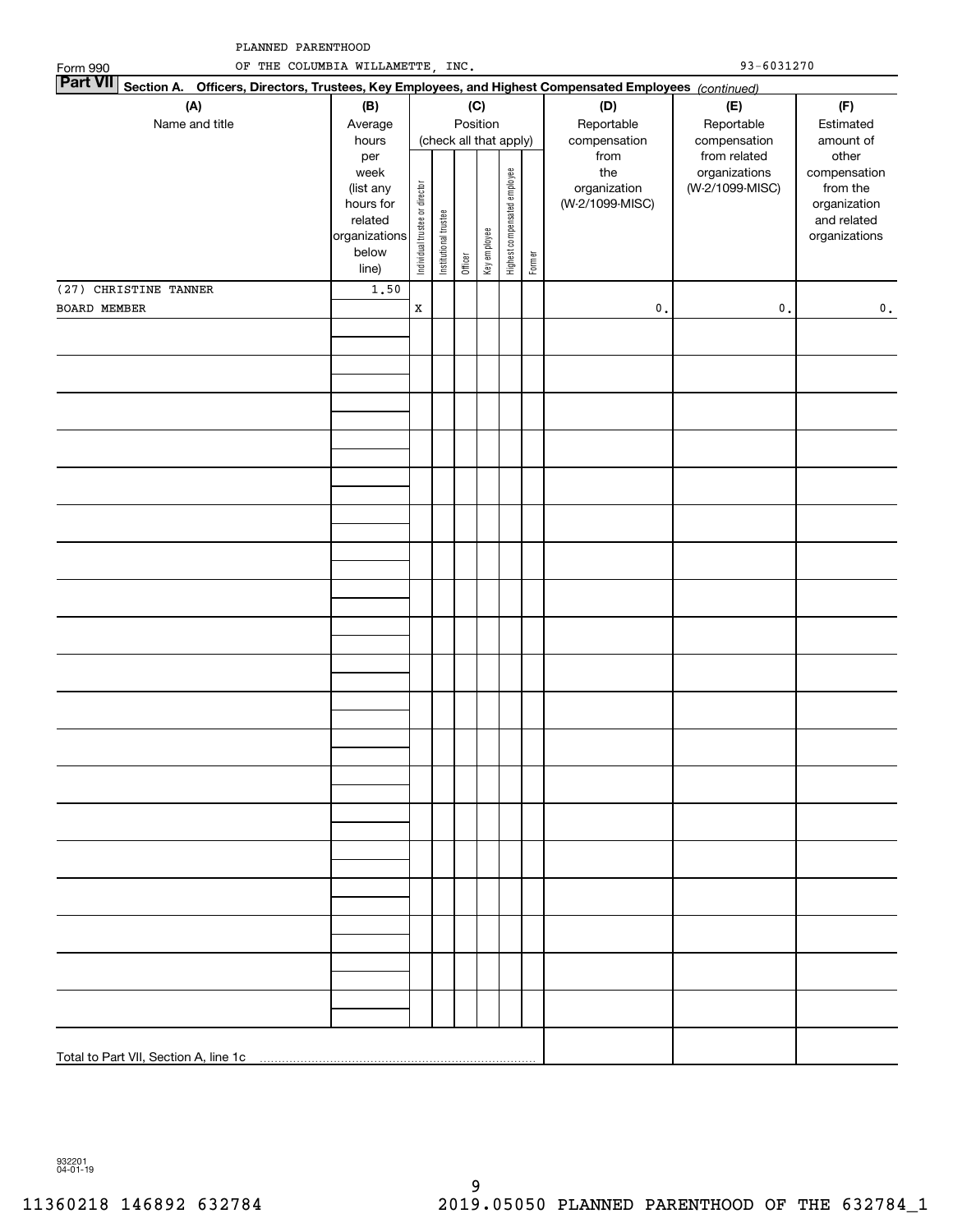| PLANNED | PARENTHOOD |
|---------|------------|
|         |            |

Form 990 (2019) Page OF THE COLUMBIA WILLAMETTE, INC. 93-6031270

|                                                           |      |    | Check if Schedule O contains a response or note to any line in this Part VIII |    |                    |                      |               |                                              |                                      |                                                                 |
|-----------------------------------------------------------|------|----|-------------------------------------------------------------------------------|----|--------------------|----------------------|---------------|----------------------------------------------|--------------------------------------|-----------------------------------------------------------------|
|                                                           |      |    |                                                                               |    |                    |                      | Total revenue | (B)<br>Related or exempt<br>function revenue | (C)<br>Unrelated<br>business revenue | (D)<br>Revenue excluded<br>from tax under<br>sections 512 - 514 |
|                                                           |      |    | <b>1 a</b> Federated campaigns                                                |    | 1a                 |                      |               |                                              |                                      |                                                                 |
| Contributions, Gifts, Grants<br>and Other Similar Amounts |      |    | <b>b</b> Membership dues                                                      |    | 1 <sub>b</sub>     |                      |               |                                              |                                      |                                                                 |
|                                                           |      |    | c Fundraising events                                                          |    | 1 <sub>c</sub>     | 375, 277.            |               |                                              |                                      |                                                                 |
|                                                           |      |    | d Related organizations                                                       |    | 1d<br>.            |                      |               |                                              |                                      |                                                                 |
|                                                           |      |    | e Government grants (contributions)                                           |    | 1e                 | 1,407,130.           |               |                                              |                                      |                                                                 |
|                                                           |      |    | f All other contributions, gifts, grants, and                                 |    |                    |                      |               |                                              |                                      |                                                                 |
|                                                           |      |    | similar amounts not included above                                            |    | 1f                 | 5,031,866.           |               |                                              |                                      |                                                                 |
|                                                           |      |    | g Noncash contributions included in lines 1a-1f                               |    | $1g$ $\frac{1}{3}$ | 257,763.             |               |                                              |                                      |                                                                 |
|                                                           |      | h. |                                                                               |    |                    |                      | 6,814,273.    |                                              |                                      |                                                                 |
|                                                           |      |    |                                                                               |    |                    | <b>Business Code</b> |               |                                              |                                      |                                                                 |
|                                                           | 2а   |    | PATIENT SERVICES                                                              |    |                    | 621300               | 17,405,532.   | 17,405,532.                                  |                                      |                                                                 |
| Program Service<br>Revenue                                |      | b  | STUDY AND RESEARCH                                                            |    |                    | 900099               | 69,720.       | 69,720.                                      |                                      |                                                                 |
|                                                           |      | c. | EDUCATION AND TRAINING                                                        |    |                    | 900099               | 5,050.        | 5,050.                                       |                                      |                                                                 |
|                                                           |      | d  |                                                                               |    |                    |                      |               |                                              |                                      |                                                                 |
|                                                           |      | е  |                                                                               |    |                    |                      |               |                                              |                                      |                                                                 |
|                                                           |      |    | f All other program service revenue                                           |    |                    |                      |               |                                              |                                      |                                                                 |
|                                                           |      |    |                                                                               |    |                    |                      | 17,480,302.   |                                              |                                      |                                                                 |
|                                                           | З    |    | Investment income (including dividends, interest, and                         |    |                    |                      |               |                                              |                                      |                                                                 |
|                                                           |      |    |                                                                               |    |                    |                      | 276,794.      |                                              |                                      | 276,794.                                                        |
|                                                           | 4    |    | Income from investment of tax-exempt bond proceeds                            |    |                    |                      |               |                                              |                                      |                                                                 |
|                                                           | 5    |    |                                                                               |    |                    |                      |               |                                              |                                      |                                                                 |
|                                                           |      |    |                                                                               |    | (i) Real           | (ii) Personal        |               |                                              |                                      |                                                                 |
|                                                           |      |    | 6 a Gross rents<br>.                                                          | 6a | 97,270.            |                      |               |                                              |                                      |                                                                 |
|                                                           |      |    | <b>b</b> Less: rental expenses                                                | 6b | 0.                 |                      |               |                                              |                                      |                                                                 |
|                                                           |      |    | c Rental income or (loss)                                                     | 6c | 97,270.            |                      |               |                                              |                                      |                                                                 |
|                                                           |      |    | d Net rental income or (loss)                                                 |    |                    |                      | 97,270.       |                                              | 1,200.                               | 96,070.                                                         |
|                                                           |      |    | 7 a Gross amount from sales of                                                |    | (i) Securities     | (ii) Other           |               |                                              |                                      |                                                                 |
|                                                           |      |    | assets other than inventory                                                   | 7a | 5,603,232.         | 100, 540.            |               |                                              |                                      |                                                                 |
|                                                           |      |    | <b>b</b> Less: cost or other basis                                            |    |                    |                      |               |                                              |                                      |                                                                 |
| ther Revenue                                              |      |    | and sales expenses                                                            | 7b | 5,288,428.         | 103,895.             |               |                                              |                                      |                                                                 |
|                                                           |      |    | <b>c</b> Gain or (loss) $\ldots$                                              | 7c | 314,804.           | $-3, 355.$           |               |                                              |                                      |                                                                 |
|                                                           |      |    |                                                                               |    |                    | 311,449.             |               |                                              | 311,449.                             |                                                                 |
|                                                           |      |    | 8 a Gross income from fundraising events (not                                 |    |                    |                      |               |                                              |                                      |                                                                 |
| o                                                         |      |    | including $$375,277.$ of                                                      |    |                    |                      |               |                                              |                                      |                                                                 |
|                                                           |      |    | contributions reported on line 1c). See                                       |    |                    | 86,569.              |               |                                              |                                      |                                                                 |
|                                                           |      |    |                                                                               |    | 8а<br>8b           | 60,458.              |               |                                              |                                      |                                                                 |
|                                                           |      |    | c Net income or (loss) from fundraising events                                |    |                    | ▶                    | 26, 111.      |                                              |                                      | 26, 111.                                                        |
|                                                           |      |    | 9 a Gross income from gaming activities. See                                  |    |                    |                      |               |                                              |                                      |                                                                 |
|                                                           |      |    |                                                                               |    | 9а                 |                      |               |                                              |                                      |                                                                 |
|                                                           |      |    | <b>b</b> Less: direct expenses                                                |    | 9 <sub>b</sub>     |                      |               |                                              |                                      |                                                                 |
|                                                           |      |    | c Net income or (loss) from gaming activities                                 |    |                    |                      |               |                                              |                                      |                                                                 |
|                                                           |      |    | 10 a Gross sales of inventory, less returns                                   |    |                    |                      |               |                                              |                                      |                                                                 |
|                                                           |      |    |                                                                               |    | 10a                |                      |               |                                              |                                      |                                                                 |
|                                                           |      |    | <b>b</b> Less: cost of goods sold                                             |    | 10b                |                      |               |                                              |                                      |                                                                 |
|                                                           |      |    | c Net income or (loss) from sales of inventory                                |    |                    |                      |               |                                              |                                      |                                                                 |
|                                                           |      |    |                                                                               |    |                    | <b>Business Code</b> |               |                                              |                                      |                                                                 |
| Miscellaneous<br>Revenue                                  | 11 a |    | INFORMATION TECHNOLOGY                                                        |    |                    | 900099               | 54,180.       |                                              |                                      | 54,180.                                                         |
|                                                           |      |    | <b>b</b> ADMINISTRATION                                                       |    |                    | 900099               | 48,823.       |                                              |                                      | 48,823.                                                         |
|                                                           |      |    | <b>c</b> HUMAN RESOURCES                                                      |    |                    | 900099               | 5,040.        |                                              |                                      | 5,040.                                                          |
|                                                           |      |    | <b>d</b> All other revenue                                                    |    |                    | 900099               | 6,331.        |                                              |                                      | 6,331.                                                          |
|                                                           |      |    | e Total. Add lines 11a-11d                                                    |    |                    | ▶                    | 114,374.      |                                              |                                      |                                                                 |
|                                                           | 12   |    | Total revenue. See instructions                                               |    |                    |                      | 25, 120, 573. | 17,480,302.                                  | 1,200.                               | 824,798.<br>Form 990 (2019)                                     |
| 932009 01-20-20                                           |      |    |                                                                               |    |                    |                      |               |                                              |                                      |                                                                 |

10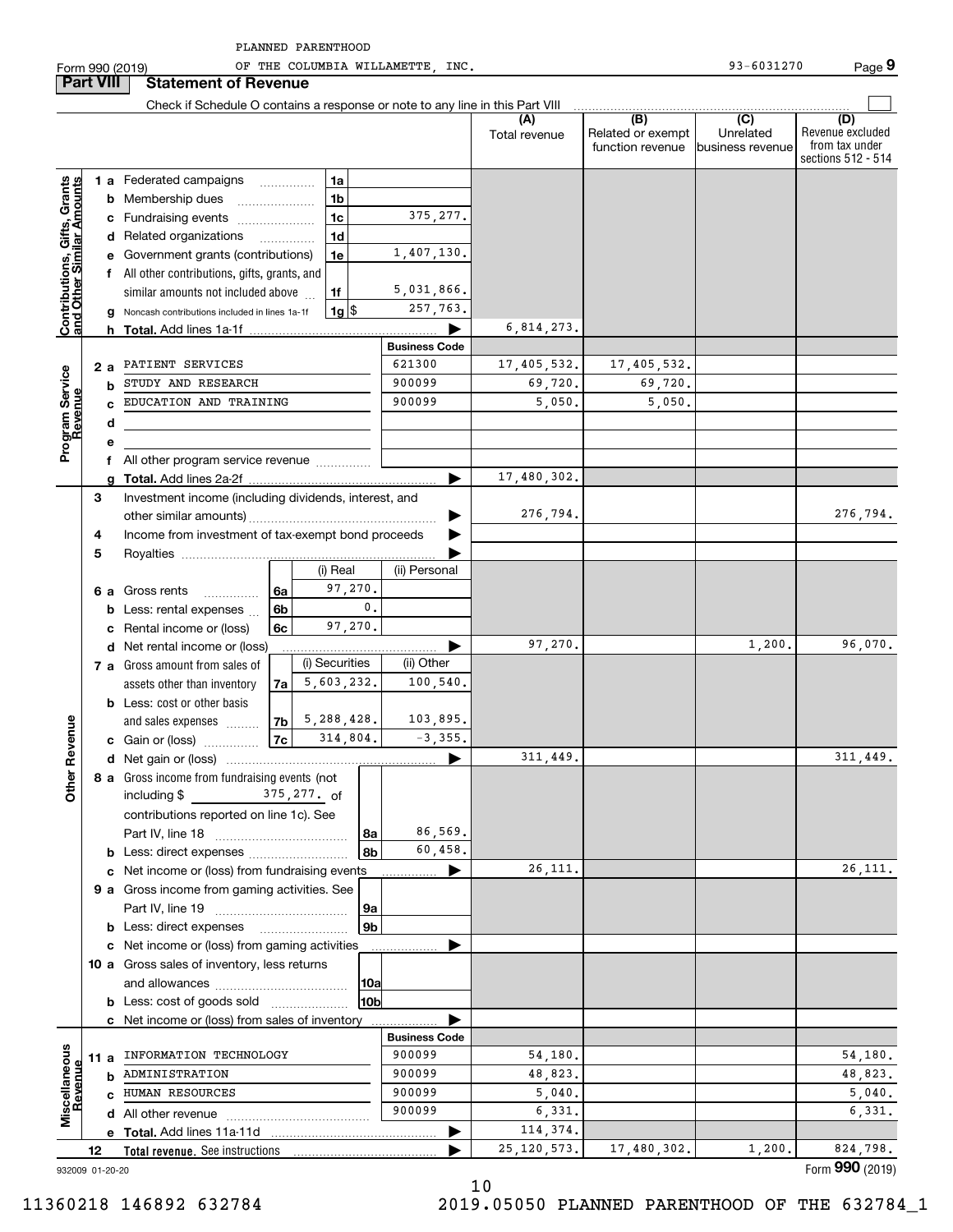Form 990 (2019) Page OF THE COLUMBIA WILLAMETTE, INC. 93-6031270

|          | <b>Part IX Statement of Functional Expenses</b>                                                                                                                                                            |                |                                    |                                                      |                                |
|----------|------------------------------------------------------------------------------------------------------------------------------------------------------------------------------------------------------------|----------------|------------------------------------|------------------------------------------------------|--------------------------------|
|          | Section 501(c)(3) and 501(c)(4) organizations must complete all columns. All other organizations must complete column (A).                                                                                 |                |                                    |                                                      |                                |
|          | Check if Schedule O contains a response or note to any line in this Part IX                                                                                                                                |                |                                    |                                                      |                                |
|          | Do not include amounts reported on lines 6b,<br>7b, 8b, 9b, and 10b of Part VIII.                                                                                                                          | Total expenses | (B)<br>Program service<br>expenses | $\overline{C}$<br>Management and<br>general expenses | (D)<br>Fundraising<br>expenses |
| 1.       | Grants and other assistance to domestic organizations                                                                                                                                                      |                |                                    |                                                      |                                |
|          | and domestic governments. See Part IV, line 21<br>$\ddotsc$                                                                                                                                                |                |                                    |                                                      |                                |
| 2        | Grants and other assistance to domestic                                                                                                                                                                    |                |                                    |                                                      |                                |
|          | individuals. See Part IV, line 22                                                                                                                                                                          |                |                                    |                                                      |                                |
| 3        | Grants and other assistance to foreign                                                                                                                                                                     |                |                                    |                                                      |                                |
|          | organizations, foreign governments, and foreign                                                                                                                                                            |                |                                    |                                                      |                                |
|          | individuals. See Part IV, lines 15 and 16                                                                                                                                                                  |                |                                    |                                                      |                                |
| 4        | Benefits paid to or for members                                                                                                                                                                            |                |                                    |                                                      |                                |
| 5        | Compensation of current officers, directors,                                                                                                                                                               |                |                                    |                                                      |                                |
|          | trustees, and key employees                                                                                                                                                                                | 568,444.       | 194,834.                           | 317,823.                                             | 55,787.                        |
| 6        | Compensation not included above to disqualified                                                                                                                                                            |                |                                    |                                                      |                                |
|          | persons (as defined under section 4958(f)(1)) and                                                                                                                                                          |                |                                    |                                                      |                                |
|          | persons described in section 4958(c)(3)(B)                                                                                                                                                                 |                |                                    |                                                      |                                |
| 7        | Other salaries and wages                                                                                                                                                                                   | 11,690,592.    | 9,340,887.                         | 1,993,466.                                           | 356,239.                       |
| 8        | Pension plan accruals and contributions (include                                                                                                                                                           |                |                                    |                                                      |                                |
|          | section 401(k) and 403(b) employer contributions)                                                                                                                                                          | 231,419.       |                                    | 231,419.                                             |                                |
| 9        |                                                                                                                                                                                                            | 967,756.       | 633,070.                           | 238,405.                                             | 96,281.                        |
| 10       |                                                                                                                                                                                                            | 1,688,487.     | 1,688,487.                         |                                                      |                                |
| 11       | Fees for services (nonemployees):                                                                                                                                                                          |                |                                    |                                                      |                                |
| a        |                                                                                                                                                                                                            |                |                                    |                                                      |                                |
| b        |                                                                                                                                                                                                            | 33,994.        | 4,416.                             | 29,578.                                              |                                |
| c        |                                                                                                                                                                                                            | 91,055.        |                                    | 91,055.                                              |                                |
| d        |                                                                                                                                                                                                            | 54, 375.       | 54, 375.                           |                                                      |                                |
|          | Professional fundraising services. See Part IV, line 17                                                                                                                                                    |                |                                    |                                                      |                                |
| f        | Investment management fees                                                                                                                                                                                 |                |                                    |                                                      |                                |
| a        | Other. (If line 11g amount exceeds 10% of line 25,                                                                                                                                                         | 2,063,600.     | 1,682,773.                         | 354,702.                                             | 26, 125.                       |
|          | column (A) amount, list line 11g expenses on Sch O.)                                                                                                                                                       | 442,622.       | 4,800.                             | 436,532.                                             | 1,290.                         |
| 12       |                                                                                                                                                                                                            | 430,620.       | 342,034.                           | 58.989.                                              | 29,597.                        |
| 13       |                                                                                                                                                                                                            |                |                                    |                                                      |                                |
| 14       |                                                                                                                                                                                                            |                |                                    |                                                      |                                |
| 15       |                                                                                                                                                                                                            | 819,912.       | 746,332.                           | 60,435.                                              | 13, 145.                       |
| 16       |                                                                                                                                                                                                            | 132,056.       | 83,063.                            | 44,295.                                              | 4,698.                         |
| 17<br>18 | <b>I</b> ravel<br>Payments of travel or entertainment expenses                                                                                                                                             |                |                                    |                                                      |                                |
|          | for any federal, state, or local public officials                                                                                                                                                          |                |                                    |                                                      |                                |
| 19       | Conferences, conventions, and meetings                                                                                                                                                                     | 226,332.       | 45,550.                            | 174, 351.                                            | 6,431.                         |
| 20       | Interest                                                                                                                                                                                                   | 174,017.       | 132,629.                           | 33,396.                                              | 7,992.                         |
| 21       |                                                                                                                                                                                                            | 335, 371.      | 213, 139.                          | 82,232.                                              | 40,000.                        |
| 22       | Depreciation, depletion, and amortization                                                                                                                                                                  | 924,984.       | 780,744.                           | 114, 363.                                            | 29,877.                        |
| 23       | Insurance                                                                                                                                                                                                  | 303,801.       | 280,146.                           | 20.236.                                              | 3.419.                         |
| 24       | Other expenses. Itemize expenses not covered<br>above (List miscellaneous expenses on line 24e. If<br>line 24e amount exceeds 10% of line 25, column (A)<br>amount, list line 24e expenses on Schedule O.) |                |                                    |                                                      |                                |
| a        | MEDICAL SUPPLIES                                                                                                                                                                                           | 3, 235, 621.   | 3, 234, 592.                       | 869.                                                 | 160.                           |
| b        | EQUIPMENT                                                                                                                                                                                                  | 763,565.       | 571,462.                           | 154,610.                                             | 37,493.                        |
| C        | LAB FEES                                                                                                                                                                                                   | 494,346.       | 491,784.                           | 2,562.                                               |                                |
| d        | FEES AND LICENSES                                                                                                                                                                                          | 128,308.       | 119,447.                           | 8,338.                                               | 523.                           |
| е        | All other expenses                                                                                                                                                                                         | 103,951.       | 52,948.                            | 36,713.                                              | 14,290.                        |
| 25       | Total functional expenses. Add lines 1 through 24e                                                                                                                                                         | 25,905,228.    | 20,697,512.                        | 4,484,369.                                           | 723, 347.                      |
| 26       | Joint costs. Complete this line only if the organization                                                                                                                                                   |                |                                    |                                                      |                                |
|          | reported in column (B) joint costs from a combined                                                                                                                                                         |                |                                    |                                                      |                                |
|          | educational campaign and fundraising solicitation.                                                                                                                                                         |                |                                    |                                                      |                                |

11

932010 01-20-20

Form (2019) **990**

**10**

Check here  $\blacktriangleright$ 

Check here  $\bullet$  if following SOP 98-2 (ASC 958-720)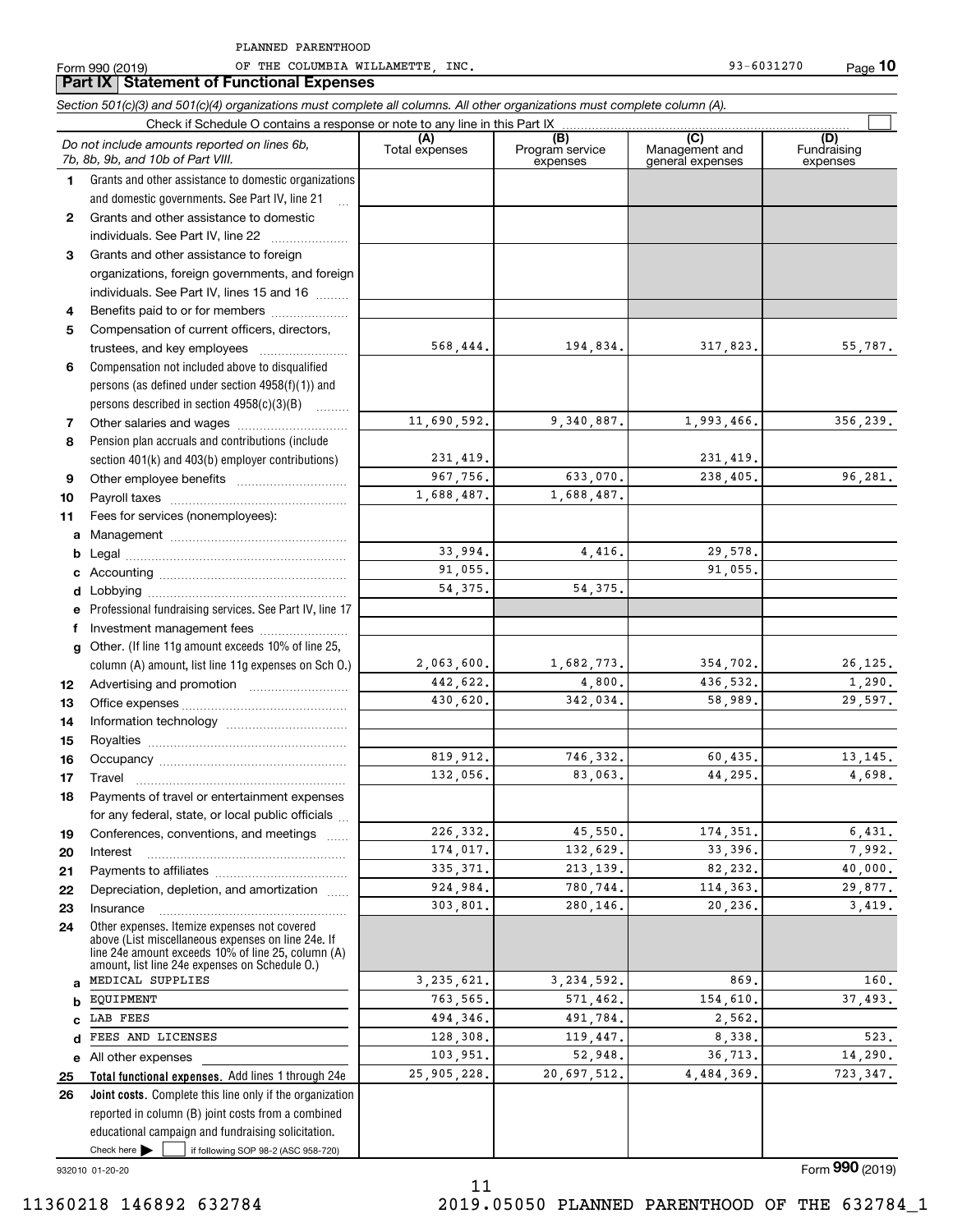|                             | Form 990 (2019) | OF THE COLUMBIA WILLAMETTE  INC.                                                                                                                                                                                               |                 |                     |                              |                          | 93-6031270<br><u>Page</u> 11 |
|-----------------------------|-----------------|--------------------------------------------------------------------------------------------------------------------------------------------------------------------------------------------------------------------------------|-----------------|---------------------|------------------------------|--------------------------|------------------------------|
|                             | Part X          | <b>Balance Sheet</b>                                                                                                                                                                                                           |                 |                     |                              |                          |                              |
|                             |                 | Check if Schedule O contains a response or note to any line in this Part X [11] manumerodic manumerodic contains manumerodic contains are contained in the containt of the contains of the contains of the contains of the con |                 |                     |                              |                          |                              |
|                             |                 |                                                                                                                                                                                                                                |                 |                     | (A)<br>Beginning of year     |                          | (B)<br>End of year           |
|                             | 1.              |                                                                                                                                                                                                                                |                 |                     | 8,559,489.                   | $\mathbf{1}$             | 8, 253, 754.                 |
|                             | 2               |                                                                                                                                                                                                                                | 7,813,613.      | $\mathbf{2}$        | 8,092,278.                   |                          |                              |
|                             | з               |                                                                                                                                                                                                                                | 1,712,793.      | 3                   | 1,075,300.                   |                          |                              |
|                             | 4               |                                                                                                                                                                                                                                | 2,081,588.      | 4                   | 1,160,960.                   |                          |                              |
|                             | 5               | Loans and other receivables from any current or former officer, director,                                                                                                                                                      |                 |                     |                              |                          |                              |
|                             |                 | trustee, key employee, creator or founder, substantial contributor, or 35%                                                                                                                                                     |                 |                     |                              |                          |                              |
|                             |                 | controlled entity or family member of any of these persons                                                                                                                                                                     |                 |                     |                              | 5                        |                              |
|                             | 6               | Loans and other receivables from other disqualified persons (as defined                                                                                                                                                        |                 |                     |                              |                          |                              |
|                             |                 | under section $4958(f)(1)$ , and persons described in section $4958(c)(3)(B)$                                                                                                                                                  |                 | $\ldots$            |                              | 6                        |                              |
|                             | 7               |                                                                                                                                                                                                                                |                 |                     |                              | $\overline{\phantom{a}}$ |                              |
| Assets                      | 8               |                                                                                                                                                                                                                                |                 |                     | 282,229.                     | 8                        | 264,249.                     |
|                             | 9               | Prepaid expenses and deferred charges                                                                                                                                                                                          |                 |                     | 443, 318.                    | 9                        | 338, 147.                    |
|                             |                 | <b>10a</b> Land, buildings, and equipment: cost or other                                                                                                                                                                       |                 |                     |                              |                          |                              |
|                             |                 | basis. Complete Part VI of Schedule D    10a   31,444,591.                                                                                                                                                                     |                 |                     |                              |                          |                              |
|                             |                 | <b>b</b> Less: accumulated depreciation                                                                                                                                                                                        | 10 <sub>b</sub> | 11,240,601.         | 17,405,048.                  | 10c                      | 20,203,990.                  |
|                             | 11              |                                                                                                                                                                                                                                |                 |                     |                              | 11                       |                              |
|                             | 12              |                                                                                                                                                                                                                                |                 |                     | 12                           |                          |                              |
|                             | 13              |                                                                                                                                                                                                                                |                 | 13                  |                              |                          |                              |
|                             | 14              |                                                                                                                                                                                                                                |                 | 14                  |                              |                          |                              |
|                             | 15              |                                                                                                                                                                                                                                | 721,165.        | 15                  | 650,249.                     |                          |                              |
|                             | 16              |                                                                                                                                                                                                                                |                 |                     | 39,019,243.                  | 16                       | 40,038,927.                  |
|                             | 17              |                                                                                                                                                                                                                                |                 |                     | 2,574,301.                   | 17                       | 2,216,006.                   |
|                             | 18              |                                                                                                                                                                                                                                |                 |                     |                              | 18                       |                              |
|                             | 19              | Deferred revenue manual contracts and contracts are contracted and contract and contract are contracted and contract are contracted and contract are contracted and contract are contracted and contract are contracted and co |                 |                     | 141,377.                     | 19                       | 73,823.                      |
|                             | 20              | Tax-exempt bond liabilities                                                                                                                                                                                                    |                 |                     |                              | 20                       |                              |
|                             | 21              | Escrow or custodial account liability. Complete Part IV of Schedule D                                                                                                                                                          |                 |                     |                              | 21                       |                              |
|                             | 22              | Loans and other payables to any current or former officer, director,                                                                                                                                                           |                 |                     |                              |                          |                              |
| Liabilities                 |                 | trustee, key employee, creator or founder, substantial contributor, or 35%                                                                                                                                                     |                 |                     |                              |                          |                              |
|                             |                 | controlled entity or family member of any of these persons                                                                                                                                                                     |                 |                     |                              | 22                       |                              |
|                             | 23              |                                                                                                                                                                                                                                |                 |                     | 3, 392, 374.                 | 23                       | 5,902,234.                   |
|                             | 24              |                                                                                                                                                                                                                                |                 |                     |                              | 24                       |                              |
|                             | 25              | Other liabilities (including federal income tax, payables to related third                                                                                                                                                     |                 |                     |                              |                          |                              |
|                             |                 | parties, and other liabilities not included on lines 17-24). Complete Part X                                                                                                                                                   |                 |                     |                              |                          |                              |
|                             |                 | of Schedule D                                                                                                                                                                                                                  |                 |                     | 1,682,292.                   | 25                       | 1,786,375.                   |
|                             | 26              | Total liabilities. Add lines 17 through 25                                                                                                                                                                                     |                 |                     | 7,790,344.                   | 26                       | 9,978,438.                   |
|                             |                 | Organizations that follow FASB ASC 958, check here $\blacktriangleright$ $\lfloor x \rfloor$                                                                                                                                   |                 |                     |                              |                          |                              |
| Net Assets or Fund Balances |                 | and complete lines 27, 28, 32, and 33.                                                                                                                                                                                         |                 |                     |                              |                          |                              |
|                             | 27              | Net assets without donor restrictions                                                                                                                                                                                          |                 |                     | 25, 320, 498.                | 27                       | 27, 266, 209.                |
|                             | 28              |                                                                                                                                                                                                                                |                 |                     | 5,908,401.                   | 28                       | 2,794,280.                   |
|                             |                 | Organizations that do not follow FASB ASC 958, check here $\blacktriangleright$                                                                                                                                                |                 |                     |                              |                          |                              |
|                             |                 | and complete lines 29 through 33.                                                                                                                                                                                              |                 |                     |                              |                          |                              |
|                             | 29              |                                                                                                                                                                                                                                |                 |                     |                              | 29                       |                              |
|                             | 30              | Paid-in or capital surplus, or land, building, or equipment fund                                                                                                                                                               |                 |                     |                              | 30                       |                              |
|                             | 31              | Retained earnings, endowment, accumulated income, or other funds                                                                                                                                                               |                 | 1.1.1.1.1.1.1.1.1.1 |                              | 31                       |                              |
|                             | 32              |                                                                                                                                                                                                                                |                 |                     | 31, 228, 899.<br>39,019,243. | 32                       | 30,060,489.<br>40,038,927.   |
|                             | 33              |                                                                                                                                                                                                                                |                 |                     |                              | 33                       |                              |

Form (2019) **990**

932011 01-20-20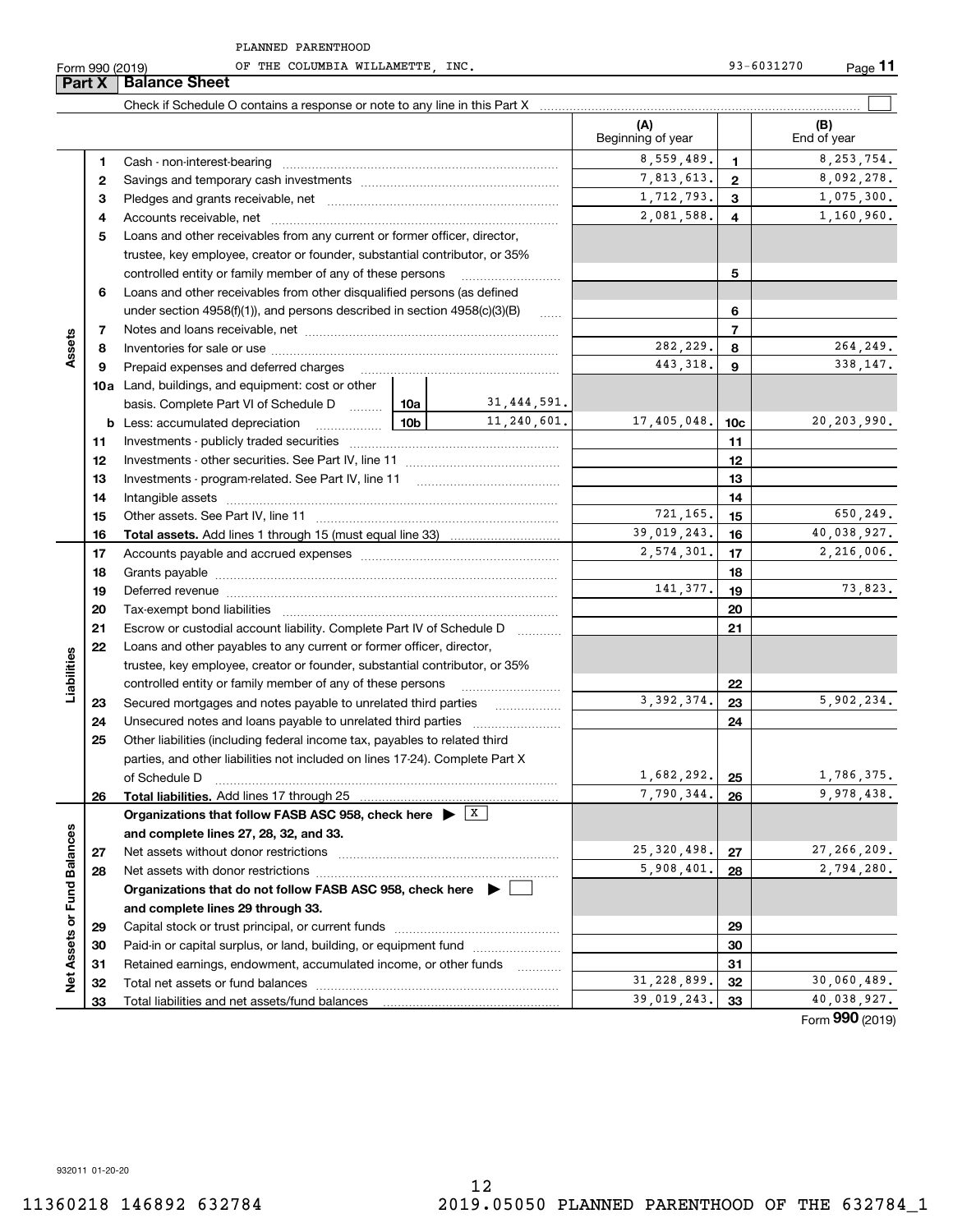|    | PLANNED PARENTHOOD                                                                                                                                                                                                             |                         |                |            |                |
|----|--------------------------------------------------------------------------------------------------------------------------------------------------------------------------------------------------------------------------------|-------------------------|----------------|------------|----------------|
|    | OF THE COLUMBIA WILLAMETTE, INC.<br>Form 990 (2019)                                                                                                                                                                            | 93-6031270              |                |            | Page 12        |
|    | Part XI<br><b>Reconciliation of Net Assets</b>                                                                                                                                                                                 |                         |                |            |                |
|    |                                                                                                                                                                                                                                |                         |                |            | $\overline{X}$ |
|    |                                                                                                                                                                                                                                |                         |                |            |                |
| 1  |                                                                                                                                                                                                                                | $\mathbf 1$             |                |            | 25, 120, 573.  |
| 2  |                                                                                                                                                                                                                                | $\overline{2}$          |                |            | 25,905,228.    |
| 3  | Revenue less expenses. Subtract line 2 from line 1                                                                                                                                                                             | 3                       |                |            | $-784,655.$    |
| 4  |                                                                                                                                                                                                                                | $\overline{\mathbf{4}}$ |                |            | 31, 228, 899.  |
| 5  | Net unrealized gains (losses) on investments [11] matter contracts and the state of the state of the state of the state of the state of the state of the state of the state of the state of the state of the state of the stat | 5                       |                |            | $-324,059.$    |
| 6  |                                                                                                                                                                                                                                | 6                       |                |            | 11,220.        |
| 7  | Investment expenses www.communication.com/www.communication.com/www.communication.com/www.communication.com                                                                                                                    | $\overline{7}$          |                |            |                |
| 8  | Prior period adjustments                                                                                                                                                                                                       | 8                       |                |            |                |
| 9  | Other changes in net assets or fund balances (explain on Schedule O)                                                                                                                                                           | $\mathbf{9}$            |                |            | $-70,916.$     |
| 10 | Net assets or fund balances at end of year. Combine lines 3 through 9 (must equal Part X, line 32,                                                                                                                             |                         |                |            |                |
|    | column (B))                                                                                                                                                                                                                    | 10                      |                |            | 30,060,489.    |
|    | Part XII Financial Statements and Reporting                                                                                                                                                                                    |                         |                |            |                |
|    |                                                                                                                                                                                                                                |                         |                |            |                |
|    |                                                                                                                                                                                                                                |                         |                | <b>Yes</b> | No             |
| 1  | $\sqrt{\frac{X}{X}}$ Accrual<br>Accounting method used to prepare the Form 990: <u>II</u> Cash<br>Other                                                                                                                        |                         |                |            |                |
|    | If the organization changed its method of accounting from a prior year or checked "Other," explain in Schedule O.                                                                                                              |                         |                |            |                |
|    | 2a Were the organization's financial statements compiled or reviewed by an independent accountant?                                                                                                                             |                         | 2a             |            | х              |
|    | If "Yes," check a box below to indicate whether the financial statements for the year were compiled or reviewed on a                                                                                                           |                         |                |            |                |
|    | separate basis, consolidated basis, or both:                                                                                                                                                                                   |                         |                |            |                |
|    | Separate basis<br>Consolidated basis<br>Both consolidated and separate basis                                                                                                                                                   |                         |                |            |                |
|    | <b>b</b> Were the organization's financial statements audited by an independent accountant?                                                                                                                                    |                         | 2 <sub>b</sub> | х          |                |
|    | If "Yes," check a box below to indicate whether the financial statements for the year were audited on a separate basis,                                                                                                        |                         |                |            |                |
|    | consolidated basis, or both:                                                                                                                                                                                                   |                         |                |            |                |
|    | $X$ Separate basis<br>Consolidated basis<br>Both consolidated and separate basis                                                                                                                                               |                         |                |            |                |
|    | c If "Yes" to line 2a or 2b, does the organization have a committee that assumes responsibility for oversight of the audit,                                                                                                    |                         |                |            |                |
|    |                                                                                                                                                                                                                                |                         | 2c             | х          |                |
|    | If the organization changed either its oversight process or selection process during the tax year, explain on Schedule O.                                                                                                      |                         |                |            |                |
|    | 3a As a result of a federal award, was the organization required to undergo an audit or audits as set forth in the Single Audit                                                                                                |                         |                |            |                |
|    |                                                                                                                                                                                                                                |                         | За             |            | х              |
|    | <b>b</b> If "Yes," did the organization undergo the required audit or audits? If the organization did not undergo the required audit                                                                                           |                         |                |            |                |
|    |                                                                                                                                                                                                                                |                         | 3b             |            |                |

Form (2019) **990**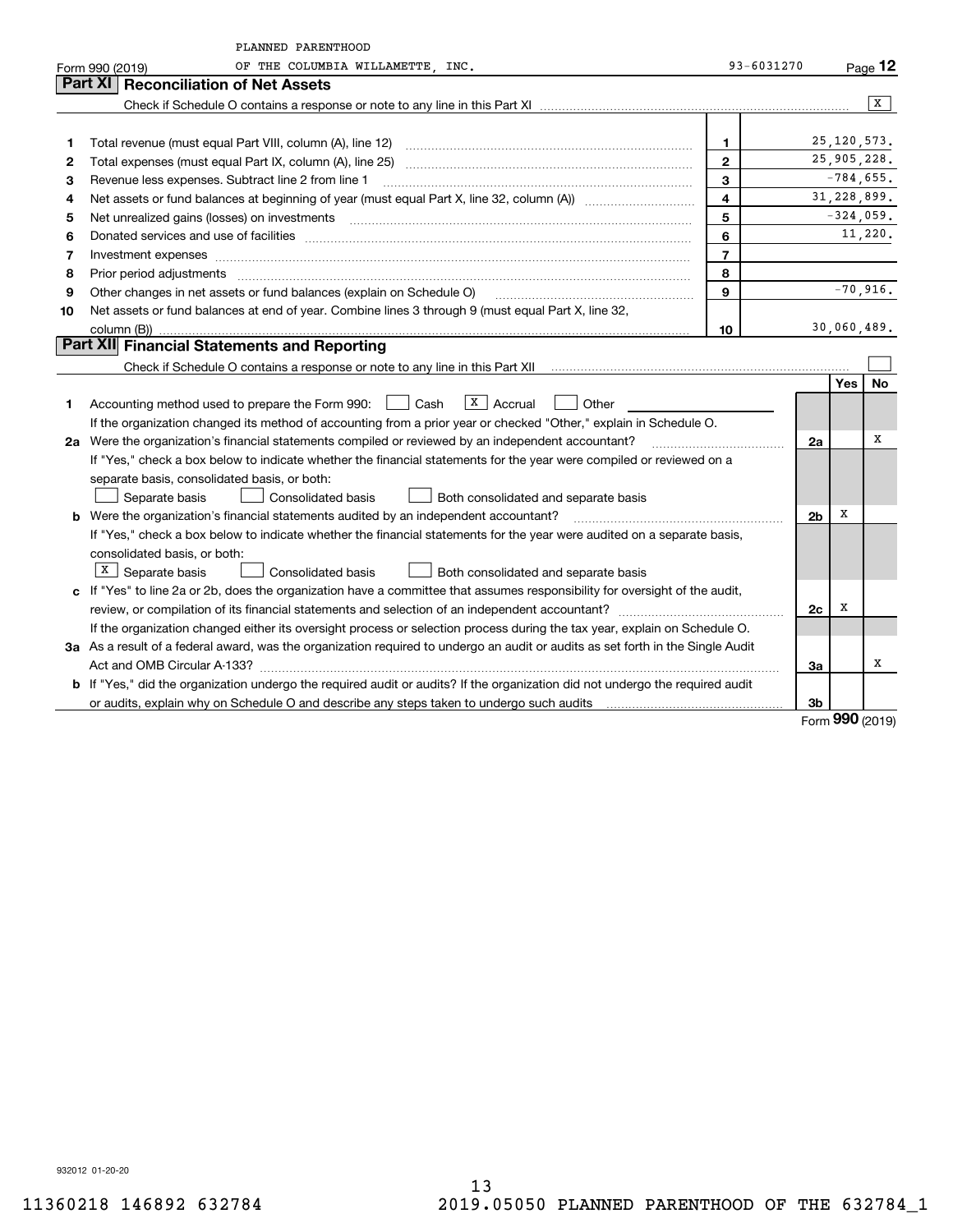|  |  |  |  | <b>SCHEDULE A</b> |
|--|--|--|--|-------------------|
|  |  |  |  |                   |

Department of the Treasury

|  |  |  | (Form 990 or 990-EZ) |  |
|--|--|--|----------------------|--|
|--|--|--|----------------------|--|

### **Public Charity Status and Public Support**

**Complete if the organization is a section 501(c)(3) organization or a section 4947(a)(1) nonexempt charitable trust.**

**| Attach to Form 990 or Form 990-EZ.** 

**| Go to www.irs.gov/Form990 for instructions and the latest information.**

| OMB No 1545-0047                    |
|-------------------------------------|
| 2019                                |
| <b>Open to Public</b><br>Inspection |

Internal Revenue Service

|                 |                                                                                                                                               | Name of the organization | PLANNED PARENTHOOD                                                                                                                            |                            |                                 |    |                            |  | <b>Employer identification number</b> |  |  |  |  |
|-----------------|-----------------------------------------------------------------------------------------------------------------------------------------------|--------------------------|-----------------------------------------------------------------------------------------------------------------------------------------------|----------------------------|---------------------------------|----|----------------------------|--|---------------------------------------|--|--|--|--|
|                 |                                                                                                                                               |                          | OF THE COLUMBIA WILLAMETTE, INC.                                                                                                              |                            |                                 |    |                            |  | 93-6031270                            |  |  |  |  |
|                 | Part I                                                                                                                                        |                          | Reason for Public Charity Status (All organizations must complete this part.) See instructions.                                               |                            |                                 |    |                            |  |                                       |  |  |  |  |
|                 |                                                                                                                                               |                          | The organization is not a private foundation because it is: (For lines 1 through 12, check only one box.)                                     |                            |                                 |    |                            |  |                                       |  |  |  |  |
| 1.              |                                                                                                                                               |                          | A church, convention of churches, or association of churches described in section 170(b)(1)(A)(i).                                            |                            |                                 |    |                            |  |                                       |  |  |  |  |
| 2               |                                                                                                                                               |                          | A school described in section 170(b)(1)(A)(ii). (Attach Schedule E (Form 990 or 990-EZ).)                                                     |                            |                                 |    |                            |  |                                       |  |  |  |  |
| 3               |                                                                                                                                               |                          | A hospital or a cooperative hospital service organization described in section 170(b)(1)(A)(iii).                                             |                            |                                 |    |                            |  |                                       |  |  |  |  |
| 4               |                                                                                                                                               |                          | A medical research organization operated in conjunction with a hospital described in section 170(b)(1)(A)(iii). Enter the hospital's name,    |                            |                                 |    |                            |  |                                       |  |  |  |  |
|                 |                                                                                                                                               |                          |                                                                                                                                               |                            |                                 |    |                            |  |                                       |  |  |  |  |
|                 | city, and state:<br>An organization operated for the benefit of a college or university owned or operated by a governmental unit described in |                          |                                                                                                                                               |                            |                                 |    |                            |  |                                       |  |  |  |  |
| 5.              |                                                                                                                                               |                          |                                                                                                                                               |                            |                                 |    |                            |  |                                       |  |  |  |  |
|                 |                                                                                                                                               |                          | section 170(b)(1)(A)(iv). (Complete Part II.)                                                                                                 |                            |                                 |    |                            |  |                                       |  |  |  |  |
| 6.              |                                                                                                                                               |                          | A federal, state, or local government or governmental unit described in section 170(b)(1)(A)(v).                                              |                            |                                 |    |                            |  |                                       |  |  |  |  |
|                 | 7   X                                                                                                                                         |                          | An organization that normally receives a substantial part of its support from a governmental unit or from the general public described in     |                            |                                 |    |                            |  |                                       |  |  |  |  |
|                 |                                                                                                                                               |                          | section 170(b)(1)(A)(vi). (Complete Part II.)                                                                                                 |                            |                                 |    |                            |  |                                       |  |  |  |  |
| 8               |                                                                                                                                               |                          | A community trust described in section 170(b)(1)(A)(vi). (Complete Part II.)                                                                  |                            |                                 |    |                            |  |                                       |  |  |  |  |
| 9               |                                                                                                                                               |                          | An agricultural research organization described in section 170(b)(1)(A)(ix) operated in conjunction with a land-grant college                 |                            |                                 |    |                            |  |                                       |  |  |  |  |
|                 |                                                                                                                                               |                          | or university or a non-land-grant college of agriculture (see instructions). Enter the name, city, and state of the college or                |                            |                                 |    |                            |  |                                       |  |  |  |  |
|                 |                                                                                                                                               | university:              |                                                                                                                                               |                            |                                 |    |                            |  |                                       |  |  |  |  |
| 10              |                                                                                                                                               |                          | An organization that normally receives: (1) more than 33 1/3% of its support from contributions, membership fees, and gross receipts from     |                            |                                 |    |                            |  |                                       |  |  |  |  |
|                 |                                                                                                                                               |                          | activities related to its exempt functions - subject to certain exceptions, and (2) no more than 33 1/3% of its support from gross investment |                            |                                 |    |                            |  |                                       |  |  |  |  |
|                 |                                                                                                                                               |                          | income and unrelated business taxable income (less section 511 tax) from businesses acquired by the organization after June 30, 1975.         |                            |                                 |    |                            |  |                                       |  |  |  |  |
|                 |                                                                                                                                               |                          | See section 509(a)(2). (Complete Part III.)                                                                                                   |                            |                                 |    |                            |  |                                       |  |  |  |  |
| 11              |                                                                                                                                               |                          | An organization organized and operated exclusively to test for public safety. See section 509(a)(4).                                          |                            |                                 |    |                            |  |                                       |  |  |  |  |
| 12 <sub>2</sub> |                                                                                                                                               |                          | An organization organized and operated exclusively for the benefit of, to perform the functions of, or to carry out the purposes of one or    |                            |                                 |    |                            |  |                                       |  |  |  |  |
|                 |                                                                                                                                               |                          | more publicly supported organizations described in section 509(a)(1) or section 509(a)(2). See section 509(a)(3). Check the box in            |                            |                                 |    |                            |  |                                       |  |  |  |  |
|                 |                                                                                                                                               |                          | lines 12a through 12d that describes the type of supporting organization and complete lines 12e, 12f, and 12g.                                |                            |                                 |    |                            |  |                                       |  |  |  |  |
| а               |                                                                                                                                               |                          | Type I. A supporting organization operated, supervised, or controlled by its supported organization(s), typically by giving                   |                            |                                 |    |                            |  |                                       |  |  |  |  |
|                 |                                                                                                                                               |                          | the supported organization(s) the power to regularly appoint or elect a majority of the directors or trustees of the supporting               |                            |                                 |    |                            |  |                                       |  |  |  |  |
|                 |                                                                                                                                               |                          | organization. You must complete Part IV, Sections A and B.                                                                                    |                            |                                 |    |                            |  |                                       |  |  |  |  |
| b               |                                                                                                                                               |                          | Type II. A supporting organization supervised or controlled in connection with its supported organization(s), by having                       |                            |                                 |    |                            |  |                                       |  |  |  |  |
|                 |                                                                                                                                               |                          | control or management of the supporting organization vested in the same persons that control or manage the supported                          |                            |                                 |    |                            |  |                                       |  |  |  |  |
|                 |                                                                                                                                               |                          | organization(s). You must complete Part IV, Sections A and C.                                                                                 |                            |                                 |    |                            |  |                                       |  |  |  |  |
|                 |                                                                                                                                               |                          |                                                                                                                                               |                            |                                 |    |                            |  |                                       |  |  |  |  |
| с               |                                                                                                                                               |                          | Type III functionally integrated. A supporting organization operated in connection with, and functionally integrated with,                    |                            |                                 |    |                            |  |                                       |  |  |  |  |
|                 |                                                                                                                                               |                          | its supported organization(s) (see instructions). You must complete Part IV, Sections A, D, and E.                                            |                            |                                 |    |                            |  |                                       |  |  |  |  |
| d               |                                                                                                                                               |                          | Type III non-functionally integrated. A supporting organization operated in connection with its supported organization(s)                     |                            |                                 |    |                            |  |                                       |  |  |  |  |
|                 |                                                                                                                                               |                          | that is not functionally integrated. The organization generally must satisfy a distribution requirement and an attentiveness                  |                            |                                 |    |                            |  |                                       |  |  |  |  |
|                 |                                                                                                                                               |                          | requirement (see instructions). You must complete Part IV, Sections A and D, and Part V.                                                      |                            |                                 |    |                            |  |                                       |  |  |  |  |
|                 |                                                                                                                                               |                          | Check this box if the organization received a written determination from the IRS that it is a Type I, Type II, Type III                       |                            |                                 |    |                            |  |                                       |  |  |  |  |
|                 |                                                                                                                                               |                          | functionally integrated, or Type III non-functionally integrated supporting organization.                                                     |                            |                                 |    |                            |  |                                       |  |  |  |  |
|                 |                                                                                                                                               |                          | f Enter the number of supported organizations                                                                                                 |                            |                                 |    |                            |  |                                       |  |  |  |  |
| a               |                                                                                                                                               | (i) Name of supported    | Provide the following information about the supported organization(s).<br>(ii) EIN                                                            | (iii) Type of organization | (iv) Is the organization listed |    | (v) Amount of monetary     |  | (vi) Amount of other                  |  |  |  |  |
|                 |                                                                                                                                               | organization             |                                                                                                                                               | (described on lines 1-10   | in your governing document?     |    | support (see instructions) |  | support (see instructions)            |  |  |  |  |
|                 |                                                                                                                                               |                          |                                                                                                                                               | above (see instructions))  | Yes                             | No |                            |  |                                       |  |  |  |  |
|                 |                                                                                                                                               |                          |                                                                                                                                               |                            |                                 |    |                            |  |                                       |  |  |  |  |
|                 |                                                                                                                                               |                          |                                                                                                                                               |                            |                                 |    |                            |  |                                       |  |  |  |  |
|                 |                                                                                                                                               |                          |                                                                                                                                               |                            |                                 |    |                            |  |                                       |  |  |  |  |
|                 |                                                                                                                                               |                          |                                                                                                                                               |                            |                                 |    |                            |  |                                       |  |  |  |  |
|                 |                                                                                                                                               |                          |                                                                                                                                               |                            |                                 |    |                            |  |                                       |  |  |  |  |
|                 |                                                                                                                                               |                          |                                                                                                                                               |                            |                                 |    |                            |  |                                       |  |  |  |  |
|                 |                                                                                                                                               |                          |                                                                                                                                               |                            |                                 |    |                            |  |                                       |  |  |  |  |
|                 |                                                                                                                                               |                          |                                                                                                                                               |                            |                                 |    |                            |  |                                       |  |  |  |  |
|                 |                                                                                                                                               |                          |                                                                                                                                               |                            |                                 |    |                            |  |                                       |  |  |  |  |
|                 |                                                                                                                                               |                          |                                                                                                                                               |                            |                                 |    |                            |  |                                       |  |  |  |  |
| T <u>otal</u>   |                                                                                                                                               |                          |                                                                                                                                               |                            |                                 |    |                            |  |                                       |  |  |  |  |

LHA For Paperwork Reduction Act Notice, see the Instructions for Form 990 or 990-EZ. 932021 09-25-19 Schedule A (Form 990 or 990-EZ) 2019 14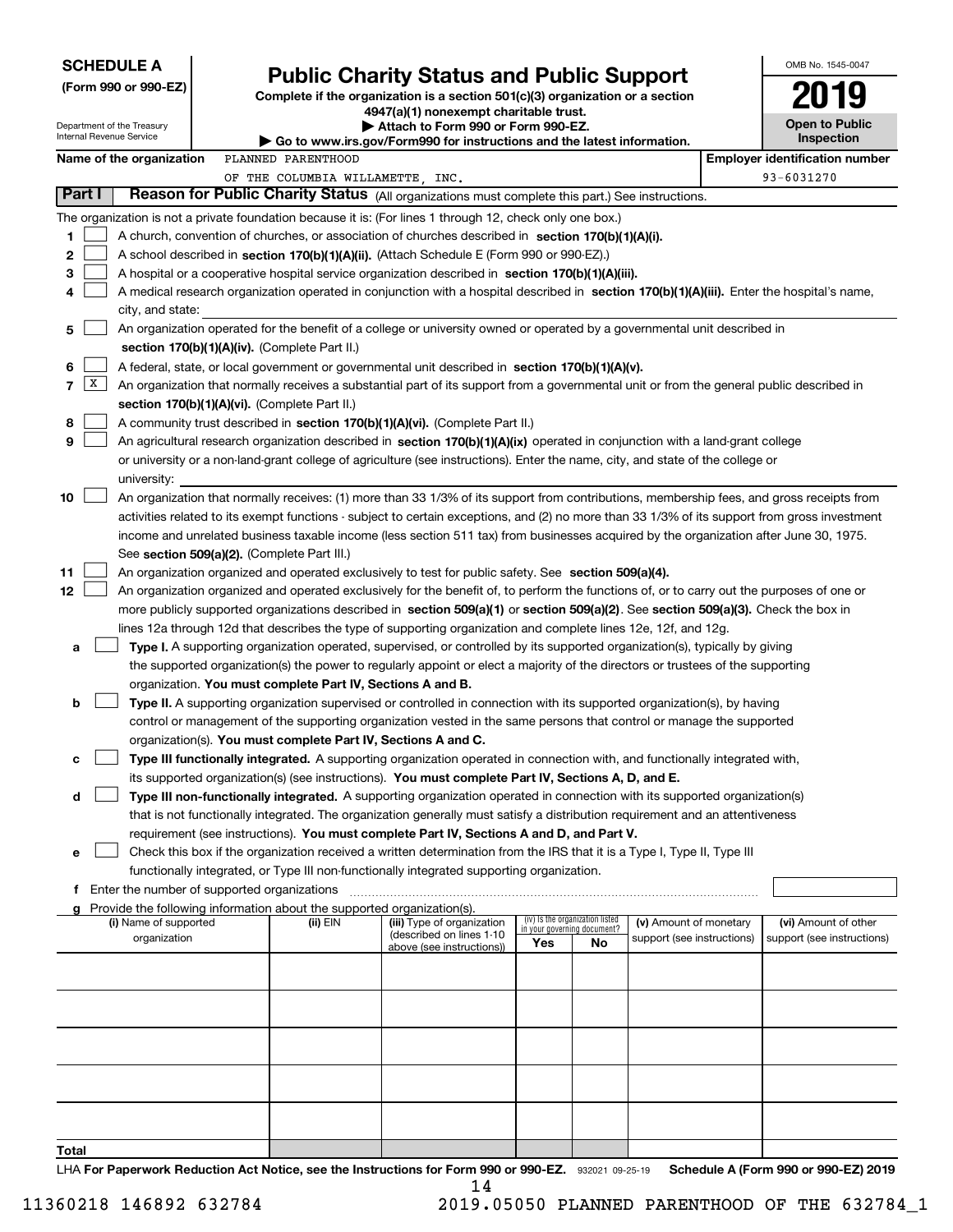|  | Schedule A (Form 990 or 990-EZ) 2019 | OF |  |  | THE COLUMBIA WILLAMETTE | INC | 1270<br>$\sim$<br>ດລ<br>$-0.0$ | Page |  |
|--|--------------------------------------|----|--|--|-------------------------|-----|--------------------------------|------|--|
|--|--------------------------------------|----|--|--|-------------------------|-----|--------------------------------|------|--|

(Complete only if you checked the box on line 5, 7, or 8 of Part I or if the organization failed to qualify under Part III. If the organization **Part II Support Schedule for Organizations Described in Sections 170(b)(1)(A)(iv) and 170(b)(1)(A)(vi)**

fails to qualify under the tests listed below, please complete Part III.)

|   | <b>Section A. Public Support</b>                                                                                                               |            |            |            |            |                                      |                                      |
|---|------------------------------------------------------------------------------------------------------------------------------------------------|------------|------------|------------|------------|--------------------------------------|--------------------------------------|
|   | Calendar year (or fiscal year beginning in)                                                                                                    | (a) 2015   | $(b)$ 2016 | $(c)$ 2017 | $(d)$ 2018 | (e) 2019                             | (f) Total                            |
|   | 1 Gifts, grants, contributions, and                                                                                                            |            |            |            |            |                                      |                                      |
|   | membership fees received. (Do not                                                                                                              |            |            |            |            |                                      |                                      |
|   | include any "unusual grants.")                                                                                                                 | 2,984,741. | 6,011,070. | 7,778,896. | 6,583,274. | 6,814,273.                           | 30, 172, 254.                        |
|   | 2 Tax revenues levied for the organ-                                                                                                           |            |            |            |            |                                      |                                      |
|   | ization's benefit and either paid to                                                                                                           |            |            |            |            |                                      |                                      |
|   | or expended on its behalf                                                                                                                      |            |            |            |            |                                      |                                      |
|   | 3 The value of services or facilities                                                                                                          |            |            |            |            |                                      |                                      |
|   | furnished by a governmental unit to                                                                                                            |            |            |            |            |                                      |                                      |
|   | the organization without charge                                                                                                                |            |            |            |            |                                      |                                      |
|   | 4 Total. Add lines 1 through 3                                                                                                                 | 2,984,741. | 6,011,070. | 7,778,896. | 6,583,274. | 6,814,273.                           | 30, 172, 254.                        |
| 5 | The portion of total contributions                                                                                                             |            |            |            |            |                                      |                                      |
|   | by each person (other than a                                                                                                                   |            |            |            |            |                                      |                                      |
|   | governmental unit or publicly                                                                                                                  |            |            |            |            |                                      |                                      |
|   | supported organization) included                                                                                                               |            |            |            |            |                                      |                                      |
|   | on line 1 that exceeds 2% of the                                                                                                               |            |            |            |            |                                      |                                      |
|   | amount shown on line 11,                                                                                                                       |            |            |            |            |                                      |                                      |
|   | column (f)                                                                                                                                     |            |            |            |            |                                      | 1,913,943.                           |
|   | 6 Public support. Subtract line 5 from line 4.                                                                                                 |            |            |            |            |                                      | 28, 258, 311.                        |
|   | <b>Section B. Total Support</b>                                                                                                                |            |            |            |            |                                      |                                      |
|   | Calendar year (or fiscal year beginning in)                                                                                                    | (a) 2015   | (b) 2016   | $(c)$ 2017 | $(d)$ 2018 | (e) 2019                             | (f) Total                            |
|   | 7 Amounts from line 4                                                                                                                          | 2,984,741. | 6,011,070. | 7,778,896. | 6,583,274. | 6,814,273.                           | 30, 172, 254.                        |
|   | 8 Gross income from interest,                                                                                                                  |            |            |            |            |                                      |                                      |
|   | dividends, payments received on                                                                                                                |            |            |            |            |                                      |                                      |
|   | securities loans, rents, royalties,                                                                                                            |            |            |            |            |                                      |                                      |
|   | and income from similar sources                                                                                                                | 183,164.   | 233,398.   | 260,807.   | 342,937.   | 372,864.                             | 1,393,170.                           |
|   | 9 Net income from unrelated business                                                                                                           |            |            |            |            |                                      |                                      |
|   | activities, whether or not the                                                                                                                 |            |            |            |            |                                      |                                      |
|   | business is regularly carried on                                                                                                               |            |            | 3,448.     |            |                                      | 3,448.                               |
|   | 10 Other income. Do not include gain                                                                                                           |            |            |            |            |                                      |                                      |
|   | or loss from the sale of capital                                                                                                               |            |            |            |            |                                      |                                      |
|   | assets (Explain in Part VI.)                                                                                                                   | 125,946.   | 161,552.   | 208,529.   | 293,613.   | 114,374.                             | 904,014.                             |
|   | 11 Total support. Add lines 7 through 10                                                                                                       |            |            |            |            |                                      | 32,472,886.                          |
|   | <b>12</b> Gross receipts from related activities, etc. (see instructions)                                                                      |            |            |            |            | 12                                   | 98,481,506.                          |
|   | 13 First five years. If the Form 990 is for the organization's first, second, third, fourth, or fifth tax year as a section 501(c)(3)          |            |            |            |            |                                      |                                      |
|   | organization, check this box and stop here                                                                                                     |            |            |            |            |                                      |                                      |
|   | Section C. Computation of Public Support Percentage                                                                                            |            |            |            |            |                                      |                                      |
|   | 14 Public support percentage for 2019 (line 6, column (f) divided by line 11, column (f) <i>manumeronominimi</i> ng                            |            |            |            |            | 14                                   | 87.02<br>%                           |
|   |                                                                                                                                                |            |            |            |            | 15                                   | 84.47<br>%                           |
|   | 16a 33 1/3% support test - 2019. If the organization did not check the box on line 13, and line 14 is 33 1/3% or more, check this box and      |            |            |            |            |                                      |                                      |
|   | stop here. The organization qualifies as a publicly supported organization                                                                     |            |            |            |            |                                      | $\blacktriangleright$ $\overline{X}$ |
|   | b 33 1/3% support test - 2018. If the organization did not check a box on line 13 or 16a, and line 15 is 33 1/3% or more, check this box       |            |            |            |            |                                      |                                      |
|   | and <b>stop here.</b> The organization qualifies as a publicly supported organization                                                          |            |            |            |            |                                      |                                      |
|   | 17a 10% -facts-and-circumstances test - 2019. If the organization did not check a box on line 13, 16a, or 16b, and line 14 is 10% or more,     |            |            |            |            |                                      |                                      |
|   | and if the organization meets the "facts-and-circumstances" test, check this box and stop here. Explain in Part VI how the organization        |            |            |            |            |                                      |                                      |
|   |                                                                                                                                                |            |            |            |            |                                      |                                      |
|   | <b>b 10% -facts-and-circumstances test - 2018.</b> If the organization did not check a box on line 13, 16a, 16b, or 17a, and line 15 is 10% or |            |            |            |            |                                      |                                      |
|   | more, and if the organization meets the "facts-and-circumstances" test, check this box and stop here. Explain in Part VI how the               |            |            |            |            |                                      |                                      |
|   | organization meets the "facts-and-circumstances" test. The organization qualifies as a publicly supported organization                         |            |            |            |            |                                      |                                      |
|   | 18 Private foundation. If the organization did not check a box on line 13, 16a, 16b, 17a, or 17b, check this box and see instructions          |            |            |            |            |                                      |                                      |
|   |                                                                                                                                                |            |            |            |            | Schodule A (Form 000 or 000 F7) 2010 |                                      |

**Schedule A (Form 990 or 990-EZ) 2019**

932022 09-25-19

**2**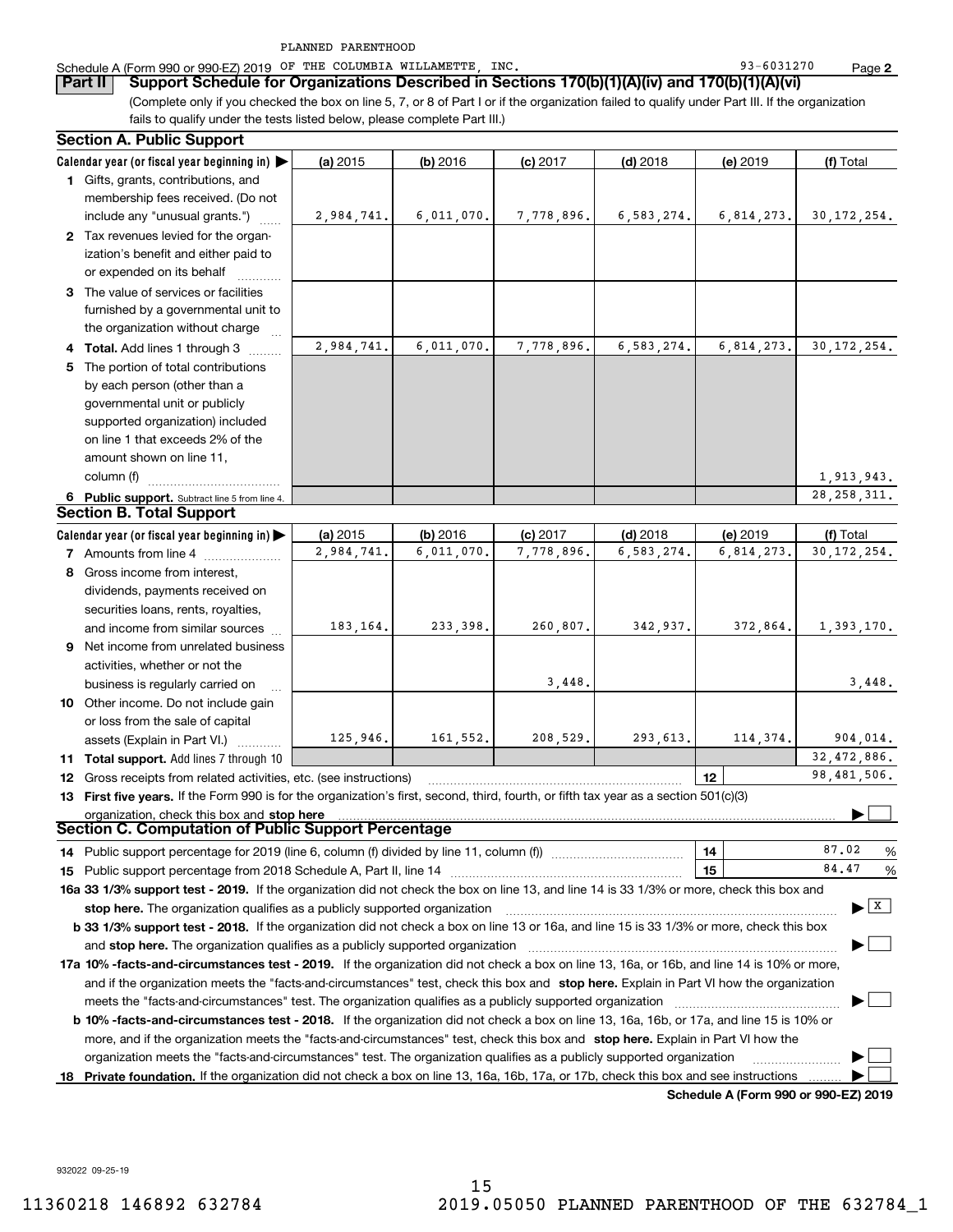| Schedule A (Form 990 or 990-EZ) 2019 OF |  | THE COLUMBIA WILLAMETTE ' | <b>INC</b> | <b>131270</b><br>ດຈ<br>$-00J$ |      |
|-----------------------------------------|--|---------------------------|------------|-------------------------------|------|
|                                         |  |                           |            |                               | Page |

### **Part III Support Schedule for Organizations Described in Section 509(a)(2)**

(Complete only if you checked the box on line 10 of Part I or if the organization failed to qualify under Part II. If the organization fails to qualify under the tests listed below, please complete Part II.)

|    | <b>Section A. Public Support</b>                                                                                                                                                                                               |          |            |            |            |            |                                      |
|----|--------------------------------------------------------------------------------------------------------------------------------------------------------------------------------------------------------------------------------|----------|------------|------------|------------|------------|--------------------------------------|
|    | Calendar year (or fiscal year beginning in) $\blacktriangleright$                                                                                                                                                              | (a) 2015 | $(b)$ 2016 | $(c)$ 2017 | $(d)$ 2018 | $(e)$ 2019 | (f) Total                            |
|    | 1 Gifts, grants, contributions, and                                                                                                                                                                                            |          |            |            |            |            |                                      |
|    | membership fees received. (Do not                                                                                                                                                                                              |          |            |            |            |            |                                      |
|    | include any "unusual grants.")                                                                                                                                                                                                 |          |            |            |            |            |                                      |
|    | <b>2</b> Gross receipts from admissions,<br>merchandise sold or services per-<br>formed, or facilities furnished in<br>any activity that is related to the<br>organization's tax-exempt purpose                                |          |            |            |            |            |                                      |
|    | 3 Gross receipts from activities that                                                                                                                                                                                          |          |            |            |            |            |                                      |
|    | are not an unrelated trade or bus-                                                                                                                                                                                             |          |            |            |            |            |                                      |
|    | iness under section 513                                                                                                                                                                                                        |          |            |            |            |            |                                      |
|    | 4 Tax revenues levied for the organ-                                                                                                                                                                                           |          |            |            |            |            |                                      |
|    | ization's benefit and either paid to                                                                                                                                                                                           |          |            |            |            |            |                                      |
|    | or expended on its behalf                                                                                                                                                                                                      |          |            |            |            |            |                                      |
|    | 5 The value of services or facilities<br>furnished by a governmental unit to                                                                                                                                                   |          |            |            |            |            |                                      |
|    | the organization without charge                                                                                                                                                                                                |          |            |            |            |            |                                      |
|    | <b>6 Total.</b> Add lines 1 through 5                                                                                                                                                                                          |          |            |            |            |            |                                      |
|    | 7a Amounts included on lines 1, 2, and                                                                                                                                                                                         |          |            |            |            |            |                                      |
|    | 3 received from disqualified persons                                                                                                                                                                                           |          |            |            |            |            |                                      |
|    | <b>b</b> Amounts included on lines 2 and 3 received<br>from other than disqualified persons that<br>exceed the greater of \$5,000 or 1% of the<br>amount on line 13 for the year                                               |          |            |            |            |            |                                      |
|    | c Add lines 7a and 7b                                                                                                                                                                                                          |          |            |            |            |            |                                      |
|    | 8 Public support. (Subtract line 7c from line 6.)                                                                                                                                                                              |          |            |            |            |            |                                      |
|    | <b>Section B. Total Support</b>                                                                                                                                                                                                |          |            |            |            |            |                                      |
|    | Calendar year (or fiscal year beginning in)                                                                                                                                                                                    | (a) 2015 | $(b)$ 2016 | $(c)$ 2017 | $(d)$ 2018 | (e) 2019   | (f) Total                            |
|    | 9 Amounts from line 6                                                                                                                                                                                                          |          |            |            |            |            |                                      |
|    | 10a Gross income from interest,<br>dividends, payments received on<br>securities loans, rents, royalties,<br>and income from similar sources                                                                                   |          |            |            |            |            |                                      |
|    | <b>b</b> Unrelated business taxable income                                                                                                                                                                                     |          |            |            |            |            |                                      |
|    | (less section 511 taxes) from businesses                                                                                                                                                                                       |          |            |            |            |            |                                      |
|    | acquired after June 30, 1975<br>$\frac{1}{2}$                                                                                                                                                                                  |          |            |            |            |            |                                      |
|    | c Add lines 10a and 10b                                                                                                                                                                                                        |          |            |            |            |            |                                      |
|    | 11 Net income from unrelated business<br>activities not included in line 10b,<br>whether or not the business is<br>regularly carried on                                                                                        |          |            |            |            |            |                                      |
|    | <b>12</b> Other income. Do not include gain<br>or loss from the sale of capital<br>assets (Explain in Part VI.)                                                                                                                |          |            |            |            |            |                                      |
|    | <b>13</b> Total support. (Add lines 9, 10c, 11, and 12.)                                                                                                                                                                       |          |            |            |            |            |                                      |
|    | 14 First five years. If the Form 990 is for the organization's first, second, third, fourth, or fifth tax year as a section 501(c)(3) organization,                                                                            |          |            |            |            |            |                                      |
|    | check this box and stop here measurements and contact the contract of the contract of the contract of the contract of the contract of the contract of the contract of the contract of the contract of the contract of the cont |          |            |            |            |            |                                      |
|    | Section C. Computation of Public Support Percentage                                                                                                                                                                            |          |            |            |            |            |                                      |
|    | 15 Public support percentage for 2019 (line 8, column (f), divided by line 13, column (f))                                                                                                                                     |          |            |            |            | 15         | %                                    |
|    | 16 Public support percentage from 2018 Schedule A, Part III, line 15                                                                                                                                                           |          |            |            |            | 16         | %                                    |
|    | <b>Section D. Computation of Investment Income Percentage</b>                                                                                                                                                                  |          |            |            |            |            |                                      |
|    | 17 Investment income percentage for 2019 (line 10c, column (f), divided by line 13, column (f))                                                                                                                                |          |            |            |            | 17         | %                                    |
|    | 18 Investment income percentage from 2018 Schedule A, Part III, line 17                                                                                                                                                        |          |            |            |            | 18         | %                                    |
|    | 19a 33 1/3% support tests - 2019. If the organization did not check the box on line 14, and line 15 is more than 33 1/3%, and line 17 is not                                                                                   |          |            |            |            |            |                                      |
|    | more than 33 1/3%, check this box and stop here. The organization qualifies as a publicly supported organization                                                                                                               |          |            |            |            |            |                                      |
|    | <b>b 33 1/3% support tests - 2018.</b> If the organization did not check a box on line 14 or line 19a, and line 16 is more than 33 1/3%, and                                                                                   |          |            |            |            |            |                                      |
|    | line 18 is not more than 33 1/3%, check this box and stop here. The organization qualifies as a publicly supported organization                                                                                                |          |            |            |            |            |                                      |
| 20 | <b>Private foundation.</b> If the organization did not check a box on line 14, 19a, or 19b, check this box and see instructions                                                                                                |          |            |            |            |            |                                      |
|    | 932023 09-25-19                                                                                                                                                                                                                |          | 16         |            |            |            | Schedule A (Form 990 or 990-EZ) 2019 |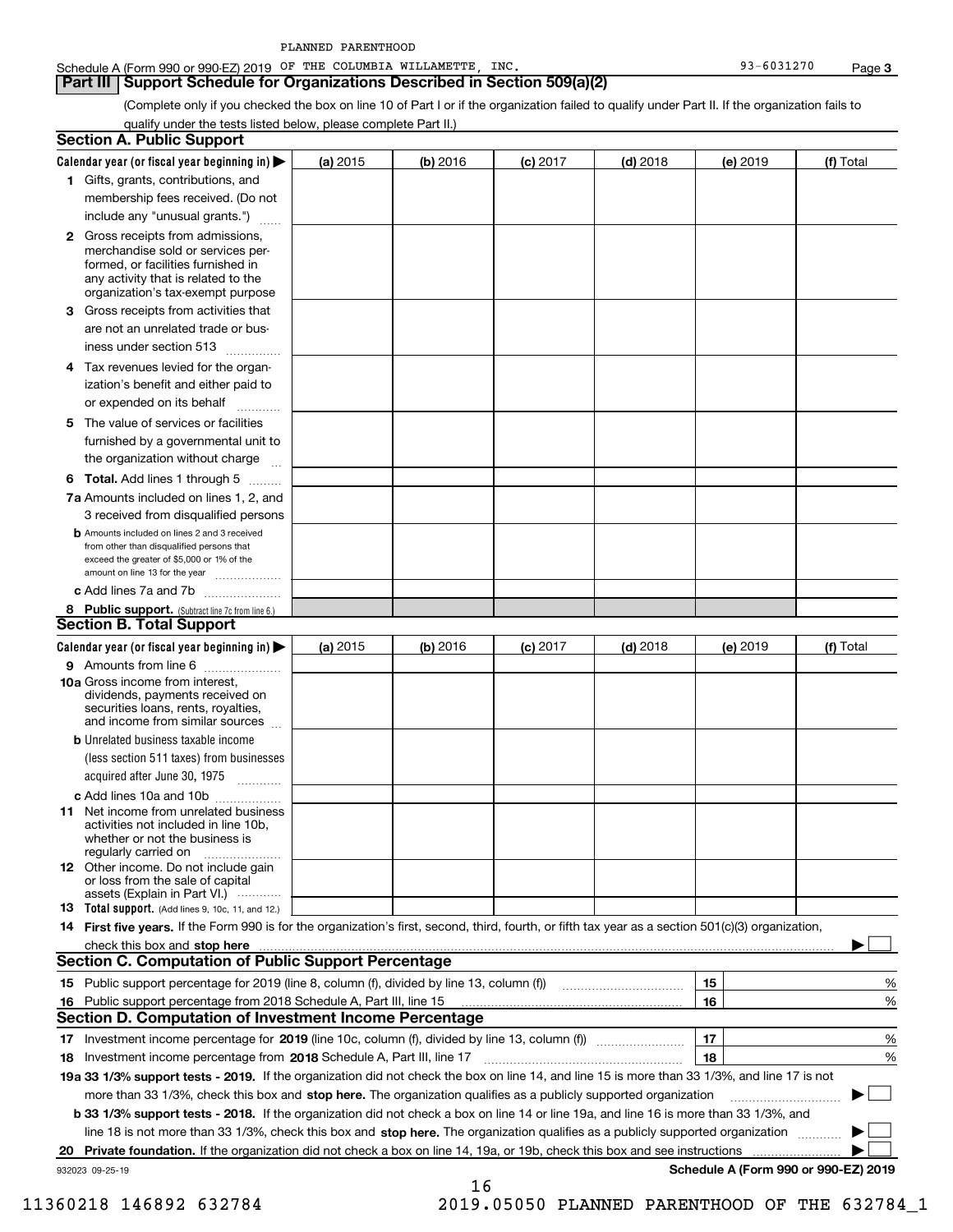#### Schedule A (Form 990 or 990-EZ) 2019 Page OF THE COLUMBIA WILLAMETTE, INC. 93-6031270

**1**

**2**

**3a**

**3b**

**3c**

**4a**

**4b**

**4c**

**5a**

**5b5c**

**6**

**7**

**8**

**9a**

**9b**

**9c**

**10a**

**10b**

**YesNo**

### **Part IV Supporting Organizations**

(Complete only if you checked a box in line 12 on Part I. If you checked 12a of Part I, complete Sections A and B. If you checked 12b of Part I, complete Sections A and C. If you checked 12c of Part I, complete Sections A, D, and E. If you checked 12d of Part I, complete Sections A and D, and complete Part V.)

#### **Section A. All Supporting Organizations**

- **1** Are all of the organization's supported organizations listed by name in the organization's governing documents? If "No," describe in **Part VI** how the supported organizations are designated. If designated by *class or purpose, describe the designation. If historic and continuing relationship, explain.*
- **2** Did the organization have any supported organization that does not have an IRS determination of status under section 509(a)(1) or (2)? If "Yes," explain in Part VI how the organization determined that the supported *organization was described in section 509(a)(1) or (2).*
- **3a** Did the organization have a supported organization described in section 501(c)(4), (5), or (6)? If "Yes," answer *(b) and (c) below.*
- **b** Did the organization confirm that each supported organization qualified under section 501(c)(4), (5), or (6) and satisfied the public support tests under section 509(a)(2)? If "Yes," describe in **Part VI** when and how the *organization made the determination.*
- **c**Did the organization ensure that all support to such organizations was used exclusively for section 170(c)(2)(B) purposes? If "Yes," explain in **Part VI** what controls the organization put in place to ensure such use.
- **4a***If* Was any supported organization not organized in the United States ("foreign supported organization")? *"Yes," and if you checked 12a or 12b in Part I, answer (b) and (c) below.*
- **b** Did the organization have ultimate control and discretion in deciding whether to make grants to the foreign supported organization? If "Yes," describe in **Part VI** how the organization had such control and discretion *despite being controlled or supervised by or in connection with its supported organizations.*
- **c** Did the organization support any foreign supported organization that does not have an IRS determination under sections 501(c)(3) and 509(a)(1) or (2)? If "Yes," explain in **Part VI** what controls the organization used *to ensure that all support to the foreign supported organization was used exclusively for section 170(c)(2)(B) purposes.*
- **5a** Did the organization add, substitute, or remove any supported organizations during the tax year? If "Yes," answer (b) and (c) below (if applicable). Also, provide detail in **Part VI,** including (i) the names and EIN *numbers of the supported organizations added, substituted, or removed; (ii) the reasons for each such action; (iii) the authority under the organization's organizing document authorizing such action; and (iv) how the action was accomplished (such as by amendment to the organizing document).*
- **b** Type I or Type II only. Was any added or substituted supported organization part of a class already designated in the organization's organizing document?
- **cSubstitutions only.**  Was the substitution the result of an event beyond the organization's control?
- **6** Did the organization provide support (whether in the form of grants or the provision of services or facilities) to **Part VI.** *If "Yes," provide detail in* support or benefit one or more of the filing organization's supported organizations? anyone other than (i) its supported organizations, (ii) individuals that are part of the charitable class benefited by one or more of its supported organizations, or (iii) other supporting organizations that also
- **7**Did the organization provide a grant, loan, compensation, or other similar payment to a substantial contributor *If "Yes," complete Part I of Schedule L (Form 990 or 990-EZ).* regard to a substantial contributor? (as defined in section 4958(c)(3)(C)), a family member of a substantial contributor, or a 35% controlled entity with
- **8** Did the organization make a loan to a disqualified person (as defined in section 4958) not described in line 7? *If "Yes," complete Part I of Schedule L (Form 990 or 990-EZ).*
- **9a** Was the organization controlled directly or indirectly at any time during the tax year by one or more in section 509(a)(1) or (2))? If "Yes," *provide detail in* <code>Part VI.</code> disqualified persons as defined in section 4946 (other than foundation managers and organizations described
- **b** Did one or more disqualified persons (as defined in line 9a) hold a controlling interest in any entity in which the supporting organization had an interest? If "Yes," provide detail in P**art VI**.
- **c**Did a disqualified person (as defined in line 9a) have an ownership interest in, or derive any personal benefit from, assets in which the supporting organization also had an interest? If "Yes," provide detail in P**art VI.**
- **10a** Was the organization subject to the excess business holdings rules of section 4943 because of section supporting organizations)? If "Yes," answer 10b below. 4943(f) (regarding certain Type II supporting organizations, and all Type III non-functionally integrated
- **b** Did the organization have any excess business holdings in the tax year? (Use Schedule C, Form 4720, to *determine whether the organization had excess business holdings.)*

17

932024 09-25-19

**Schedule A (Form 990 or 990-EZ) 2019**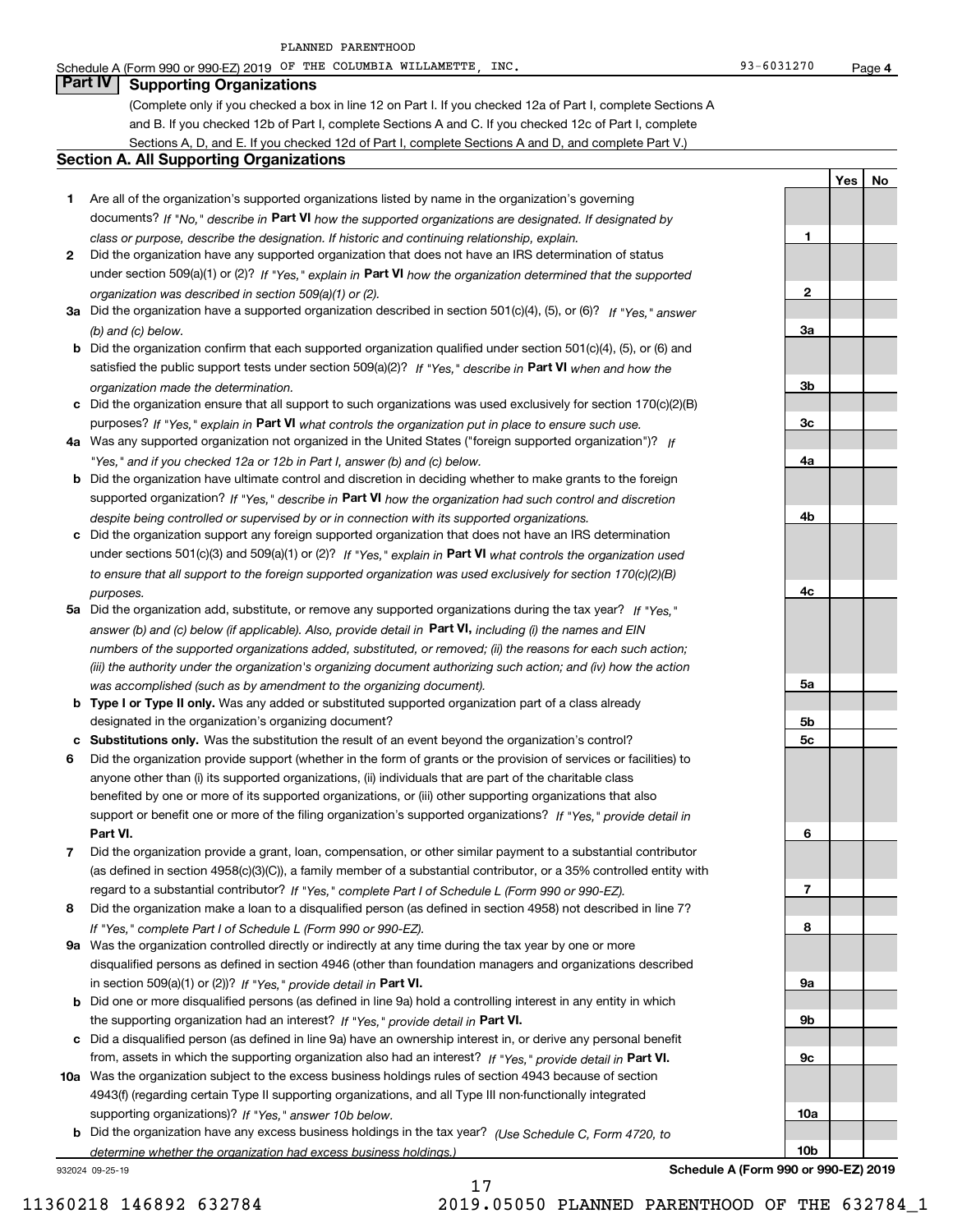|    | Schedule A (Form 990 or 990-EZ) 2019 OF THE COLUMBIA WILLAMETTE, INC.                                                             | 93-6031270      |     | Page 5 |
|----|-----------------------------------------------------------------------------------------------------------------------------------|-----------------|-----|--------|
|    | <b>Part IV</b><br><b>Supporting Organizations (continued)</b>                                                                     |                 |     |        |
|    |                                                                                                                                   |                 | Yes | No     |
| 11 | Has the organization accepted a gift or contribution from any of the following persons?                                           |                 |     |        |
|    | a A person who directly or indirectly controls, either alone or together with persons described in (b) and (c)                    |                 |     |        |
|    | below, the governing body of a supported organization?                                                                            | 11a             |     |        |
|    | <b>b</b> A family member of a person described in (a) above?                                                                      | 11 <sub>b</sub> |     |        |
|    | c A 35% controlled entity of a person described in (a) or (b) above? If "Yes" to a, b, or c, provide detail in Part VI.           | 11c             |     |        |
|    | <b>Section B. Type I Supporting Organizations</b>                                                                                 |                 |     |        |
|    |                                                                                                                                   |                 | Yes | No     |
| 1  | Did the directors, trustees, or membership of one or more supported organizations have the power to                               |                 |     |        |
|    | regularly appoint or elect at least a majority of the organization's directors or trustees at all times during the                |                 |     |        |
|    |                                                                                                                                   |                 |     |        |
|    | tax year? If "No," describe in Part VI how the supported organization(s) effectively operated, supervised, or                     |                 |     |        |
|    | controlled the organization's activities. If the organization had more than one supported organization,                           |                 |     |        |
|    | describe how the powers to appoint and/or remove directors or trustees were allocated among the supported                         | 1               |     |        |
|    | organizations and what conditions or restrictions, if any, applied to such powers during the tax year.                            |                 |     |        |
| 2  | Did the organization operate for the benefit of any supported organization other than the supported                               |                 |     |        |
|    | organization(s) that operated, supervised, or controlled the supporting organization? If "Yes," explain in                        |                 |     |        |
|    | Part VI how providing such benefit carried out the purposes of the supported organization(s) that operated,                       |                 |     |        |
|    | supervised, or controlled the supporting organization.<br><b>Section C. Type II Supporting Organizations</b>                      | $\mathbf{2}$    |     |        |
|    |                                                                                                                                   |                 |     |        |
|    |                                                                                                                                   |                 | Yes | No     |
| 1  | Were a majority of the organization's directors or trustees during the tax year also a majority of the directors                  |                 |     |        |
|    | or trustees of each of the organization's supported organization(s)? If "No," describe in Part VI how control                     |                 |     |        |
|    | or management of the supporting organization was vested in the same persons that controlled or managed                            |                 |     |        |
|    | the supported organization(s).                                                                                                    | 1               |     |        |
|    | <b>Section D. All Type III Supporting Organizations</b>                                                                           |                 |     |        |
|    |                                                                                                                                   |                 | Yes | No     |
| 1  | Did the organization provide to each of its supported organizations, by the last day of the fifth month of the                    |                 |     |        |
|    | organization's tax year, (i) a written notice describing the type and amount of support provided during the prior tax             |                 |     |        |
|    | year, (ii) a copy of the Form 990 that was most recently filed as of the date of notification, and (iii) copies of the            |                 |     |        |
|    | organization's governing documents in effect on the date of notification, to the extent not previously provided?                  | 1               |     |        |
| 2  | Were any of the organization's officers, directors, or trustees either (i) appointed or elected by the supported                  |                 |     |        |
|    | organization(s) or (ii) serving on the governing body of a supported organization? If "No," explain in Part VI how                |                 |     |        |
|    | the organization maintained a close and continuous working relationship with the supported organization(s).                       | $\mathbf{2}$    |     |        |
| 3  | By reason of the relationship described in (2), did the organization's supported organizations have a                             |                 |     |        |
|    | significant voice in the organization's investment policies and in directing the use of the organization's                        |                 |     |        |
|    | income or assets at all times during the tax year? If "Yes," describe in Part VI the role the organization's                      |                 |     |        |
|    | supported organizations played in this regard.                                                                                    | З               |     |        |
|    | Section E. Type III Functionally Integrated Supporting Organizations                                                              |                 |     |        |
| 1  | Check the box next to the method that the organization used to satisfy the Integral Part Test during the year (see instructions). |                 |     |        |
| a  | The organization satisfied the Activities Test. Complete line 2 below.                                                            |                 |     |        |
| b  | The organization is the parent of each of its supported organizations. Complete line 3 below.                                     |                 |     |        |
| c  | The organization supported a governmental entity. Describe in Part VI how you supported a government entity (see instructions),   |                 |     |        |
| 2  | Activities Test. Answer (a) and (b) below.                                                                                        |                 | Yes | No     |
| а  | Did substantially all of the organization's activities during the tax year directly further the exempt purposes of                |                 |     |        |
|    | the supported organization(s) to which the organization was responsive? If "Yes," then in Part VI identify                        |                 |     |        |
|    | those supported organizations and explain how these activities directly furthered their exempt purposes,                          |                 |     |        |
|    |                                                                                                                                   |                 |     |        |

**b** Did the activities described in (a) constitute activities that, but for the organization's involvement, one or more of the organization's supported organization(s) would have been engaged in? If "Yes," explain in **Part VI** the *how the organization was responsive to those supported organizations, and how the organization determined that these activities constituted substantially all of its activities. reasons for the organization's position that its supported organization(s) would have engaged in these activities but for the organization's involvement.*

**3** Parent of Supported Organizations. Answer (a) and (b) below. **a** Did the organization have the power to regularly appoint or elect a majority of the officers, directors, or

**b** Did the organization exercise a substantial degree of direction over the policies, programs, and activities of each trustees of each of the supported organizations? *Provide details in* Part VI. of its supported organizations? If "Yes," describe in Part VI the role played by the organization in this regard.

18

932025 09-25-19

**Schedule A (Form 990 or 990-EZ) 2019**

**2a**

**2b**

**3a**

**3b**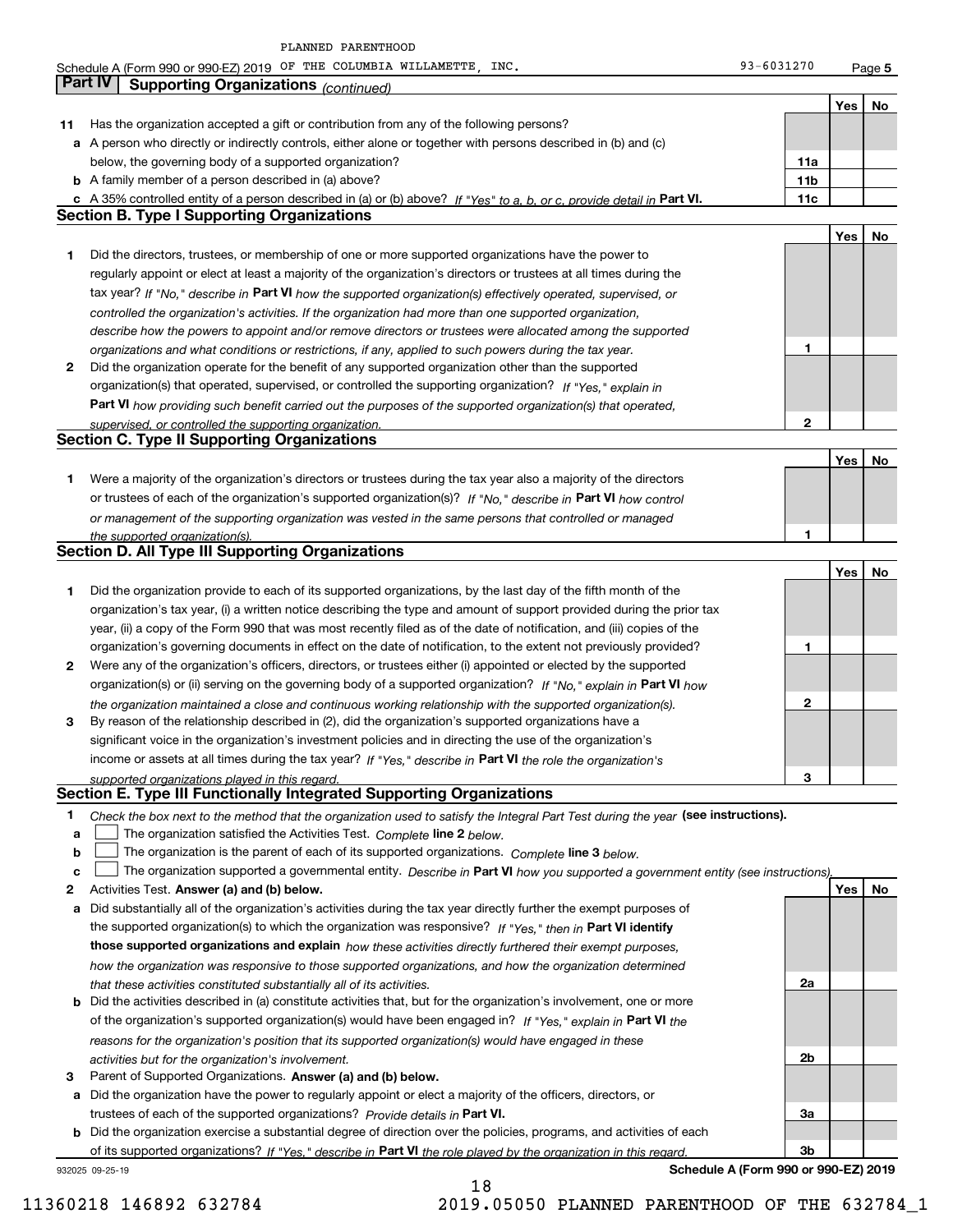**1SEP 10. See instructions.** All antegral Part Test as a qualifying trust on Nov. 20, 1970 (explain in Part VI). See instructions. All **Section A - Adjusted Net Income 12** Recoveries of prior-year distributions **3** Other gross income (see instructions) **4**Add lines 1 through 3. **56** Portion of operating expenses paid or incurred for production or **7** Other expenses (see instructions) **8** Adjusted Net Income (subtract lines 5, 6, and 7 from line 4) **8 8 1234567Section B - Minimum Asset Amount 1**Aggregate fair market value of all non-exempt-use assets (see **2**Acquisition indebtedness applicable to non-exempt-use assets **3** Subtract line 2 from line 1d. **4**Cash deemed held for exempt use. Enter 1-1/2% of line 3 (for greater amount, **5** Net value of non-exempt-use assets (subtract line 4 from line 3) **678a** Average monthly value of securities **b** Average monthly cash balances **c**Fair market value of other non-exempt-use assets **dTotal**  (add lines 1a, 1b, and 1c) **eDiscount** claimed for blockage or other **1a1b1c1d2345678**factors (explain in detail in **Part VI**): **Minimum Asset Amount**  (add line 7 to line 6) **Section C - Distributable Amount 12**Enter 85% of line 1. **3456** Distributable Amount. Subtract line 5 from line 4, unless subject to **123456**other Type III non-functionally integrated supporting organizations must complete Sections A through E. (B) Current Year (optional)(A) Prior Year Net short-term capital gain Depreciation and depletion collection of gross income or for management, conservation, or maintenance of property held for production of income (see instructions) (B) Current Year (optional)(A) Prior Year instructions for short tax year or assets held for part of year): see instructions). Multiply line 5 by .035. Recoveries of prior-year distributions Current Year Adjusted net income for prior year (from Section A, line 8, Column A) Minimum asset amount for prior year (from Section B, line 8, Column A) Enter greater of line 2 or line 3. Income tax imposed in prior year emergency temporary reduction (see instructions). **Part V Type III Non-Functionally Integrated 509(a)(3) Supporting Organizations**   $\mathcal{L}^{\text{max}}$ 

**7**Check here if the current year is the organization's first as a non-functionally integrated Type III supporting organization (see instructions). $\mathcal{L}^{\text{max}}$ 

**Schedule A (Form 990 or 990-EZ) 2019**

932026 09-25-19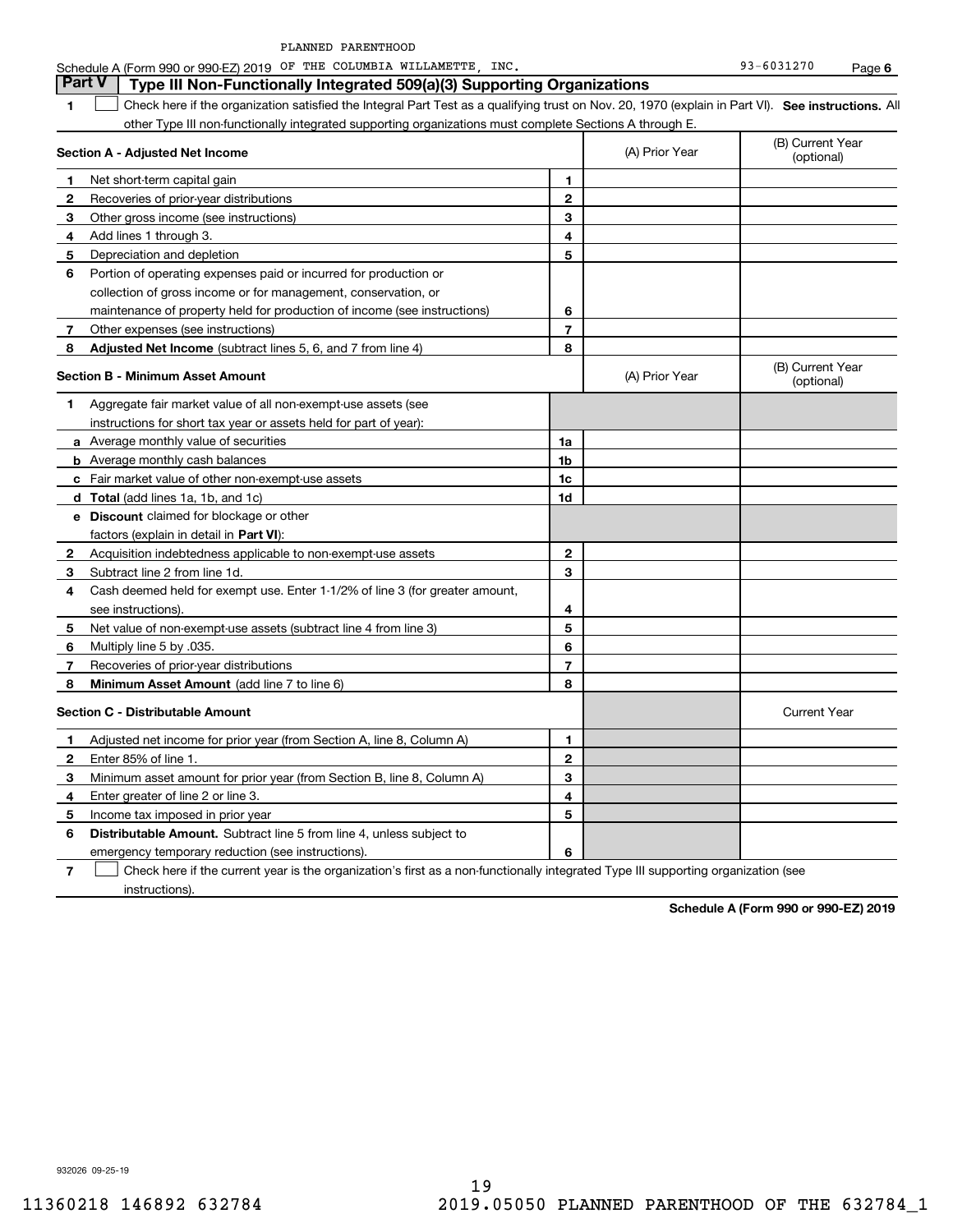**Section D - Distributions Current Year 1**Amounts paid to supported organizations to accomplish exempt purposes **23456**Other distributions (describe in Part VI). See instructions. Schedule A (Form 990 or 990-EZ) 2019 Page OF THE COLUMBIA WILLAMETTE, INC. 93-6031270 Amounts paid to perform activity that directly furthers exempt purposes of supported organizations, in excess of income from activity Administrative expenses paid to accomplish exempt purposes of supported organizations Amounts paid to acquire exempt-use assets Qualified set-aside amounts (prior IRS approval required) **Part V Type III Non-Functionally Integrated 509(a)(3) Supporting Organizations** *(continued)* 

**78Total annual distributions.** Add lines 1 through 6. (provide details in Part VI). See instructions. Distributions to attentive supported organizations to which the organization is responsive

**910(i)Excess Distributions (ii) Underdistributions Pre-2019(iii)Distributable Amount for 2019 Section E - Distribution Allocations**  (see instructions) **12**Underdistributions, if any, for years prior to 2019 (reason-**3**Excess distributions carryover, if any, to 2019 **4**Distributions for 2019 from Section D, **5** Remaining underdistributions for years prior to 2019, if **6** Remaining underdistributions for 2019. Subtract lines 3h **7Excess distributions carryover to 2020.**  Add lines 3j **8**Breakdown of line 7: able cause required- explain in Part VI). See instructions. **a** From 2014 **b** From 2015 **c**From 2016 **d**From 2017 **e** From 2018 **fTotal**  of lines 3a through e **g**Applied to underdistributions of prior years **h** Applied to 2019 distributable amount **ij** Remainder. Subtract lines 3g, 3h, and 3i from 3f. **a** Applied to underdistributions of prior years **b** Applied to 2019 distributable amount **c** Remainder. Subtract lines 4a and 4b from 4. than zero, explain in Part VI. See instructions. **Part VI** . See instructions. **a** Excess from 2015 **b** Excess from 2016 **c**Excess from 2017 Distributable amount for 2019 from Section C, line 6 Line 8 amount divided by line 9 amount Distributable amount for 2019 from Section C, line 6 i Carryover from 2014 not applied (see instructions)  $line 7:$   $\frac{1}{2}$ any. Subtract lines 3g and 4a from line 2. For result greater and 4b from line 1. For result greater than zero, explain in and 4c.

**d**Excess from 2018 **e**Excess from 2019

**Schedule A (Form 990 or 990-EZ) 2019**

932027 09-25-19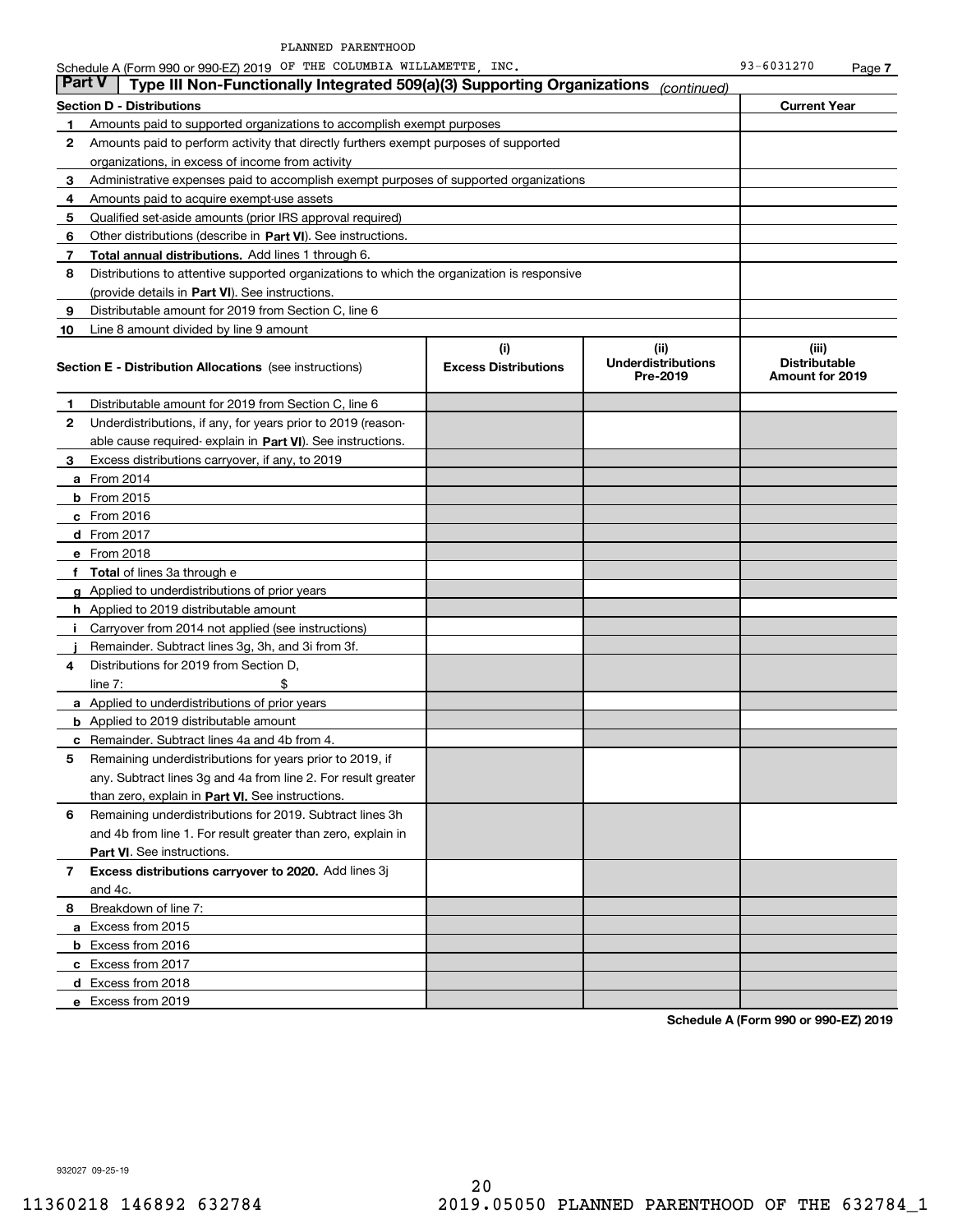Schedule A (Form 990 or 990-EZ) 2019 Page OF THE COLUMBIA WILLAMETTE, INC.

Part VI | Supplemental Information. Provide the explanations required by Part II, line 10; Part II, line 17a or 17b; Part III, line 12; Part IV, Section A, lines 1, 2, 3b, 3c, 4b, 4c, 5a, 6, 9a, 9b, 9c, 11a, 11b, and 11c; Part IV, Section B, lines 1 and 2; Part IV, Section C, line 1; Part IV, Section D, lines 2 and 3; Part IV, Section E, lines 1c, 2a, 2b, 3a, and 3b; Part V, line 1; Part V, Section B, line 1e; Part V, Section D, lines 5, 6, and 8; and Part V, Section E, lines 2, 5, and 6. Also complete this part for any additional information. (See instructions.)

SCHEDULE A, PART II, LINE 10, EXPLANATION FOR OTHER INCOME:

OTHER INCOME

**Schedule A (Form 990 or 990-EZ) 2019**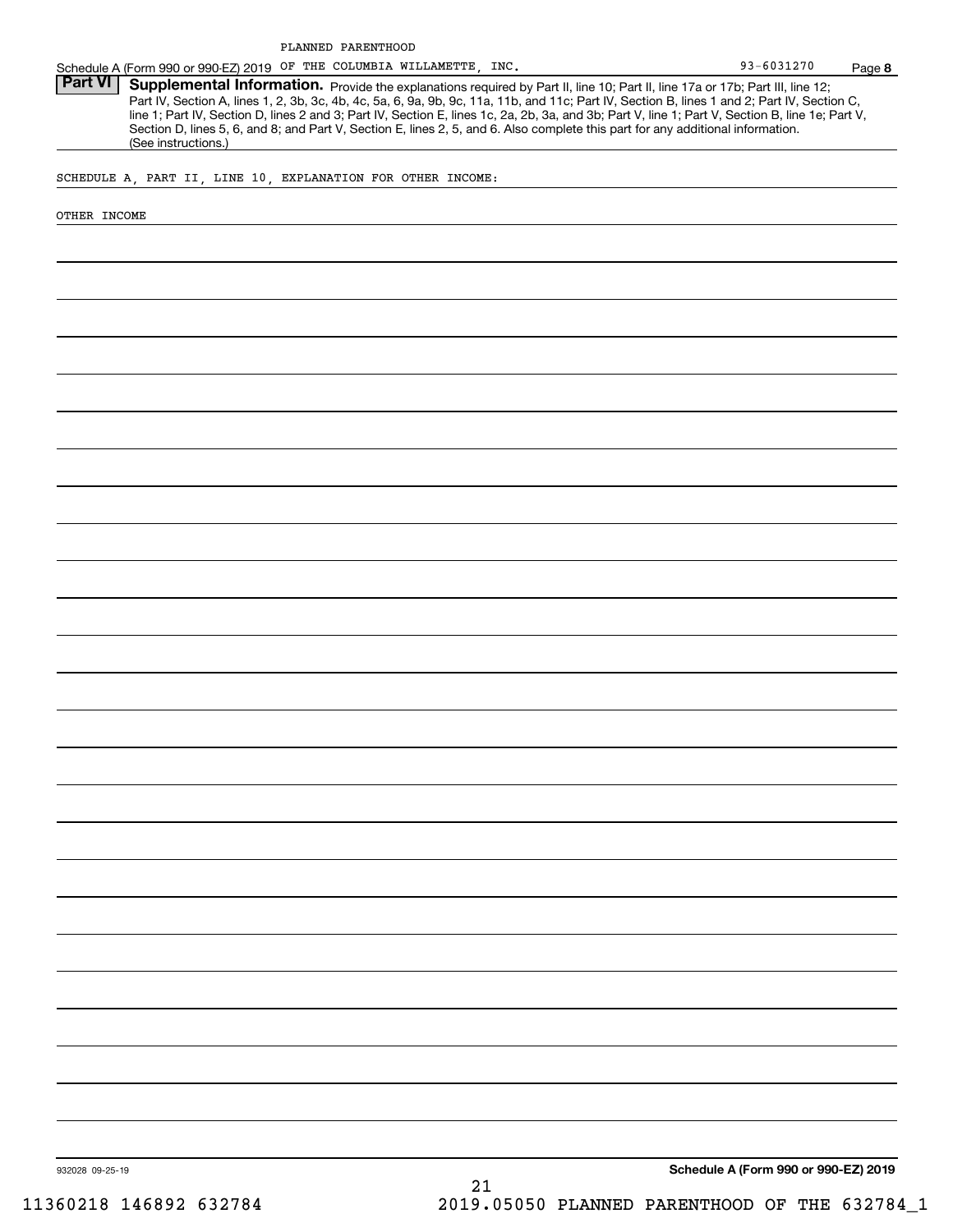Department of the Treasury Internal Revenue Service **(Form 990, 990-EZ, or 990-PF)**

Name of the organization

\*\* PUBLIC DISCLOSURE COPY \*\*

## **Schedule B Schedule of Contributors**

**| Attach to Form 990, Form 990-EZ, or Form 990-PF. | Go to www.irs.gov/Form990 for the latest information.** OMB No. 1545-0047

# **2019**

**Employer identification number**

|  | PLANNED PARENTHOOD |                                 |  |
|--|--------------------|---------------------------------|--|
|  |                    | OF THE COLUMBIA WILLAMETTE INC. |  |

|  | $93 - 6031270$ |
|--|----------------|

| <b>Organization type (check one):</b> |  |  |
|---------------------------------------|--|--|
|                                       |  |  |

| Filers of:         | Section:                                                                           |
|--------------------|------------------------------------------------------------------------------------|
| Form 990 or 990-EZ | X  <br>$501(c)$ ( $3$ ) (enter number) organization                                |
|                    | $4947(a)(1)$ nonexempt charitable trust <b>not</b> treated as a private foundation |
|                    | 527 political organization                                                         |
| Form 990-PF        | 501(c)(3) exempt private foundation                                                |
|                    | 4947(a)(1) nonexempt charitable trust treated as a private foundation              |
|                    | 501(c)(3) taxable private foundation                                               |

Check if your organization is covered by the **General Rule** or a **Special Rule. Note:**  Only a section 501(c)(7), (8), or (10) organization can check boxes for both the General Rule and a Special Rule. See instructions.

#### **General Rule**

 $\mathcal{L}^{\text{max}}$ 

For an organization filing Form 990, 990-EZ, or 990-PF that received, during the year, contributions totaling \$5,000 or more (in money or property) from any one contributor. Complete Parts I and II. See instructions for determining a contributor's total contributions.

#### **Special Rules**

any one contributor, during the year, total contributions of the greater of  $\,$  (1) \$5,000; or **(2)** 2% of the amount on (i) Form 990, Part VIII, line 1h;  $\overline{X}$  For an organization described in section 501(c)(3) filing Form 990 or 990-EZ that met the 33 1/3% support test of the regulations under sections 509(a)(1) and 170(b)(1)(A)(vi), that checked Schedule A (Form 990 or 990-EZ), Part II, line 13, 16a, or 16b, and that received from or (ii) Form 990-EZ, line 1. Complete Parts I and II.

year, total contributions of more than \$1,000 *exclusively* for religious, charitable, scientific, literary, or educational purposes, or for the For an organization described in section 501(c)(7), (8), or (10) filing Form 990 or 990-EZ that received from any one contributor, during the prevention of cruelty to children or animals. Complete Parts I, II, and III.  $\mathcal{L}^{\text{max}}$ 

purpose. Don't complete any of the parts unless the **General Rule** applies to this organization because it received *nonexclusively* year, contributions <sub>exclusively</sub> for religious, charitable, etc., purposes, but no such contributions totaled more than \$1,000. If this box is checked, enter here the total contributions that were received during the year for an  $\;$ exclusively religious, charitable, etc., For an organization described in section 501(c)(7), (8), or (10) filing Form 990 or 990-EZ that received from any one contributor, during the religious, charitable, etc., contributions totaling \$5,000 or more during the year  $\Box$ — $\Box$   $\Box$  $\mathcal{L}^{\text{max}}$ 

**Caution:**  An organization that isn't covered by the General Rule and/or the Special Rules doesn't file Schedule B (Form 990, 990-EZ, or 990-PF),  **must** but it answer "No" on Part IV, line 2, of its Form 990; or check the box on line H of its Form 990-EZ or on its Form 990-PF, Part I, line 2, to certify that it doesn't meet the filing requirements of Schedule B (Form 990, 990-EZ, or 990-PF).

**For Paperwork Reduction Act Notice, see the instructions for Form 990, 990-EZ, or 990-PF. Schedule B (Form 990, 990-EZ, or 990-PF) (2019)** LHA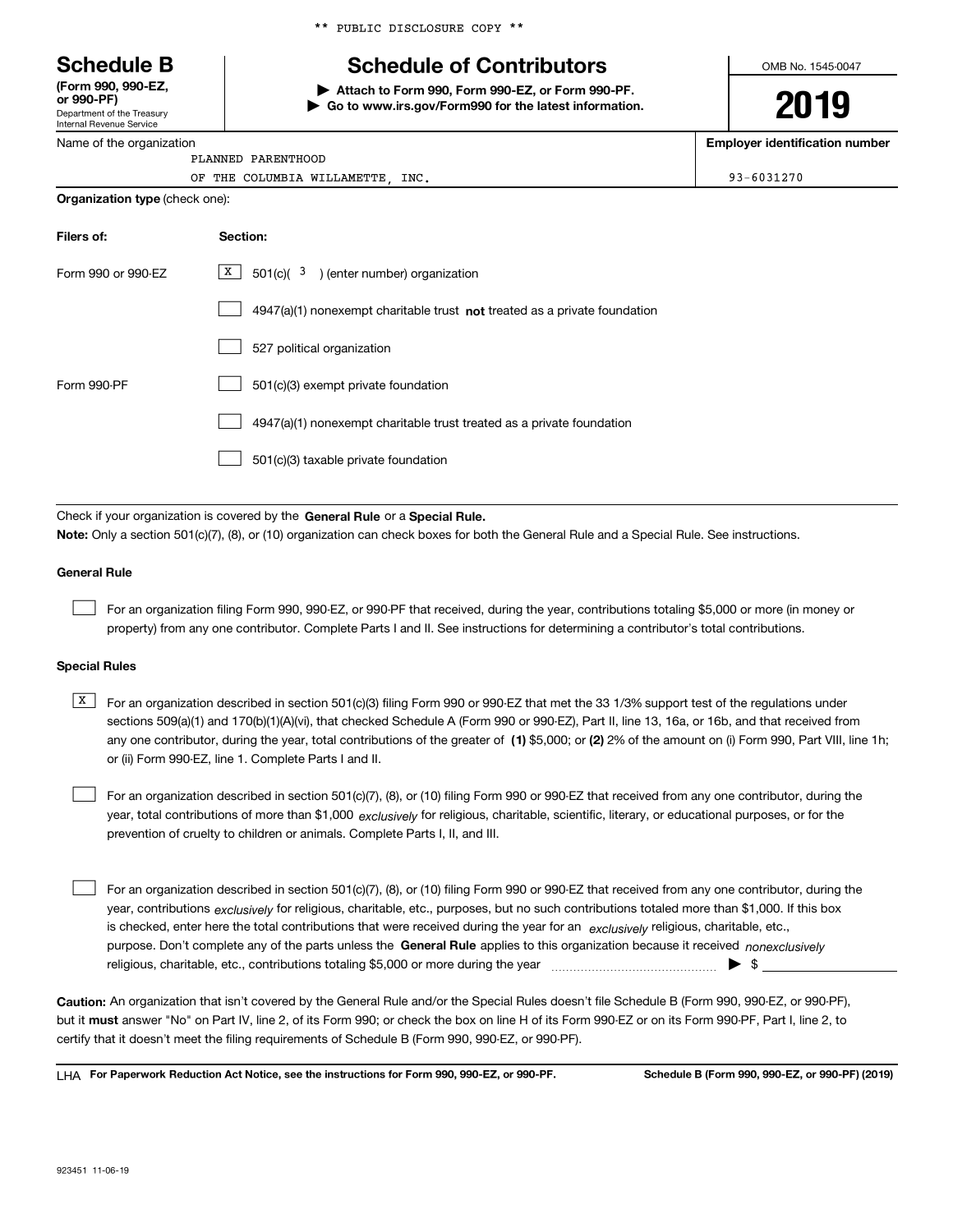|                 | Schedule B (Form 990, 990-EZ, or 990-PF) (2019)                                                |                                   | Page 2                                                                                                                    |
|-----------------|------------------------------------------------------------------------------------------------|-----------------------------------|---------------------------------------------------------------------------------------------------------------------------|
|                 | Name of organization<br>PLANNED PARENTHOOD                                                     |                                   | <b>Employer identification number</b>                                                                                     |
|                 | OF THE COLUMBIA WILLAMETTE, INC.                                                               |                                   | 93-6031270                                                                                                                |
| Part I          | Contributors (see instructions). Use duplicate copies of Part I if additional space is needed. |                                   |                                                                                                                           |
| (a)             | (b)                                                                                            | (c)                               | (d)                                                                                                                       |
| No.             | Name, address, and ZIP + 4                                                                     | <b>Total contributions</b>        | Type of contribution                                                                                                      |
| 1               |                                                                                                | \$                                | x<br>Person<br>Payroll<br>Noncash<br>522, 510.<br>(Complete Part II for<br>noncash contributions.)                        |
| (a)             | (b)                                                                                            | (c)                               | (d)                                                                                                                       |
| No.<br>2        | Name, address, and ZIP + 4                                                                     | <b>Total contributions</b><br>\$  | Type of contribution<br>x<br>Person<br>Payroll<br>Noncash<br>350,605.<br>(Complete Part II for<br>noncash contributions.) |
| (a)<br>No.      | (b)<br>Name, address, and ZIP + 4                                                              | (c)<br><b>Total contributions</b> | (d)<br>Type of contribution                                                                                               |
| 3               |                                                                                                | \$                                | x<br>Person<br>Payroll<br>Noncash<br>309,564.<br>(Complete Part II for<br>noncash contributions.)                         |
| (a)<br>No.      | (b)<br>Name, address, and ZIP + 4                                                              | (c)<br><b>Total contributions</b> | (d)<br>Type of contribution                                                                                               |
| 4               |                                                                                                | \$                                | $\overline{X}$<br>Person<br>Payroll<br>Noncash<br>380,681.<br>(Complete Part II for<br>noncash contributions.)            |
| (a)<br>No.      | (b)<br>Name, address, and ZIP + 4                                                              | (c)<br><b>Total contributions</b> | (d)<br>Type of contribution                                                                                               |
| 5               |                                                                                                | \$                                | x<br>Person<br>Payroll<br>Noncash<br>373,000.<br>(Complete Part II for<br>noncash contributions.)                         |
| (a)<br>No.      | (b)<br>Name, address, and ZIP + 4                                                              | (c)<br><b>Total contributions</b> | (d)<br>Type of contribution                                                                                               |
|                 |                                                                                                | \$                                | Person<br>Payroll<br>Noncash<br>(Complete Part II for<br>noncash contributions.)                                          |
| 923452 11-06-19 |                                                                                                |                                   | Schedule B (Form 990, 990-EZ, or 990-PF) (2019)                                                                           |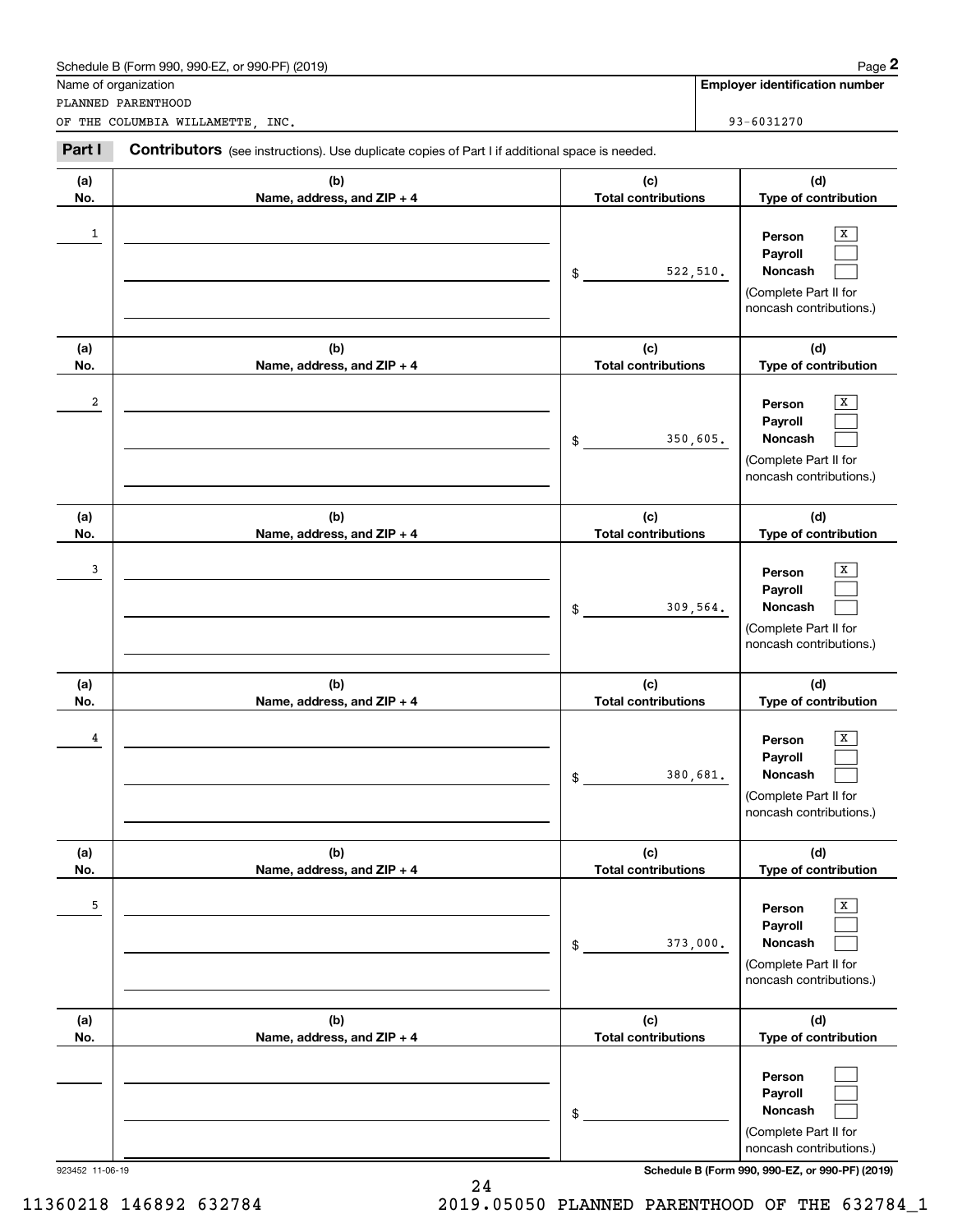|                              | Schedule B (Form 990, 990-EZ, or 990-PF) (2019)                                                     |                                                 | Page 3                                          |
|------------------------------|-----------------------------------------------------------------------------------------------------|-------------------------------------------------|-------------------------------------------------|
|                              | Name of organization<br>PLANNED PARENTHOOD                                                          |                                                 | <b>Employer identification number</b>           |
|                              | OF THE COLUMBIA WILLAMETTE, INC.                                                                    |                                                 | 93-6031270                                      |
| Part II                      | Noncash Property (see instructions). Use duplicate copies of Part II if additional space is needed. |                                                 |                                                 |
| (a)<br>No.<br>from<br>Part I | (b)<br>Description of noncash property given                                                        | (c)<br>FMV (or estimate)<br>(See instructions.) | (d)<br>Date received                            |
|                              |                                                                                                     | \$                                              |                                                 |
| (a)<br>No.<br>from<br>Part I | (b)<br>Description of noncash property given                                                        | (c)<br>FMV (or estimate)<br>(See instructions.) | (d)<br>Date received                            |
|                              |                                                                                                     | \$                                              |                                                 |
| (a)<br>No.<br>from<br>Part I | (b)<br>Description of noncash property given                                                        | (c)<br>FMV (or estimate)<br>(See instructions.) | (d)<br>Date received                            |
|                              |                                                                                                     | \$                                              |                                                 |
| (a)<br>No.<br>from<br>Part I | (b)<br>Description of noncash property given                                                        | (c)<br>FMV (or estimate)<br>(See instructions.) | (d)<br>Date received                            |
|                              |                                                                                                     | \$                                              |                                                 |
| (a)<br>No.<br>from<br>Part I | (b)<br>Description of noncash property given                                                        | (c)<br>FMV (or estimate)<br>(See instructions.) | (d)<br>Date received                            |
|                              |                                                                                                     | \$                                              |                                                 |
| (a)<br>No.<br>from<br>Part I | (b)<br>Description of noncash property given                                                        | (c)<br>FMV (or estimate)<br>(See instructions.) | (d)<br>Date received                            |
|                              |                                                                                                     | \$                                              |                                                 |
| 923453 11-06-19              |                                                                                                     |                                                 | Schedule B (Form 990, 990-EZ, or 990-PF) (2019) |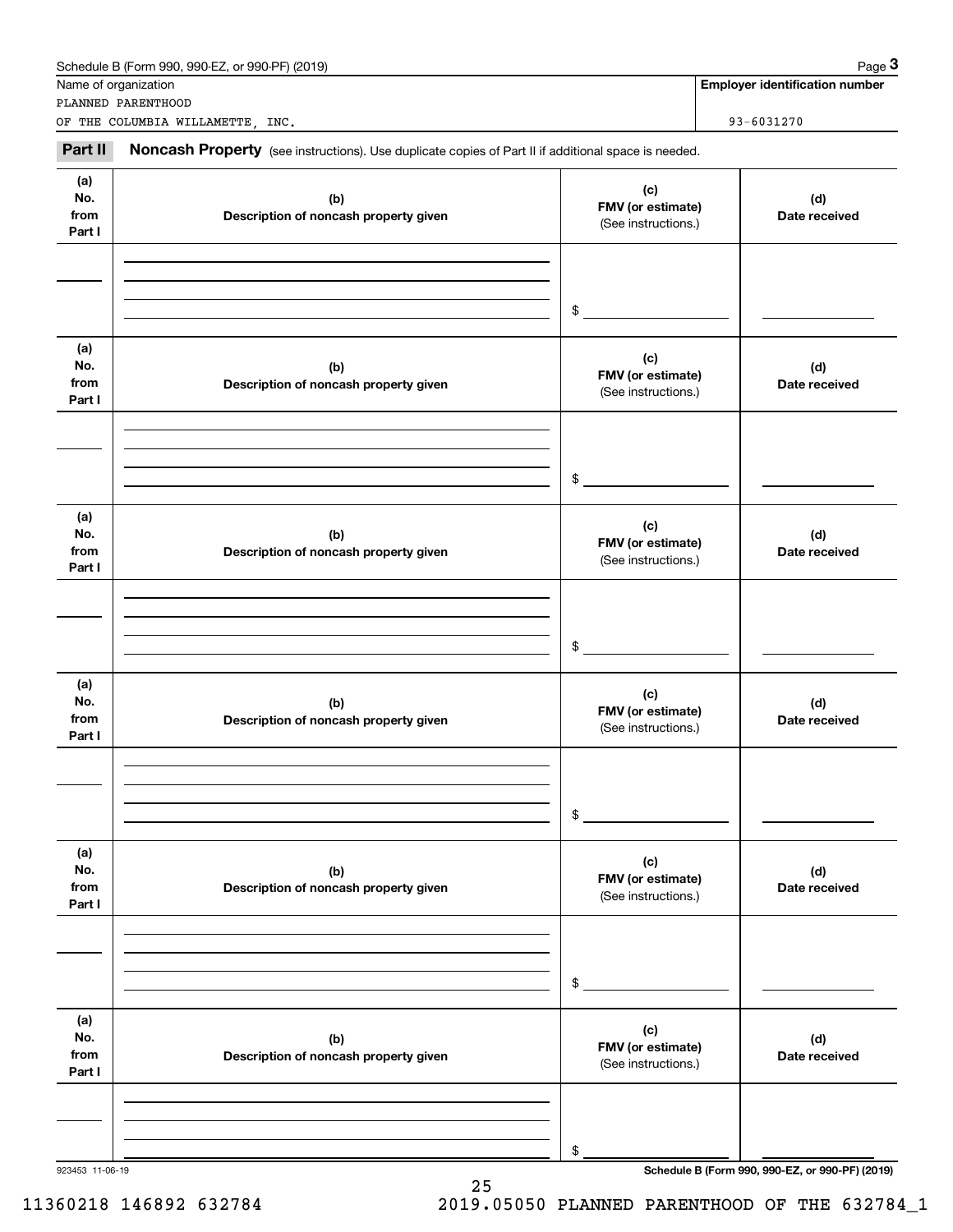|                           | Schedule B (Form 990, 990-EZ, or 990-PF) (2019)                                                                                                                                                                                                      |                      | Page 4                                                                                                                                                                       |  |  |  |  |
|---------------------------|------------------------------------------------------------------------------------------------------------------------------------------------------------------------------------------------------------------------------------------------------|----------------------|------------------------------------------------------------------------------------------------------------------------------------------------------------------------------|--|--|--|--|
| Name of organization      |                                                                                                                                                                                                                                                      |                      | <b>Employer identification number</b>                                                                                                                                        |  |  |  |  |
|                           | PLANNED PARENTHOOD                                                                                                                                                                                                                                   |                      |                                                                                                                                                                              |  |  |  |  |
| Part III                  | OF THE COLUMBIA WILLAMETTE, INC.<br>from any one contributor. Complete columns (a) through (e) and the following line entry. For organizations                                                                                                       |                      | 93-6031270<br>Exclusively religious, charitable, etc., contributions to organizations described in section 501(c)(7), (8), or (10) that total more than \$1,000 for the year |  |  |  |  |
|                           | completing Part III, enter the total of exclusively religious, charitable, etc., contributions of \$1,000 or less for the year. (Enter this info. once.) $\blacktriangleright$ \$<br>Use duplicate copies of Part III if additional space is needed. |                      |                                                                                                                                                                              |  |  |  |  |
| (a) No.<br>from<br>Part I | (b) Purpose of gift                                                                                                                                                                                                                                  | (c) Use of gift      | (d) Description of how gift is held                                                                                                                                          |  |  |  |  |
|                           |                                                                                                                                                                                                                                                      |                      |                                                                                                                                                                              |  |  |  |  |
|                           |                                                                                                                                                                                                                                                      |                      |                                                                                                                                                                              |  |  |  |  |
|                           |                                                                                                                                                                                                                                                      | (e) Transfer of gift |                                                                                                                                                                              |  |  |  |  |
|                           | Transferee's name, address, and $ZIP + 4$                                                                                                                                                                                                            |                      | Relationship of transferor to transferee                                                                                                                                     |  |  |  |  |
|                           |                                                                                                                                                                                                                                                      |                      |                                                                                                                                                                              |  |  |  |  |
| (a) No.<br>from           | (b) Purpose of gift                                                                                                                                                                                                                                  | (c) Use of gift      | (d) Description of how gift is held                                                                                                                                          |  |  |  |  |
| Part I                    |                                                                                                                                                                                                                                                      |                      |                                                                                                                                                                              |  |  |  |  |
|                           |                                                                                                                                                                                                                                                      |                      |                                                                                                                                                                              |  |  |  |  |
|                           | (e) Transfer of gift                                                                                                                                                                                                                                 |                      |                                                                                                                                                                              |  |  |  |  |
|                           | Transferee's name, address, and $ZIP + 4$                                                                                                                                                                                                            |                      | Relationship of transferor to transferee                                                                                                                                     |  |  |  |  |
|                           |                                                                                                                                                                                                                                                      |                      |                                                                                                                                                                              |  |  |  |  |
|                           |                                                                                                                                                                                                                                                      |                      |                                                                                                                                                                              |  |  |  |  |
| (a) No.<br>from<br>Part I | (b) Purpose of gift                                                                                                                                                                                                                                  | (c) Use of gift      | (d) Description of how gift is held                                                                                                                                          |  |  |  |  |
|                           |                                                                                                                                                                                                                                                      |                      |                                                                                                                                                                              |  |  |  |  |
|                           |                                                                                                                                                                                                                                                      |                      |                                                                                                                                                                              |  |  |  |  |
|                           |                                                                                                                                                                                                                                                      | (e) Transfer of gift |                                                                                                                                                                              |  |  |  |  |
|                           | Transferee's name, address, and ZIP + 4                                                                                                                                                                                                              |                      | Relationship of transferor to transferee                                                                                                                                     |  |  |  |  |
|                           |                                                                                                                                                                                                                                                      |                      |                                                                                                                                                                              |  |  |  |  |
| (a) No.<br>from<br>Part I | (b) Purpose of gift                                                                                                                                                                                                                                  | (c) Use of gift      | (d) Description of how gift is held                                                                                                                                          |  |  |  |  |
|                           |                                                                                                                                                                                                                                                      |                      |                                                                                                                                                                              |  |  |  |  |
|                           |                                                                                                                                                                                                                                                      |                      |                                                                                                                                                                              |  |  |  |  |
|                           |                                                                                                                                                                                                                                                      | (e) Transfer of gift |                                                                                                                                                                              |  |  |  |  |
|                           | Transferee's name, address, and ZIP + 4                                                                                                                                                                                                              |                      | Relationship of transferor to transferee                                                                                                                                     |  |  |  |  |
|                           |                                                                                                                                                                                                                                                      |                      |                                                                                                                                                                              |  |  |  |  |
| 923454 11-06-19           |                                                                                                                                                                                                                                                      |                      | Schedule B (Form 990, 990-EZ, or 990-PF) (2019)                                                                                                                              |  |  |  |  |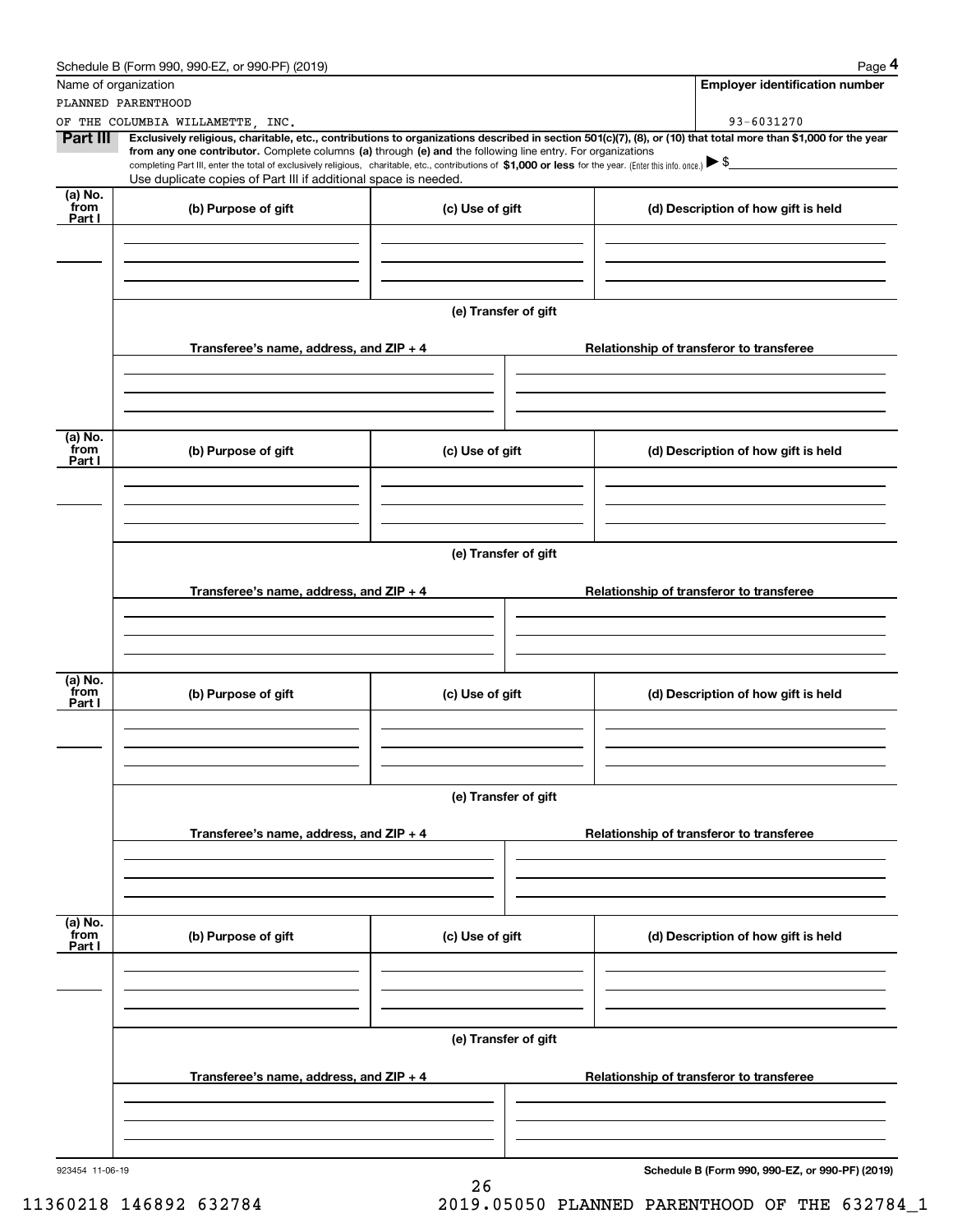| <b>SCHEDULE C</b>                                      |                                                                               | <b>Political Campaign and Lobbying Activities</b>                                                                                                 |           |                                               |                          | OMB No. 1545-0047                                     |
|--------------------------------------------------------|-------------------------------------------------------------------------------|---------------------------------------------------------------------------------------------------------------------------------------------------|-----------|-----------------------------------------------|--------------------------|-------------------------------------------------------|
| (Form 990 or 990-EZ)                                   | For Organizations Exempt From Income Tax Under section 501(c) and section 527 |                                                                                                                                                   |           |                                               |                          |                                                       |
|                                                        |                                                                               | ▶ Complete if the organization is described below. ▶ Attach to Form 990 or Form 990-EZ.                                                           |           |                                               |                          |                                                       |
| Department of the Treasury<br>Internal Revenue Service |                                                                               | Go to www.irs.gov/Form990 for instructions and the latest information.                                                                            |           |                                               |                          | <b>Open to Public</b><br>Inspection                   |
|                                                        |                                                                               | If the organization answered "Yes," on Form 990, Part IV, line 3, or Form 990-EZ, Part V, line 46 (Political Campaign Activities), then           |           |                                               |                          |                                                       |
|                                                        |                                                                               | • Section 501(c)(3) organizations: Complete Parts I-A and B. Do not complete Part I-C.                                                            |           |                                               |                          |                                                       |
|                                                        |                                                                               | • Section 501(c) (other than section 501(c)(3)) organizations: Complete Parts I-A and C below. Do not complete Part I-B.                          |           |                                               |                          |                                                       |
| • Section 527 organizations: Complete Part I-A only.   |                                                                               |                                                                                                                                                   |           |                                               |                          |                                                       |
|                                                        |                                                                               | If the organization answered "Yes," on Form 990, Part IV, line 4, or Form 990-EZ, Part VI, line 47 (Lobbying Activities), then                    |           |                                               |                          |                                                       |
|                                                        |                                                                               | • Section 501(c)(3) organizations that have filed Form 5768 (election under section 501(h)): Complete Part II-A. Do not complete Part II-B.       |           |                                               |                          |                                                       |
|                                                        |                                                                               | • Section 501(c)(3) organizations that have NOT filed Form 5768 (election under section 501(h)): Complete Part II-B. Do not complete Part II-A.   |           |                                               |                          |                                                       |
| Tax) (see separate instructions), then                 |                                                                               | If the organization answered "Yes," on Form 990, Part IV, line 5 (Proxy Tax) (see separate instructions) or Form 990-EZ, Part V, line 35c (Proxy  |           |                                               |                          |                                                       |
|                                                        |                                                                               | • Section 501(c)(4), (5), or (6) organizations: Complete Part III.                                                                                |           |                                               |                          |                                                       |
| Name of organization                                   | PLANNED PARENTHOOD                                                            |                                                                                                                                                   |           |                                               |                          | <b>Employer identification number</b>                 |
| Part I-A                                               |                                                                               | OF THE COLUMBIA WILLAMETTE, INC.<br>Complete if the organization is exempt under section 501(c) or is a section 527 organization.                 |           |                                               |                          | 93-6031270                                            |
|                                                        |                                                                               |                                                                                                                                                   |           |                                               |                          |                                                       |
|                                                        |                                                                               | 1 Provide a description of the organization's direct and indirect political campaign activities in Part IV.                                       |           |                                               |                          |                                                       |
| Political campaign activity expenditures<br>2          |                                                                               |                                                                                                                                                   |           |                                               |                          | $\blacktriangleright$ \$                              |
| Volunteer hours for political campaign activities<br>3 |                                                                               |                                                                                                                                                   |           |                                               |                          |                                                       |
|                                                        |                                                                               |                                                                                                                                                   |           |                                               |                          |                                                       |
| Part I-B                                               |                                                                               | Complete if the organization is exempt under section 501(c)(3).                                                                                   |           |                                               |                          |                                                       |
|                                                        |                                                                               | 1 Enter the amount of any excise tax incurred by the organization under section 4955                                                              |           |                                               |                          | $\bullet$ s $\overline{\phantom{a}}$                  |
| 2                                                      |                                                                               | Enter the amount of any excise tax incurred by organization managers under section 4955 [100] [100] S [100]                                       |           |                                               |                          | Yes<br><b>No</b>                                      |
| з                                                      |                                                                               |                                                                                                                                                   |           |                                               |                          | Yes<br>No                                             |
| <b>b</b> If "Yes," describe in Part IV.                |                                                                               |                                                                                                                                                   |           |                                               |                          |                                                       |
|                                                        |                                                                               | Part I-C   Complete if the organization is exempt under section 501(c), except section 501(c)(3).                                                 |           |                                               |                          |                                                       |
|                                                        |                                                                               | 1 Enter the amount directly expended by the filing organization for section 527 exempt function activities                                        |           |                                               |                          | $\blacktriangleright$ \$                              |
|                                                        |                                                                               | 2 Enter the amount of the filing organization's funds contributed to other organizations for section 527                                          |           |                                               |                          |                                                       |
| exempt function activities                             |                                                                               |                                                                                                                                                   |           |                                               | $\blacktriangleright$ \$ |                                                       |
|                                                        |                                                                               | 3 Total exempt function expenditures. Add lines 1 and 2. Enter here and on Form 1120-POL,                                                         |           |                                               |                          |                                                       |
|                                                        |                                                                               |                                                                                                                                                   |           |                                               | $\triangleright$ \$      |                                                       |
|                                                        |                                                                               |                                                                                                                                                   |           |                                               |                          | Yes<br><b>No</b>                                      |
|                                                        |                                                                               | 5 Enter the names, addresses and employer identification number (EIN) of all section 527 political organizations to which the filing organization |           |                                               |                          |                                                       |
|                                                        |                                                                               | made payments. For each organization listed, enter the amount paid from the filing organization's funds. Also enter the amount of political       |           |                                               |                          |                                                       |
|                                                        |                                                                               | contributions received that were promptly and directly delivered to a separate political organization, such as a separate segregated fund or a    |           |                                               |                          |                                                       |
|                                                        |                                                                               | political action committee (PAC). If additional space is needed, provide information in Part IV.                                                  |           |                                               |                          |                                                       |
| (a) Name                                               |                                                                               | (b) Address                                                                                                                                       | $(c)$ EIN | (d) Amount paid from<br>filing organization's |                          | (e) Amount of political<br>contributions received and |
|                                                        |                                                                               |                                                                                                                                                   |           | funds. If none, enter -0-.                    |                          | promptly and directly                                 |
|                                                        |                                                                               |                                                                                                                                                   |           |                                               |                          | delivered to a separate                               |
|                                                        |                                                                               |                                                                                                                                                   |           |                                               |                          | political organization.<br>If none, enter -0-.        |
|                                                        |                                                                               |                                                                                                                                                   |           |                                               |                          |                                                       |
|                                                        |                                                                               |                                                                                                                                                   |           |                                               |                          |                                                       |
|                                                        |                                                                               |                                                                                                                                                   |           |                                               |                          |                                                       |
|                                                        |                                                                               |                                                                                                                                                   |           |                                               |                          |                                                       |
|                                                        |                                                                               |                                                                                                                                                   |           |                                               |                          |                                                       |
|                                                        |                                                                               |                                                                                                                                                   |           |                                               |                          |                                                       |
|                                                        |                                                                               |                                                                                                                                                   |           |                                               |                          |                                                       |
|                                                        |                                                                               |                                                                                                                                                   |           |                                               |                          |                                                       |
|                                                        |                                                                               |                                                                                                                                                   |           |                                               |                          |                                                       |

**For Paperwork Reduction Act Notice, see the Instructions for Form 990 or 990-EZ. Schedule C (Form 990 or 990-EZ) 2019** LHA

932041 11-26-19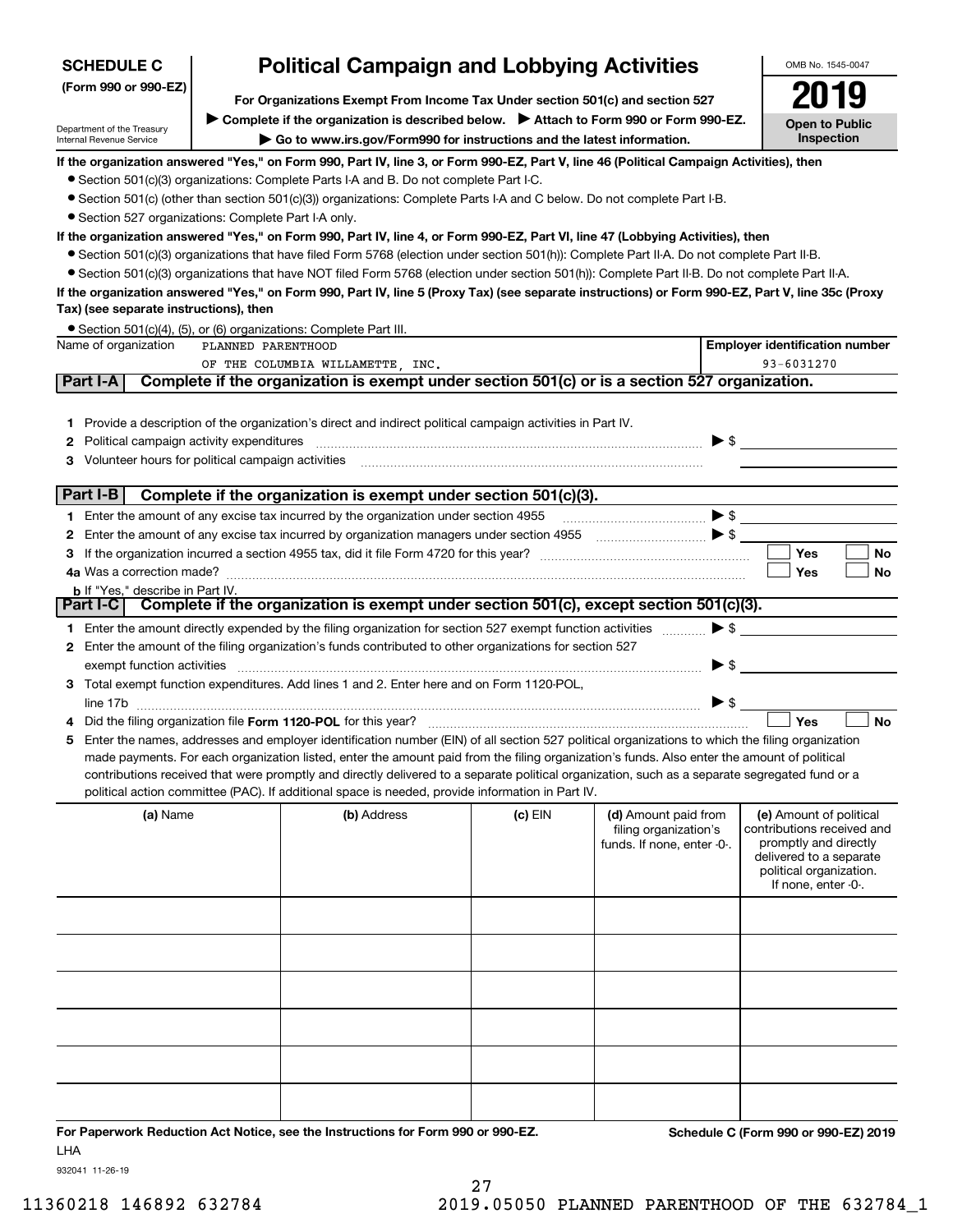|  |  | PLANNED PARENTHOOD |
|--|--|--------------------|
|--|--|--------------------|

| Schedule C (Form 990 or 990-EZ) 2019 OF THE COLUMBIA WILLAMETTE, INC.<br>Complete if the organization is exempt under section 501(c)(3) and filed Form 5768 (election under<br>Part II-A |                                        |                                                         |            |                                        | 93-6031270<br>Page 2           |
|------------------------------------------------------------------------------------------------------------------------------------------------------------------------------------------|----------------------------------------|---------------------------------------------------------|------------|----------------------------------------|--------------------------------|
| section 501(h)).                                                                                                                                                                         |                                        |                                                         |            |                                        |                                |
| A Check $\blacktriangleright$<br>if the filing organization belongs to an affiliated group (and list in Part IV each affiliated group member's name, address, EIN,                       |                                        |                                                         |            |                                        |                                |
| expenses, and share of excess lobbying expenditures).                                                                                                                                    |                                        |                                                         |            |                                        |                                |
| <b>B</b> Check $\blacktriangleright$<br>if the filing organization checked box A and "limited control" provisions apply.                                                                 |                                        |                                                         |            |                                        |                                |
| (The term "expenditures" means amounts paid or incurred.)                                                                                                                                | <b>Limits on Lobbying Expenditures</b> |                                                         |            | (a) Filing<br>organization's<br>totals | (b) Affiliated group<br>totals |
| 1a Total lobbying expenditures to influence public opinion (grassroots lobbying)                                                                                                         |                                        |                                                         |            | 25,813.                                |                                |
| <b>b</b> Total lobbying expenditures to influence a legislative body (direct lobbying)                                                                                                   |                                        |                                                         |            | 54.375.                                |                                |
| с                                                                                                                                                                                        |                                        |                                                         |            | 80,188.                                |                                |
| d Other exempt purpose expenditures                                                                                                                                                      |                                        |                                                         |            | 25,825,040.                            |                                |
| e Total exempt purpose expenditures (add lines 1c and 1d)                                                                                                                                |                                        |                                                         |            | 25, 905, 228.                          |                                |
| f Lobbying nontaxable amount. Enter the amount from the following table in both columns.                                                                                                 |                                        |                                                         |            | 1,000,000.                             |                                |
| If the amount on line 1e, column $(a)$ or $(b)$ is;                                                                                                                                      |                                        | The lobbying nontaxable amount is:                      |            |                                        |                                |
| Not over \$500,000                                                                                                                                                                       |                                        | 20% of the amount on line 1e.                           |            |                                        |                                |
| Over \$500,000 but not over \$1,000,000                                                                                                                                                  |                                        | \$100,000 plus 15% of the excess over \$500,000.        |            |                                        |                                |
| Over \$1,000,000 but not over \$1,500,000                                                                                                                                                |                                        | \$175,000 plus 10% of the excess over \$1,000,000.      |            |                                        |                                |
| Over \$1,500,000 but not over \$17,000,000                                                                                                                                               |                                        | \$225,000 plus 5% of the excess over \$1,500,000.       |            |                                        |                                |
| Over \$17,000,000                                                                                                                                                                        | \$1,000,000.                           |                                                         |            |                                        |                                |
| g Grassroots nontaxable amount (enter 25% of line 1f)                                                                                                                                    |                                        |                                                         |            | 250,000.                               |                                |
| h Subtract line 1g from line 1a. If zero or less, enter -0-                                                                                                                              |                                        |                                                         |            | 0.                                     |                                |
| i Subtract line 1f from line 1c. If zero or less, enter -0-                                                                                                                              |                                        |                                                         |            | $\mathbf{0}$ .                         |                                |
| If there is an amount other than zero on either line 1h or line 1i, did the organization file Form 4720                                                                                  |                                        |                                                         |            |                                        |                                |
| reporting section 4911 tax for this year?                                                                                                                                                |                                        |                                                         |            |                                        | Yes<br>No.                     |
|                                                                                                                                                                                          |                                        | 4-Year Averaging Period Under Section 501(h)            |            |                                        |                                |
| (Some organizations that made a section 501(h) election do not have to complete all of the five columns below.                                                                           |                                        | See the separate instructions for lines 2a through 2f.) |            |                                        |                                |
|                                                                                                                                                                                          |                                        | Lobbying Expenditures During 4-Year Averaging Period    |            |                                        |                                |
| Calendar year<br>(or fiscal year beginning in)                                                                                                                                           | (a) 2016                               | (b) $2017$                                              | $(c)$ 2018 | $(d)$ 2019                             | (e) Total                      |
|                                                                                                                                                                                          |                                        |                                                         |            |                                        |                                |

| 2a Lobbying nontaxable amount                                    | 1,000,000. | 1,000,000. | 1,000,000. | 1,000,000. | 4,000,000. |
|------------------------------------------------------------------|------------|------------|------------|------------|------------|
| <b>b</b> Lobbying ceiling amount<br>(150% of line 2a, column(e)) |            |            |            |            | 6,000,000. |
| c Total lobbying expenditures                                    | 74,805.    | 87.066.    | 368,975.   | 80.188.    | 611,034.   |
| d Grassroots nontaxable amount                                   | 250,000.   | 250,000.   | 250,000.   | 250,000.   | 1,000,000. |
| e Grassroots ceiling amount<br>(150% of line 2d, column (e))     |            |            |            |            | 1,500,000. |
| Grassroots lobbying expenditures                                 | 37,716.    | 37,320.    | 27,499.    | 25,813.    | 128,348.   |

**Schedule C (Form 990 or 990-EZ) 2019**

932042 11-26-19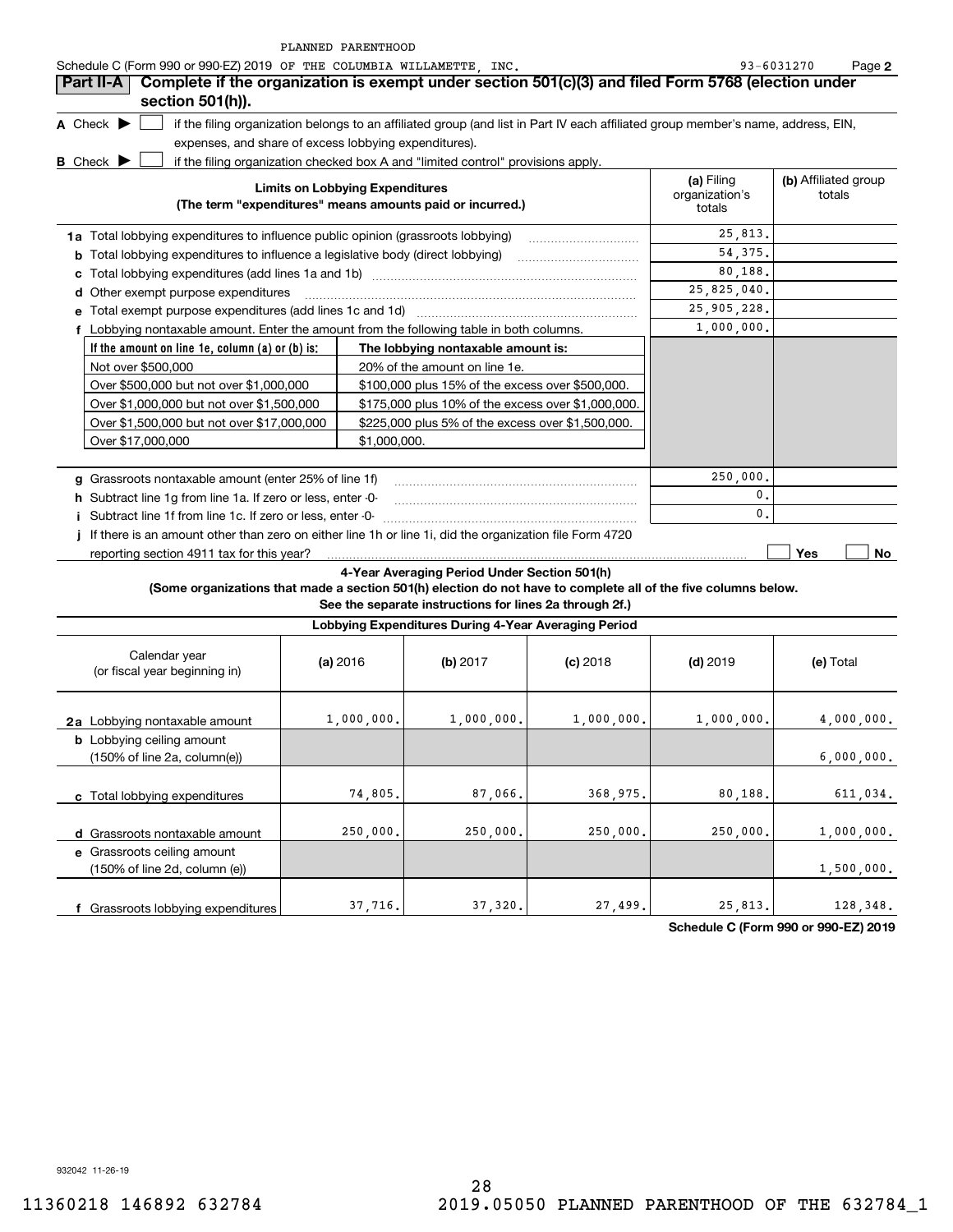932043 11-26-19

| Part II-B $\mid$ Complete if the organization is exempt under section 501(c)(3) and has NOT filed Form 5768 |  |  |
|-------------------------------------------------------------------------------------------------------------|--|--|
| (election under section 501(h)).                                                                            |  |  |

|        | For each "Yes" response on lines 1a through 1i below, provide in Part IV a detailed description                                                                                                                                                                                                                                                                      | (a) |                      | (b)    |    |
|--------|----------------------------------------------------------------------------------------------------------------------------------------------------------------------------------------------------------------------------------------------------------------------------------------------------------------------------------------------------------------------|-----|----------------------|--------|----|
|        | of the lobbying activity.                                                                                                                                                                                                                                                                                                                                            | Yes | No                   | Amount |    |
| 1      | During the year, did the filing organization attempt to influence foreign, national, state, or<br>local legislation, including any attempt to influence public opinion on a legislative matter<br>or referendum, through the use of:                                                                                                                                 |     |                      |        |    |
|        | <b>b</b> Paid staff or management (include compensation in expenses reported on lines 1c through 1i)?<br>$\sim$                                                                                                                                                                                                                                                      |     |                      |        |    |
|        | e Publications, or published or broadcast statements?                                                                                                                                                                                                                                                                                                                |     |                      |        |    |
|        | f Grants to other organizations for lobbying purposes?<br>Direct contact with legislators, their staffs, government officials, or a legislative body?<br>h Rallies, demonstrations, seminars, conventions, speeches, lectures, or any similar means?                                                                                                                 |     |                      |        |    |
| i.     | Other activities?                                                                                                                                                                                                                                                                                                                                                    |     |                      |        |    |
|        | 2a Did the activities in line 1 cause the organization to be not described in section 501(c)(3)?                                                                                                                                                                                                                                                                     |     |                      |        |    |
|        | c If "Yes," enter the amount of any tax incurred by organization managers under section 4912<br>d If the filing organization incurred a section 4912 tax, did it file Form 4720 for this year?                                                                                                                                                                       |     |                      |        |    |
|        | Part III-A Complete if the organization is exempt under section 501(c)(4), section 501(c)(5), or section<br>$501(c)(6)$ .                                                                                                                                                                                                                                            |     |                      |        |    |
| 1      | Were substantially all (90% or more) dues received nondeductible by members?                                                                                                                                                                                                                                                                                         |     | $\mathbf{1}$         | Yes    | No |
| 2      |                                                                                                                                                                                                                                                                                                                                                                      |     | $\bf 2$              |        |    |
| 3      | Did the organization agree to carry over lobbying and political campaign activity expenditures from the prior year?<br>Part III-B<br>Complete if the organization is exempt under section 501(c)(4), section 501(c)(5), or section<br>501(c)(6) and if either (a) BOTH Part III-A, lines 1 and 2, are answered "No" OR (b) Part III-A, line 3, is<br>answered "Yes." |     | 3                    |        |    |
| 1      |                                                                                                                                                                                                                                                                                                                                                                      |     | 1                    |        |    |
| 2      | Section 162(e) nondeductible lobbying and political expenditures (do not include amounts of political<br>expenses for which the section 527(f) tax was paid).                                                                                                                                                                                                        |     |                      |        |    |
|        | <b>a</b> Current year<br><b>b</b> Carryover from last year manufactured contains and contained a contained and contained a contained and contained a contained a contained and contained a contained a contained and contained a contained a contained a con                                                                                                         |     | 2a<br>2 <sub>b</sub> |        |    |
|        |                                                                                                                                                                                                                                                                                                                                                                      |     | 2c                   |        |    |
| З<br>4 | Aggregate amount reported in section 6033(e)(1)(A) notices of nondeductible section 162(e) dues<br>If notices were sent and the amount on line 2c exceeds the amount on line 3, what portion of the excess<br>does the organization agree to carryover to the reasonable estimate of nondeductible lobbying and political                                            |     | 3                    |        |    |
|        | expenditure next year?                                                                                                                                                                                                                                                                                                                                               |     | 4                    |        |    |
| 5      | <b>Part IV</b><br><b>Supplemental Information</b>                                                                                                                                                                                                                                                                                                                    |     | 5                    |        |    |
|        | Provide the descriptions required for Part I-A, line 1; Part I-B, line 4; Part I-C, line 5; Part II-A (affiliated group list); Part II-A, lines 1 and 2 (see                                                                                                                                                                                                         |     |                      |        |    |

instructions); and Part II-B, line 1. Also, complete this part for any additional information.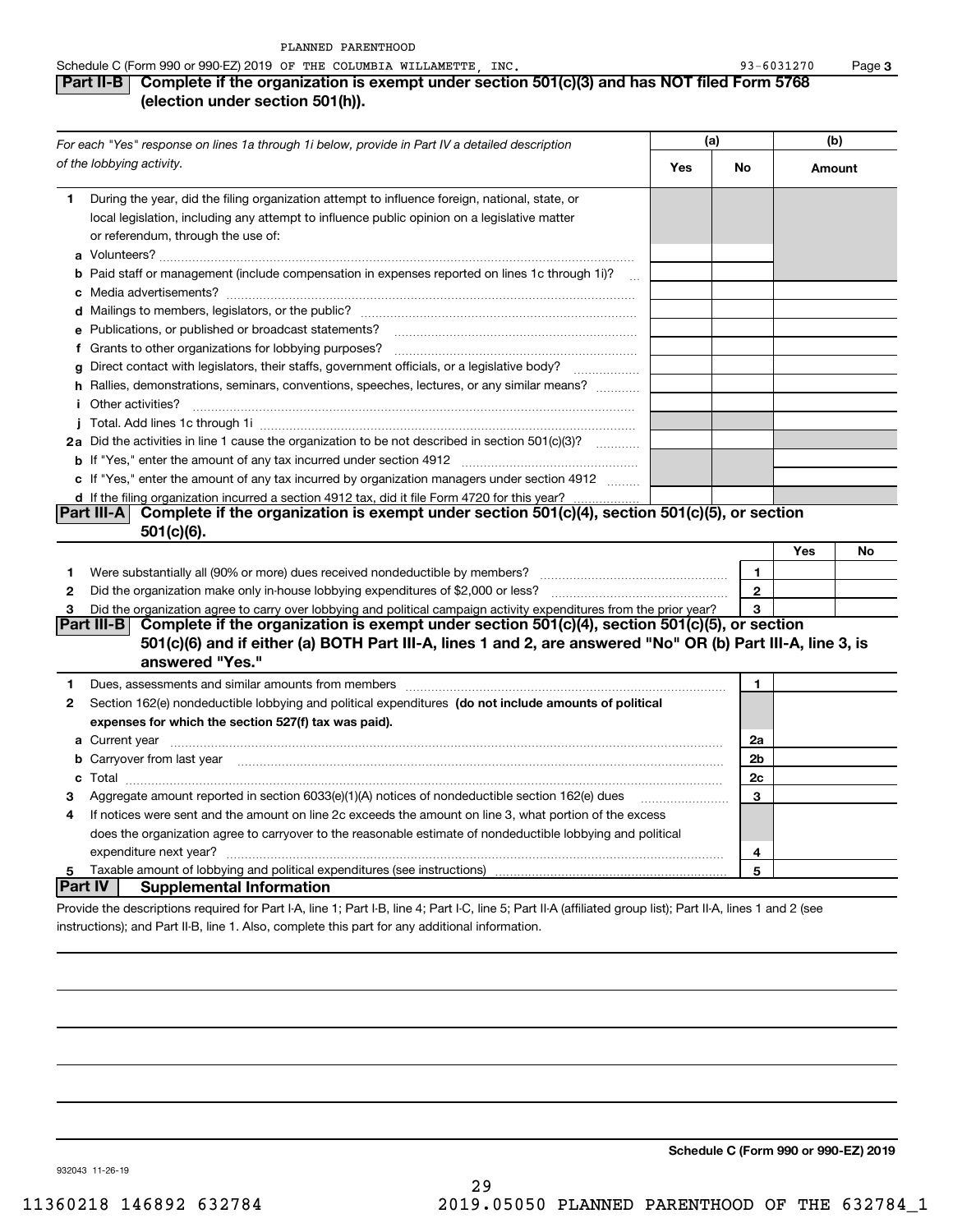|         | <b>SCHEDULE D</b>                                                                                                  |  |                                                                                                                                                                                                                                |                         |  |                                                    |  |                         |                                       | OMB No. 1545-0047     |    |
|---------|--------------------------------------------------------------------------------------------------------------------|--|--------------------------------------------------------------------------------------------------------------------------------------------------------------------------------------------------------------------------------|-------------------------|--|----------------------------------------------------|--|-------------------------|---------------------------------------|-----------------------|----|
|         | <b>Supplemental Financial Statements</b><br>Complete if the organization answered "Yes" on Form 990,<br>(Form 990) |  |                                                                                                                                                                                                                                |                         |  |                                                    |  |                         |                                       |                       |    |
|         | Department of the Treasury                                                                                         |  | Part IV, line 6, 7, 8, 9, 10, 11a, 11b, 11c, 11d, 11e, 11f, 12a, or 12b.                                                                                                                                                       | Attach to Form 990.     |  |                                                    |  |                         |                                       | <b>Open to Public</b> |    |
|         | Internal Revenue Service                                                                                           |  | Go to www.irs.gov/Form990 for instructions and the latest information.                                                                                                                                                         |                         |  |                                                    |  |                         |                                       | Inspection            |    |
|         | Name of the organization                                                                                           |  | PLANNED PARENTHOOD                                                                                                                                                                                                             |                         |  |                                                    |  |                         | <b>Employer identification number</b> |                       |    |
| Part I  |                                                                                                                    |  | OF THE COLUMBIA WILLAMETTE, INC.<br>Organizations Maintaining Donor Advised Funds or Other Similar Funds or Accounts. Complete if the                                                                                          |                         |  |                                                    |  |                         |                                       | 93-6031270            |    |
|         |                                                                                                                    |  | organization answered "Yes" on Form 990, Part IV, line 6.                                                                                                                                                                      |                         |  |                                                    |  |                         |                                       |                       |    |
|         |                                                                                                                    |  |                                                                                                                                                                                                                                | (a) Donor advised funds |  |                                                    |  |                         | (b) Funds and other accounts          |                       |    |
| 1       |                                                                                                                    |  |                                                                                                                                                                                                                                |                         |  |                                                    |  |                         |                                       |                       |    |
| 2       |                                                                                                                    |  | Aggregate value of contributions to (during year)                                                                                                                                                                              |                         |  |                                                    |  |                         |                                       |                       |    |
| з       |                                                                                                                    |  |                                                                                                                                                                                                                                |                         |  |                                                    |  |                         |                                       |                       |    |
| 4       |                                                                                                                    |  |                                                                                                                                                                                                                                |                         |  |                                                    |  |                         |                                       |                       |    |
| 5       |                                                                                                                    |  | Did the organization inform all donors and donor advisors in writing that the assets held in donor advised funds                                                                                                               |                         |  |                                                    |  |                         |                                       |                       |    |
|         |                                                                                                                    |  |                                                                                                                                                                                                                                |                         |  |                                                    |  |                         |                                       | Yes                   | No |
| 6       |                                                                                                                    |  | Did the organization inform all grantees, donors, and donor advisors in writing that grant funds can be used only                                                                                                              |                         |  |                                                    |  |                         |                                       |                       |    |
|         |                                                                                                                    |  | for charitable purposes and not for the benefit of the donor or donor advisor, or for any other purpose conferring                                                                                                             |                         |  |                                                    |  |                         |                                       |                       |    |
| Part II | impermissible private benefit?                                                                                     |  | Conservation Easements. Complete if the organization answered "Yes" on Form 990, Part IV, line 7.                                                                                                                              |                         |  |                                                    |  |                         |                                       | Yes                   | No |
| 1.      |                                                                                                                    |  | Purpose(s) of conservation easements held by the organization (check all that apply).                                                                                                                                          |                         |  |                                                    |  |                         |                                       |                       |    |
|         |                                                                                                                    |  | Preservation of land for public use (for example, recreation or education)                                                                                                                                                     |                         |  | Preservation of a historically important land area |  |                         |                                       |                       |    |
|         | Protection of natural habitat                                                                                      |  |                                                                                                                                                                                                                                |                         |  | Preservation of a certified historic structure     |  |                         |                                       |                       |    |
|         | Preservation of open space                                                                                         |  |                                                                                                                                                                                                                                |                         |  |                                                    |  |                         |                                       |                       |    |
| 2       |                                                                                                                    |  | Complete lines 2a through 2d if the organization held a qualified conservation contribution in the form of a conservation easement on the last                                                                                 |                         |  |                                                    |  |                         |                                       |                       |    |
|         | day of the tax year.                                                                                               |  |                                                                                                                                                                                                                                |                         |  |                                                    |  |                         | Held at the End of the Tax Year       |                       |    |
|         |                                                                                                                    |  |                                                                                                                                                                                                                                |                         |  |                                                    |  | 2a                      |                                       |                       |    |
|         |                                                                                                                    |  | Total acreage restricted by conservation easements                                                                                                                                                                             |                         |  |                                                    |  | 2 <sub>b</sub>          |                                       |                       |    |
|         |                                                                                                                    |  | Number of conservation easements on a certified historic structure included in (a) manufacture included in (a)                                                                                                                 |                         |  |                                                    |  | 2c                      |                                       |                       |    |
| d       |                                                                                                                    |  | Number of conservation easements included in (c) acquired after 7/25/06, and not on a historic structure                                                                                                                       |                         |  |                                                    |  |                         |                                       |                       |    |
|         | listed in the National Register                                                                                    |  |                                                                                                                                                                                                                                |                         |  |                                                    |  | 2d                      |                                       |                       |    |
| З       | $\vee$ ear                                                                                                         |  | Number of conservation easements modified, transferred, released, extinguished, or terminated by the organization during the tax                                                                                               |                         |  |                                                    |  |                         |                                       |                       |    |
| 4       |                                                                                                                    |  | Number of states where property subject to conservation easement is located $\blacktriangleright$                                                                                                                              |                         |  |                                                    |  |                         |                                       |                       |    |
| 5       |                                                                                                                    |  | Does the organization have a written policy regarding the periodic monitoring, inspection, handling of                                                                                                                         |                         |  |                                                    |  |                         |                                       |                       |    |
|         |                                                                                                                    |  | violations, and enforcement of the conservation easements it holds?                                                                                                                                                            |                         |  |                                                    |  |                         |                                       | Yes                   | No |
| 6       |                                                                                                                    |  | Staff and volunteer hours devoted to monitoring, inspecting, handling of violations, and enforcing conservation easements during the year                                                                                      |                         |  |                                                    |  |                         |                                       |                       |    |
|         |                                                                                                                    |  |                                                                                                                                                                                                                                |                         |  |                                                    |  |                         |                                       |                       |    |
| 7       |                                                                                                                    |  | Amount of expenses incurred in monitoring, inspecting, handling of violations, and enforcing conservation easements during the year                                                                                            |                         |  |                                                    |  |                         |                                       |                       |    |
|         | ▶ \$                                                                                                               |  |                                                                                                                                                                                                                                |                         |  |                                                    |  |                         |                                       |                       |    |
| 8       |                                                                                                                    |  | Does each conservation easement reported on line 2(d) above satisfy the requirements of section 170(h)(4)(B)(i)                                                                                                                |                         |  |                                                    |  |                         |                                       |                       |    |
|         | and section 170(h)(4)(B)(ii)?                                                                                      |  |                                                                                                                                                                                                                                |                         |  |                                                    |  |                         |                                       | Yes                   | No |
| 9       |                                                                                                                    |  | In Part XIII, describe how the organization reports conservation easements in its revenue and expense statement and                                                                                                            |                         |  |                                                    |  |                         |                                       |                       |    |
|         |                                                                                                                    |  | balance sheet, and include, if applicable, the text of the footnote to the organization's financial statements that describes the<br>organization's accounting for conservation easements.                                     |                         |  |                                                    |  |                         |                                       |                       |    |
|         | <b>Part III</b>                                                                                                    |  | Organizations Maintaining Collections of Art, Historical Treasures, or Other Similar Assets.                                                                                                                                   |                         |  |                                                    |  |                         |                                       |                       |    |
|         |                                                                                                                    |  | Complete if the organization answered "Yes" on Form 990, Part IV, line 8.                                                                                                                                                      |                         |  |                                                    |  |                         |                                       |                       |    |
|         |                                                                                                                    |  | 1a If the organization elected, as permitted under FASB ASC 958, not to report in its revenue statement and balance sheet works                                                                                                |                         |  |                                                    |  |                         |                                       |                       |    |
|         |                                                                                                                    |  | of art, historical treasures, or other similar assets held for public exhibition, education, or research in furtherance of public                                                                                              |                         |  |                                                    |  |                         |                                       |                       |    |
|         |                                                                                                                    |  | service, provide in Part XIII the text of the footnote to its financial statements that describes these items.                                                                                                                 |                         |  |                                                    |  |                         |                                       |                       |    |
| b       |                                                                                                                    |  | If the organization elected, as permitted under FASB ASC 958, to report in its revenue statement and balance sheet works of                                                                                                    |                         |  |                                                    |  |                         |                                       |                       |    |
|         |                                                                                                                    |  | art, historical treasures, or other similar assets held for public exhibition, education, or research in furtherance of public service,                                                                                        |                         |  |                                                    |  |                         |                                       |                       |    |
|         |                                                                                                                    |  | provide the following amounts relating to these items:                                                                                                                                                                         |                         |  |                                                    |  |                         |                                       |                       |    |
|         |                                                                                                                    |  |                                                                                                                                                                                                                                |                         |  |                                                    |  |                         |                                       |                       |    |
|         | (ii) Assets included in Form 990, Part X                                                                           |  |                                                                                                                                                                                                                                |                         |  |                                                    |  | $\blacktriangleright$ s |                                       |                       |    |
| 2       |                                                                                                                    |  | If the organization received or held works of art, historical treasures, or other similar assets for financial gain, provide<br>the following amounts required to be reported under FASB ASC 958 relating to these items:      |                         |  |                                                    |  |                         |                                       |                       |    |
| а       |                                                                                                                    |  |                                                                                                                                                                                                                                |                         |  |                                                    |  | \$                      |                                       |                       |    |
| b       |                                                                                                                    |  | Assets included in Form 990, Part X [11, 12] Assets included in Form 990, Part X [2010] Assets included in Form 990, Part X [2010] Assets included in Form 990, Part X [2010] Assets included in Form 990, Part X [2010] Asset |                         |  |                                                    |  | $\blacktriangleright$ s |                                       |                       |    |
|         |                                                                                                                    |  | LHA For Paperwork Reduction Act Notice, see the Instructions for Form 990.                                                                                                                                                     |                         |  |                                                    |  |                         | Schedule D (Form 990) 2019            |                       |    |
|         | 932051 10-02-19                                                                                                    |  |                                                                                                                                                                                                                                |                         |  |                                                    |  |                         |                                       |                       |    |
|         |                                                                                                                    |  |                                                                                                                                                                                                                                | っぃ                      |  |                                                    |  |                         |                                       |                       |    |

| 3 U |              |  |
|-----|--------------|--|
|     | O OEOEO DIAN |  |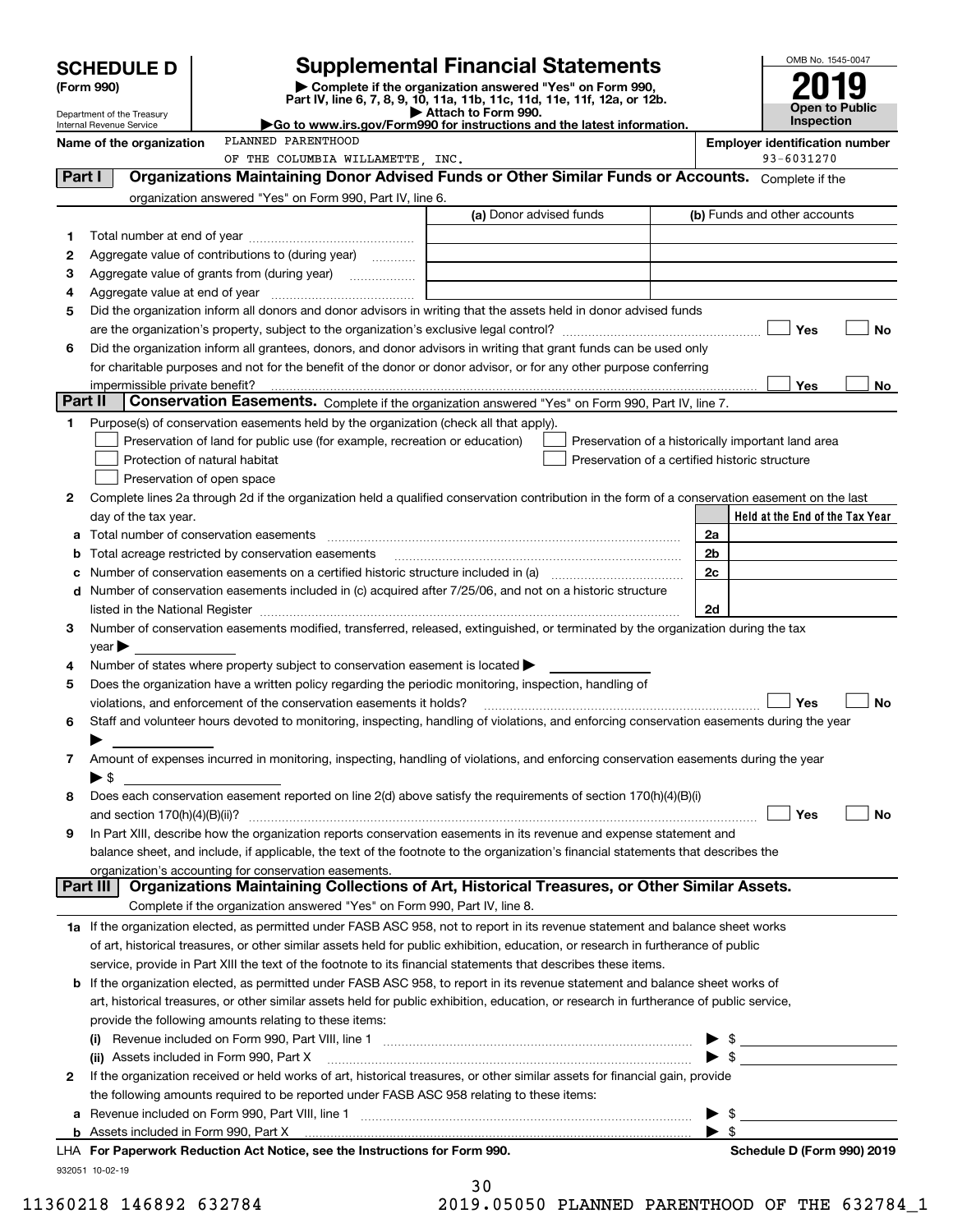|               | PLANNED PARENTHOOD                                                                                                                                                                                                            |                                  |                              |                                  |                 |                                    |                |                                   |
|---------------|-------------------------------------------------------------------------------------------------------------------------------------------------------------------------------------------------------------------------------|----------------------------------|------------------------------|----------------------------------|-----------------|------------------------------------|----------------|-----------------------------------|
|               | Schedule D (Form 990) 2019                                                                                                                                                                                                    | OF THE COLUMBIA WILLAMETTE, INC. |                              |                                  |                 | 93-6031270                         |                | $Page$ 2                          |
|               | Organizations Maintaining Collections of Art, Historical Treasures, or Other Similar Assets (continued)<br>Part III                                                                                                           |                                  |                              |                                  |                 |                                    |                |                                   |
| 3             | Using the organization's acquisition, accession, and other records, check any of the following that make significant use of its                                                                                               |                                  |                              |                                  |                 |                                    |                |                                   |
|               | collection items (check all that apply):                                                                                                                                                                                      |                                  |                              |                                  |                 |                                    |                |                                   |
| a             | Public exhibition                                                                                                                                                                                                             | d                                |                              | Loan or exchange program         |                 |                                    |                |                                   |
| b             | Scholarly research                                                                                                                                                                                                            | e                                |                              |                                  |                 |                                    |                |                                   |
| c             | Preservation for future generations                                                                                                                                                                                           |                                  |                              |                                  |                 |                                    |                |                                   |
| 4             | Provide a description of the organization's collections and explain how they further the organization's exempt purpose in Part XIII.                                                                                          |                                  |                              |                                  |                 |                                    |                |                                   |
| 5             | During the year, did the organization solicit or receive donations of art, historical treasures, or other similar assets                                                                                                      |                                  |                              |                                  |                 |                                    |                |                                   |
|               |                                                                                                                                                                                                                               |                                  |                              |                                  |                 |                                    | Yes            | No                                |
|               | <b>Part IV</b><br>Escrow and Custodial Arrangements. Complete if the organization answered "Yes" on Form 990, Part IV, line 9, or                                                                                             |                                  |                              |                                  |                 |                                    |                |                                   |
|               | reported an amount on Form 990, Part X, line 21.                                                                                                                                                                              |                                  |                              |                                  |                 |                                    |                |                                   |
|               | 1a Is the organization an agent, trustee, custodian or other intermediary for contributions or other assets not included                                                                                                      |                                  |                              |                                  |                 |                                    |                |                                   |
|               |                                                                                                                                                                                                                               |                                  |                              |                                  |                 |                                    | Yes            | <b>No</b>                         |
|               | b If "Yes," explain the arrangement in Part XIII and complete the following table:                                                                                                                                            |                                  |                              |                                  |                 |                                    |                |                                   |
|               |                                                                                                                                                                                                                               |                                  |                              |                                  |                 |                                    | Amount         |                                   |
|               | c Beginning balance                                                                                                                                                                                                           |                                  |                              |                                  | 1c              |                                    |                |                                   |
|               | d Additions during the year measurement contracts and a state of a state of a state of the state of a state of                                                                                                                |                                  |                              |                                  | 1d              |                                    |                |                                   |
| е             | Distributions during the year manufactured and continuum and control of the year manufactured and control of the year manufactured and control of the year manufactured and control of the state of the state of the state of |                                  |                              |                                  | 1e              |                                    |                |                                   |
| f             |                                                                                                                                                                                                                               |                                  |                              |                                  | 1f              |                                    |                |                                   |
|               | 2a Did the organization include an amount on Form 990, Part X, line 21, for escrow or custodial account liability?                                                                                                            |                                  |                              |                                  |                 |                                    | Yes            | No                                |
|               | b If "Yes," explain the arrangement in Part XIII. Check here if the explanation has been provided on Part XIII                                                                                                                |                                  |                              |                                  |                 |                                    |                |                                   |
| <b>Part V</b> | Endowment Funds. Complete if the organization answered "Yes" on Form 990, Part IV, line 10.                                                                                                                                   |                                  |                              |                                  |                 |                                    |                |                                   |
|               |                                                                                                                                                                                                                               |                                  |                              |                                  |                 |                                    |                |                                   |
|               |                                                                                                                                                                                                                               | (a) Current year<br>7,773,711.   | (b) Prior year<br>7,578,614. | (c) Two years back<br>6,861,560. |                 | (d) Three years back<br>4,854,330. |                | (e) Four years back<br>5,787,265. |
|               | 1a Beginning of year balance                                                                                                                                                                                                  | 346,872.                         |                              |                                  |                 |                                    |                | 6,500.                            |
|               |                                                                                                                                                                                                                               |                                  | 159,405.                     | 328,439.                         |                 | 1,787,307.                         |                |                                   |
|               | c Net investment earnings, gains, and losses                                                                                                                                                                                  | 169,475.                         | 211,941.                     | 505,607.                         |                 | 500,561.                           |                | $-219, 297.$                      |
|               |                                                                                                                                                                                                                               |                                  |                              |                                  |                 |                                    |                |                                   |
|               | e Other expenditures for facilities                                                                                                                                                                                           |                                  |                              |                                  |                 |                                    |                |                                   |
|               | and programs                                                                                                                                                                                                                  | 19, 176.                         | 176, 249.                    | 116,992.                         |                 | 280,638.                           |                | 720,138.                          |
|               |                                                                                                                                                                                                                               |                                  |                              |                                  |                 |                                    |                |                                   |
| g             | End of year balance                                                                                                                                                                                                           | 8,270,882.                       | 7,773,711.                   | 7,578,614.                       |                 | 6,861,560.                         |                | 4,854,330.                        |
| 2             | Provide the estimated percentage of the current year end balance (line 1g, column (a)) held as:                                                                                                                               |                                  |                              |                                  |                 |                                    |                |                                   |
|               | a Board designated or quasi-endowment >                                                                                                                                                                                       | 87.00                            | %                            |                                  |                 |                                    |                |                                   |
|               | 12.00<br><b>b</b> Permanent endowment $\blacktriangleright$                                                                                                                                                                   | %                                |                              |                                  |                 |                                    |                |                                   |
|               | 1.00%<br>$\mathbf c$ Term endowment $\blacktriangleright$                                                                                                                                                                     |                                  |                              |                                  |                 |                                    |                |                                   |
|               | The percentages on lines 2a, 2b, and 2c should equal 100%.                                                                                                                                                                    |                                  |                              |                                  |                 |                                    |                |                                   |
|               | 3a Are there endowment funds not in the possession of the organization that are held and administered for the organization                                                                                                    |                                  |                              |                                  |                 |                                    |                |                                   |
|               | by:                                                                                                                                                                                                                           |                                  |                              |                                  |                 |                                    |                | Yes<br>No                         |
|               | (i)                                                                                                                                                                                                                           |                                  |                              |                                  |                 |                                    | 3a(i)          | х                                 |
|               |                                                                                                                                                                                                                               |                                  |                              |                                  |                 |                                    | 3a(ii)         | X                                 |
|               |                                                                                                                                                                                                                               |                                  |                              |                                  |                 |                                    | 3b             |                                   |
| 4             | Describe in Part XIII the intended uses of the organization's endowment funds.                                                                                                                                                |                                  |                              |                                  |                 |                                    |                |                                   |
|               | Land, Buildings, and Equipment.<br><b>Part VI</b>                                                                                                                                                                             |                                  |                              |                                  |                 |                                    |                |                                   |
|               | Complete if the organization answered "Yes" on Form 990, Part IV, line 11a. See Form 990, Part X, line 10.                                                                                                                    |                                  |                              |                                  |                 |                                    |                |                                   |
|               | Description of property                                                                                                                                                                                                       | (a) Cost or other                |                              | (b) Cost or other                | (c) Accumulated |                                    | (d) Book value |                                   |
|               |                                                                                                                                                                                                                               | basis (investment)               |                              | basis (other)                    | depreciation    |                                    |                |                                   |
|               |                                                                                                                                                                                                                               |                                  |                              | 3,551,756.                       |                 |                                    |                | 3,551,756.                        |
|               |                                                                                                                                                                                                                               |                                  |                              | 20,476,409.                      |                 | 5,706,197.                         |                | 14,770,212.                       |
|               |                                                                                                                                                                                                                               |                                  |                              | 1, 173, 724.                     |                 | 695,511.                           |                | 478, 213.                         |
|               |                                                                                                                                                                                                                               |                                  |                              | 6, 139, 011.                     |                 | 4,838,893.                         |                | 1,300,118.                        |
|               |                                                                                                                                                                                                                               |                                  |                              | 103,691.                         |                 |                                    |                | 103,691.                          |
|               |                                                                                                                                                                                                                               |                                  |                              |                                  |                 |                                    |                |                                   |
|               |                                                                                                                                                                                                                               |                                  |                              |                                  |                 |                                    |                | 20, 203, 990.<br>0.0010040        |

**Schedule D (Form 990) 2019**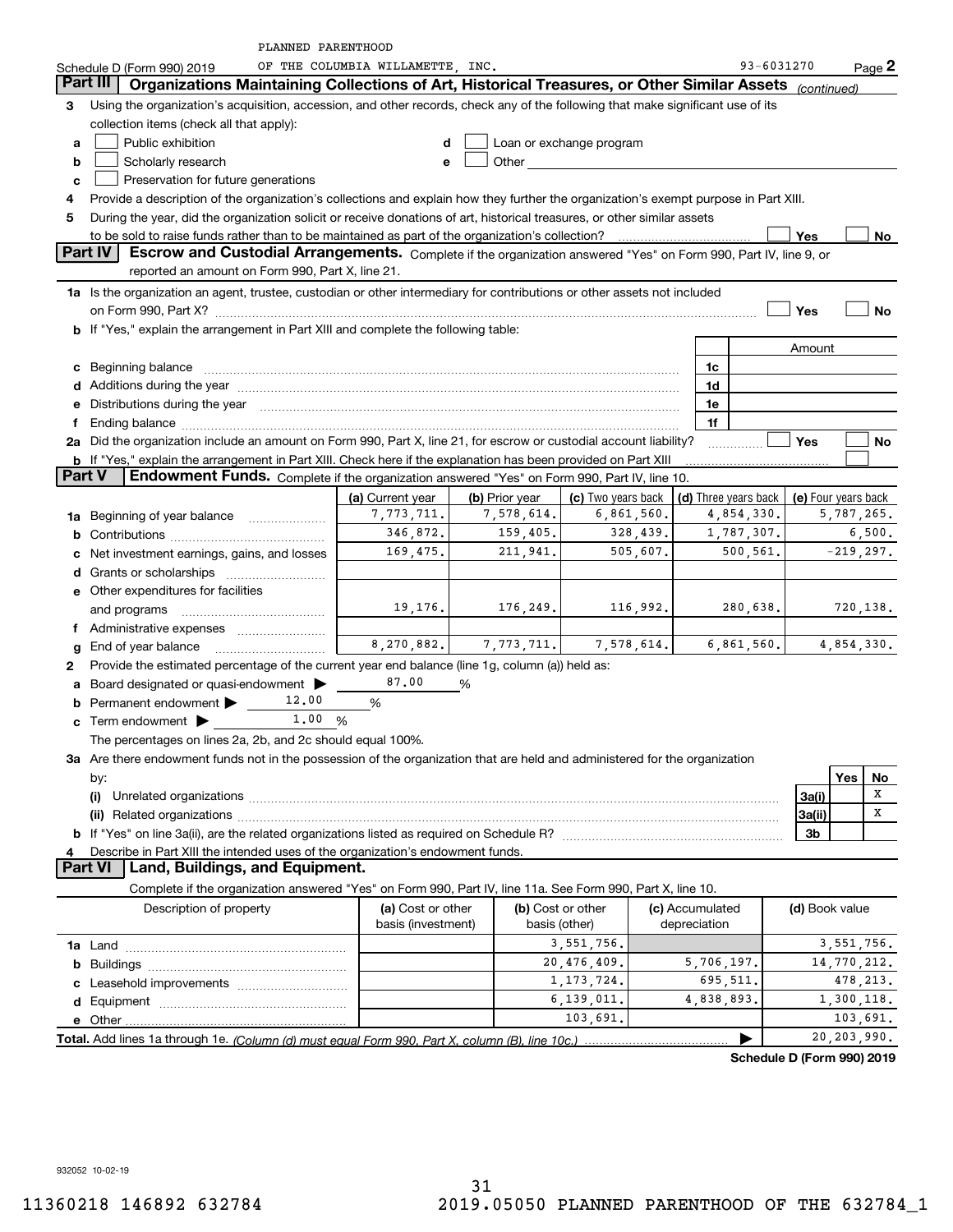Schedule D (Form 990) 2019 OF THE COLUMBIA WILLAMETTE, INC. 93-6031270 Page 3 OF THE COLUMBIA WILLAMETTE,

#### **3Part VII Investments - Other Securities.**

Complete if the organization answered "Yes" on Form 990, Part IV, line 11b. See Form 990, Part X, line 12.

| (a) Description of security or category (including name of security)                          | (b) Book value | (c) Method of valuation: Cost or end-of-year market value |
|-----------------------------------------------------------------------------------------------|----------------|-----------------------------------------------------------|
| (1) Financial derivatives                                                                     |                |                                                           |
| (2) Closely held equity interests                                                             |                |                                                           |
| (3) Other                                                                                     |                |                                                           |
| (A)                                                                                           |                |                                                           |
| (B)                                                                                           |                |                                                           |
| (C)                                                                                           |                |                                                           |
| (D)                                                                                           |                |                                                           |
| (E)                                                                                           |                |                                                           |
| (F)                                                                                           |                |                                                           |
| (G)                                                                                           |                |                                                           |
| (H)                                                                                           |                |                                                           |
| <b>Total.</b> (Col. (b) must equal Form 990, Part X, col. (B) line 12.) $\blacktriangleright$ |                |                                                           |

#### **Part VIII Investments - Program Related.**

Complete if the organization answered "Yes" on Form 990, Part IV, line 11c. See Form 990, Part X, line 13.

| (a) Description of investment                                       | (b) Book value | (c) Method of valuation: Cost or end-of-year market value |
|---------------------------------------------------------------------|----------------|-----------------------------------------------------------|
| (1)                                                                 |                |                                                           |
| (2)                                                                 |                |                                                           |
| $\frac{1}{2}$                                                       |                |                                                           |
| (4)                                                                 |                |                                                           |
| (5)                                                                 |                |                                                           |
| (6)                                                                 |                |                                                           |
| (7)                                                                 |                |                                                           |
| (8)                                                                 |                |                                                           |
| (9)                                                                 |                |                                                           |
| Total. (Col. (b) must equal Form 990, Part X, col. (B) line $13.$ ) |                |                                                           |

#### **Part IX Other Assets.**

Complete if the organization answered "Yes" on Form 990, Part IV, line 11d. See Form 990, Part X, line 15.

| (a) Description                                                                                                                       | (b) Book value |
|---------------------------------------------------------------------------------------------------------------------------------------|----------------|
| (1)                                                                                                                                   |                |
| (2)                                                                                                                                   |                |
| (3)                                                                                                                                   |                |
| (4)                                                                                                                                   |                |
| (5)                                                                                                                                   |                |
| (6)                                                                                                                                   |                |
|                                                                                                                                       |                |
| (8)                                                                                                                                   |                |
| (9)                                                                                                                                   |                |
|                                                                                                                                       |                |
| Total. (Column (b) must equal Form 990, Part X, col. (B) line 15.) ………………………………………………………………………………………<br>  Part X   Other Liabilities. |                |

**(a)** Description of liability **Book value** Book value Book value Book value Book value Complete if the organization answered "Yes" on Form 990, Part IV, line 11e or 11f. See Form 990, Part X, line 25. (1)Federal income taxes

| LINE OF CREDIT<br>(2)                                                    | 1,500,000. |
|--------------------------------------------------------------------------|------------|
| PHOTOCOPIER LEASE<br>(3)                                                 | 286.375.   |
| (4)                                                                      |            |
| (5)                                                                      |            |
| (6)                                                                      |            |
| (7)                                                                      |            |
| (8)                                                                      |            |
| (9)                                                                      |            |
| <b>Total,</b> (Column (b) must equal Form 990, Part X, col. (B) line 25. | 1,786,375. |

**Total.**  *(Column (b) must equal Form 990, Part X, col. (B) line 25.)* 

**2.** Liability for uncertain tax positions. In Part XIII, provide the text of the footnote to the organization's financial statements that reports the organization's liability for uncertain tax positions under FASB ASC 740. Check here if the text of the footnote has been provided in Part XIII  $\boxed{\mathbf{X}}$ 

**Schedule D (Form 990) 2019**

932053 10-02-19

**1.**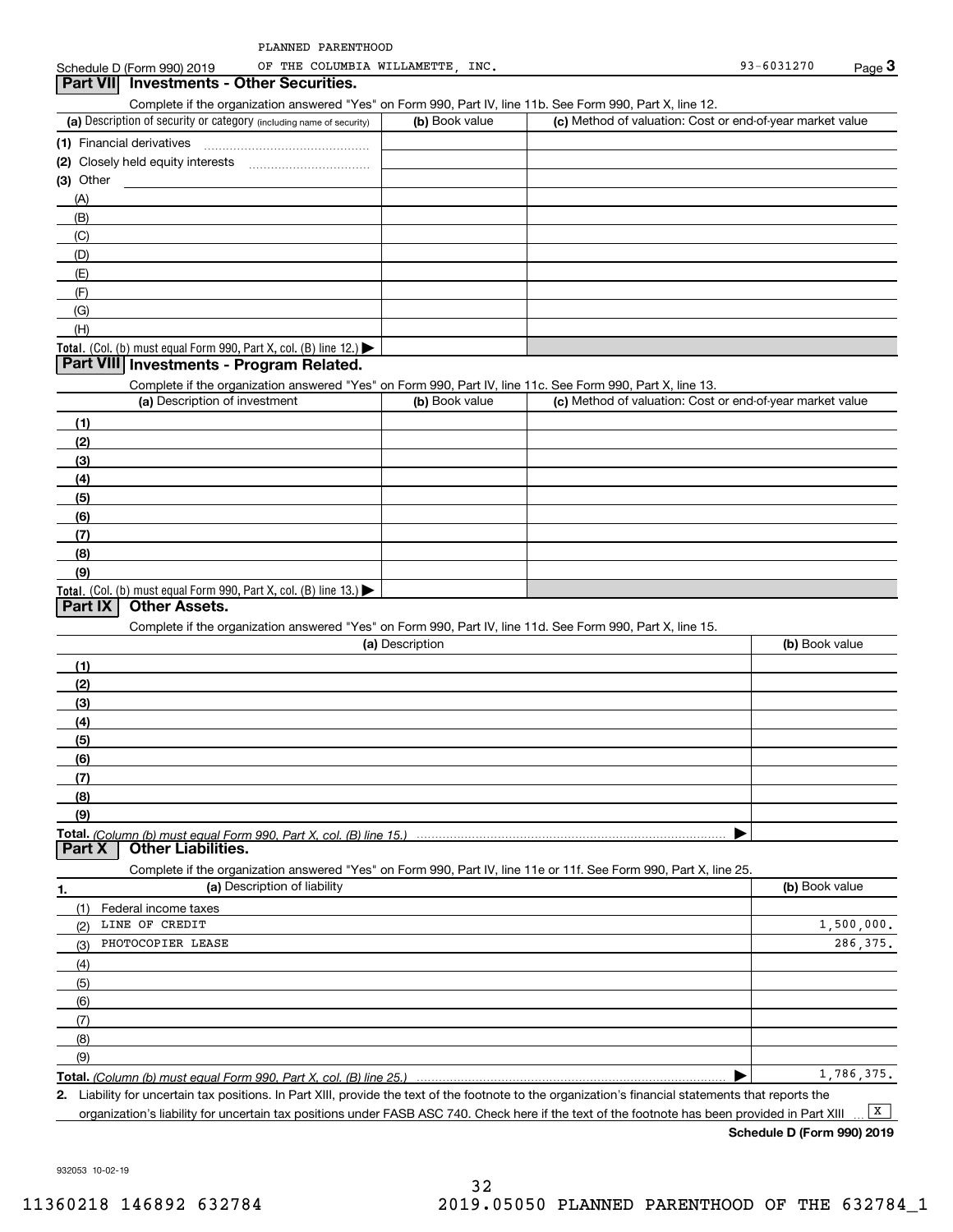|    | PLANNED PARENTHOOD                                                                                                                                                                                                             |                |              |              |               |
|----|--------------------------------------------------------------------------------------------------------------------------------------------------------------------------------------------------------------------------------|----------------|--------------|--------------|---------------|
|    | OF THE COLUMBIA WILLAMETTE, INC.<br>Schedule D (Form 990) 2019                                                                                                                                                                 |                |              | 93-6031270   | Page 4        |
|    | Reconciliation of Revenue per Audited Financial Statements With Revenue per Return.<br>Part XI                                                                                                                                 |                |              |              |               |
|    | Complete if the organization answered "Yes" on Form 990, Part IV, line 12a.                                                                                                                                                    |                |              |              |               |
| 1  | Total revenue, gains, and other support per audited financial statements                                                                                                                                                       |                |              | $\mathbf{1}$ | 24,736,818.   |
| 2  | Amounts included on line 1 but not on Form 990, Part VIII, line 12:                                                                                                                                                            |                |              |              |               |
| а  | Net unrealized gains (losses) on investments [11] matter contracts and the unrealized gains (losses) on investments                                                                                                            | 2a             | $-324,059$ . |              |               |
| b  |                                                                                                                                                                                                                                | 2 <sub>b</sub> | 11,220.      |              |               |
| с  |                                                                                                                                                                                                                                | 2c             |              |              |               |
| d  | Other (Describe in Part XIII.)                                                                                                                                                                                                 | 2d             | $-70,916$ .  |              |               |
| е  | Add lines 2a through 2d                                                                                                                                                                                                        |                |              | 2e           | $-383,755$ .  |
| 3  |                                                                                                                                                                                                                                |                |              | 3            | 25, 120, 573. |
| 4  | Amounts included on Form 990, Part VIII, line 12, but not on line 1:                                                                                                                                                           |                |              |              |               |
| а  |                                                                                                                                                                                                                                | 4a             |              |              |               |
| b  | Other (Describe in Part XIII.)                                                                                                                                                                                                 | 4b             |              |              |               |
|    | Add lines 4a and 4b                                                                                                                                                                                                            |                |              | 4c           | 0.            |
| 5  |                                                                                                                                                                                                                                |                |              | 5            | 25, 120, 573. |
|    | Part XII   Reconciliation of Expenses per Audited Financial Statements With Expenses per Return.                                                                                                                               |                |              |              |               |
|    | Complete if the organization answered "Yes" on Form 990, Part IV, line 12a.                                                                                                                                                    |                |              |              |               |
| 1  | Total expenses and losses per audited financial statements [11] [12] manuscription control expenses and losses per audited financial statements [12] manuscription of the statements [12] manuscription of the statements [12] |                |              | $\mathbf{1}$ | 25,905,228.   |
| 2  | Amounts included on line 1 but not on Form 990, Part IX, line 25:                                                                                                                                                              |                |              |              |               |
| а  |                                                                                                                                                                                                                                | 2a             |              |              |               |
| b  |                                                                                                                                                                                                                                | 2b             |              |              |               |
|    | Other losses                                                                                                                                                                                                                   | 2с             |              |              |               |
| d  |                                                                                                                                                                                                                                | 2d             |              |              |               |
| е  | Add lines 2a through 2d                                                                                                                                                                                                        |                |              | 2e           | 0.            |
| 3  |                                                                                                                                                                                                                                |                |              | 3            | 25,905,228.   |
| 4  | Amounts included on Form 990, Part IX, line 25, but not on line 1:                                                                                                                                                             |                |              |              |               |
| а  |                                                                                                                                                                                                                                | 4a             |              |              |               |
| b  | Other (Describe in Part XIII.)                                                                                                                                                                                                 | 4b             |              |              |               |
|    | Add lines 4a and 4b                                                                                                                                                                                                            |                |              | 4c           | 0.            |
| 5. |                                                                                                                                                                                                                                |                |              | 5            | 25,905,228.   |
|    | Part XIII Supplemental Information.                                                                                                                                                                                            |                |              |              |               |
|    | Provide the descriptions required for Part II, lines 3, 5, and 9; Part III, lines 1a and 4; Part IV, lines 1b and 2b; Part V, line 4; Part X, line 2; Part XI,                                                                 |                |              |              |               |
|    | lines 2d and 4b; and Part XII, lines 2d and 4b. Also complete this part to provide any additional information.                                                                                                                 |                |              |              |               |
|    |                                                                                                                                                                                                                                |                |              |              |               |
|    |                                                                                                                                                                                                                                |                |              |              |               |
|    | PART V, LINE 4:                                                                                                                                                                                                                |                |              |              |               |
|    |                                                                                                                                                                                                                                |                |              |              |               |
|    | THE PURPOSE OF THE BOARD DESIGNATED ENDOWMENT (THE "ENDOWMENT") IS TO                                                                                                                                                          |                |              |              |               |
|    |                                                                                                                                                                                                                                |                |              |              |               |
|    | ADVANCE THE MISSION OF PPCW AND TO PROTECT THE LONG-TERM VIABILITY OF THE                                                                                                                                                      |                |              |              |               |
|    |                                                                                                                                                                                                                                |                |              |              |               |
|    | ORGANIZATION. EARNINGS ON THE ENDOWMENT MAY BE USED TO FUND OPERATIONS                                                                                                                                                         |                |              |              |               |
|    |                                                                                                                                                                                                                                |                |              |              |               |
|    | FROM TIME TO TIME, AND WITH CAREFUL CONSIDERATION, THE BOARD MAY USE THE                                                                                                                                                       |                |              |              |               |
|    |                                                                                                                                                                                                                                |                |              |              |               |
|    | CORPUS OF THE ENDOWMENT FOR MISSION-RELATED INVESTMENTS. OTHER ENDOWMENT                                                                                                                                                       |                |              |              |               |
|    | FUNDS GENERATE EARNINGS TO SUPPORT EDUCATION PROGRAMS.                                                                                                                                                                         |                |              |              |               |
|    |                                                                                                                                                                                                                                |                |              |              |               |
|    |                                                                                                                                                                                                                                |                |              |              |               |
|    | PART X, LINE 2:                                                                                                                                                                                                                |                |              |              |               |
|    |                                                                                                                                                                                                                                |                |              |              |               |

PLANNED PARENTHOOD OF THE COLUMBIA WILLAMETTE (PPCW) IS EXEMPT FROM

FEDERAL AND STATE INCOME TAXES UNDER SECTION 501(C)(3) OF THE INTERNAL

REVENUE CODE (IRC) AND SIMILAR STATE PROVISIONS EXCEPT FOR TAX ON

932054 10-02-19

**Schedule D (Form 990) 2019**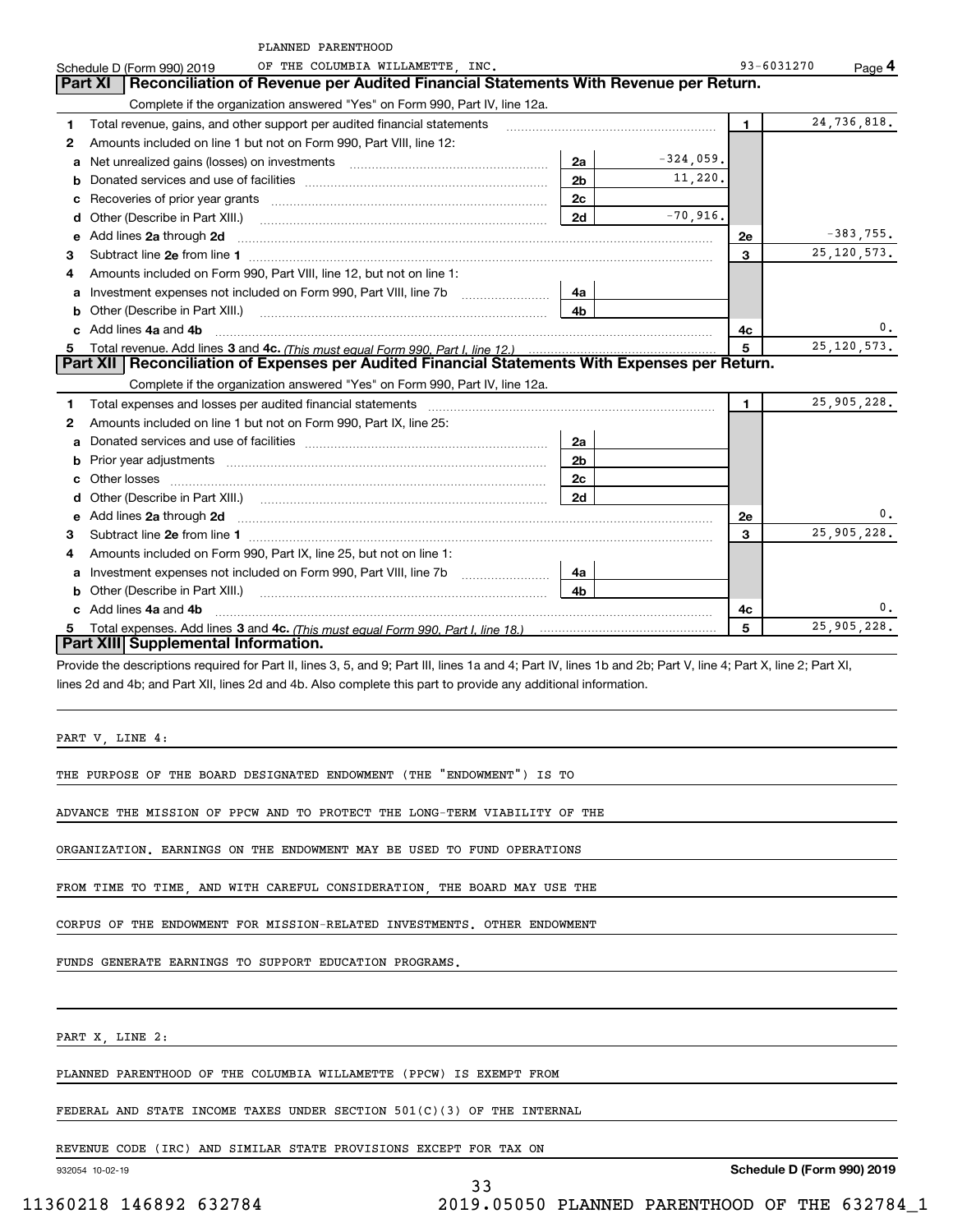|                                                         | PLANNED PARENTHOOD                                                      |                            |        |
|---------------------------------------------------------|-------------------------------------------------------------------------|----------------------------|--------|
| Schedule D (Form 990) 2019                              | OF THE COLUMBIA WILLAMETTE, INC.                                        | 93-6031270                 | Page 5 |
| <b>Part XIII   Supplemental Information</b> (continued) |                                                                         |                            |        |
|                                                         | ACTIVITIES UNRELATED TO ITS EXEMPT PURPOSE. PPCW IS NOT CLASSIFIED AS A |                            |        |
|                                                         |                                                                         |                            |        |
|                                                         | PRIVATE FOUNDATION. MANAGEMENT DOES NOT BELIEVE PPCW HAS UNDERTAKEN ANY |                            |        |
| UNCERTAIN TAX POSITIONS.                                |                                                                         |                            |        |
|                                                         |                                                                         |                            |        |
|                                                         |                                                                         |                            |        |
|                                                         |                                                                         |                            |        |
|                                                         |                                                                         |                            |        |
|                                                         |                                                                         |                            |        |
|                                                         |                                                                         |                            |        |
|                                                         |                                                                         |                            |        |
|                                                         |                                                                         |                            |        |
|                                                         |                                                                         |                            |        |
|                                                         |                                                                         |                            |        |
|                                                         |                                                                         |                            |        |
|                                                         |                                                                         |                            |        |
|                                                         |                                                                         |                            |        |
|                                                         |                                                                         |                            |        |
|                                                         |                                                                         |                            |        |
|                                                         |                                                                         |                            |        |
|                                                         |                                                                         |                            |        |
|                                                         |                                                                         |                            |        |
|                                                         |                                                                         |                            |        |
|                                                         |                                                                         |                            |        |
|                                                         |                                                                         |                            |        |
|                                                         |                                                                         |                            |        |
|                                                         |                                                                         |                            |        |
|                                                         |                                                                         |                            |        |
|                                                         |                                                                         |                            |        |
|                                                         |                                                                         |                            |        |
|                                                         |                                                                         |                            |        |
|                                                         |                                                                         |                            |        |
|                                                         |                                                                         |                            |        |
|                                                         |                                                                         |                            |        |
|                                                         |                                                                         |                            |        |
|                                                         |                                                                         |                            |        |
|                                                         |                                                                         |                            |        |
|                                                         |                                                                         |                            |        |
|                                                         |                                                                         |                            |        |
|                                                         |                                                                         | Schedule D (Form 990) 2019 |        |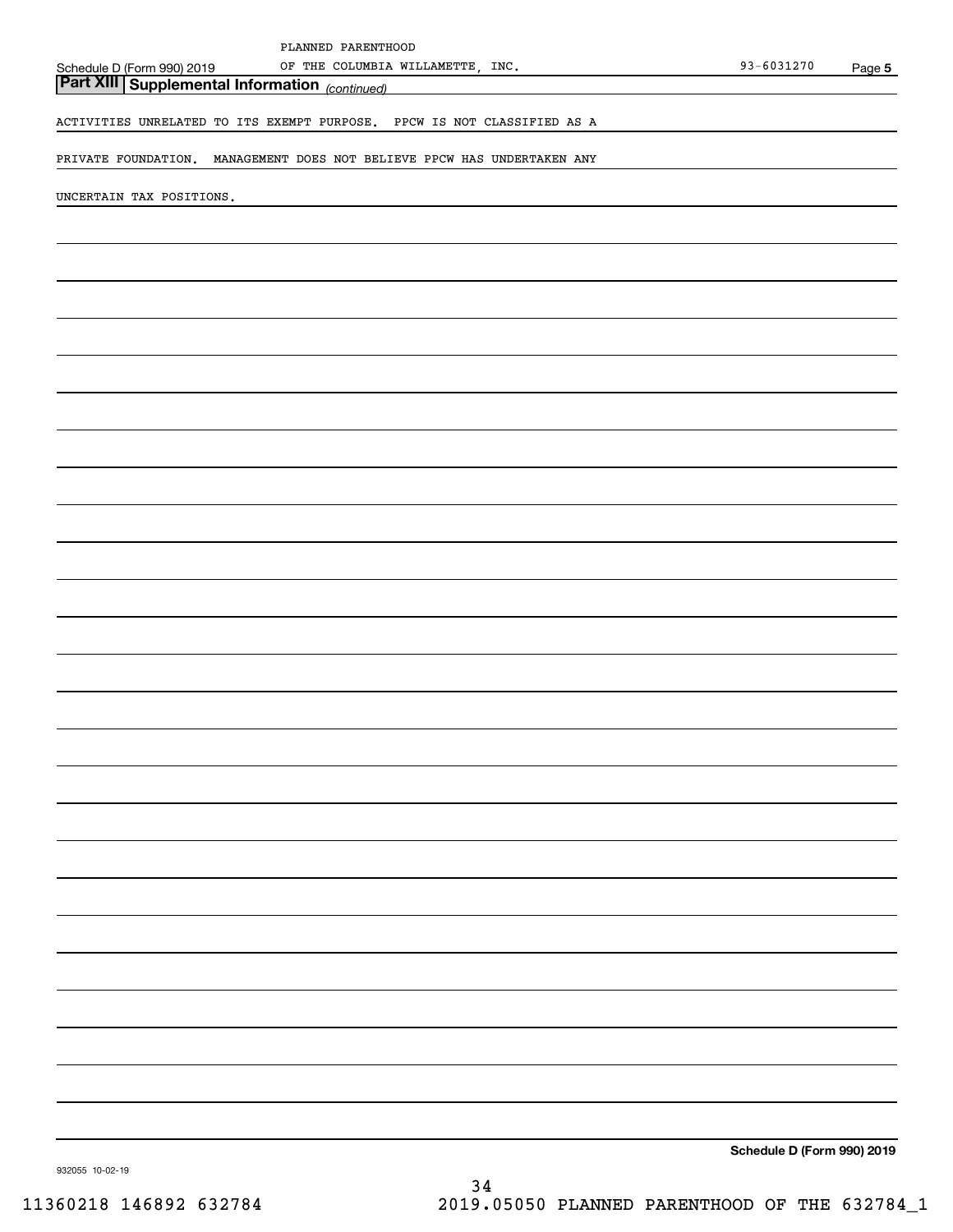| <b>SCHEDULE G</b>                                                                                                                             |                                                                                                 | <b>Supplemental Information Regarding Fundraising or Gaming Activities</b>                                                                                                                                                                                                                                                                                                                                                                                                                                                                         |                                                                            |    |                                                                            |  |                                                                            | OMB No. 1545-0047                                       |
|-----------------------------------------------------------------------------------------------------------------------------------------------|-------------------------------------------------------------------------------------------------|----------------------------------------------------------------------------------------------------------------------------------------------------------------------------------------------------------------------------------------------------------------------------------------------------------------------------------------------------------------------------------------------------------------------------------------------------------------------------------------------------------------------------------------------------|----------------------------------------------------------------------------|----|----------------------------------------------------------------------------|--|----------------------------------------------------------------------------|---------------------------------------------------------|
| (Form 990 or 990-EZ)                                                                                                                          | Complete if the organization answered "Yes" on Form 990, Part IV, line 17, 18, or 19, or if the |                                                                                                                                                                                                                                                                                                                                                                                                                                                                                                                                                    |                                                                            |    |                                                                            |  |                                                                            | 2019                                                    |
|                                                                                                                                               |                                                                                                 | organization entered more than \$15,000 on Form 990-EZ, line 6a.                                                                                                                                                                                                                                                                                                                                                                                                                                                                                   |                                                                            |    |                                                                            |  |                                                                            | <b>Open to Public</b>                                   |
| Department of the Treasury<br>Internal Revenue Service                                                                                        |                                                                                                 | Attach to Form 990 or Form 990-EZ.<br>Go to www.irs.gov/Form990 for instructions and the latest information.                                                                                                                                                                                                                                                                                                                                                                                                                                       |                                                                            |    |                                                                            |  |                                                                            |                                                         |
| Name of the organization                                                                                                                      | PLANNED PARENTHOOD                                                                              |                                                                                                                                                                                                                                                                                                                                                                                                                                                                                                                                                    |                                                                            |    |                                                                            |  |                                                                            | <b>Employer identification number</b>                   |
|                                                                                                                                               |                                                                                                 | OF THE COLUMBIA WILLAMETTE, INC.                                                                                                                                                                                                                                                                                                                                                                                                                                                                                                                   |                                                                            |    |                                                                            |  | 93-6031270                                                                 |                                                         |
| Part I                                                                                                                                        | required to complete this part.                                                                 | Fundraising Activities. Complete if the organization answered "Yes" on Form 990, Part IV, line 17. Form 990-EZ filers are not                                                                                                                                                                                                                                                                                                                                                                                                                      |                                                                            |    |                                                                            |  |                                                                            |                                                         |
| Mail solicitations<br>a<br>b<br>Phone solicitations<br>с<br>In-person solicitations<br>d<br>compensated at least \$5,000 by the organization. | Internet and email solicitations                                                                | 1 Indicate whether the organization raised funds through any of the following activities. Check all that apply.<br>е<br>f<br>Special fundraising events<br>g<br>2 a Did the organization have a written or oral agreement with any individual (including officers, directors, trustees, or<br>key employees listed in Form 990, Part VII) or entity in connection with professional fundraising services?<br>b If "Yes," list the 10 highest paid individuals or entities (fundraisers) pursuant to agreements under which the fundraiser is to be |                                                                            |    | Solicitation of non-government grants<br>Solicitation of government grants |  | Yes                                                                        | No                                                      |
| (i) Name and address of individual<br>or entity (fundraiser)                                                                                  |                                                                                                 | (ii) Activity                                                                                                                                                                                                                                                                                                                                                                                                                                                                                                                                      | (iii) Did<br>fundraiser<br>have custody<br>or control of<br>contributions? |    | (iv) Gross receipts<br>from activity                                       |  | (v) Amount paid<br>to (or retained by)<br>fundraiser<br>listed in col. (i) | (vi) Amount paid<br>to (or retained by)<br>organization |
|                                                                                                                                               |                                                                                                 |                                                                                                                                                                                                                                                                                                                                                                                                                                                                                                                                                    | Yes                                                                        | No |                                                                            |  |                                                                            |                                                         |
|                                                                                                                                               |                                                                                                 |                                                                                                                                                                                                                                                                                                                                                                                                                                                                                                                                                    |                                                                            |    |                                                                            |  |                                                                            |                                                         |
|                                                                                                                                               |                                                                                                 |                                                                                                                                                                                                                                                                                                                                                                                                                                                                                                                                                    |                                                                            |    |                                                                            |  |                                                                            |                                                         |
|                                                                                                                                               |                                                                                                 |                                                                                                                                                                                                                                                                                                                                                                                                                                                                                                                                                    |                                                                            |    |                                                                            |  |                                                                            |                                                         |
|                                                                                                                                               |                                                                                                 |                                                                                                                                                                                                                                                                                                                                                                                                                                                                                                                                                    |                                                                            |    |                                                                            |  |                                                                            |                                                         |
|                                                                                                                                               |                                                                                                 |                                                                                                                                                                                                                                                                                                                                                                                                                                                                                                                                                    |                                                                            |    |                                                                            |  |                                                                            |                                                         |
|                                                                                                                                               |                                                                                                 |                                                                                                                                                                                                                                                                                                                                                                                                                                                                                                                                                    |                                                                            |    |                                                                            |  |                                                                            |                                                         |
|                                                                                                                                               |                                                                                                 |                                                                                                                                                                                                                                                                                                                                                                                                                                                                                                                                                    |                                                                            |    |                                                                            |  |                                                                            |                                                         |
|                                                                                                                                               |                                                                                                 |                                                                                                                                                                                                                                                                                                                                                                                                                                                                                                                                                    |                                                                            |    |                                                                            |  |                                                                            |                                                         |
|                                                                                                                                               |                                                                                                 |                                                                                                                                                                                                                                                                                                                                                                                                                                                                                                                                                    |                                                                            |    |                                                                            |  |                                                                            |                                                         |
|                                                                                                                                               |                                                                                                 |                                                                                                                                                                                                                                                                                                                                                                                                                                                                                                                                                    |                                                                            |    |                                                                            |  |                                                                            |                                                         |
|                                                                                                                                               |                                                                                                 |                                                                                                                                                                                                                                                                                                                                                                                                                                                                                                                                                    |                                                                            |    |                                                                            |  |                                                                            |                                                         |
| Total                                                                                                                                         |                                                                                                 |                                                                                                                                                                                                                                                                                                                                                                                                                                                                                                                                                    |                                                                            |    |                                                                            |  |                                                                            |                                                         |
| or licensing.                                                                                                                                 |                                                                                                 | 3 List all states in which the organization is registered or licensed to solicit contributions or has been notified it is exempt from registration                                                                                                                                                                                                                                                                                                                                                                                                 |                                                                            |    |                                                                            |  |                                                                            |                                                         |
|                                                                                                                                               |                                                                                                 |                                                                                                                                                                                                                                                                                                                                                                                                                                                                                                                                                    |                                                                            |    |                                                                            |  |                                                                            |                                                         |
|                                                                                                                                               |                                                                                                 |                                                                                                                                                                                                                                                                                                                                                                                                                                                                                                                                                    |                                                                            |    |                                                                            |  |                                                                            |                                                         |
|                                                                                                                                               |                                                                                                 |                                                                                                                                                                                                                                                                                                                                                                                                                                                                                                                                                    |                                                                            |    |                                                                            |  |                                                                            |                                                         |
|                                                                                                                                               |                                                                                                 |                                                                                                                                                                                                                                                                                                                                                                                                                                                                                                                                                    |                                                                            |    |                                                                            |  |                                                                            |                                                         |
|                                                                                                                                               |                                                                                                 |                                                                                                                                                                                                                                                                                                                                                                                                                                                                                                                                                    |                                                                            |    |                                                                            |  |                                                                            |                                                         |
|                                                                                                                                               |                                                                                                 |                                                                                                                                                                                                                                                                                                                                                                                                                                                                                                                                                    |                                                                            |    |                                                                            |  |                                                                            |                                                         |
|                                                                                                                                               |                                                                                                 |                                                                                                                                                                                                                                                                                                                                                                                                                                                                                                                                                    |                                                                            |    |                                                                            |  |                                                                            |                                                         |
|                                                                                                                                               |                                                                                                 |                                                                                                                                                                                                                                                                                                                                                                                                                                                                                                                                                    |                                                                            |    |                                                                            |  |                                                                            |                                                         |
|                                                                                                                                               |                                                                                                 | LHA For Paperwork Reduction Act Notice, see the Instructions for Form 990 or 990-EZ.                                                                                                                                                                                                                                                                                                                                                                                                                                                               |                                                                            |    |                                                                            |  |                                                                            | Schedule G (Form 990 or 990-EZ) 2019                    |

932081 09-11-19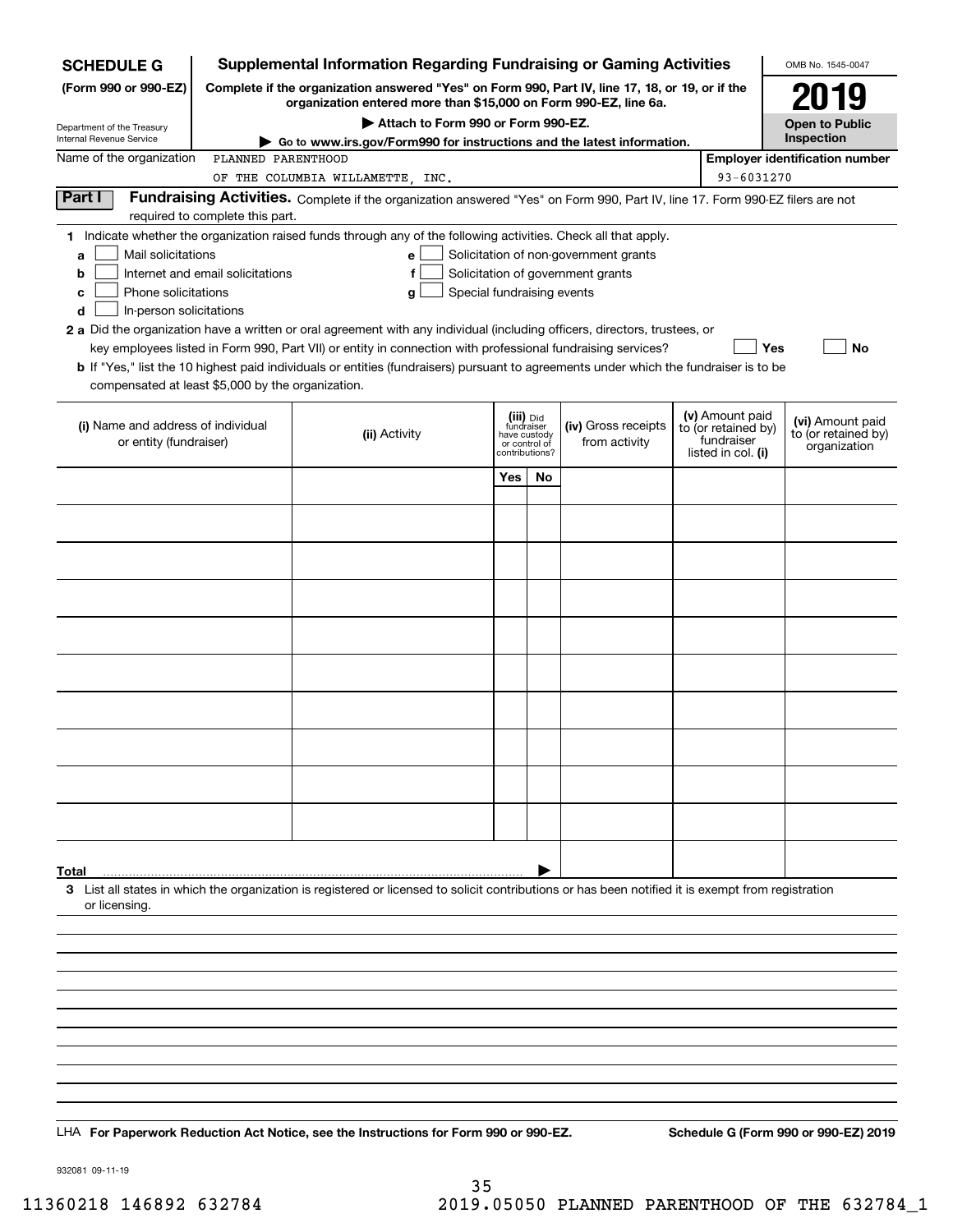Schedule G (Form 990 or 990-EZ) 2019 Page OF THE COLUMBIA WILLAMETTE, INC. 93-6031270

**2**

**Part II** | Fundraising Events. Complete if the organization answered "Yes" on Form 990, Part IV, line 18, or reported more than \$15,000 of fundraising event contributions and gross income on Form 990-EZ, lines 1 and 6b. List events with gross receipts greater than \$5,000.

|                 |                                                                                                                      |                                                                                                                                                                                                                                | (a) Event $#1$ | (b) Event #2        | (c) Other events | (d) Total events      |  |  |
|-----------------|----------------------------------------------------------------------------------------------------------------------|--------------------------------------------------------------------------------------------------------------------------------------------------------------------------------------------------------------------------------|----------------|---------------------|------------------|-----------------------|--|--|
|                 |                                                                                                                      |                                                                                                                                                                                                                                | PPCW ANNUAL    | <b>FRIENDS WITH</b> |                  | (add col. (a) through |  |  |
|                 |                                                                                                                      |                                                                                                                                                                                                                                | LUNCHEON       | <b>BENEFITS</b>     | 31               |                       |  |  |
|                 |                                                                                                                      |                                                                                                                                                                                                                                | (event type)   | (event type)        | (total number)   | col. (c)              |  |  |
| Revenue         |                                                                                                                      | Gross receipts and the control of the control of the control of the control of the control of the control of the control of the control of the control of the control of the control of the control of the control of the cont | 409,539.       | 7,738.              | 44,569.          | 461,846.              |  |  |
|                 | $\mathbf{2}$                                                                                                         | Less: Contributions                                                                                                                                                                                                            | 367,539.       | 7,738.              |                  | 375, 277.             |  |  |
|                 | 3                                                                                                                    | Gross income (line 1 minus line 2)                                                                                                                                                                                             | 42,000.        |                     | 44,569.          | 86,569.               |  |  |
|                 |                                                                                                                      |                                                                                                                                                                                                                                |                |                     |                  |                       |  |  |
|                 | 5                                                                                                                    | Noncash prizes                                                                                                                                                                                                                 |                |                     |                  |                       |  |  |
|                 |                                                                                                                      |                                                                                                                                                                                                                                | 10,490.        |                     | 610.             | 11,100.               |  |  |
| Direct Expenses |                                                                                                                      | 7 Food and beverages                                                                                                                                                                                                           | 36,563.        |                     | 1,561.           | 38,124.               |  |  |
|                 | -8                                                                                                                   |                                                                                                                                                                                                                                | 4,000.         |                     |                  | 4,000.                |  |  |
|                 | 9                                                                                                                    |                                                                                                                                                                                                                                | 4,216.         |                     | 3,018.           | 7,234.                |  |  |
|                 | 10                                                                                                                   | Direct expense summary. Add lines 4 through 9 in column (d)                                                                                                                                                                    |                |                     |                  | 60,458.               |  |  |
|                 | 11                                                                                                                   | Net income summary. Subtract line 10 from line 3, column (d)                                                                                                                                                                   |                |                     |                  | 26, 111.              |  |  |
|                 | Part III<br>Gaming. Complete if the organization answered "Yes" on Form 990, Part IV, line 19, or reported more than |                                                                                                                                                                                                                                |                |                     |                  |                       |  |  |

\$15,000 on Form 990-EZ, line 6a.

| Revenue         |                  | $\phi$ , 0,000 on the original occurs. This can                                                               | (a) Bingo           | (b) Pull tabs/instant<br>bingo/progressive bingo | (c) Other gaming | (d) Total gaming (add<br>col. (a) through col. (c)) |  |
|-----------------|------------------|---------------------------------------------------------------------------------------------------------------|---------------------|--------------------------------------------------|------------------|-----------------------------------------------------|--|
|                 | 1                |                                                                                                               |                     |                                                  |                  |                                                     |  |
|                 | 2                |                                                                                                               |                     |                                                  |                  |                                                     |  |
| Direct Expenses | 3                |                                                                                                               |                     |                                                  |                  |                                                     |  |
|                 | 4                |                                                                                                               |                     |                                                  |                  |                                                     |  |
|                 | 5                |                                                                                                               |                     |                                                  |                  |                                                     |  |
|                 | 6                |                                                                                                               | <b>Yes</b> %<br>No. | Yes $%$<br><b>No</b>                             | %<br>No          |                                                     |  |
|                 |                  | Direct expense summary. Add lines 2 through 5 in column (d) [11] manuscription and continuum manuscription of |                     |                                                  |                  |                                                     |  |
|                 |                  |                                                                                                               |                     |                                                  |                  |                                                     |  |
| 9               |                  |                                                                                                               |                     |                                                  |                  | Yes<br><b>No</b>                                    |  |
|                 |                  |                                                                                                               |                     |                                                  |                  |                                                     |  |
|                 |                  |                                                                                                               |                     |                                                  |                  |                                                     |  |
|                 | Yes<br><b>No</b> |                                                                                                               |                     |                                                  |                  |                                                     |  |
|                 |                  |                                                                                                               |                     |                                                  |                  |                                                     |  |
|                 |                  |                                                                                                               |                     |                                                  |                  |                                                     |  |

932082 09-11-19

**Schedule G (Form 990 or 990-EZ) 2019**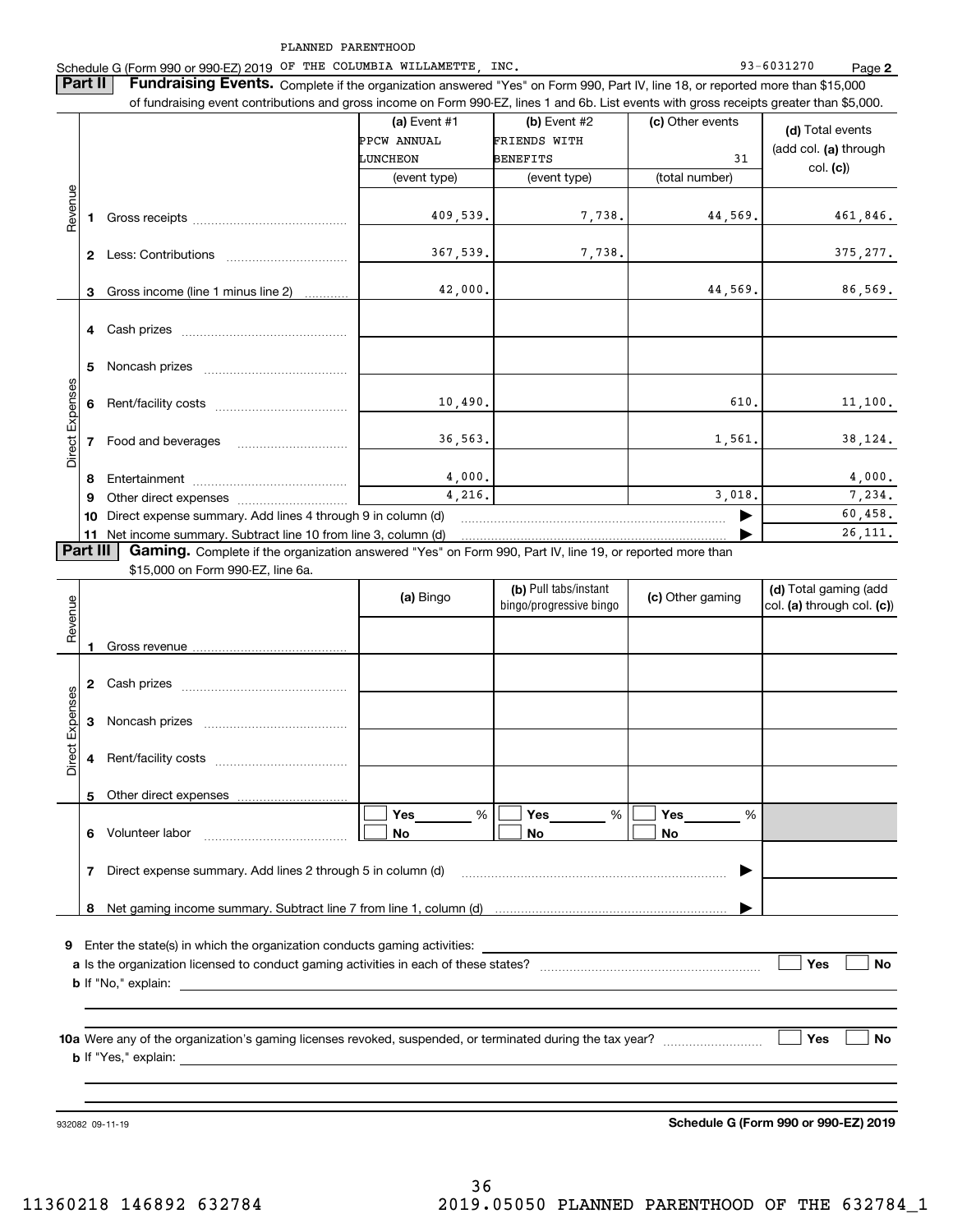| PLANNED PARENTHOOD |
|--------------------|
|                    |

| Schedule G (Form 990 or 990-EZ) 2019 OF THE COLUMBIA WILLAMETTE, INC.                                                                                                                                                                      | 93-6031270 |            | Page 3    |
|--------------------------------------------------------------------------------------------------------------------------------------------------------------------------------------------------------------------------------------------|------------|------------|-----------|
| 11                                                                                                                                                                                                                                         |            | <b>Nes</b> | <b>No</b> |
| 12 Is the organization a grantor, beneficiary or trustee of a trust, or a member of a partnership or other entity formed                                                                                                                   |            |            |           |
|                                                                                                                                                                                                                                            |            | Yes        | No        |
| 13 Indicate the percentage of gaming activity conducted in:                                                                                                                                                                                |            |            |           |
|                                                                                                                                                                                                                                            | 13а        |            | %         |
|                                                                                                                                                                                                                                            | 13b l      |            | $\%$      |
| 14 Enter the name and address of the person who prepares the organization's gaming/special events books and records:                                                                                                                       |            |            |           |
|                                                                                                                                                                                                                                            |            |            |           |
|                                                                                                                                                                                                                                            |            |            |           |
|                                                                                                                                                                                                                                            |            | Yes        | <b>No</b> |
|                                                                                                                                                                                                                                            |            |            |           |
|                                                                                                                                                                                                                                            |            |            |           |
| c If "Yes," enter name and address of the third party:                                                                                                                                                                                     |            |            |           |
|                                                                                                                                                                                                                                            |            |            |           |
|                                                                                                                                                                                                                                            |            |            |           |
|                                                                                                                                                                                                                                            |            |            |           |
| 16 Gaming manager information:                                                                                                                                                                                                             |            |            |           |
| Name $\blacktriangleright$ $\lrcorner$                                                                                                                                                                                                     |            |            |           |
| Gaming manager compensation > \$                                                                                                                                                                                                           |            |            |           |
|                                                                                                                                                                                                                                            |            |            |           |
|                                                                                                                                                                                                                                            |            |            |           |
|                                                                                                                                                                                                                                            |            |            |           |
|                                                                                                                                                                                                                                            |            |            |           |
| Director/officer<br>Employee<br>Independent contractor                                                                                                                                                                                     |            |            |           |
| <b>17</b> Mandatory distributions:                                                                                                                                                                                                         |            |            |           |
| a Is the organization required under state law to make charitable distributions from the gaming proceeds to                                                                                                                                |            |            |           |
| retain the state gaming license?                                                                                                                                                                                                           |            | $\Box$ Yes | $\Box$ No |
| <b>b</b> Enter the amount of distributions required under state law to be distributed to other exempt organizations or spent in the                                                                                                        |            |            |           |
| organization's own exempt activities during the tax year $\triangleright$ \$<br><b>Part IV</b>                                                                                                                                             |            |            |           |
| Supplemental Information. Provide the explanations required by Part I, line 2b, columns (iii) and (v); and Part III, lines 9, 9b, 10b,<br>15b, 15c, 16, and 17b, as applicable. Also provide any additional information. See instructions. |            |            |           |
|                                                                                                                                                                                                                                            |            |            |           |
|                                                                                                                                                                                                                                            |            |            |           |
|                                                                                                                                                                                                                                            |            |            |           |
|                                                                                                                                                                                                                                            |            |            |           |
|                                                                                                                                                                                                                                            |            |            |           |
|                                                                                                                                                                                                                                            |            |            |           |
|                                                                                                                                                                                                                                            |            |            |           |
|                                                                                                                                                                                                                                            |            |            |           |
|                                                                                                                                                                                                                                            |            |            |           |
|                                                                                                                                                                                                                                            |            |            |           |
|                                                                                                                                                                                                                                            |            |            |           |
|                                                                                                                                                                                                                                            |            |            |           |
| Schedule G (Form 990 or 990-EZ) 2019<br>932083 09-11-19<br>ח ר                                                                                                                                                                             |            |            |           |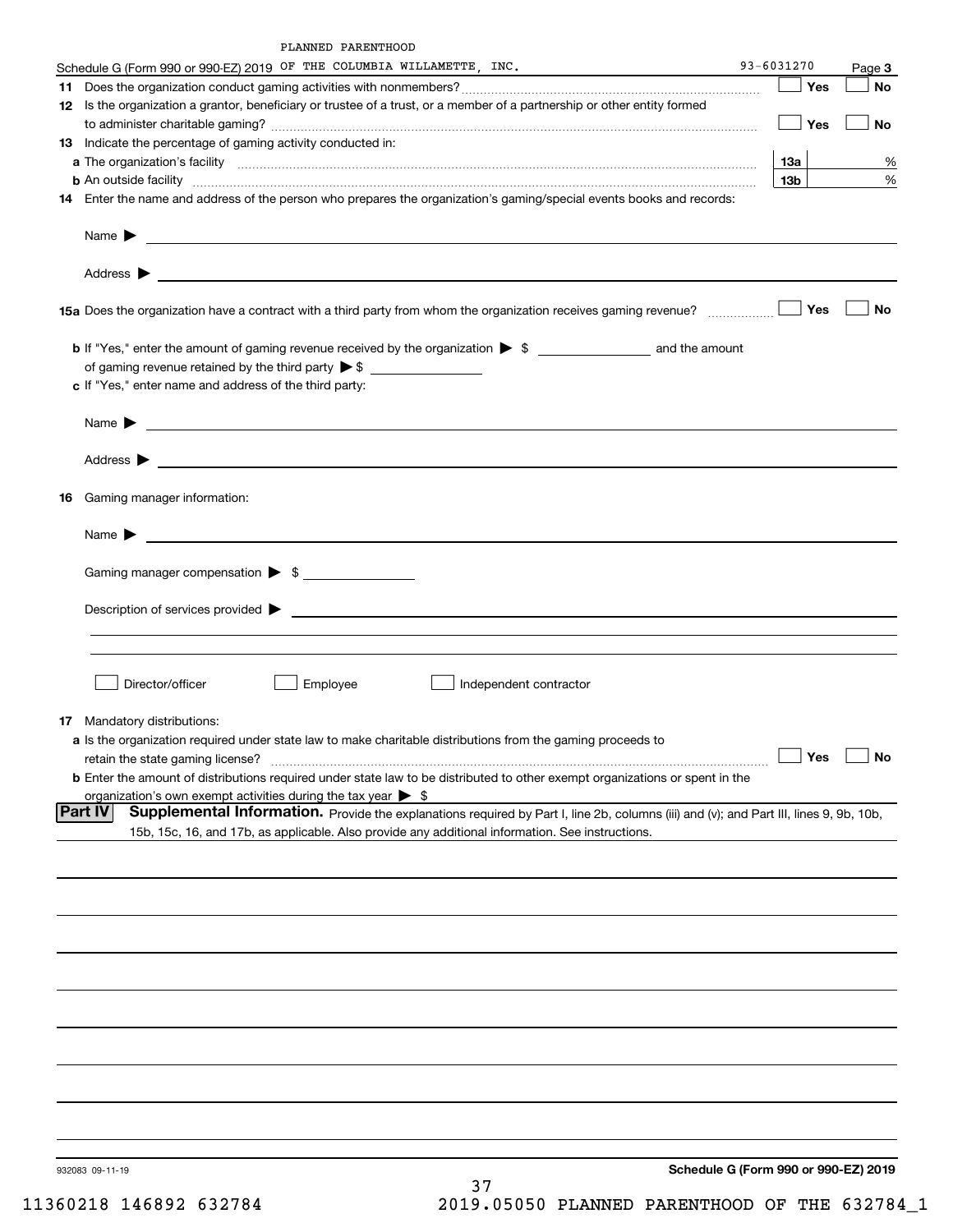| PLANNED PARENTHOOD         |  |
|----------------------------|--|
| OF THE COLUMBIA WILLAMETTE |  |

| OF THE COLUMBIA WILLAMETTE, INC.                                                                                    | 93-6031270 | Page 4 |
|---------------------------------------------------------------------------------------------------------------------|------------|--------|
| Schedule G (Form 990 or 990-EZ) OF THE COLUMBIA<br><b>Part IV</b>   Supplemental Information <sub>(continued)</sub> |            |        |
|                                                                                                                     |            |        |
|                                                                                                                     |            |        |
|                                                                                                                     |            |        |
|                                                                                                                     |            |        |
|                                                                                                                     |            |        |
|                                                                                                                     |            |        |
|                                                                                                                     |            |        |
|                                                                                                                     |            |        |
|                                                                                                                     |            |        |
|                                                                                                                     |            |        |
|                                                                                                                     |            |        |
|                                                                                                                     |            |        |
|                                                                                                                     |            |        |
|                                                                                                                     |            |        |
|                                                                                                                     |            |        |
|                                                                                                                     |            |        |
|                                                                                                                     |            |        |
|                                                                                                                     |            |        |
|                                                                                                                     |            |        |
|                                                                                                                     |            |        |
|                                                                                                                     |            |        |
|                                                                                                                     |            |        |
|                                                                                                                     |            |        |
|                                                                                                                     |            |        |
|                                                                                                                     |            |        |
|                                                                                                                     |            |        |
|                                                                                                                     |            |        |
|                                                                                                                     |            |        |
|                                                                                                                     |            |        |
|                                                                                                                     |            |        |
|                                                                                                                     |            |        |
|                                                                                                                     |            |        |
|                                                                                                                     |            |        |
|                                                                                                                     |            |        |
|                                                                                                                     |            |        |
|                                                                                                                     |            |        |
|                                                                                                                     |            |        |
|                                                                                                                     |            |        |
|                                                                                                                     |            |        |
|                                                                                                                     |            |        |
|                                                                                                                     |            |        |
|                                                                                                                     |            |        |
|                                                                                                                     |            |        |
|                                                                                                                     |            |        |
|                                                                                                                     |            |        |
|                                                                                                                     |            |        |
|                                                                                                                     |            |        |
|                                                                                                                     |            |        |
|                                                                                                                     |            |        |
|                                                                                                                     |            |        |
|                                                                                                                     |            |        |
|                                                                                                                     |            |        |
|                                                                                                                     |            |        |
|                                                                                                                     |            |        |
|                                                                                                                     |            |        |
|                                                                                                                     |            |        |
|                                                                                                                     |            |        |
|                                                                                                                     |            |        |
|                                                                                                                     |            |        |
|                                                                                                                     |            |        |
|                                                                                                                     |            |        |
|                                                                                                                     |            |        |
|                                                                                                                     |            |        |
|                                                                                                                     |            |        |

**Schedule G (Form 990 or 990-EZ)**

932084 04-01-19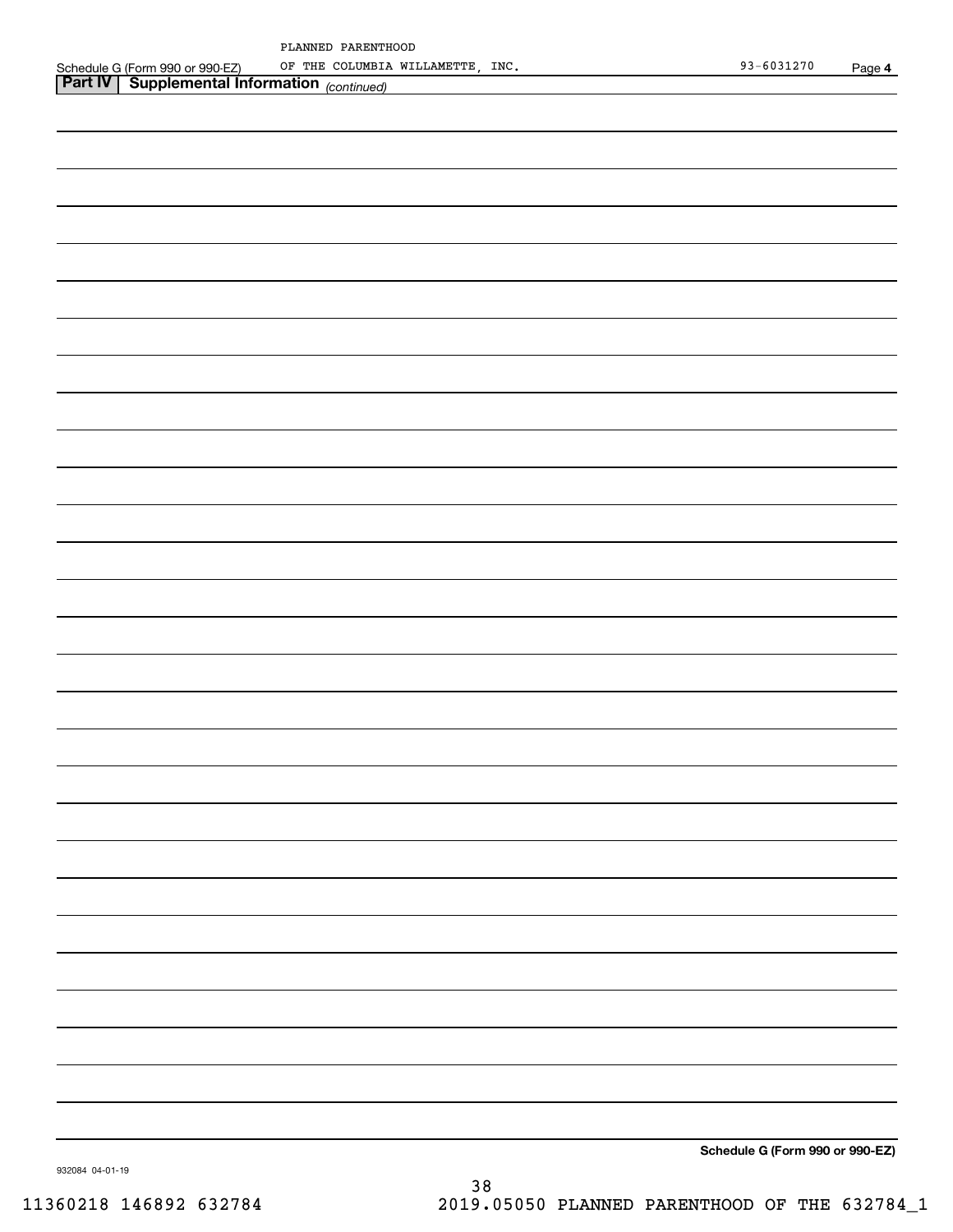| <b>SCHEDULE J</b>                                      | <b>Compensation Information</b>                                                                                        | OMB No. 1545-0047                     |            |    |  |  |
|--------------------------------------------------------|------------------------------------------------------------------------------------------------------------------------|---------------------------------------|------------|----|--|--|
| (Form 990)                                             | For certain Officers, Directors, Trustees, Key Employees, and Highest                                                  |                                       |            |    |  |  |
|                                                        | <b>Compensated Employees</b>                                                                                           | 2019                                  |            |    |  |  |
|                                                        | Complete if the organization answered "Yes" on Form 990, Part IV, line 23.<br>Attach to Form 990.                      | <b>Open to Public</b>                 |            |    |  |  |
| Department of the Treasury<br>Internal Revenue Service | Go to www.irs.gov/Form990 for instructions and the latest information.                                                 |                                       | Inspection |    |  |  |
| Name of the organization                               | PLANNED PARENTHOOD                                                                                                     | <b>Employer identification number</b> |            |    |  |  |
|                                                        | OF THE COLUMBIA WILLAMETTE, INC.                                                                                       | 93-6031270                            |            |    |  |  |
| Part I                                                 | <b>Questions Regarding Compensation</b>                                                                                |                                       |            |    |  |  |
|                                                        |                                                                                                                        |                                       | <b>Yes</b> | No |  |  |
|                                                        | Check the appropriate box(es) if the organization provided any of the following to or for a person listed on Form 990, |                                       |            |    |  |  |
|                                                        | Part VII, Section A, line 1a. Complete Part III to provide any relevant information regarding these items.             |                                       |            |    |  |  |
|                                                        | First-class or charter travel<br>Housing allowance or residence for personal use                                       |                                       |            |    |  |  |
| Travel for companions                                  | Payments for business use of personal residence                                                                        |                                       |            |    |  |  |
|                                                        | Health or social club dues or initiation fees<br>Tax indemnification and gross-up payments                             |                                       |            |    |  |  |
|                                                        | Discretionary spending account<br>Personal services (such as maid, chauffeur, chef)                                    |                                       |            |    |  |  |
|                                                        |                                                                                                                        |                                       |            |    |  |  |
|                                                        | <b>b</b> If any of the boxes on line 1a are checked, did the organization follow a written policy regarding payment or |                                       |            |    |  |  |
|                                                        |                                                                                                                        | 1b                                    |            |    |  |  |
| 2                                                      | Did the organization require substantiation prior to reimbursing or allowing expenses incurred by all directors,       |                                       |            |    |  |  |
|                                                        |                                                                                                                        | $\mathbf{2}$                          |            |    |  |  |
|                                                        |                                                                                                                        |                                       |            |    |  |  |
| з                                                      | Indicate which, if any, of the following the organization used to establish the compensation of the organization's     |                                       |            |    |  |  |
|                                                        | CEO/Executive Director. Check all that apply. Do not check any boxes for methods used by a related organization to     |                                       |            |    |  |  |
|                                                        | establish compensation of the CEO/Executive Director, but explain in Part III.                                         |                                       |            |    |  |  |
|                                                        | Compensation committee<br>Written employment contract                                                                  |                                       |            |    |  |  |
|                                                        | X<br>Compensation survey or study<br>Independent compensation consultant                                               |                                       |            |    |  |  |
| X                                                      | $\Box$ Form 990 of other organizations<br>Approval by the board or compensation committee                              |                                       |            |    |  |  |
|                                                        |                                                                                                                        |                                       |            |    |  |  |
| 4                                                      | During the year, did any person listed on Form 990, Part VII, Section A, line 1a, with respect to the filing           |                                       |            |    |  |  |
|                                                        | organization or a related organization:                                                                                |                                       |            |    |  |  |
| а                                                      | Receive a severance payment or change-of-control payment?                                                              | 4a                                    | x          |    |  |  |
| b                                                      |                                                                                                                        | 4b                                    |            | X  |  |  |
| с                                                      |                                                                                                                        | 4c                                    |            | X  |  |  |
|                                                        | If "Yes" to any of lines 4a-c, list the persons and provide the applicable amounts for each item in Part III.          |                                       |            |    |  |  |
|                                                        |                                                                                                                        |                                       |            |    |  |  |
|                                                        | Only section 501(c)(3), 501(c)(4), and 501(c)(29) organizations must complete lines 5-9.                               |                                       |            |    |  |  |
|                                                        | For persons listed on Form 990, Part VII, Section A, line 1a, did the organization pay or accrue any compensation      |                                       |            |    |  |  |
| contingent on the revenues of:                         |                                                                                                                        |                                       |            |    |  |  |
|                                                        |                                                                                                                        | 5a                                    |            | х  |  |  |
|                                                        |                                                                                                                        | 5b                                    |            | x  |  |  |
|                                                        | If "Yes" on line 5a or 5b, describe in Part III.                                                                       |                                       |            |    |  |  |
| 6                                                      | For persons listed on Form 990, Part VII, Section A, line 1a, did the organization pay or accrue any compensation      |                                       |            |    |  |  |
|                                                        | contingent on the net earnings of:                                                                                     |                                       |            |    |  |  |
|                                                        |                                                                                                                        | 6a                                    |            | х  |  |  |
|                                                        |                                                                                                                        | 6b                                    |            | x  |  |  |
|                                                        | If "Yes" on line 6a or 6b, describe in Part III.                                                                       |                                       |            |    |  |  |
|                                                        | 7 For persons listed on Form 990, Part VII, Section A, line 1a, did the organization provide any nonfixed payments     |                                       |            |    |  |  |
|                                                        |                                                                                                                        | 7                                     |            | х  |  |  |
| 8                                                      | Were any amounts reported on Form 990, Part VII, paid or accrued pursuant to a contract that was subject to the        |                                       |            |    |  |  |
|                                                        | initial contract exception described in Regulations section 53.4958-4(a)(3)? If "Yes," describe in Part III            | 8                                     |            | х  |  |  |
| 9                                                      | If "Yes" on line 8, did the organization also follow the rebuttable presumption procedure described in                 |                                       |            |    |  |  |
|                                                        |                                                                                                                        | 9                                     |            |    |  |  |
|                                                        | LHA For Paperwork Reduction Act Notice, see the Instructions for Form 990.                                             | Schedule J (Form 990) 2019            |            |    |  |  |

932111 10-21-19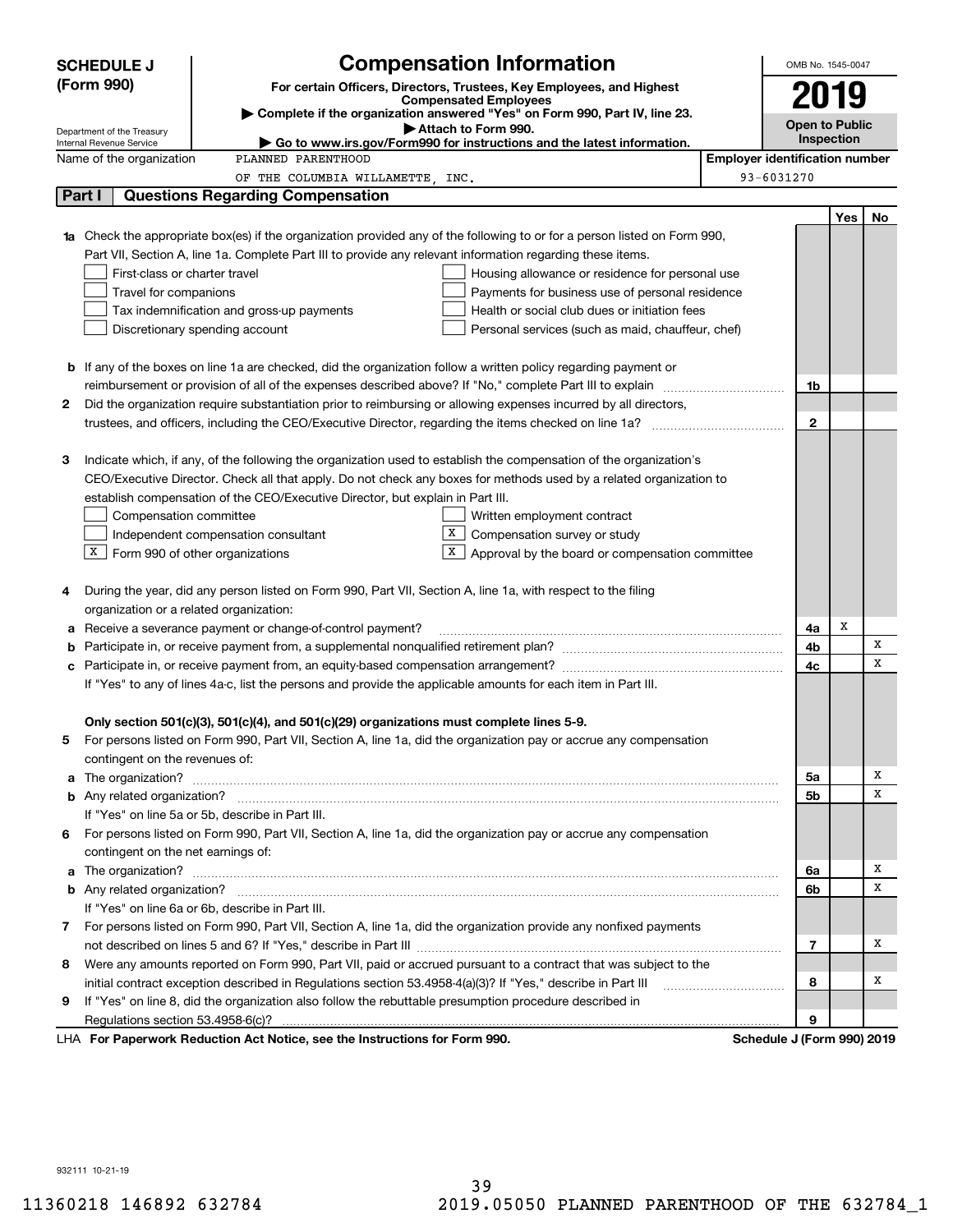OF THE COLUMBIA WILLAMETTE, INC.

## **Part II Officers, Directors, Trustees, Key Employees, and Highest Compensated Employees.**  Schedule J (Form 990) 2019 Page Use duplicate copies if additional space is needed.

For each individual whose compensation must be reported on Schedule J, report compensation from the organization on row (i) and from related organizations, described in the instructions, on row (ii). Do not list any individuals that aren't listed on Form 990, Part VII.

**Note:**  The sum of columns (B)(i)-(iii) for each listed individual must equal the total amount of Form 990, Part VII, Section A, line 1a, applicable column (D) and (E) amounts for that individual.

|                               |      |                          | (B) Breakdown of W-2 and/or 1099-MISC compensation |                                           | (C) Retirement and             | (D) Nontaxable | (E) Total of columns | (F) Compensation                                           |  |
|-------------------------------|------|--------------------------|----------------------------------------------------|-------------------------------------------|--------------------------------|----------------|----------------------|------------------------------------------------------------|--|
| (A) Name and Title            |      | (i) Base<br>compensation | (ii) Bonus &<br>incentive<br>compensation          | (iii) Other<br>reportable<br>compensation | other deferred<br>compensation | benefits       | $(B)(i)-(D)$         | in column (B)<br>reported as deferred<br>on prior Form 990 |  |
| ANNE UDALL<br>(1)             | (i)  | 223,606.                 | $\mathbf{0}$ .                                     | $\mathbf{0}$ .                            | 6,779.                         | 10,854.        | 241,239.             | $\mathfrak o$ .                                            |  |
| PRESIDENT & CEO               | (ii) | $\mathbf{0}$ .           | $\mathbf{0}$ .                                     | $\mathbf{0}$ .                            | $\mathbf{0}$ .                 | $\mathbf{0}$ . | $\mathbf{0}$ .       | $\mathbf 0$ .                                              |  |
| KENJI NOZAKI<br>(2)           | (i)  | 164,540                  | $\mathbf{0}$                                       | $\mathbf{0}$ .                            | 1,645                          | 9,515.         | 175,700.             | $\mathbf 0$ .                                              |  |
| CHIEF OF AFFILIATE OPERATIONS | (ii) | $\mathbf{0}$ .           | $\mathbf{0}$                                       | $\mathbf{0}$ .                            | $\mathbf{0}$ .                 | $\mathbf{0}$ . | $\mathbf{0}$ .       | $\mathbf 0$ .                                              |  |
| RENEE HASHBARGER<br>(3)       | (i)  | 149,448.                 | $\mathbf{0}$                                       | $\mathbf{0}$ .                            | 4,485                          | 8,868          | 162,801              | $\mathbf 0$ .                                              |  |
| DIRECTOR OF CLINICAL SERVICES | (ii) | $\mathbf{0}$ .           | $\mathbf{0}$                                       | $\mathbf{0}$ .                            | $\mathbf{0}$ .                 | $\mathbf{0}$ . | $\mathbf{0}$ .       | $\mathbf 0$ .                                              |  |
| MARIE GIBSON<br>(4)           | (i)  | 143,509.                 | $\mathbf{0}$                                       | $\mathbf{0}$ .                            | 4,320                          | 8,972.         | 156,801              | $\mathbf 0$ .                                              |  |
| LEAD CLINICIAN                | (ii) | $\mathbf{0}$ .           | $\mathbf{0}$                                       | $\mathbf{0}$ .                            | $\mathbf{0}$ .                 | $\mathbf{0}$ . | $\mathbf{0}$ .       | $\mathbf 0$ .                                              |  |
| MELISA KERN<br>(5)            | (i)  | 90,100.                  | $\mathbf{0}$                                       | 56,597.                                   | 2,867.                         | 6,806          | 156,370.             | $\mathfrak o$ .                                            |  |
| VP OF HR THROUGH OCT 2019     | (ii) | $\mathbf{0}$ .           | 0.                                                 | $\mathbf{0}$ .                            | 0.                             | $\mathbf{0}$ . | $\mathbf{0}$ .       | $\mathbf 0$ .                                              |  |
|                               | (i)  |                          |                                                    |                                           |                                |                |                      |                                                            |  |
|                               | (ii) |                          |                                                    |                                           |                                |                |                      |                                                            |  |
|                               | (i)  |                          |                                                    |                                           |                                |                |                      |                                                            |  |
|                               | (ii) |                          |                                                    |                                           |                                |                |                      |                                                            |  |
|                               | (i)  |                          |                                                    |                                           |                                |                |                      |                                                            |  |
|                               | (ii) |                          |                                                    |                                           |                                |                |                      |                                                            |  |
|                               | (i)  |                          |                                                    |                                           |                                |                |                      |                                                            |  |
|                               | (ii) |                          |                                                    |                                           |                                |                |                      |                                                            |  |
|                               | (i)  |                          |                                                    |                                           |                                |                |                      |                                                            |  |
|                               | (ii) |                          |                                                    |                                           |                                |                |                      |                                                            |  |
|                               | (i)  |                          |                                                    |                                           |                                |                |                      |                                                            |  |
|                               | (ii) |                          |                                                    |                                           |                                |                |                      |                                                            |  |
|                               | (i)  |                          |                                                    |                                           |                                |                |                      |                                                            |  |
|                               | (ii) |                          |                                                    |                                           |                                |                |                      |                                                            |  |
|                               | (i)  |                          |                                                    |                                           |                                |                |                      |                                                            |  |
|                               | (ii) |                          |                                                    |                                           |                                |                |                      |                                                            |  |
|                               | (i)  |                          |                                                    |                                           |                                |                |                      |                                                            |  |
|                               | (ii) |                          |                                                    |                                           |                                |                |                      |                                                            |  |
|                               | (i)  |                          |                                                    |                                           |                                |                |                      |                                                            |  |
|                               | (ii) |                          |                                                    |                                           |                                |                |                      |                                                            |  |
|                               | (i)  |                          |                                                    |                                           |                                |                |                      |                                                            |  |
|                               | (ii) |                          |                                                    |                                           |                                |                |                      |                                                            |  |

**Schedule J (Form 990) 2019**

93-6031270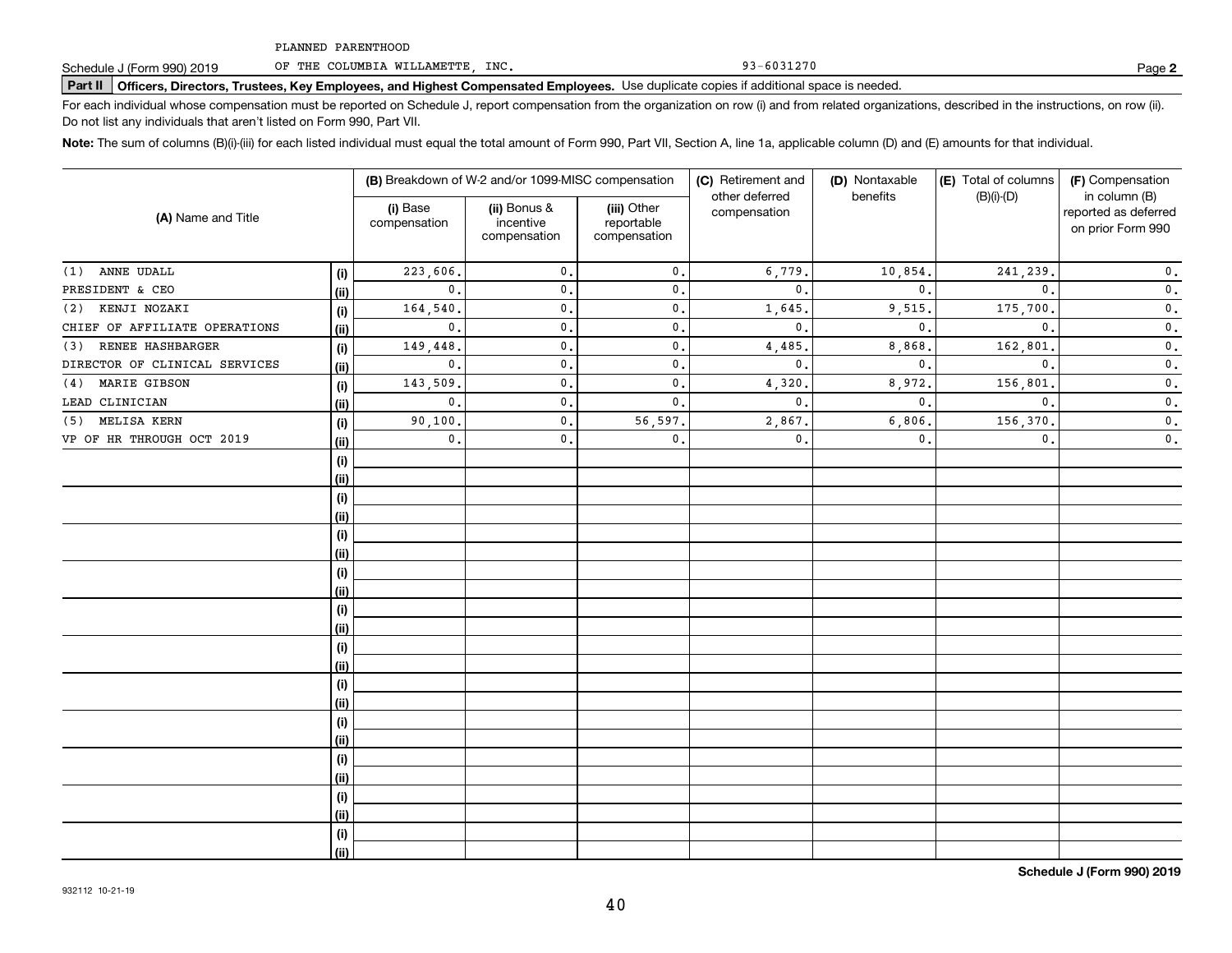OF THE COLUMBIA WILLAMETTE, INC.

Page 3

### **Part III Supplemental Information**

Schedule J (Form 990) 2019 OF THE COLUMBIA WILLAMETTE, INC.<br>Part III Supplemental Information<br>Provide the information, explanation, or descriptions required for Part I, lines 1a, 1b, 3, 4a, 4b, 4c, 5a, 5b, 6a, 6b, 7, and 8

PART I, LINE 4A:

MELISA KERN, VP OF HUMAN RESOURCES AND ORGANIZATIONAL DEVELOPMENT, RECEIVED

#### A SEVERANCE PAYMENT IN THE AMOUNT OF \$56,597.

**Schedule J (Form 990) 2019**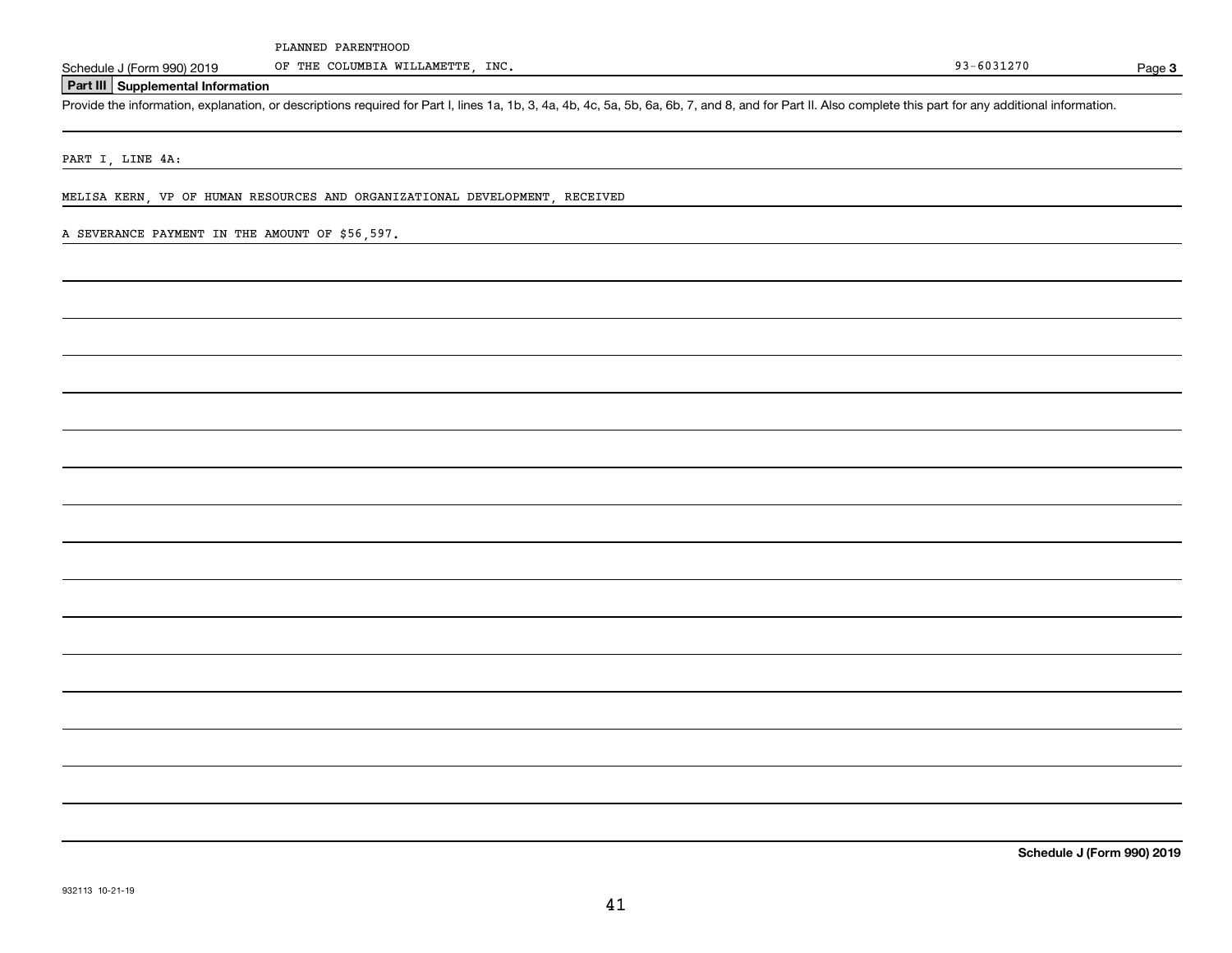#### **SCHEDULE M (Form 990)**

## **Noncash Contributions**

OMB No. 1545-0047

| Department of the Treasury |
|----------------------------|
| Internal Revenue Service   |

**Complete if the organizations answered "Yes" on Form 990, Part IV, lines 29 or 30.** <sup>J</sup>**2019 Attach to Form 990.** J

 **Go to www.irs.gov/Form990 for instructions and the latest information.** J

**Open to Public Inspection**

**Employer identification number**

93-6031270

Name of the organization

PLANNED PARENTHOOD OF THE COLUMBIA WILLAMETTE, INC.

| <b>Part I</b> | <b>Types of Property</b>                                                                                                                                                                                                                                                                                                                                                                                                                                                                                                                                                                                                                                          |                               |                                      |                                                                                                       |                                                              |                         |          |
|---------------|-------------------------------------------------------------------------------------------------------------------------------------------------------------------------------------------------------------------------------------------------------------------------------------------------------------------------------------------------------------------------------------------------------------------------------------------------------------------------------------------------------------------------------------------------------------------------------------------------------------------------------------------------------------------|-------------------------------|--------------------------------------|-------------------------------------------------------------------------------------------------------|--------------------------------------------------------------|-------------------------|----------|
|               |                                                                                                                                                                                                                                                                                                                                                                                                                                                                                                                                                                                                                                                                   | (a)<br>Check if<br>applicable | (b)<br>Number of<br>contributions or | (c)<br>Noncash contribution<br>amounts reported on<br>litems contributed Form 990, Part VIII, line 1g | (d)<br>Method of determining<br>noncash contribution amounts |                         |          |
| 1.            |                                                                                                                                                                                                                                                                                                                                                                                                                                                                                                                                                                                                                                                                   |                               |                                      |                                                                                                       |                                                              |                         |          |
| 2             | Art - Historical treasures                                                                                                                                                                                                                                                                                                                                                                                                                                                                                                                                                                                                                                        |                               |                                      |                                                                                                       |                                                              |                         |          |
| з             | Art - Fractional interests                                                                                                                                                                                                                                                                                                                                                                                                                                                                                                                                                                                                                                        |                               |                                      |                                                                                                       |                                                              |                         |          |
| 4             | Books and publications                                                                                                                                                                                                                                                                                                                                                                                                                                                                                                                                                                                                                                            |                               |                                      |                                                                                                       |                                                              |                         |          |
| 5             | Clothing and household goods                                                                                                                                                                                                                                                                                                                                                                                                                                                                                                                                                                                                                                      |                               |                                      |                                                                                                       |                                                              |                         |          |
| 6             |                                                                                                                                                                                                                                                                                                                                                                                                                                                                                                                                                                                                                                                                   | х                             | 9                                    |                                                                                                       | 2,000. SALES LESS AUCTION FEES                               |                         |          |
| 7             |                                                                                                                                                                                                                                                                                                                                                                                                                                                                                                                                                                                                                                                                   |                               |                                      |                                                                                                       |                                                              |                         |          |
| 8             | Intellectual property                                                                                                                                                                                                                                                                                                                                                                                                                                                                                                                                                                                                                                             |                               |                                      |                                                                                                       |                                                              |                         |          |
| 9             | Securities - Publicly traded                                                                                                                                                                                                                                                                                                                                                                                                                                                                                                                                                                                                                                      | X                             | 33                                   |                                                                                                       | 251,010. AVERAGE HIGH/LOW QUOTE                              |                         |          |
| 10            | Securities - Closely held stock                                                                                                                                                                                                                                                                                                                                                                                                                                                                                                                                                                                                                                   |                               |                                      |                                                                                                       |                                                              |                         |          |
| 11            | Securities - Partnership, LLC, or<br>trust interests                                                                                                                                                                                                                                                                                                                                                                                                                                                                                                                                                                                                              |                               |                                      |                                                                                                       |                                                              |                         |          |
| 12            | Securities - Miscellaneous                                                                                                                                                                                                                                                                                                                                                                                                                                                                                                                                                                                                                                        |                               |                                      |                                                                                                       |                                                              |                         |          |
| 13            | Qualified conservation contribution -                                                                                                                                                                                                                                                                                                                                                                                                                                                                                                                                                                                                                             |                               |                                      |                                                                                                       |                                                              |                         |          |
|               | Historic structures                                                                                                                                                                                                                                                                                                                                                                                                                                                                                                                                                                                                                                               |                               |                                      |                                                                                                       |                                                              |                         |          |
| 14            | Qualified conservation contribution - Other                                                                                                                                                                                                                                                                                                                                                                                                                                                                                                                                                                                                                       |                               |                                      |                                                                                                       |                                                              |                         |          |
| 15            | Real estate - Residential                                                                                                                                                                                                                                                                                                                                                                                                                                                                                                                                                                                                                                         |                               |                                      |                                                                                                       |                                                              |                         |          |
| 16            | Real estate - Commercial                                                                                                                                                                                                                                                                                                                                                                                                                                                                                                                                                                                                                                          |                               |                                      |                                                                                                       |                                                              |                         |          |
| 17            |                                                                                                                                                                                                                                                                                                                                                                                                                                                                                                                                                                                                                                                                   |                               |                                      |                                                                                                       |                                                              |                         |          |
| 18            |                                                                                                                                                                                                                                                                                                                                                                                                                                                                                                                                                                                                                                                                   |                               |                                      |                                                                                                       |                                                              |                         |          |
| 19            |                                                                                                                                                                                                                                                                                                                                                                                                                                                                                                                                                                                                                                                                   |                               |                                      |                                                                                                       |                                                              |                         |          |
| 20            | Drugs and medical supplies                                                                                                                                                                                                                                                                                                                                                                                                                                                                                                                                                                                                                                        |                               |                                      |                                                                                                       |                                                              |                         |          |
| 21            |                                                                                                                                                                                                                                                                                                                                                                                                                                                                                                                                                                                                                                                                   |                               |                                      |                                                                                                       |                                                              |                         |          |
| 22            |                                                                                                                                                                                                                                                                                                                                                                                                                                                                                                                                                                                                                                                                   |                               |                                      |                                                                                                       |                                                              |                         |          |
| 23            |                                                                                                                                                                                                                                                                                                                                                                                                                                                                                                                                                                                                                                                                   |                               |                                      |                                                                                                       |                                                              |                         |          |
| 24            |                                                                                                                                                                                                                                                                                                                                                                                                                                                                                                                                                                                                                                                                   |                               |                                      |                                                                                                       |                                                              |                         |          |
| 25            | ( MISCELLANEOUS<br>Other $\blacktriangleright$                                                                                                                                                                                                                                                                                                                                                                                                                                                                                                                                                                                                                    | х                             | 43                                   |                                                                                                       | 4,753. FAIR MARKET VALUE                                     |                         |          |
| 26            | Other $\blacktriangleright$                                                                                                                                                                                                                                                                                                                                                                                                                                                                                                                                                                                                                                       |                               |                                      |                                                                                                       |                                                              |                         |          |
| 27            | Other $\blacktriangleright$                                                                                                                                                                                                                                                                                                                                                                                                                                                                                                                                                                                                                                       |                               |                                      |                                                                                                       |                                                              |                         |          |
| 28            | Other $\blacktriangleright$                                                                                                                                                                                                                                                                                                                                                                                                                                                                                                                                                                                                                                       |                               |                                      |                                                                                                       |                                                              |                         |          |
| 29            | Number of Forms 8283 received by the organization during the tax year for contributions                                                                                                                                                                                                                                                                                                                                                                                                                                                                                                                                                                           |                               |                                      |                                                                                                       |                                                              |                         |          |
|               |                                                                                                                                                                                                                                                                                                                                                                                                                                                                                                                                                                                                                                                                   |                               |                                      |                                                                                                       |                                                              |                         |          |
|               |                                                                                                                                                                                                                                                                                                                                                                                                                                                                                                                                                                                                                                                                   |                               |                                      |                                                                                                       |                                                              |                         |          |
|               |                                                                                                                                                                                                                                                                                                                                                                                                                                                                                                                                                                                                                                                                   |                               |                                      |                                                                                                       |                                                              |                         |          |
|               |                                                                                                                                                                                                                                                                                                                                                                                                                                                                                                                                                                                                                                                                   |                               |                                      |                                                                                                       |                                                              |                         |          |
|               |                                                                                                                                                                                                                                                                                                                                                                                                                                                                                                                                                                                                                                                                   |                               |                                      |                                                                                                       |                                                              |                         |          |
|               | Does the organization have a gift acceptance policy that requires the review of any nonstandard contributions?                                                                                                                                                                                                                                                                                                                                                                                                                                                                                                                                                    |                               |                                      |                                                                                                       |                                                              |                         |          |
|               |                                                                                                                                                                                                                                                                                                                                                                                                                                                                                                                                                                                                                                                                   |                               |                                      |                                                                                                       |                                                              |                         |          |
|               | contributions?                                                                                                                                                                                                                                                                                                                                                                                                                                                                                                                                                                                                                                                    |                               |                                      |                                                                                                       |                                                              | 32a                     | Χ        |
| b             | If "Yes," describe in Part II.                                                                                                                                                                                                                                                                                                                                                                                                                                                                                                                                                                                                                                    |                               |                                      |                                                                                                       |                                                              |                         |          |
| 33            | If the organization didn't report an amount in column (c) for a type of property for which column (a) is checked,                                                                                                                                                                                                                                                                                                                                                                                                                                                                                                                                                 |                               |                                      |                                                                                                       |                                                              |                         |          |
|               | describe in Part II.                                                                                                                                                                                                                                                                                                                                                                                                                                                                                                                                                                                                                                              |                               |                                      |                                                                                                       |                                                              |                         |          |
| b<br>31       | Archeological artifacts<br>$\left(\begin{array}{ccc}\n&\quad&\quad&\quad\end{array}\right)$<br>for which the organization completed Form 8283, Part IV, Donee Acknowledgement<br>30a During the year, did the organization receive by contribution any property reported in Part I, lines 1 through 28, that it<br>must hold for at least three years from the date of the initial contribution, and which isn't required to be used for<br>exempt purposes for the entire holding period?<br>If "Yes," describe the arrangement in Part II.<br>32a Does the organization hire or use third parties or related organizations to solicit, process, or sell noncash |                               |                                      | 29                                                                                                    | .                                                            | Yes  <br>30a<br>Х<br>31 | No.<br>х |

**For Paperwork Reduction Act Notice, see the Instructions for Form 990. Schedule M (Form 990) 2019** LHA

932141 09-27-19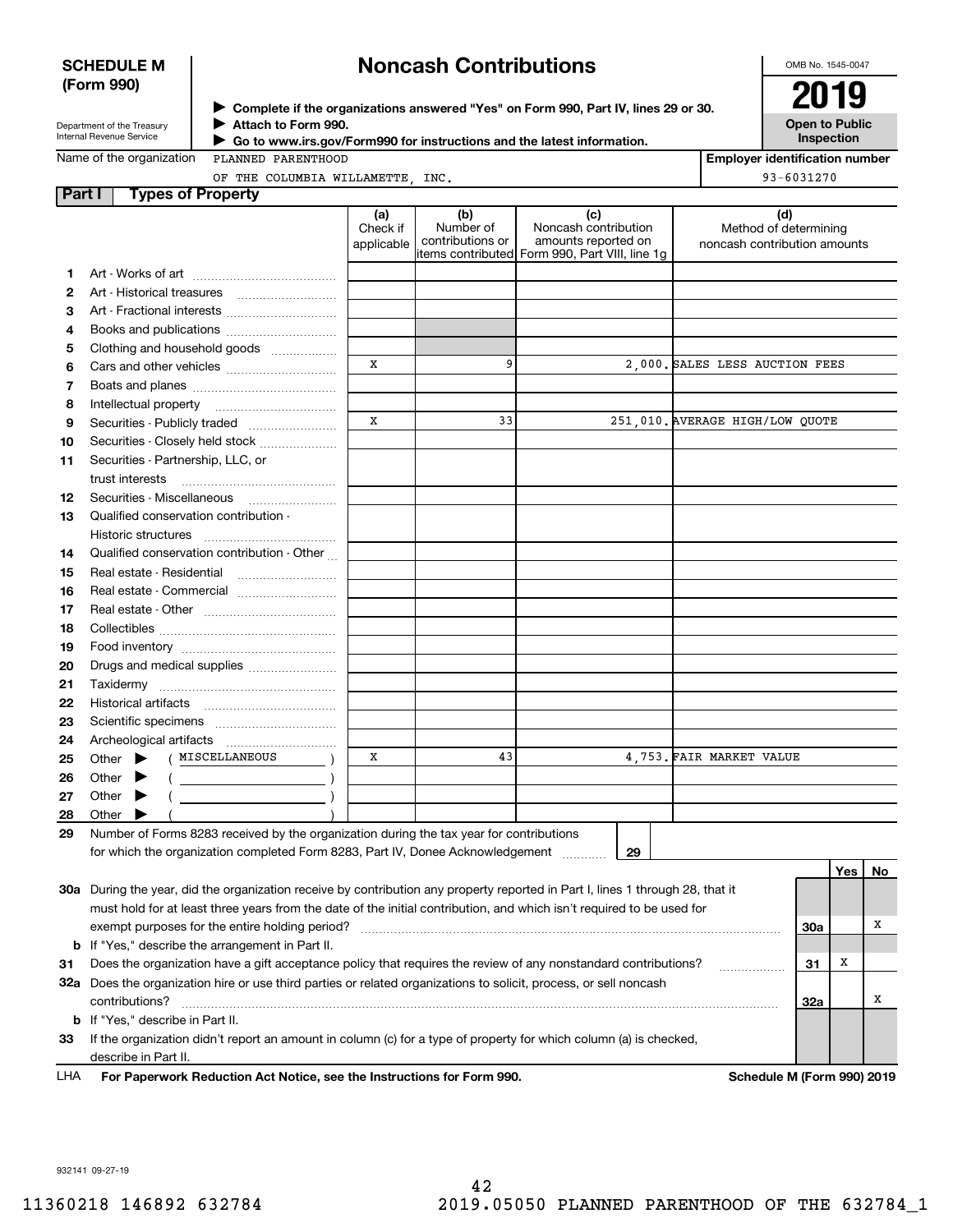OF THE COLUMBIA WILLAMETTE,

Schedule M (Form 990) 2019 OF THE COLUMBIA WILLAMETTE, INC.<br>**Part II** Supplemental Information. Provide the information required by Part I. lines 30b. 32b. and 33. and whether the c Part II | Supplemental Information. Provide the information required by Part I, lines 30b, 32b, and 33, and whether the organization is reporting in Part I, column (b), the number of contributions, the number of items received, or a combination of both. Also complete this part for any additional information.

SCHEDULE M, PART I, COLUMN (B):

THE NUMBER REPORTED IN COLUMN B REPRESENTS THE NUMBER OF CONRIBUTIONS

FOR LINE 9 AND NUMBER OF ITEMS CONTRIBUTED FOR LINE 25.

**Schedule M (Form 990) 2019**

932142 09-27-19

**2**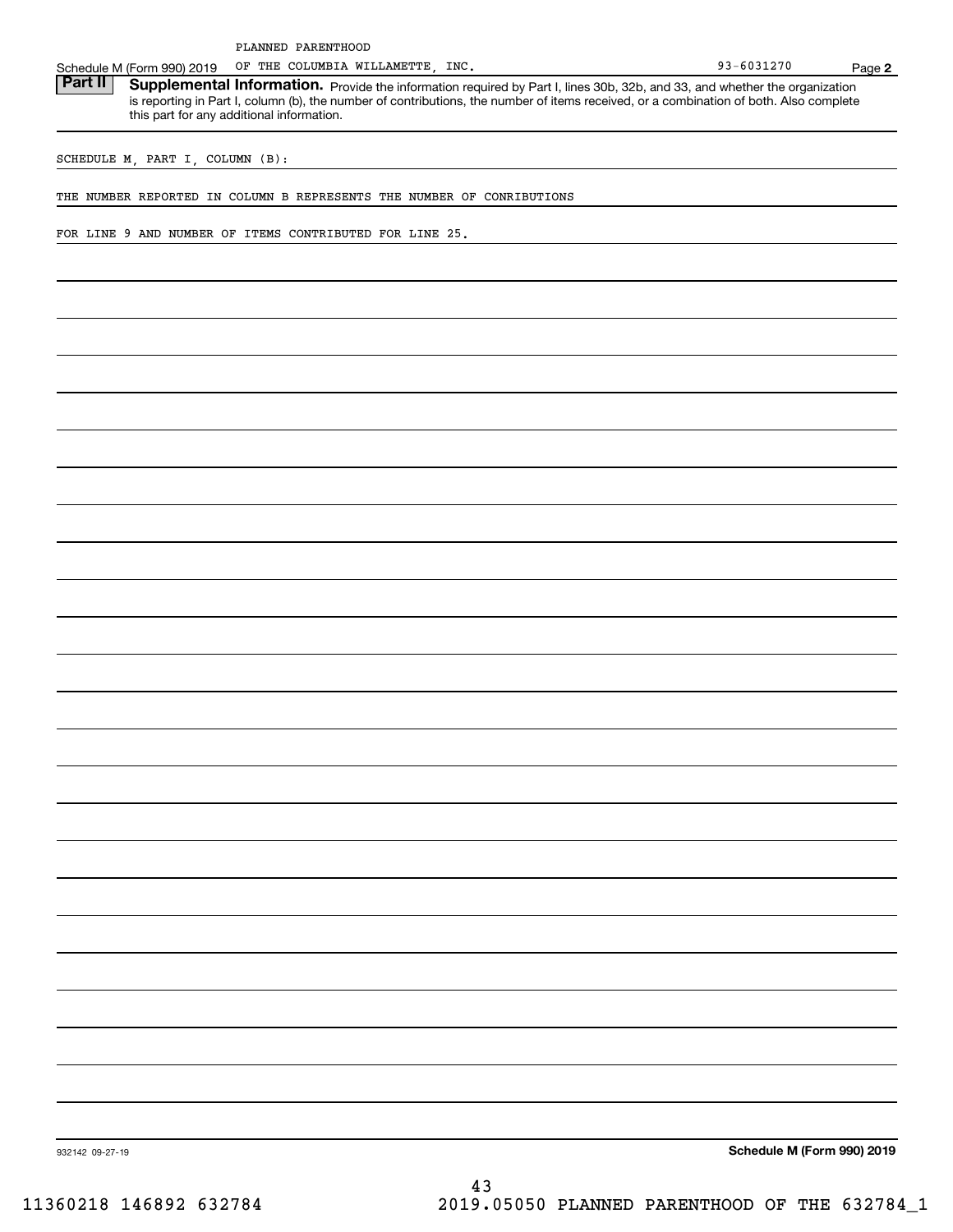| <b>SCHEDULE O</b>          | Supplemental Information to Form 990 or 990-EZ                                                                      | OMB No. 1545-0047     |
|----------------------------|---------------------------------------------------------------------------------------------------------------------|-----------------------|
| (Form 990 or 990-EZ)       | Complete to provide information for responses to specific questions on                                              | 2019                  |
| Department of the Treasury | Form 990 or 990-EZ or to provide any additional information.<br>$\blacktriangleright$ Attach to Form 990 or 990-EZ. | <b>Open to Public</b> |

nent of the Treasury Internal Revenue Service Name of the organization

**| Go to www.irs.gov/Form990 for the latest information.** PLANNED PARENTHOOD

**Employer identification number** OF THE COLUMBIA WILLAMETTE, INC.  $\vert$  93-6031270

**Inspection**

FORM 990, PART I, LINE 1, DESCRIPTION OF ORGANIZATION MISSION:

THE ORGANIZATION PROVIDES, PROMOTES, AND PROTECTS ACCESS TO

REPRODUCTIVE AND SEXUAL HEALTH CARE.

FORM 990, PART III, LINE 3, CHANGES IN PROGRAM SERVICES:

PLANNED PARENTHOOD OF THE COLUMBIA WLLAMETTE SAW A SIGNIFICANT INCREASE

IN TELEHEALTH VISITS DUE TO THE PANDEMIC.

FORM 990, PART III, LINE 4B, PROGRAM SERVICE ACCOMPLISHMENTS:

TEENS DEVELOP HEALTHY SEXUAL ATTITUDES AND BEHAVIORS.

FORM 990, PART VI, SECTION B, LINE 11B:

EACH YEAR, PRIOR TO FILING THE FORM 990 WITH THE INTERNAL REVENUE SERVICE,

MANAGEMENT PROVIDES A COPY OF THE 990 TO ALL BOARD MEMBERS, REVIEWS THE

DOCUMENT WITH THE BOARD AT A FULL MEETING OF THE BOARD, AND PROVIDES THE

BOARD AN OPPORTUNITY TO ASK QUESTIONS OF MANAGEMENT.

FORM 990, PART VI, SECTION B, LINE 12C:

EACH BOARD MEMBER ANNUALLY REVIEWS AND CONFIRMS THEIR UNDERSTANDING OF THE

PPCW CONFLICT OF INTEREST POLICY. IN ADDITION, AT LEAST ONCE EACH YEAR,

BOARD MEMBERS AND EMPLOYEE-OFFICERS OF THE ORGANIZATION COMPLETE A

QUESTIONNAIRE, INTENDED TO IDENTIFY POTENTIAL CONFLICTS OF INTERESTS, SO

THAT THE ORGANIZATION CAN EFFECTIVELY MONITOR COMPLIANCE WITH THE POLICY.

ALL STAFF MEMBERS ARE INFORMED OF PPCW'S CONFLICT OF INTEREST POLICY WHEN

THEY ARE HIRED AND ARE EXPECTED TO ADHERE TO THAT POLICY.

932211 09-06-19 LHA For Paperwork Reduction Act Notice, see the Instructions for Form 990 or 990-EZ. Schedule O (Form 990 or 990-EZ) (2019)

44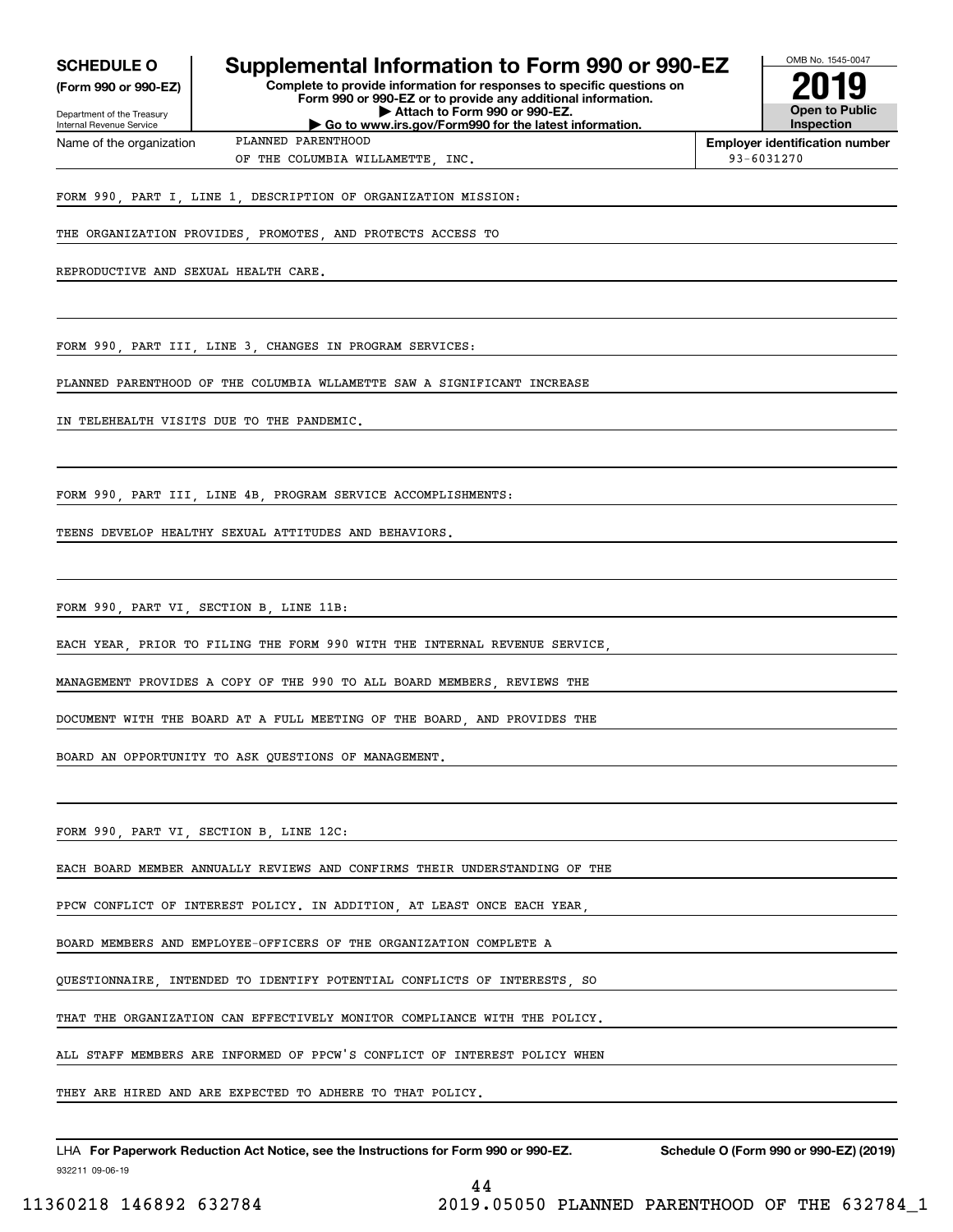| Schedule O (Form 990 or 990-EZ) (2019)                                      | Page 2                                |
|-----------------------------------------------------------------------------|---------------------------------------|
| Name of the organization PLANNED PARENTHOOD                                 | <b>Employer identification number</b> |
| OF THE COLUMBIA WILLAMETTE, INC.                                            | 93-6031270                            |
| FORM 990, PART VI, SECTION B, LINE 15:                                      |                                       |
|                                                                             |                                       |
| THE BOARD OF DIRECTORS REVIEWS TOTAL COMPENSATION FOR THE CHIEF EXECUTIVE   |                                       |
| OFFICER IN COMPARISON TO CEOS OF OTHER COMPARABLE PORTLAND, OREGON-BASED    |                                       |
| NOT-FOR-PROFIT ORGANIZATIONS AND TO OTHER PLANNED PARENTHOOD AFFILIATES     |                                       |
|                                                                             |                                       |
| NATION-WIDE. MINUTES OF THE BOARDS DELIBERATIONS ARE TAKEN AND SUPPORTING   |                                       |
| DOCUMENTATION USED IN THE BOARDS ANALYSIS AND REVIEW IS RETAINED BY THE     |                                       |
| BOARD SECRETARY. COMPENSATION FOR OTHER OFFICERS AND KEY EMPLOYEES IS       |                                       |
|                                                                             |                                       |
| DETERMINDED BY THE CEO THROUGH CONSULTATION WITH THE VICE PRESIDENT OF      |                                       |
| HUMAN RESOURCES AND REVIEW OF COMPARABLE DATA. THIS PROCESS WAS LAST        |                                       |
|                                                                             |                                       |
| COMPLETED IN NOVEMBER 2018 FOR OFFICERS AND KEY EMPLOYEES AND DECEMBER 2019 |                                       |
| FOR CEO COMPENSATION.                                                       |                                       |
|                                                                             |                                       |
|                                                                             |                                       |
| FORM 990, PART VI, SECTION C, LINE 19:                                      |                                       |
| A COMPLETE COPY OF THE ORGANIZATION'S FORM 990 AND OTHER GOVERNING          |                                       |
|                                                                             |                                       |
| DOCUMENTS CAN BE OBTAINED FROM THE ORGANIZATION UPON REQUEST.               |                                       |
|                                                                             |                                       |
| FORM 990, PART XI, LINE 9, CHANGES IN NET ASSETS:                           |                                       |
|                                                                             |                                       |
| CHANGE IN VALUE OF SPLIT INTEREST AGREEMENT                                 | $-70,916.$                            |
|                                                                             |                                       |
|                                                                             |                                       |
|                                                                             |                                       |
|                                                                             |                                       |
|                                                                             |                                       |
|                                                                             |                                       |
|                                                                             |                                       |
|                                                                             |                                       |
|                                                                             |                                       |
|                                                                             |                                       |
|                                                                             |                                       |
|                                                                             |                                       |
|                                                                             |                                       |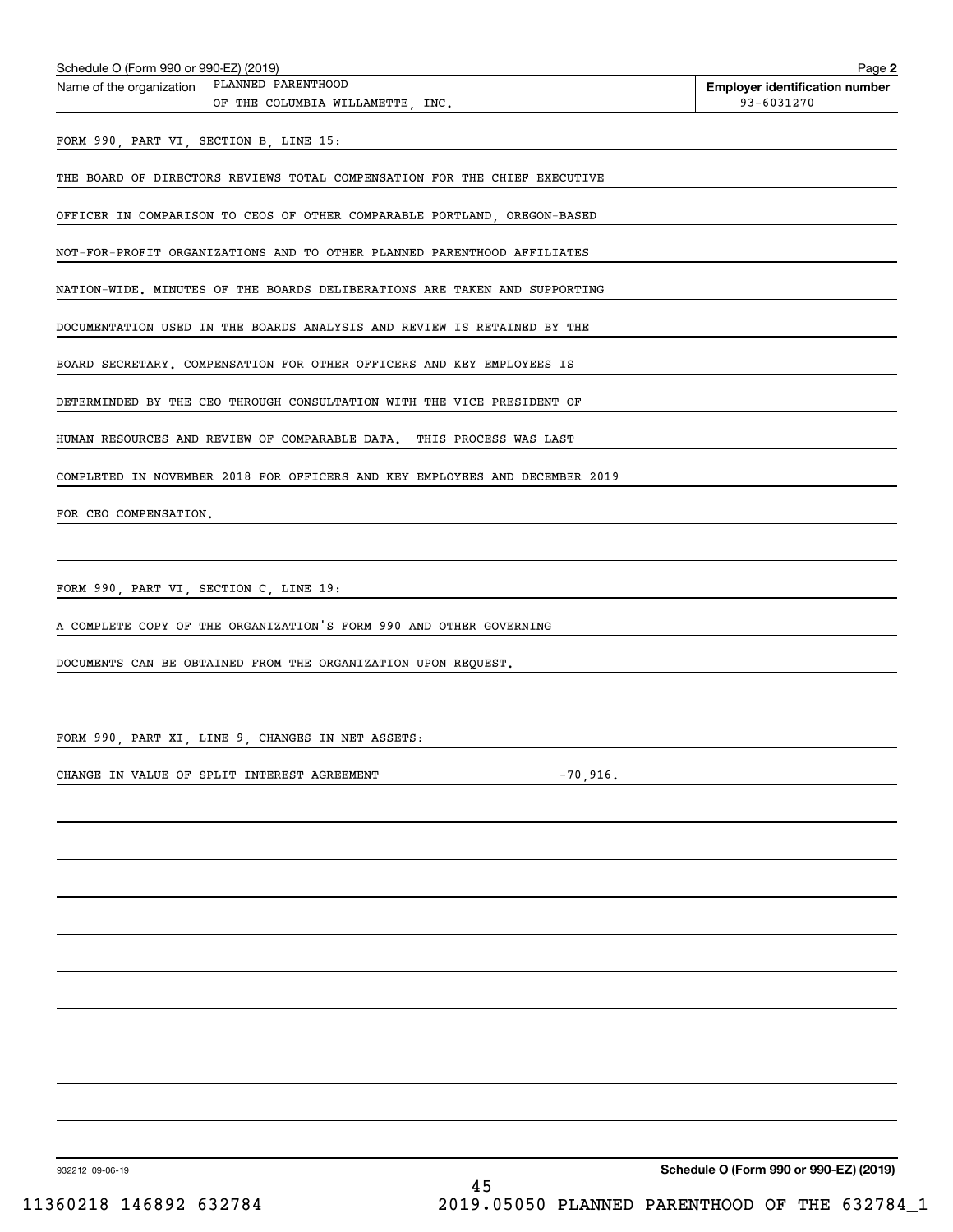| <b>SCHEDULE R</b> |  |
|-------------------|--|
| IF----- 000)      |  |

**(Form 990)**

### **Related Organizations and Unrelated Partnerships**

**Complete if the organization answered "Yes" on Form 990, Part IV, line 33, 34, 35b, 36, or 37.** |

**Attach to Form 990.**  |

OMB No. 1545-0047 **Open to Public 2019**

Department of the Treasury Internal Revenue Service Name of the organization

**| Go to www.irs.gov/Form990 for instructions and the latest information. Inspection** PLANNED PARENTHOOD

**Employer identification number** 93-6031270

OF THE COLUMBIA WILLAMETTE, INC.

**Part I Identification of Disregarded Entities.**  Complete if the organization answered "Yes" on Form 990, Part IV, line 33.

| (a)                                    | (b)                        | (c)                      | (d)          | (e)                | (f)                             |
|----------------------------------------|----------------------------|--------------------------|--------------|--------------------|---------------------------------|
| Name, address, and EIN (if applicable) | Primary activity           | Legal domicile (state or | Total income | End-of-year assets | Direct controlling              |
| of disregarded entity                  |                            | foreign country)         |              |                    | entity                          |
|                                        |                            |                          |              |                    |                                 |
| 14601 SE DIVISION LLC - 83-1866112     |                            |                          |              |                    |                                 |
| 3727 NE MARTIN LUTHER KING JR BLVD     | HOLDS PROPERTY AT 14601 SE |                          |              |                    | PLANNED PARENTHOOD OF           |
| PORTLAND, OR 97212                     | DIVISION<br>STREET         | <b>DREGON</b>            | 1,200.       |                    | 91.558. THE COLUMBIA WILLAMETTE |
|                                        |                            |                          |              |                    |                                 |
|                                        |                            |                          |              |                    |                                 |
|                                        |                            |                          |              |                    |                                 |
|                                        |                            |                          |              |                    |                                 |
|                                        |                            |                          |              |                    |                                 |
|                                        |                            |                          |              |                    |                                 |
|                                        |                            |                          |              |                    |                                 |
|                                        |                            |                          |              |                    |                                 |
|                                        |                            |                          |              |                    |                                 |

**Identification of Related Tax-Exempt Organizations.** Complete if the organization answered "Yes" on Form 990, Part IV, line 34, because it had one or more related tax-exempt **Part II** organizations during the tax year.

| (a)<br>Name, address, and EIN<br>of related organization | (b)<br>Primary activity | (c)<br>Legal domicile (state or<br>foreign country) | (d)<br><b>Exempt Code</b><br>section | (e)<br>Public charity<br>status (if section | (f)<br>Direct controlling<br>entity | $(g)$<br>Section 512(b)(13) | controlled<br>entity? |
|----------------------------------------------------------|-------------------------|-----------------------------------------------------|--------------------------------------|---------------------------------------------|-------------------------------------|-----------------------------|-----------------------|
|                                                          |                         |                                                     |                                      | 501(c)(3)                                   |                                     | Yes                         | No                    |
|                                                          |                         |                                                     |                                      |                                             |                                     |                             |                       |
|                                                          |                         |                                                     |                                      |                                             |                                     |                             |                       |
|                                                          |                         |                                                     |                                      |                                             |                                     |                             |                       |

**For Paperwork Reduction Act Notice, see the Instructions for Form 990. Schedule R (Form 990) 2019**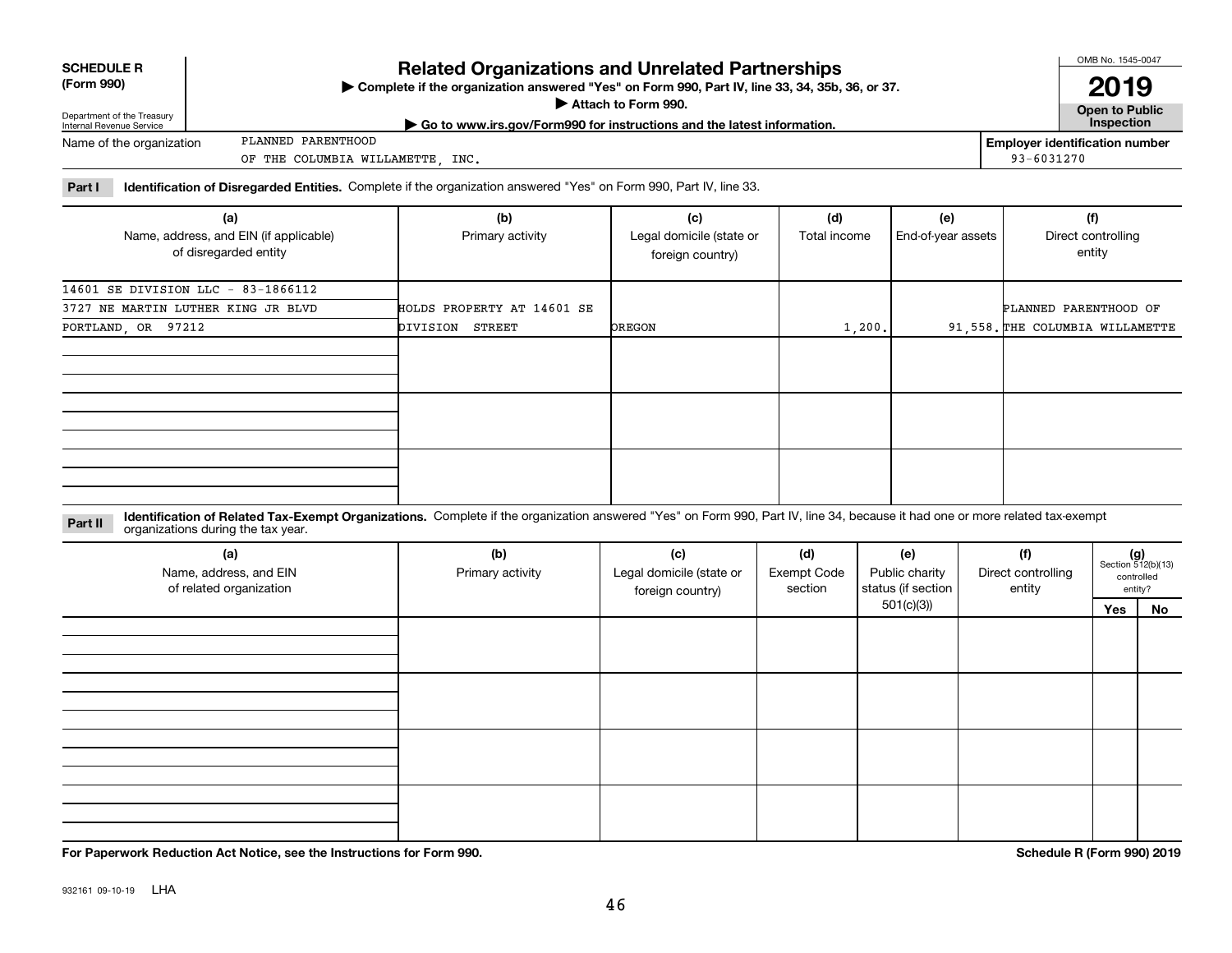Schedule R (Form 990) 2019 Page OF THE COLUMBIA WILLAMETTE, INC. 93-6031270

**Identification of Related Organizations Taxable as a Partnership.** Complete if the organization answered "Yes" on Form 990, Part IV, line 34, because it had one or more related **Part III** organizations treated as a partnership during the tax year.

| $\checkmark$<br>ັ<br>$\overline{\phantom{a}}$     |                  |                      |                              |                                                                      |                          |                         |              |                  |                                 |     |                                                         |  |  |
|---------------------------------------------------|------------------|----------------------|------------------------------|----------------------------------------------------------------------|--------------------------|-------------------------|--------------|------------------|---------------------------------|-----|---------------------------------------------------------|--|--|
| (a)                                               | (b)              | (c)                  | (d)                          | (e)                                                                  | (f)                      | (g)                     |              | (h)              | (i)                             | (i) | (k)                                                     |  |  |
| Name, address, and EIN<br>of related organization | Primary activity | Legal<br>domicile    | Direct controlling<br>entity | Predominant income                                                   | Share of total<br>income | Share of<br>end-of-year |              | Disproportionate | Code V-UBI                      |     | General or Percentage<br>managing ownership<br>partner? |  |  |
|                                                   |                  | (state or<br>foreign |                              |                                                                      |                          | assets                  | allocations? |                  | amount in box<br>20 of Schedule |     |                                                         |  |  |
|                                                   |                  | country)             |                              | (related, unrelated,<br>excluded from tax under<br>sections 512-514) |                          |                         | Yes $ $      | No               | K-1 (Form 1065) Yes No          |     |                                                         |  |  |
|                                                   |                  |                      |                              |                                                                      |                          |                         |              |                  |                                 |     |                                                         |  |  |
|                                                   |                  |                      |                              |                                                                      |                          |                         |              |                  |                                 |     |                                                         |  |  |
|                                                   |                  |                      |                              |                                                                      |                          |                         |              |                  |                                 |     |                                                         |  |  |
|                                                   |                  |                      |                              |                                                                      |                          |                         |              |                  |                                 |     |                                                         |  |  |
|                                                   |                  |                      |                              |                                                                      |                          |                         |              |                  |                                 |     |                                                         |  |  |
|                                                   |                  |                      |                              |                                                                      |                          |                         |              |                  |                                 |     |                                                         |  |  |
|                                                   |                  |                      |                              |                                                                      |                          |                         |              |                  |                                 |     |                                                         |  |  |
|                                                   |                  |                      |                              |                                                                      |                          |                         |              |                  |                                 |     |                                                         |  |  |
|                                                   |                  |                      |                              |                                                                      |                          |                         |              |                  |                                 |     |                                                         |  |  |
|                                                   |                  |                      |                              |                                                                      |                          |                         |              |                  |                                 |     |                                                         |  |  |
|                                                   |                  |                      |                              |                                                                      |                          |                         |              |                  |                                 |     |                                                         |  |  |
|                                                   |                  |                      |                              |                                                                      |                          |                         |              |                  |                                 |     |                                                         |  |  |
|                                                   |                  |                      |                              |                                                                      |                          |                         |              |                  |                                 |     |                                                         |  |  |
|                                                   |                  |                      |                              |                                                                      |                          |                         |              |                  |                                 |     |                                                         |  |  |
|                                                   |                  |                      |                              |                                                                      |                          |                         |              |                  |                                 |     |                                                         |  |  |
|                                                   |                  |                      |                              |                                                                      |                          |                         |              |                  |                                 |     |                                                         |  |  |

**Identification of Related Organizations Taxable as a Corporation or Trust.** Complete if the organization answered "Yes" on Form 990, Part IV, line 34, because it had one or more related **Part IV** organizations treated as a corporation or trust during the tax year.

| (a)<br>Name, address, and EIN<br>of related organization | (b)<br>Primary activity | (c)<br>Legal domicile<br>(state or<br>foreign | (d)<br>Direct controlling<br>entity | (e)<br>Type of entity<br>(C corp, S corp,<br>or trust) | (f)<br>Share of total<br>income | (g)<br>Share of<br>end-of-year<br>assets | (h)<br>Percentage<br>ownership | (i)<br>Section<br>512(b)(13)<br>controlled | entity? |
|----------------------------------------------------------|-------------------------|-----------------------------------------------|-------------------------------------|--------------------------------------------------------|---------------------------------|------------------------------------------|--------------------------------|--------------------------------------------|---------|
|                                                          |                         | country)                                      |                                     |                                                        |                                 |                                          |                                | Yes No                                     |         |
|                                                          |                         |                                               |                                     |                                                        |                                 |                                          |                                |                                            |         |
|                                                          |                         |                                               |                                     |                                                        |                                 |                                          |                                |                                            |         |
|                                                          |                         |                                               |                                     |                                                        |                                 |                                          |                                |                                            |         |
|                                                          |                         |                                               |                                     |                                                        |                                 |                                          |                                |                                            |         |
|                                                          |                         |                                               |                                     |                                                        |                                 |                                          |                                |                                            |         |
|                                                          |                         |                                               |                                     |                                                        |                                 |                                          |                                |                                            |         |
|                                                          |                         |                                               |                                     |                                                        |                                 |                                          |                                |                                            |         |
|                                                          |                         |                                               |                                     |                                                        |                                 |                                          |                                |                                            |         |
|                                                          |                         |                                               |                                     |                                                        |                                 |                                          |                                |                                            |         |
|                                                          |                         |                                               |                                     |                                                        |                                 |                                          |                                |                                            |         |
|                                                          |                         |                                               |                                     |                                                        |                                 |                                          |                                |                                            |         |
|                                                          |                         |                                               |                                     |                                                        |                                 |                                          |                                |                                            |         |
|                                                          |                         |                                               |                                     |                                                        |                                 |                                          |                                |                                            |         |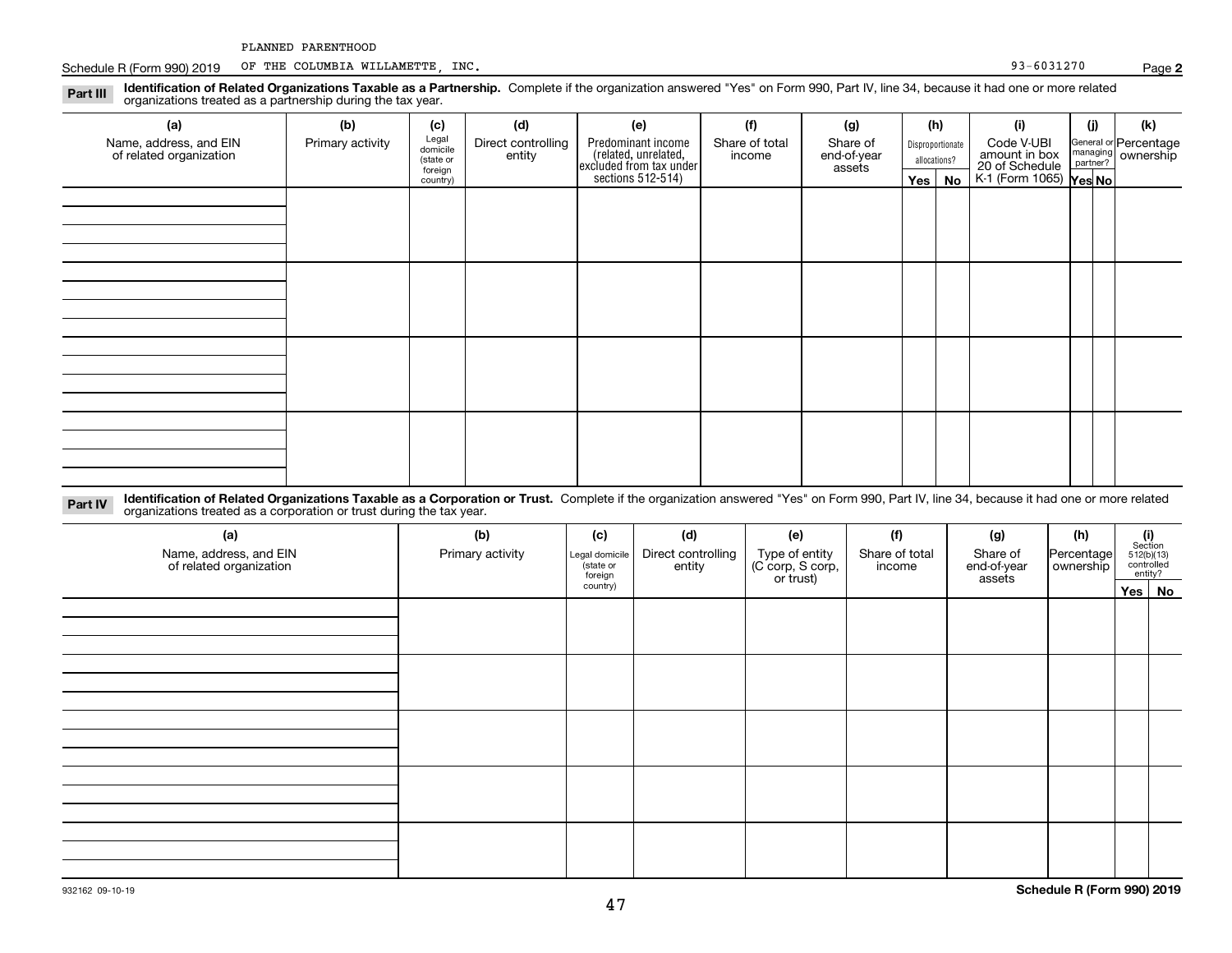Schedule R (Form 990) 2019 Page OF THE COLUMBIA WILLAMETTE, INC. 93-6031270

**Part V** T**ransactions With Related Organizations.** Complete if the organization answered "Yes" on Form 990, Part IV, line 34, 35b, or 36.

|                                                                                                                                                                                                                                       | Note: Complete line 1 if any entity is listed in Parts II, III, or IV of this schedule.                                                                                                                                              |                | Yes I | No |  |  |  |
|---------------------------------------------------------------------------------------------------------------------------------------------------------------------------------------------------------------------------------------|--------------------------------------------------------------------------------------------------------------------------------------------------------------------------------------------------------------------------------------|----------------|-------|----|--|--|--|
|                                                                                                                                                                                                                                       | 1 During the tax year, did the organization engage in any of the following transactions with one or more related organizations listed in Parts II-IV?                                                                                |                |       |    |  |  |  |
|                                                                                                                                                                                                                                       |                                                                                                                                                                                                                                      | 1a             |       |    |  |  |  |
|                                                                                                                                                                                                                                       | <b>b</b> Gift, grant, or capital contribution to related organization(s)                                                                                                                                                             | 1 <sub>b</sub> |       |    |  |  |  |
|                                                                                                                                                                                                                                       | c Gift, grant, or capital contribution from related organization(s)                                                                                                                                                                  | 1c             |       |    |  |  |  |
|                                                                                                                                                                                                                                       | <b>d</b> Loans or loan quarantees to or for related organization(s)                                                                                                                                                                  | 1d             |       |    |  |  |  |
|                                                                                                                                                                                                                                       | e Loans or loan guarantees by related organization(s) manufactured and content to content the content of the content of the content of the content of the content of the content of the content of the content of the content        | 1e             |       |    |  |  |  |
|                                                                                                                                                                                                                                       |                                                                                                                                                                                                                                      |                |       |    |  |  |  |
|                                                                                                                                                                                                                                       | f Dividends from related organization(s) material contracts and contracts are contracted as a contract of the contract or contract or contract or contract or contract or contract or contract or contract or contract or cont       | 1f             |       |    |  |  |  |
|                                                                                                                                                                                                                                       | g Sale of assets to related organization(s) www.assettion.com/www.assettion.com/www.assettion.com/www.assettion.com/www.assettion.com/www.assettion.com/www.assettion.com/www.assettion.com/www.assettion.com/www.assettion.co       | 1g             |       |    |  |  |  |
|                                                                                                                                                                                                                                       | h Purchase of assets from related organization(s) manufactured content to content the content of the content of the content of the content of the content of the content of the content of the content of the content of the c       | 1h             |       |    |  |  |  |
|                                                                                                                                                                                                                                       | i Exchange of assets with related organization(s) www.communically.communically.communically.communically.communically.communically.communically.communically.communically.communically.communically.communically.communically<br>1i |                |       |    |  |  |  |
| j Lease of facilities, equipment, or other assets to related organization(s) mature material content content to the account of the content of facilities, equipment, or other assets to related organization(s) material conte<br>1i. |                                                                                                                                                                                                                                      |                |       |    |  |  |  |
|                                                                                                                                                                                                                                       |                                                                                                                                                                                                                                      |                |       |    |  |  |  |
|                                                                                                                                                                                                                                       | k Lease of facilities, equipment, or other assets from related organization(s) manufaction content and content to the assets from related organization(s) manufaction content and content and content and content and content        | 1k             |       |    |  |  |  |
|                                                                                                                                                                                                                                       | I Performance of services or membership or fundraising solicitations for related organization(s)                                                                                                                                     | 11             |       |    |  |  |  |
|                                                                                                                                                                                                                                       | m Performance of services or membership or fundraising solicitations by related organization(s)                                                                                                                                      | 1 <sub>m</sub> |       |    |  |  |  |
|                                                                                                                                                                                                                                       |                                                                                                                                                                                                                                      | 1n             |       |    |  |  |  |
|                                                                                                                                                                                                                                       | <b>o</b> Sharing of paid employees with related organization(s)                                                                                                                                                                      | 10             |       |    |  |  |  |
|                                                                                                                                                                                                                                       |                                                                                                                                                                                                                                      |                |       |    |  |  |  |
|                                                                                                                                                                                                                                       | p Reimbursement paid to related organization(s) for expenses [111] resummations continuum contract to related organization(s) for expenses [11] resummations continuum contract to related organization(s) for expenses [11]         | 1p             |       |    |  |  |  |
|                                                                                                                                                                                                                                       |                                                                                                                                                                                                                                      | 1a             |       |    |  |  |  |
|                                                                                                                                                                                                                                       |                                                                                                                                                                                                                                      |                |       |    |  |  |  |
|                                                                                                                                                                                                                                       | r Other transfer of cash or property to related organization(s)                                                                                                                                                                      | 1r             |       |    |  |  |  |
|                                                                                                                                                                                                                                       |                                                                                                                                                                                                                                      | 1s             |       |    |  |  |  |

932163 09-10-19 **2**If the answer to any of the above is "Yes," see the instructions for information on who must complete this line, including covered relationships and transaction thresholds. **(a) (b) (c) (d) (1) (2) (3) (4) (5) (6)Schedule R (Form 990) 2019** Name of related organization  $\vert$  Transaction type (a-s) Amount involved letter and Method of determining amount involved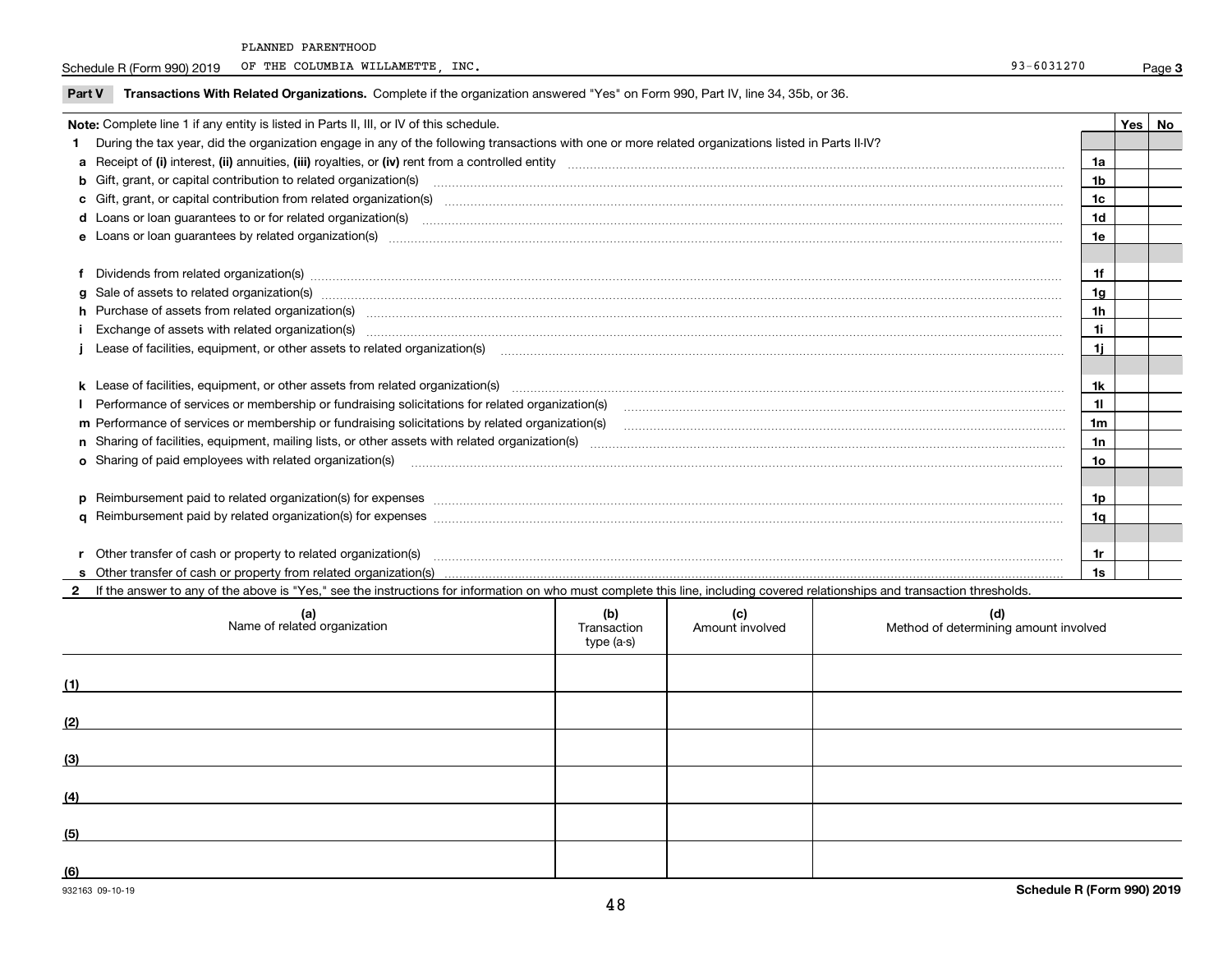Schedule R (Form 990) 2019 Page OF THE COLUMBIA WILLAMETTE, INC. 93-6031270

**Part VI Unrelated Organizations Taxable as a Partnership. Complete if the organization answered "Yes" on Form 990, Part IV, line 37.** 

Provide the following information for each entity taxed as a partnership through which the organization conducted more than five percent of its activities (measured by total assets or gross revenue) that was not a related organization. See instructions regarding exclusion for certain investment partnerships.

| (a)<br>Name, address, and EIN<br>of entity | (b)<br>Primary activity | (c)<br>Legal domicile<br>(state or foreign<br>country) | (d)<br>Predominant income<br>(related, unrelated,<br>excluded from tax under<br>sections 512-514) | $\begin{array}{c} \textbf{(e)}\\ \text{Are all} \\ \text{partners sec.}\\ 501(c)(3)\\ \text{orgs.?} \end{array}$<br>$Yes$ No | (f)<br>Share of<br>total<br>income | (g)<br>Share of<br>end-of-year<br>assets | (h)<br>Dispropor-<br>tionate<br>allocations?<br>Yes No | (i)<br>Code V-UBI<br>amount in box 20 managing<br>of Schedule K-1 partner? ownership<br>(Form 1065)<br>ves No | (i)<br>Yes No | (k) |
|--------------------------------------------|-------------------------|--------------------------------------------------------|---------------------------------------------------------------------------------------------------|------------------------------------------------------------------------------------------------------------------------------|------------------------------------|------------------------------------------|--------------------------------------------------------|---------------------------------------------------------------------------------------------------------------|---------------|-----|
|                                            |                         |                                                        |                                                                                                   |                                                                                                                              |                                    |                                          |                                                        |                                                                                                               |               |     |
|                                            |                         |                                                        |                                                                                                   |                                                                                                                              |                                    |                                          |                                                        |                                                                                                               |               |     |
|                                            |                         |                                                        |                                                                                                   |                                                                                                                              |                                    |                                          |                                                        |                                                                                                               |               |     |
|                                            |                         |                                                        |                                                                                                   |                                                                                                                              |                                    |                                          |                                                        |                                                                                                               |               |     |
|                                            |                         |                                                        |                                                                                                   |                                                                                                                              |                                    |                                          |                                                        |                                                                                                               |               |     |
|                                            |                         |                                                        |                                                                                                   |                                                                                                                              |                                    |                                          |                                                        |                                                                                                               |               |     |
|                                            |                         |                                                        |                                                                                                   |                                                                                                                              |                                    |                                          |                                                        |                                                                                                               |               |     |
|                                            |                         |                                                        |                                                                                                   |                                                                                                                              |                                    |                                          |                                                        |                                                                                                               |               |     |

**Schedule R (Form 990) 2019**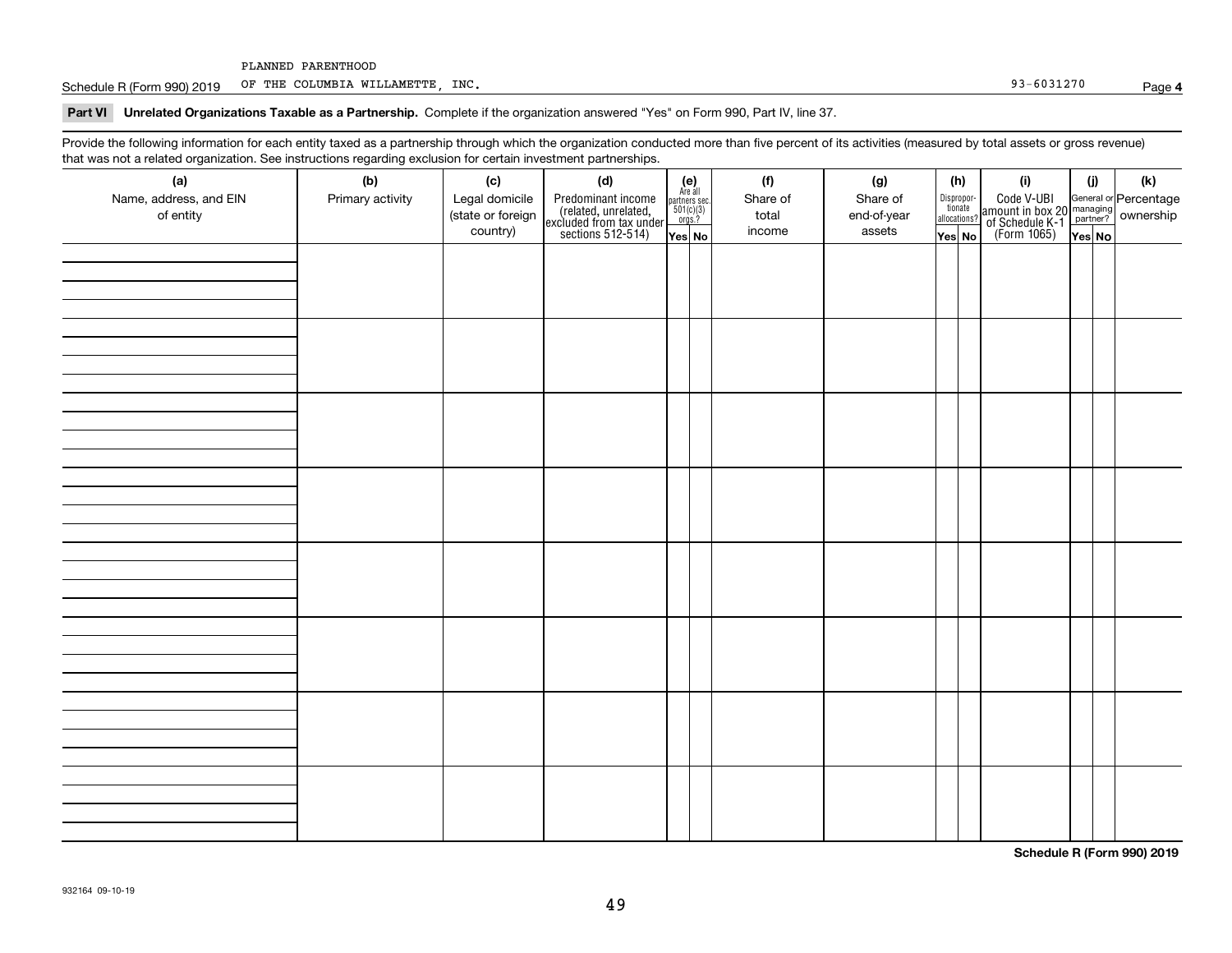## **Part VII Supplemental Information**

Provide additional information for responses to questions on Schedule R. See instructions.

**Schedule R (Form 990) 2019**

932165 09-10-19